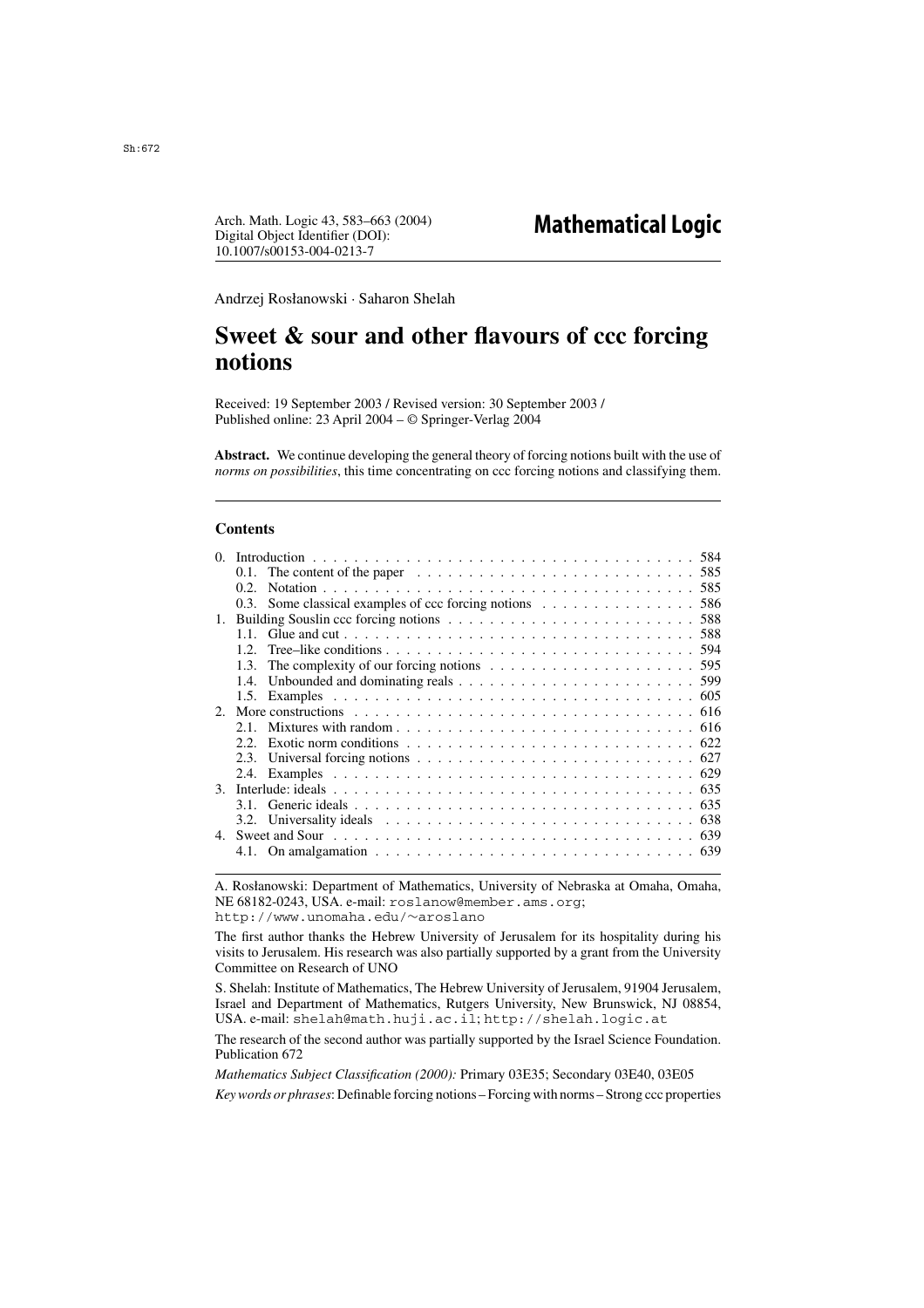|  | 4.2. More on sweetness $\ldots$ , $\ldots$ , $\ldots$ , $\ldots$ , $\ldots$ , $\ldots$ , $\ldots$ , $\ldots$ , $642$ |  |
|--|----------------------------------------------------------------------------------------------------------------------|--|
|  | 4.3. The sour part of the spectrum $\ldots \ldots \ldots \ldots \ldots \ldots \ldots \ldots \ldots \ldots$ 649       |  |
|  |                                                                                                                      |  |
|  |                                                                                                                      |  |
|  |                                                                                                                      |  |

### **0. Introduction**

The present paper has three themes. First, we continue the research started started in Judah, Rosłanowski and Shelah [8] and Rosłanowski and Shelah [15], [16], and we investigate the method of *norms on possibilities* in the context of ccc forcing notions, getting a number of constructions of nicely definable ccc forcings. Most of them belong to the class of nep–forcing notions of Shelah [19], [20], [21] (giving yet more examples to which the general theory developed there can be applied).

The second theme of the paper is a part of the general program "how special are random and Cohen forcing notions (or: the respective ideals)". Kunen (see [11, Question 1.2]) suspected that the null ideal and the meager ideal on  $2^{\omega}$  can be somehow characterized by their combinatorial properties, but in [16] we constructed  $\sigma$ –ideals (or rather forcing notions) that have nice properties, however are different from the two. (But see also Kechris and Solecki [10] and Solecki [28] for results in the opposite direction.) Shelah [25] shows that the two forcing notions may occupy special positions in the realm of nicely definable forcing notions. In this realm we may classify forcing notions using the methods of [19], [21] and, for example, declare that very Souslin (or generally  $\omega$ –nw–nep) ccc forcing notions (see 1.3.1) are really nice. Both the Cohen forcing notion and the random forcing notion and their FS iterations (and nice subforcings) are all  $ccc \omega$ –nw–nep, and [22, Problem 4.24] asked if we have more examples. It occurs that our method relatively easily results in very Souslin ccc forcing notions (see 1.3.4(3), 1.5.8(2), 1.5.11, 1.5.15(3)).

The third theme is *sweet & sour* and it is related to one of the most striking differences between the random and the Cohen forcing notions which appears when we consider the respective regularity properties of projective set. In [24], Shelah proved that the Lebesgue measurability of  $\Sigma_3^1$  sets implies  $\omega_1$  is inaccessible in **L**, while one can construct (in **ZEC**) a foreing notion  $\mathbb{R}$  auch that  $\mathbf{V}^{\mathbb{P}}$  is "projective while one can construct (in ZFC) a forcing notion  $\mathbb{P}$  such that  $V^{\mathbb{P}} \models$  "projective" subsets of  $\mathbb R$  have the Baire property". The latter construction involved a strong version of ccc, so called "sweetness" (see 4.1.2). The heart of the former result is that the composition of two Amoeba for measure forcing notions is sour (see 4.3.2) over random. Also from a sequence of  $\omega_1$  reals we can define a non-measurable set, but not one without the Baire Property.

It seems that sweet–sour properties of forcing notions could be used to classify them as either close to Cohen or as more random–like. Again, our methods result in examples for both cases. Surprisingly, there are sour examples which may appear to be not so much different from the sweet ones - see 4.4.3.

Let us postpone the discussion of the general context of this paper till *Epilogue*, when we can easier refer to the definitions and notions discussed in the paper. (But the curious reader may start reading this paper from the last section.)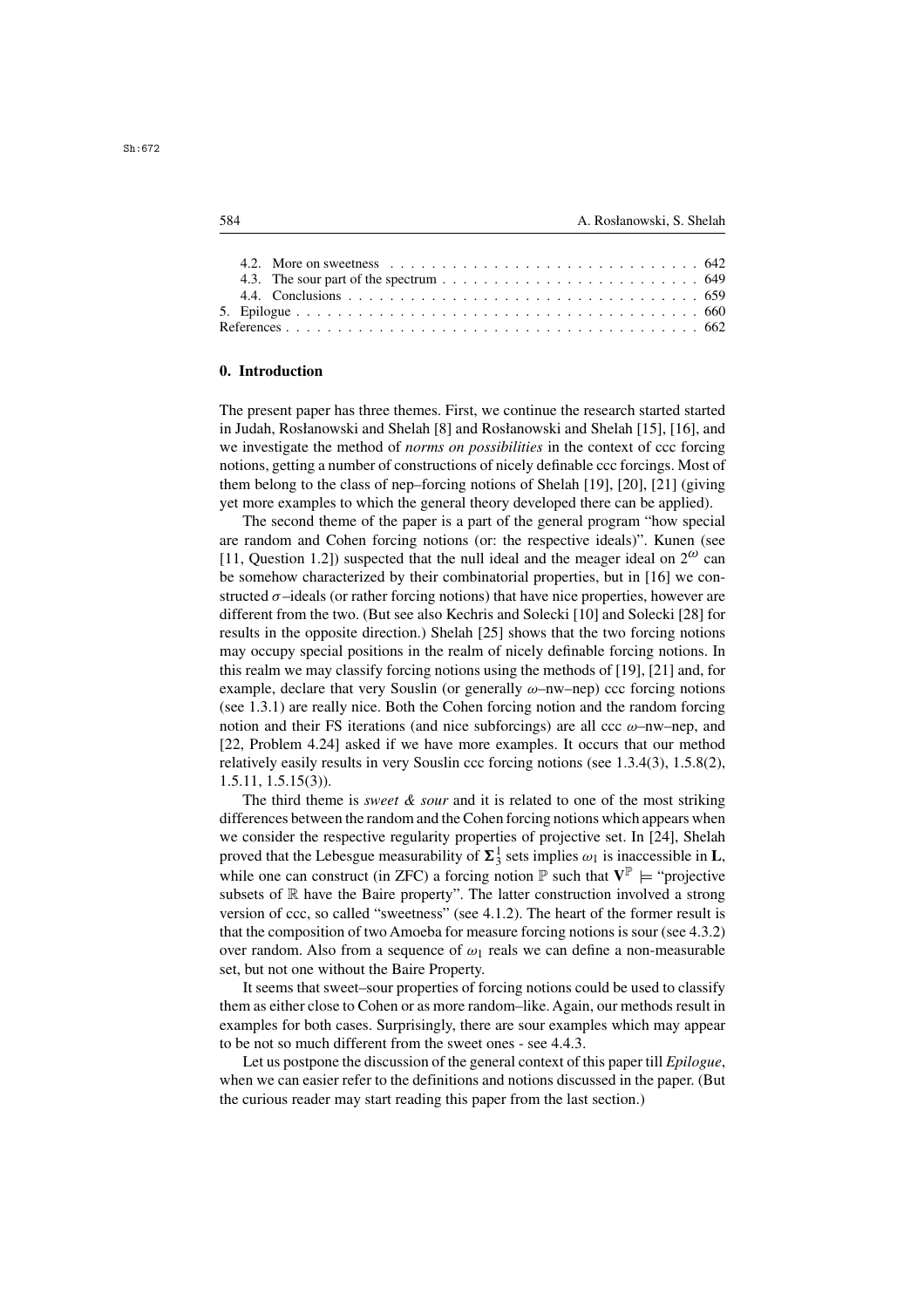We try to make this work self contained, citing the most important definitions and results from [15], [16] whenever needed. However, at least superficial familiarity with those papers could be of some help in reading this paper.

### *0.1. The content of the paper*

Like in [15], the basic intention of this paper is to present "the general theory" rather than particular examples. Therefore, we extract those properties of an example we want to construct which are responsible for the fact that it works and we separate "the general theory" from its applications. But to make the paper more readable, in most cases, we sacrifice generality for clarity.

In the first section we uniformize and generalize the constructions of [8] and [16]. We investigate the complexity of the resulting forcing notions as well as properties like "adding unbounded reals", "preserving unbounded families", etc.

The next section introduces more ways in which creatures (or tree–creatures) can be used to build ccc forcing notions. We discuss mixtures with randoms, some relatives of the Universal Meager forcing notion, as well as as "artificial" modifications of previously introduced forcings.

The third part formalizes definitions of  $\sigma$ -ideals corresponding to our forcing notions.

The following section discusses sweet–sour properties of our forcing notions. We recall the notions of sweetness and introduce yet another sweet property, and we show that very often our constructions are (somewhat) sweet. However, there are exceptions to this rule. So we define some strong negations of sweetness (sourness) and we show how our schema may end up with very sour results.

Finally, the last section is (in some sense) a continuation of the introduction. We discuss the results of the paper and formulate some problems.

# *0.2. Notation*

Most of our notation is standard and compatible with that of classical textbooks on Set Theory (like Bartoszynski and Judah [1]). However in forcing we keep the convention that *a stronger condition is the larger one*.

*Basic Notation:* In this paper **H** will stand for a function with domain  $\omega$  and such that  $(\forall m \in \omega)(|\mathbf{H}(m)| \ge 2)$ . We usually assume that  $0 \in \mathbf{H}(m)$  (for all  $m \in \omega$ ); if it is not the case then we fix an element of  $\mathbf{H}(m)$  and we use it whenever appropriate notions refer to 0. Moreover we demand  $\mathbf{H} \in \mathcal{H}(\omega_1)$  (i.e., **H** is hereditarily countable).

# *More Notation:*

- (1)  $\mathbb{R}^{\geq 0}$  stands for the set of non-negative reals. The integer part of a real  $r \in \mathbb{R}^{\geq 0}$ is denoted by  $|r|$ .
- (2) For two sequences  $\eta$ ,  $\nu$  we write  $\nu \leq \eta$  whenever  $\nu$  is a proper initial segment of  $\eta$ , and  $\nu \leq \eta$  when either  $\nu \leq \eta$  or  $\nu = \eta$ . The length of a sequence  $\eta$  is denoted by  $\ln(n)$ denoted by  $lh(\eta)$ .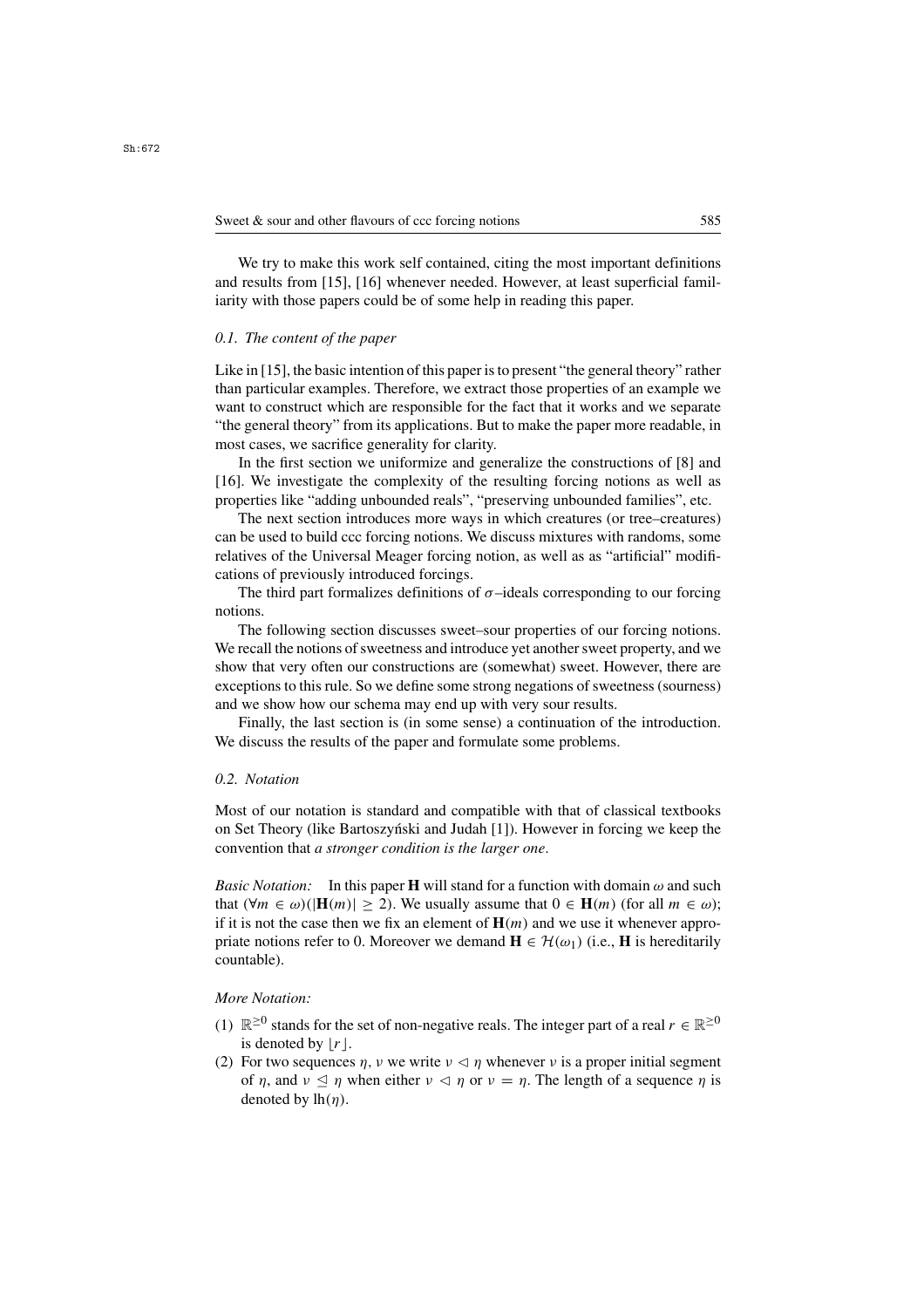(3) A *tree* is a family T of finite sequences such that for some root(T)  $\in T$  we have

> $(\forall v \in T)(\text{root}(T) \triangleleft v)$  $\leq \nu$ ) and  $\operatorname{root}(T) \leq \nu \leq \eta \in T \Rightarrow \nu \in T$ .

For a tree T, the family of all  $\omega$ -branches through T is denoted by [T], and we let

$$
\max(T) \stackrel{\text{def}}{=} \{ \nu \in T : \text{ there is no } \rho \in T \text{ such that } \nu \vartriangleleft \rho \}.
$$

If  $\eta$  is a node in the tree T then

 $\begin{array}{l}\n\text{succ}_{T}(\eta) = \{v \in T : \eta \vartriangleleft v \& \text{lh}(v) = \text{lh}(\eta) + 1\} \text{ and } \\
T^{[\eta]} = \{v \in T : n \vartriangleleft v\} \n\end{array}$  $T^{[\eta]}$  = { $\nu \in T : \eta \leq \nu$  }.

(4) The quantifiers ( $\forall^{\infty}n$ ) and ( $\exists^{\infty}n$ ) are abbreviations for

 $(\exists m \in \omega)(\forall n > m)$  and  $(\forall m \in \omega)(\exists n > m)$ ,

respectively.

- (5) For a set X,  $[X] \leq \omega$ ,  $[X] \leq \omega$  and  $\mathcal{P}(X)$  will stand for families of countable, finite and all respectively subsets of the set X. The family of k-element subsets finite and all, respectively, subsets of the set X. The family of k-element subsets of X will be denoted by  $[X]^k$ . The set of all finite sequences with values in X of X will be denoted by  $[X]^k$ . The set of all finite sequences with values in X<br>is called  $X^{\leq \omega}$  (so domains of elements of  $X^{\leq \omega}$  are integers). The collection is called  $X^{\leq \omega}$  (so domains of elements of  $X^{\leq \omega}$  are integers). The collection of all finite partial functions from  $\omega$  to X is  $X^{\omega}$ . of all *finite partial* functions from  $\omega$  to X is  $X^{\omega}$ .<br>For a relation R (a set of ordered pairs) dom(k
- (6) For a relation R (a set of ordered pairs), dom(R) stands for the domain of R and rng(R) denotes the range of R. and rng(R) denotes the range of R.<br>The Cantor space  $2^{\omega}$  and the Bair
- (7) The Cantor space  $2^{\omega}$  and the Baire space  $\omega^{\omega}$  are the spaces of all functions from  $\omega$  to 2.  $\omega$  respectively equipped with the natural (Polish) topology from  $\omega$  to 2,  $\omega$ , respectively, equipped with the natural (Polish) topology.
- (8) For f,  $g \in \omega^{\omega}$  we write  $f \prec^* g$  ( $f \leq^* g$ , respectively) whenever  $(\forall^{\infty} n \in$  $\omega$ )(f(n) < g(n))( $(\forall^{\infty} n \in \omega)$ (f(n)  $\leq g(n)$ ), respectively).
- (9) For a forcing notion  $\mathbb{P}, \Gamma_{\mathbb{P}}$  stands for the canonical  $\mathbb{P}-$ name for the generic filter in P. With this one exception, all P–names for objects in the extension via P will be denoted with a dot above (e.g.  $\dot{\tau}$ , X). The weakest element of P will be denoted by  $\mathcal{O}_P$  (and we will always assume that there is one, and that there is no other condition equivalent to it).

### *0.3. Some classical examples of ccc forcing notions*

Many classical ccc forcing notions for the reals are covered by the general methods introduced in this paper. Let us recall some of those forcing notions and point to which cases of our method they belong.

Often, a forcing notion for the Reals fits the following pattern. A condition determines an initial segment of the generic real  $\dot{W}$  and it puts some restrictions on possible further extensions of the initial segment. When we pass to a stronger condition we extend the determined part of the generic real and we put more restrictions on possible extensions. To guarantee that the forcing notion satisfies the ccc we require that the set of allowed values for  $\dot{W}(n)$  is "large" (and "large" sets are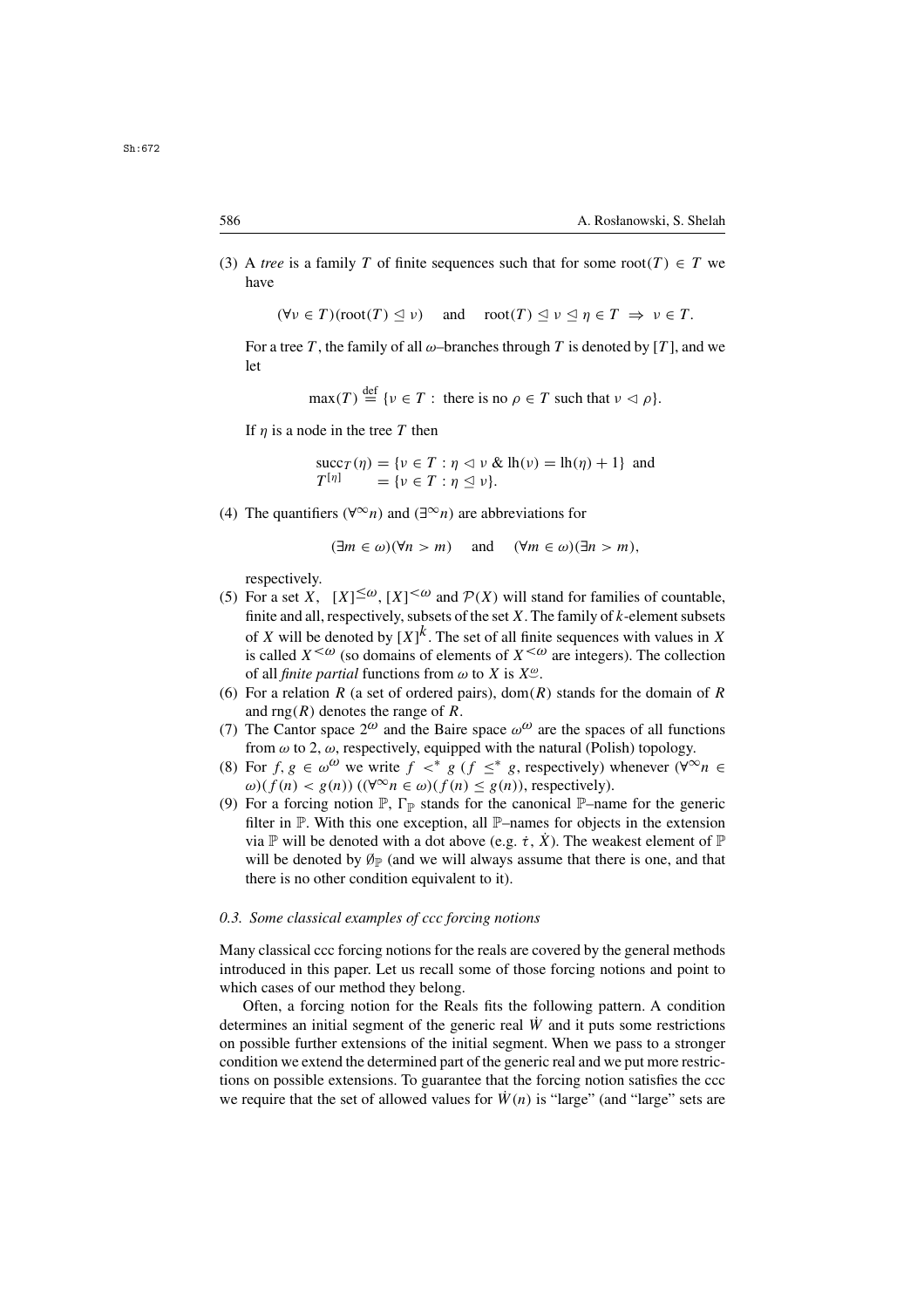supposed to behave somewhat like a filter). Let us look at two most popular examples: the Hechler forcing notion  $D$  and Miller's Eventually Different Real forcing notion E.

A condition in D is a pair  $(s, f)$  where  $s \in \omega^{\lt \omega}$  and  $f \in \omega^\omega$  are such that  $s \subseteq f$ ; the order of  $D$  is defined by

$$
(s, f) \leq_{\mathbb{D}} (s', f')
$$
 if and only if  $s \subseteq s'$  and  $(\forall n < \omega)(f(n) \leq f'(n)).$ 

A condition in  $\mathbb E$  is a pair  $(s, F)$  where  $s \in \omega^{\lt \omega}$  and  $\emptyset \neq F \in [\omega^\omega]^{<\omega}$ ; the order of  $\mathbb E$  is defined by of  $E$  is defined by

$$
(s, F) \leq_{\mathbb{E}} (s', F')
$$
 if and only if  $s \subseteq s', F \subseteq F'$  and  
 $(\forall n \in [\text{lh}(s), \text{lh}(s')))(\forall f \in F)(s'(n) \neq f(n)).$ 

In both examples the part of the generic real decided by a condition is the first coordinate s. Let us look at the restrictions on possible extensions: in  $\mathbb{D}$ , a condition  $(s, f)$  says that (basically) the generic real  $\dot{W}_{\mathbb{D}} \in \omega^{\omega}$  extends s so that it never gets below f, i.e.,  $\dot{W}_D(n) \ge f(n)$  for all n. Thus, the possible values of  $\dot{W}_D(n)$ (from point of view of  $(s, f) \in \mathbb{D}$ ) are elements of the set  $\{m \in \omega : m \ge f(n)\}.$ Similarly, in the case of  $\mathbb{E}$ , a condition  $(s, F)$  in this forcing decides that the generic real  $\dot{W}_{\mathbb{F}} \in \omega^{\omega}$  extends s and satisfies  $\dot{W}_{\mathbb{F}}(n) \notin \{f(n): f \in F\}.$ 

Both  $\mathbb D$  and  $\mathbb E$  could be represented as follows. A condition is a sequence  $(s, A_0, A_1, A_2,...)$ , where  $s \in \omega^{\text{&0}}$  and  $\emptyset \neq A_n \subseteq \omega$ , and the sets  $A_n$  are "large" in appropriate sense (see later). The order is such that

$$
(s, A_0, A_1, A_2, \dots) \le (s', A'_0, A'_1, A'_2, \dots) \text{ if and only if}
$$
  

$$
s \subseteq s', \ (\forall n \in [\text{lh}(s), \text{lh}(s'))(s'(n) \in A_{n-\text{lh}(s)}) \text{ and}
$$
  

$$
(\forall n < \omega)(A'_n \subseteq A_{k+n}), \text{ where } k = \text{lh}(s') - \text{lh}(s).
$$

The difference between  $\mathbb D$  and  $\mathbb E$  comes from deciding the meaning of "large": for the former forcing we just demand that all sets  $A_n$  are co-finite, in the case of  $E$  we demand that the sets  $\omega \setminus A_n$  are finite and their sizes have a common upper bound. Thus the two forcing notions fit the scheme of subsection 1.1 for local creating pairs (so no  $\Sigma^{\perp}$ ; in relation with E see Example 1.5.9).

In a similar way we may look at the Mathias forcing with an ultrafilter. Let  $D$ be an ultrafilter on  $\omega$ . A condition in the forcing notion  $\mathbb{M}_D$  is a pair  $(u, B)$  such that  $u \in [\omega]^{<\omega}$ ,  $B \in D$  and  $\max(u) < \min(B)$ . The order of  $\mathbb{M}_D$  is such that

$$
(u, B) \le (u', B')
$$
 if and only if  $u \subseteq u', B' \subseteq B$ , and  $u' \setminus u \subseteq B$ .

We may think of this forcing notion as adding a real  $\dot{W}_{\mathbb{M}_D} \in 2^{\omega}$  and then treat conditions in the forcing as sequences (s,  $A_0$ ,  $A_1$ ,  $A_2$ ,...), where  $s \in 2^{<\omega}$ ,  $A_n \in$  $\{\{0\}, 2\}$  and "large" means "equal to 2", but here we demand also that  $A_n$ 's are large on a set from the ultrafilter. This type of constructions is considered in the first part of subsection 2.2.

But we have also ccc forcing notions with conditions of a different nature: forcing with trees. Let us recall the "Laver with an ultrafilter" forcing notion. Suppose that D is an ultrafilter on  $\omega$ . A condition in  $\mathbb{L}_D$  is a tree  $T \subseteq \omega^{\lt \omega}$  with root root(T)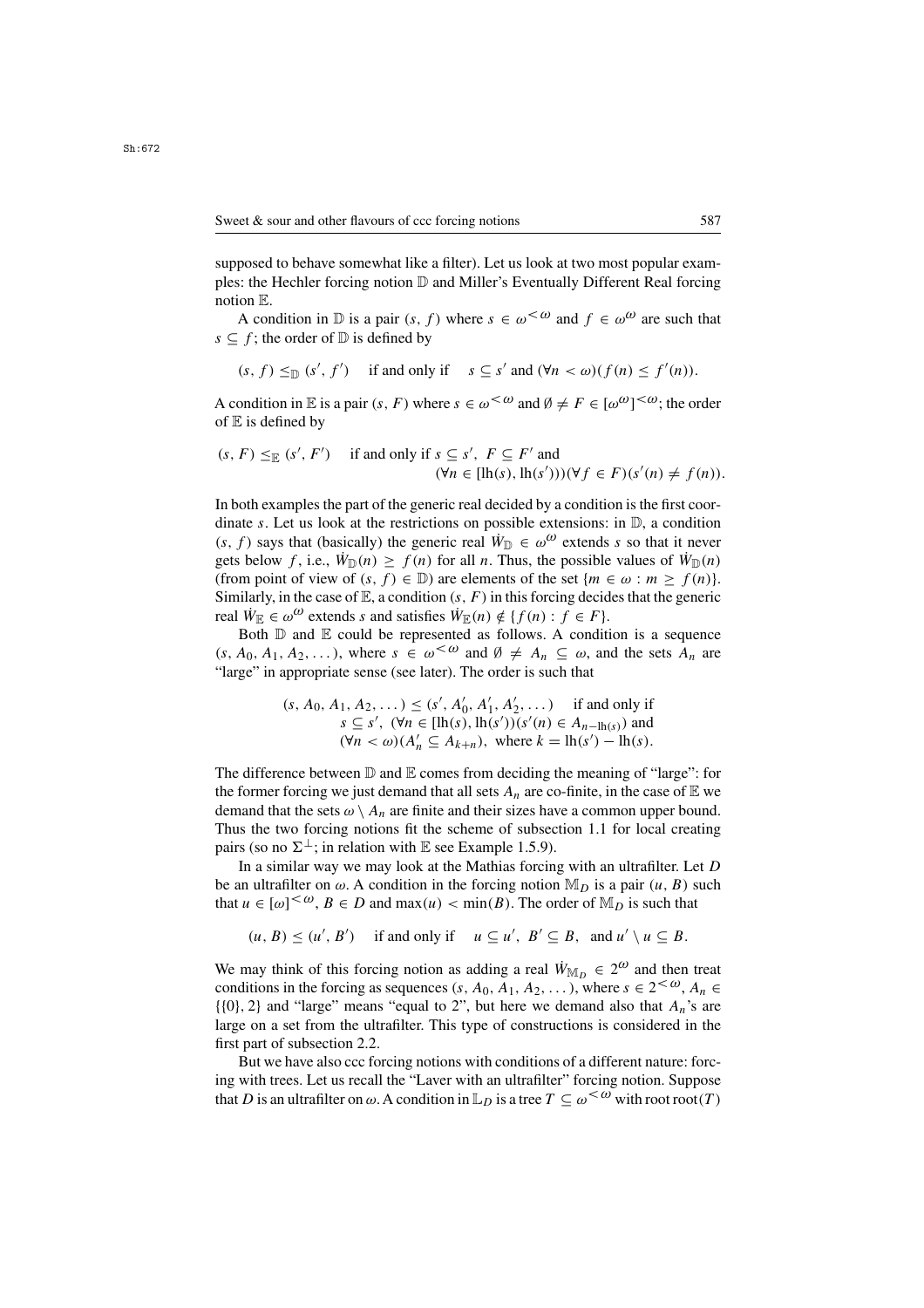and such that if  $v \in T$  then the set  $\{n : v^{\frown}\langle n \rangle\}$  is in D. Thus again, we may think that a condition  $T \in \mathbb{L}_D$  gives us a finite part of the generic real  $\dot{W}_\mathbb{L}$  (it is root(T)) that a condition  $T \in \mathbb{L}_D$  gives us a finite part of the generic real  $\dot{W}_{\mathbb{L}_D}$  (it is root(T)) and then it gives some possibilities for the successive values of  $\dot{W}_{L_n}(n)$ , but this time the possibilities for  $\dot{W}_{\mathbb{L}_D}(n)$  depend on  $\dot{W}_{\mathbb{L}_D}[n]$ . Still, if  $v \in T$  (so it may be the initial segment of  $\dot{W}_{\mathbb{L}_D}$ , then the set of all possible values for  $\dot{W}_{\mathbb{L}_D}(\mathrm{lh}(\nu))$  is "large" - it belongs to the ultrafilter D. Note also that conditions  $T \in \mathbb{L}_D$  may be thought of as systems  $\langle A_v : v \in T \rangle$  where  $A_v = \text{succ}_T(v)$  (and our demand is that each  $A<sub>v</sub>$  belongs to D). This is exactly the setting of subsection 1.2. (The particular case of  $\mathbb{L}_D$  is also covered by the construction of subsection 2.1.)

Yet another type of classical ccc forcing notions is represented by the Universal Meager forcing UM. A condition in UM is a pair  $(N, T)$  where  $N < \omega$  and  $T \n\t\subseteq 2^{<\omega}$  is a tree such that [T] is a nowhere dense subset of  $2^{\omega}$ . The extension relation is defined by

$$
(N, T) \leq_{\text{UM}} (N', T')
$$
 if and only if  $N \leq N', T \subseteq T'$ , and  
 $T' \cap 2^{\leq N} = T \cap 2^{\leq N}$ .

The generic object here is a nowhere dense subtree of  $2<\omega$ , and to really reflect all the properties of this type of forcing notions, in subsection 2.3 we introduce another variation of our method: tree forcings determined by universality parameters. (For the representation of UM as one of those forcing notions see Example 2.4.7.)

# **1. Building Souslin ccc forcing notions**

In this section we will review methods for building ccc forcing notions announced or present in some form in [8], [15], and [16].

# *1.1. Glue and cut*

Here we re-present the method of building ccc forcing notions with use of (semi–) creating triples from [16]. We will slightly modify the definitions loosing some generality. However, we will gain more direct connection to the method of [15] and (hopefully) a better clarity of arguments. Note that the main difference is that here we do not worry about "the permutation invariance" of our forcing notions, so the creatures get back their  $m_{dn}^t$ ,  $m_{up}^t$  (and they are like those of [15]).

**Definition 1.1.1.** *Let*  $H : \omega \longrightarrow \mathcal{H}(\omega_1)$ *.* 

*(1) (See [15, Def. 1.1.1, 1.2.1])* A creature for **H** *is a triple*

$$
t = (nor, val, dis) = (nor[t], val[t], dis[t])
$$

*such that*  $\textbf{nor } \in \mathbb{R}^{\geq 0}$ ,  $\textbf{dis } \in \mathcal{H}(\omega_1)$ , and for some integers  $m^t_{\text{dn}} < m^t_{\text{up}} < \omega$ 

$$
\emptyset \neq \mathbf{val} \subseteq \{ \langle u, v \rangle \in \prod_{i < m_{\rm dn}^t} \mathbf{H}(i) \times \prod_{i < m_{\rm up}^t} \mathbf{H}(i) : u \vartriangleleft v \}.
$$

*The set of all creatures for* **H** *will be denoted by* CR[**H**]*, and for*  $m_0 < m_1 < \omega$  $we let CR_{m_0,m_1}[\mathbf{H}] = \{t \in CR[\mathbf{H}] : m_{\text{dn}}^t = m_0 \& m_{\text{up}}^t = m_1\}.$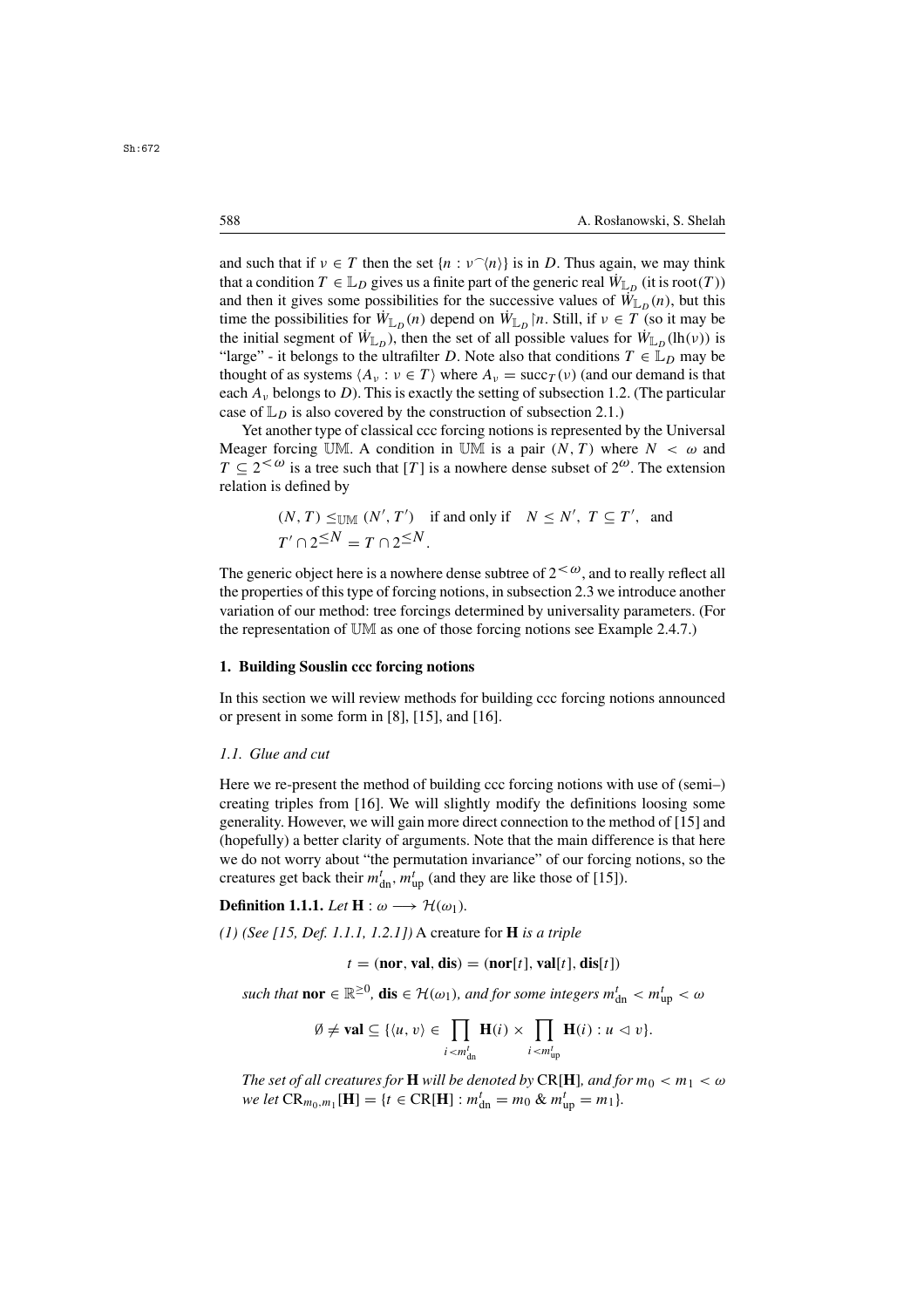- *(2) (See [15, Def. 1.1.4, 1.2.2, 1.2.5]) Let*  $K ⊆ CR[H]$ *. We say that a function*  $\Sigma : [K]^{<\omega} \longrightarrow \mathcal{P}(K)$  is a composition operation on K whenever the follow- $\Sigma : [K]^{<\omega} \longrightarrow \mathcal{P}(K)$  is a<br>ing conditions are satisfied.  $\leq \omega \longrightarrow \mathcal{P}(K)$  is a composition operation on K *whenever the follow-*<br>ditions are satisfied
	- (a) If S ∈ [K]<sup><ω</sup> and  $\Sigma(S) \neq \emptyset$ , then for some enumeration  $S = \{t_0, \ldots, t_k\}$ <br>we have  $m_{i-}^{t_i} = m^{t_i+1}$  for all  $i \lt k$  [from now on whenever we write *we have*  $m_{\mathrm{u}}^{t_i}$ <br> $\nabla$  (*t*<sub>c</sub>  $u_{ij}^{l_i} = m_{di+1}^{l_i+1}$  for all  $i < k$  [from now on, whenever we write<br>  $u_{ij}^{l_i} = m_{ij}^{l_i+1}$  and  $\Sigma(t_0, \ldots, t_k)$ , we mean the enumeration in which  $m_{\text{up}}^{t_i} = m_{\text{dm}}^{t_{i+1}}$ , and<br>if  $s \in \Sigma(t_0, t_1)$ , then  $m_s = m_{\text{up}}^{t_0}$  and  $m_s^s = m_{\text{up}}^{t_k}$  and

(b) if  $s \in \Sigma(t_0, \ldots, t_k)$ , then  $m_{\text{dR}}^s = m_{\text{dR}}^{t_0}$  and  $m_{\text{up}}^s = m_{\text{up}}^{t_k}$ , and  $(c)$   $t \in \Sigma(t)$  for each  $t \in K$ ,  $\Sigma(\emptyset) = \emptyset$  and

- $(c)$   $t \in \Sigma(t)$  *for each*  $t \in K$ ,  $\Sigma(\emptyset) = \emptyset$ *, and*
- *(d)* [transitivity] if  $s_i \in \Sigma(t_0^l, \ldots, t_{k_i}^l)$  (for  $i \leq n$ ), then

$$
\Sigma(s_0,\ldots,s_n)\subseteq\Sigma(t_j^i : i\leq n \& j\leq k_i),
$$

(e) [niceness & smoothness] if  $s \in \Sigma(t_0, ..., t_k)$ ,  $m_{\text{up}}^{t_i} = m_{\text{dn}}^{t_{i+1}}$  (for  $i < k$ ), then dom(**val**[t<sub>0</sub>]) = dom(**val**[s]) and *then* dom(**val**[ $t_0$ ]) = dom(**val**[ $s$ ]) *and* 

ki

$$
(\forall \langle u, v \rangle \in \mathbf{val}[s])(\forall i \leq k)(\langle v | m_{\mathrm{dn}}^{l_i}, v | m_{\mathrm{up}}^{l_i} \rangle \in \mathbf{val}[t_i]).
$$

- (3) (See [16, Def. 1.1]) A function  $\Sigma^{\perp}$  :  $K \longrightarrow [K]^{<\omega} \setminus {\emptyset}$  *is called* a decomposition operation on K if for each  $t \in K$ . sition operation on K *if for each*  $t \in K$ :
	- $(a)$ <sup>⊥</sup> *if*  $S$  ∈  $\Sigma$ <sup>⊥</sup>(*t*)*, then for some enumeration*  $S = \{s_0, \ldots, s_k\}$  *we have*  $m_{\rm up}^{s_i} = m_{\rm dn}^{s_{i+1}}$  $m_{\rm up}^{s_i} = m_{\rm dn}^{s_{i+1}}$  (for  $i < k$ ) [from now on, if we write  $\{s_0, \ldots, s_k\} \in \Sigma^{\perp}(t)$ , *we mean the enumeration in which*  $m_{\text{up}}^{s_i} = m_{\text{sh}}^{s_{i+1}} I$ , and if  $\{s_0, \ldots, s_k\} \in \sum_{i=1}^{k} (t)$  then  $m_{\text{sh}}^{s_0} = m_{\text{sh}}^{t} = m_{\text{sh}}^{s_k} = m_{\text{sh}}^{t}$
	- $(b)^{\perp}$  *if*  $\{s_0, \ldots, s_k\} \in \Sigma^{\perp}(t)$  *then*  $m_{dn}^{s_0} = m_{dn}^{i}$ ,  $m_{up}^{s_k^{m}} = m_{up}^{t}$ ,  $(a)^{\perp}$   $(a)^{\perp}$   $(a) \in \Sigma^{\perp}(t)$ .
	- $(c)^{\perp} \{t\} \in \Sigma^{\perp}(t),$ <br> $(d)^{\perp}$  [transitivity]  $(d)^{\perp}$  *[transitivity] if*  $S = \{s_0, \ldots, s_k\} \in \Sigma^{\perp}(t)$  *and*  $S_i \in \Sigma^{\perp}(s_i)$  *(for*  $i \leq k$ *), then*  $S_0 \sqcup \cdots \sqcup S_i \in \Sigma^{\perp}(t)$ 
		- *then*  $S_0 \cup ... \cup S_k \in \Sigma^{\perp}(t)$ ,<br>*if*  $\{s_0, s_1\} \in \Sigma^{\perp}(t)$ ,  $m^{S_i}$  $(e)^{\perp}$  *if*  $\{s_0, \ldots, s_k\} \in \Sigma^{\perp}(t)$ *,*  $m_{\rm up}^{s_i} = m_{\rm dn}^{s_{i+1}}$  (for  $i < k$ )*, then*

dom(**val**[*t*]) = dom(**val**[*s*<sub>0</sub>]) and  
(
$$
\forall i < k
$$
)( $rng(\text{val}[s_i]) \subseteq dom(\text{val}[s_{i+1}])$ ),

*and*

$$
\{\langle u, v \rangle : u \in \text{dom}(\textbf{val}[s_0]) \& u \langle v \& ( \forall i \leq k ) (\langle v | m_{\text{dn}}^{s_i}, v | m_{\text{up}}^{s_i} \rangle \in \textbf{val}[s_i] ) \} \subseteq \textbf{val}[t].
$$

- *(4)* If  $K \subseteq \text{CR}[\mathbf{H}]$  *and*  $\Sigma$  *is a composition operation on* K, *then*  $(K, \Sigma)$  *is called* a creating pair for **H***. If, additionally,*  $\Sigma^{\perp}$  *is a decomposition operation on* K, *then*  $(K, \Sigma, \Sigma^{\perp})$  *is called* a ⊗–creating triple for **H**.<br>*If the the K are such that*  $m^{t_i} - m^{t_{i+1}}$  *(for i <*
- (5) If  $t_0, \ldots, t_n \in K$  are such that  $m_{\text{up}}^{t_i} = m_{\text{dn}}^{t_{i+1}}$  (for  $i < n$ ) and  $w \in \text{dom}(\text{val}[t_0]),$ <br>then we let *then we let*

$$
\text{pos}(w, t_0, \dots, t_n) \n\stackrel{\text{def}}{=} \{v \in \prod_{j < m_{\text{up}}^{t_n}} \mathbf{H}(j) : w \vartriangleleft v \& (\forall i \leq n) (\langle v | m_{\text{dn}}^{t_i}, v | m_{\text{up}}^{t_i} \rangle \in \text{val}[t_i])\}.
$$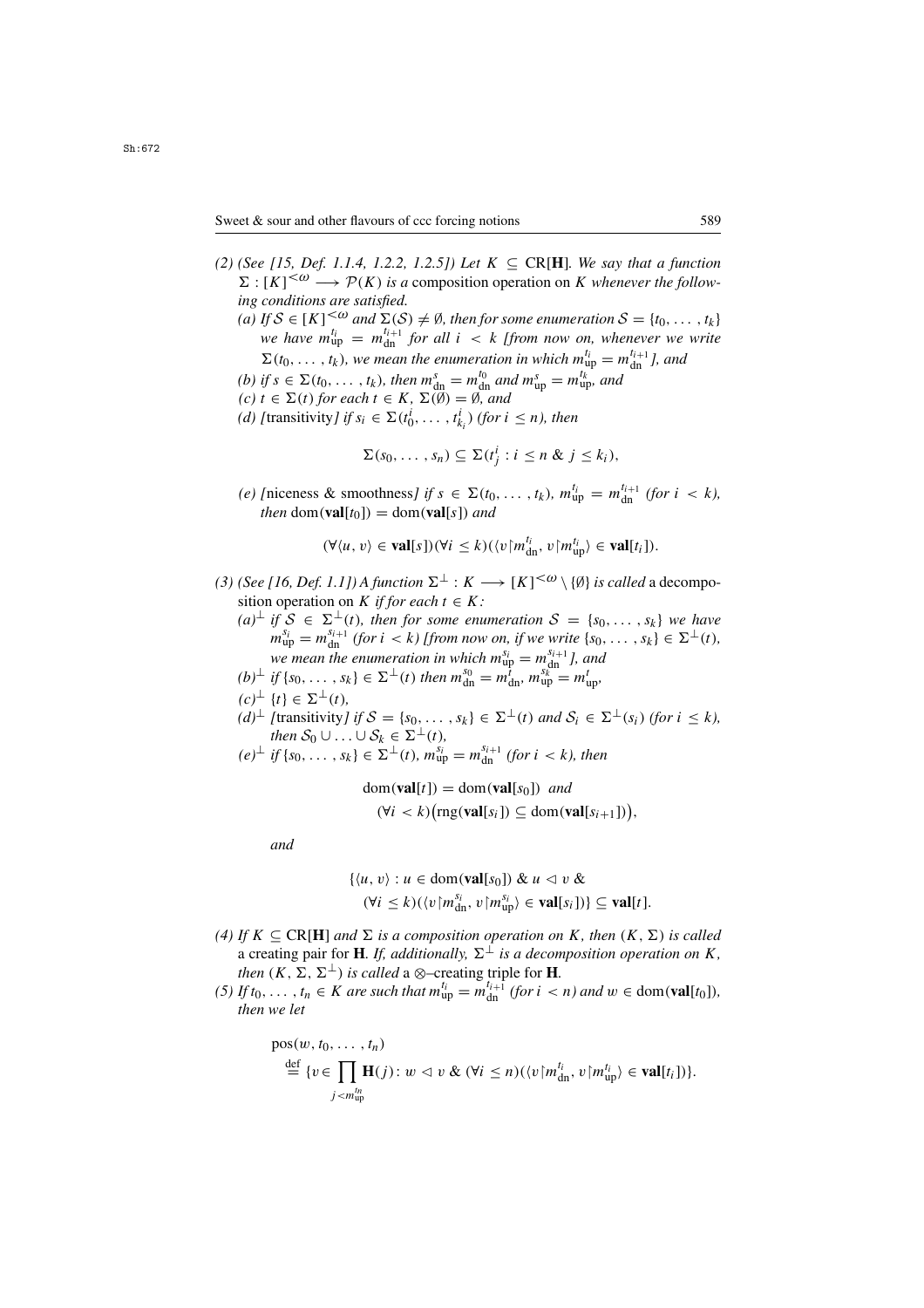**Definition 1.1.2.** *Let*  $(K, \Sigma, \Sigma^{\perp})$  *be a*  $\otimes$ *-creating triple for* **H***. We say that* 

- *(1)*  $\Sigma^{\perp}$  *is* trivial *if*  $\Sigma^{\perp}(t) = \{\{t\}\}\$  *for each*  $t \in K$ *; (2) (K)*  $\Sigma$ *) is simple if*  $\Sigma(S)$  *is non empty for simple*
- *(2)*  $(K, \Sigma)$  *is* simple *if*  $\Sigma(S)$  *is non-empty for singletons only; if additionally*  $\Sigma^{\perp}$ *is trivial, then we say that*  $(K, \Sigma, \Sigma^{\perp})$  *is simple;*
- (3) K  $(or (K, \Sigma) or (K, \Sigma, \Sigma^{\perp}))$  is local if  $m_{\text{up}}^t = m_{\text{dn}}^t + 1$  *for each creature*  $t \in K$ *(so then necessarily*  $(K, \Sigma, \Sigma^{\perp})$  *is simple);*
- *(4)* K *is* forgetful *if for every creature*  $t \in K$  *we have*

$$
[\langle u, v \rangle \in \mathbf{val}[t] \& w \in \prod_{i < m_{dn}^t} \mathbf{H}(i)] \Rightarrow \langle w, w^\frown v | [m_{dn}^t, m_{up}^t] \rangle \in \mathbf{val}[t];
$$

*(5) K is* full *if* dom(**val**[t]) =  $\prod_{i \leq m^t}$ **H**(*i*) *for each*  $t \in K$ *.*  $u < m_{dn}$ 

**Definition 1.1.3 (See [15, Def. 1.1.7, 1.2.6], [16, Def. 1.3]).** *Let*  $(K, \Sigma, \Sigma^{\perp})$  *be a* <sup>⊗</sup>*–creating triple for* **<sup>H</sup>** *and let* <sup>C</sup>(**nor**) *be a property of* ω*–sequences of creatures from*  $K$  *(so*  $C$  (nor) *can be thought of as a subset of*  $K^{\omega}$ *). We define a forcing notion*  $\mathbb{Q}^*_{\mathcal{C}(\text{nor})}(K, \Sigma, \Sigma^{\perp})$  *as follows.* 

 $\mathcal{L}_{\mathcal{C}(\textbf{nor})}^{\mathcal{C}(\textbf{nor})}(\mathbf{A}, \mathbf{\Sigma}, \mathbf{\Sigma})$  *is a sequence*  $p = (w^p, t_0^p, t_1^p, t_2^p, \dots)$  *such* that *that*

(*a*)  $t_i^p$  ∈ *K and*  $m_{\text{up}}^{t_i^i} = m_{\text{dn}}^{t_{i+1}^i}$  (for  $i < \omega$ ),<br>
(*b*)  $w \in \text{dom}(\text{val}(t^p))$  and  $(t^p - t^p - t^p)$ *(b)*  $w \in \text{dom}(\text{val}[t_0^p])$  and  $\langle t_0^p, t_1^p, t_2^p, \dots \rangle \in \mathcal{C}(\text{nor}),$ <br>
(c)  $\text{pos}(w^p, t^p) \subset \text{dom}(\text{val}[t^p, \dots])$  for each i  $f(c) \operatorname{pos}(w^p, t_0^p, \ldots, t_i^p) \subseteq \operatorname{dom}(\operatorname{val}[t_{i+1}^p])$  *for each*  $i < \omega$ *.* 

 $\mathbb{Q}_{\phi}^{*}(K, \Sigma, \Sigma^{\perp})$  is defined similarly, but we skip the demand " $\langle t_0^p, t_1^p, \ldots \rangle \in \mathcal{C}(\text{nor})$ "<br>in clause (b) above (or we just let  $\mathcal{C}(\text{nor}) = K^{\omega}$  ; it is perhaps unfortunate to use  $\frac{1}{0}$ ,  $t_1$ <br>ns  $\mu$ *in clause (b) above (or we just let*  $C(\textbf{nor}) = K^{\omega}$ ; *it is perhaps unfortunate to use*<br> $\emptyset$  *in this context, but that notation was established in [151*] ∅ *in this context, but that notation was established in [15]).*

**The relation**  $\leq$  *on*  $\mathbb{Q}_{\text{CNOT}}^*(K, \Sigma, \Sigma^{\perp})$  *is given by:*  $p \leq q$  *if and only if* <sup>C</sup>(**nor**)  $(w^q, t_0^q, t_1^q, t_2^q, \ldots)$  can be obtained from  $(w^p, t_0^p, t_1^p, t_2^p, \ldots)$  by applying finitely<br>many times the following operations (describing the operations we say what *many times the following operations (describing the operations, we say what are the results of applying the operation to a condition*  $(w, t_0, t_1, t_2,...) \in$  $\mathbb{Q}_{\mathcal{C}(\text{nor})}^*(K, \Sigma, \Sigma^{\perp}).$ 

Deciding the value *for*  $(w, t_0, t_1, t_2, \ldots)$ : a result of this operation is a condition  $(w^*, t_n, t_{n+1}, t_{n+2}, \dots) \in \mathbb{Q}^*_{\mathcal{C}(\textbf{nor})}(K, \Sigma, \Sigma^{\perp})$  *such that*  $w^* \in \text{pos}(w, t_0, \dots, t_{n-1})$  for some  $n < \omega$ . *for some*  $n < \omega$ *.* 

Applying  $\Sigma$  *to* (w, t<sub>0</sub>, t<sub>1</sub>, t<sub>2</sub>,...): a result of this operation is a condition (w, t<sub>0</sub><sup>\*</sup>, t<sub>1</sub><sup>\*</sup>,<br>  $t_2^*,\ldots$ )  $\in \mathbb{Q}_{\mathcal{C}(\text{nor})}^*(K, \Sigma, \Sigma^{\perp})$  such that for some increasing sequence  $0 = n_0 < n_1$  $n_1 < n_2 < \cdots < \omega$ , for each  $i < \omega$ , we have  $t_i^* \in \Sigma(t_{n_i}, \ldots, t_{n_{i+1}-1})$ .

Applying  $\Sigma^{\perp}$  *to*  $(w, t_0, t_1, t_2, \ldots)$ *: a result of this operation is a condition*  $(w, t_0^*,$  $\mathcal{L}_{1}^{(k)}$ ,  $t_{2}^{*}, \ldots$ )  $\in \mathbb{Q}_{\mathcal{C}(nor)}^{*}(K, \Sigma, \Sigma^{\perp})$  such that for some increasing sequence  $0 = n_{0} < n_{1}$ ,  $t_{2}^{*}, \ldots$ )  $\in \mathbb{Q}_{\mathcal{C}(nor)}^{*}(K, \Sigma, \Sigma^{\perp})$  such that for some increasing sequence  $0 = n_{0} < n_{1}$  $n_1 \times n_2 \times \cdots \times \omega$ , for each  $i < \omega$ , we have  $\{t_{n_i}^*, \ldots, t_{n_{i+1}-1}^* \} \in \Sigma^{\perp}(t_i)$ . ni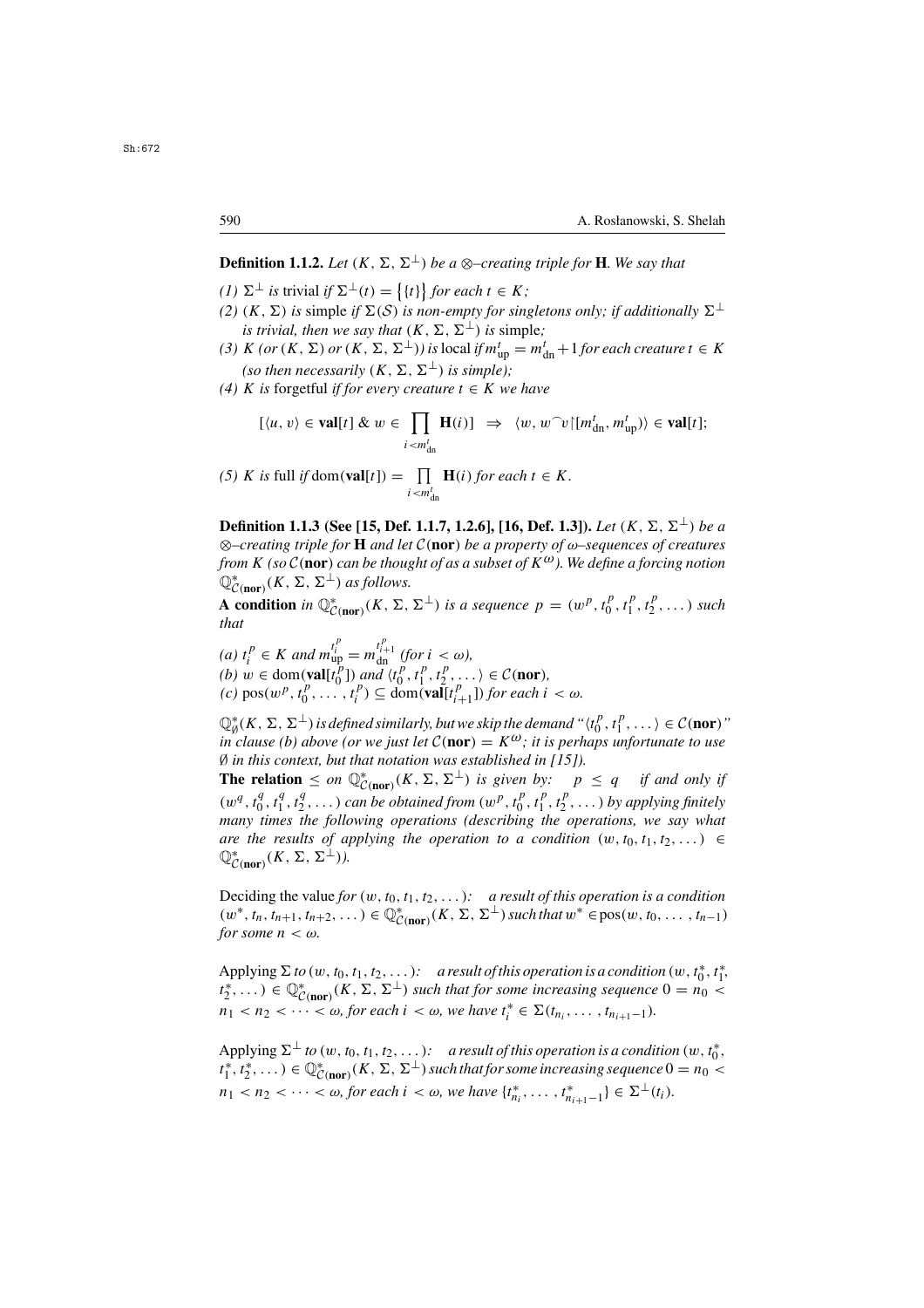*Remark 1.1.4.* In the definition of the relation  $\leq$  on  $\mathbb{Q}_{\mathcal{C}(\text{nor})}^*(K, \Sigma, \Sigma^{\perp})$  we do require that the intermediate steps satisfy the norm condition  $\mathcal{C}(\text{nor})$ . However, one require that the intermediate steps satisfy the norm condition  $\mathcal{C}(\mathbf{nor})$ . However, one<br>may consider a variant when the intermediate stages are just from  $\mathbb{O}^*(K, \Sigma, \Sigma^{\perp})$ may consider a variant when the intermediate stages are just from  $\mathbb{Q}_{\theta}^{*}(K, \Sigma, \Sigma^{\perp})$ .<br>Many properties of the resulting forcing notion will remain unchanged Many properties of the resulting forcing notion will remain unchanged.

If  $\Sigma^{\perp}$  is trivial we may omit it; note that then we are exactly in the setting of [15, §1.2].

**Definition 1.1.5.** *We will consider the following norm conditions* <sup>C</sup>(**nor**)*:*

• *A sequence*  $\langle t_i : i < \omega \rangle$  *satisfies*  $\mathcal{C}^\infty(\textbf{nor})$  *if*  $\lim_{i \to \infty} \textbf{nor}[t_i] = \infty$ <br> *i* the respective foreign potion is called ①\*  $(K \sum \sum \pm)1$ 

*[the respective forcing notion is called*  $\mathbb{Q}^*_{\infty}(K, \Sigma, \Sigma^{\perp})$ ].<br>Let  $\mathcal{F} \subset \omega^{\omega}$ : a sequence  $(t, \cdot, i < \omega)$  satisfies  $\mathcal{C}^{\mathcal{F}}$  (nor) i • Let  $\mathcal{F} \subseteq \omega^{\omega}$ ; a sequence  $\langle t_i : i \langle \omega \rangle$  satisfies  $\mathcal{C}^{\mathcal{F}}$  (nor) *if* 

 $(\exists f \in \mathcal{F})(\forall^\infty i \in \omega)(\textbf{nor}[t_i] \geq f(m_{\text{dn}}^{t_i}))$ 

*[the respective forcing notion is denoted*  $\mathbb{Q}_{\mathcal{F}}^*(K, \Sigma, \Sigma^{\perp})$ ].<br>Let  $f : \omega \times \omega \longrightarrow \omega$ ; a sequence it  $\psi : \omega \times \omega$  satisfies  $\mathcal{E}^f$ .

• Let  $f : \omega \times \omega \longrightarrow \omega$ ; a sequence  $\langle t_i : i \langle \omega \rangle \rangle$  satisfies  $\mathcal{C}^f(\text{nor})$  if

$$
(\forall n \in \omega)(\forall^{\infty} i \in \omega)(\textbf{nor}[t_i] \ge f(n, m_{\text{dn}}^{t_i}))
$$

*[the respective forcing notion is denoted*  $\mathbb{Q}_f^*(K, \Sigma, \Sigma^{\perp})$ *].* 

*We will consider the norm conditions*  $C^{\mathcal{F}}$  (**nor**)*,*  $C^f$  (**nor**) *only for h–closed families* <sup>F</sup> *and fast functions* f *, see 1.1.6 below. Later we will introduce more methods for building ccc forcing notions, including more norm conditions.*

**Definition 1.1.6.** *(1)* A function  $f : \omega \times \omega \longrightarrow \omega$  is fast if

$$
(\forall k,\ell \in \omega)(f(k,\ell) \le f(k,\ell+1) \& 2 \cdot f(k,\ell) < f(k+1,\ell)).
$$

*(2)* A function  $h : \omega \times \omega \longrightarrow \omega$  is regressive *if* 

$$
(\forall m \in \omega) \big( (\forall k > 1) (1 \leq h(m, k) < k) \& (\forall k < \ell < \omega) (h(m, k) \leq h(m, \ell)) \big).
$$

*(3) Let*  $h : \omega \times \omega \longrightarrow \omega$ *. We say that a family*  $\mathcal{F} \subseteq \omega^{\omega}$  *is h*–closed *if for every*  $f \in \mathcal{F}$  *there is*  $f^* \in \mathcal{F}$  *such that*  $(\forall^\infty n \in \omega)(f^*(n) \leq h(n, f(n))).$ 

*(4) A family*  $\mathcal{F} \subseteq \omega^{\omega}$  *is* ≥<sup>\*</sup>−directed *if* 

$$
(\forall f_0, f_1 \in \mathcal{F})(\exists f^* \in \mathcal{F})(\forall^\infty n \in \omega)(f^*(n) \le \min\{f_0(n), f_1(n)\}).
$$

*Similarly we define* ≤∗*–directed families (just reversing the inequality).*

*Remark 1.1.7.* Let  $f(n, m) = 2^{2n}$  (for  $n, m \in \omega$ ). Then the function f is fast and the norm conditions  $C^f$  (**nor**) and  $C^\infty$  (**nor**) agree (and thus  $\mathbb{Q}_f^*(K, \Sigma) = \mathbb{Q}_\infty^*$  for a local creating pair  $(K, \Sigma)$ ). In practical applications, when we constant for a local creating pair  $(K, \Sigma)$ ). In practical applications, when we consider the<br>norm condition  $C^f$  (nor) the function f is such that  $f(n, m) < f(n, m+1)$  (for norm condition  $C^f$  (**nor**), the function f is such that  $f(n, m) < f(n, m + 1)$  (for all  $n, m \in \omega$ ) and thus the norm condition  $\mathcal{C}^f$  (**nor**) is stronger than  $\mathcal{C}^{\infty}$  (**nor**).

**Proposition 1.1.8.** *If*(*K*,  $\Sigma$ ,  $\Sigma^{\perp}$ ) *is a* ⊗–*creating triple for* **H***,*  $C$ (**nor**)  $\subseteq K^{\omega}$ *, then*  $\mathbb{Q}^*_{C(\textbf{nor})}(K, \Sigma, \Sigma^{\perp})$  is a forcing notion (i.e., the relation  $\leq$  of  $\mathbb{Q}^*_{C(\textbf{nor})}(K, \Sigma, \Sigma^{\perp})$ <br>is transitive). <sup>C</sup>(**nor**) *is transitive).*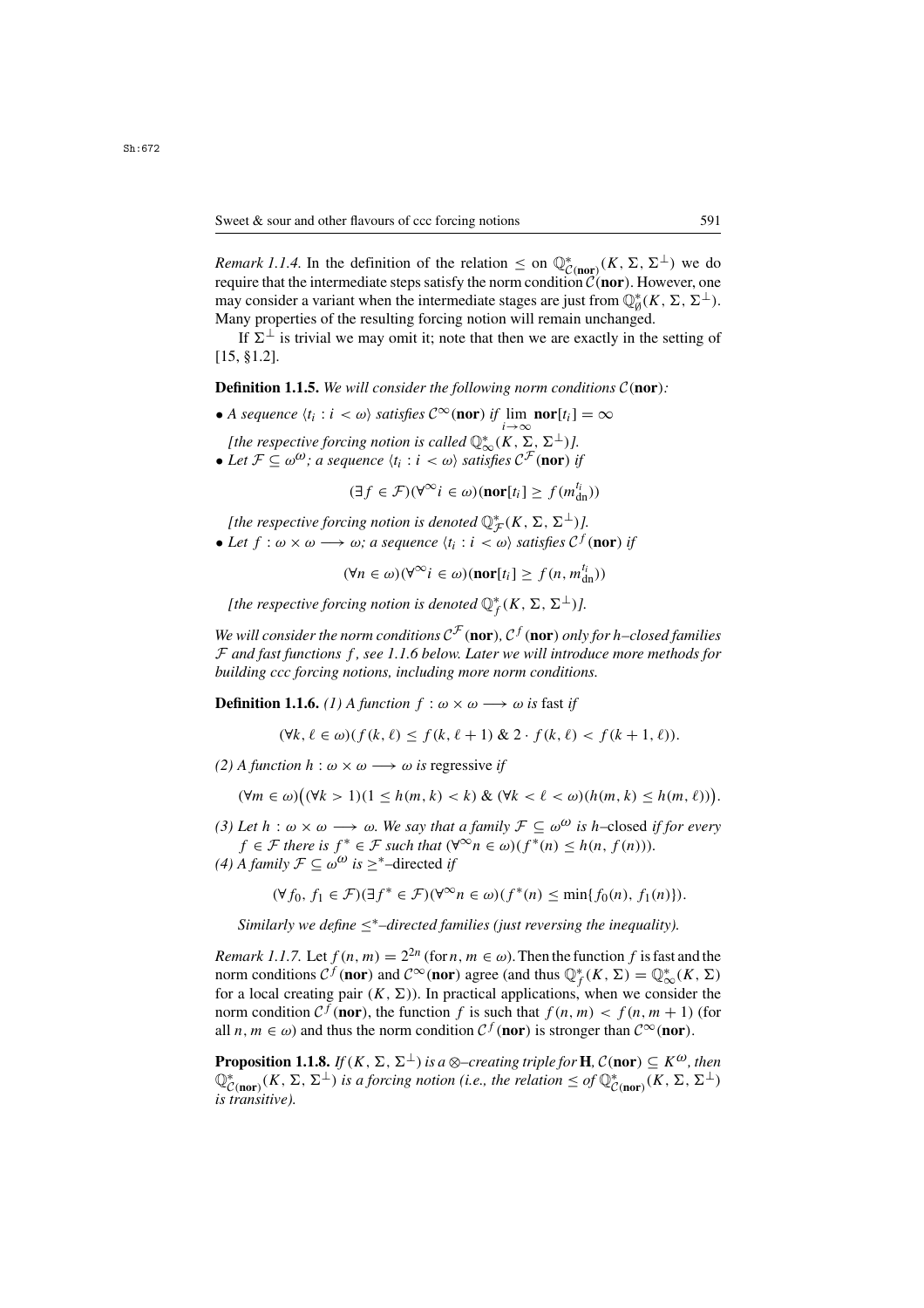**Definition 1.1.9 (See [15, Def. 1.2.4]).** *Let*  $(K, \Sigma, \Sigma^{\perp})$  *be a* ⊗–*creating triple for* **H***. We define* finite candidates *(*FC*) and* pure finite candidates *(*PFC*) with respect to*  $(K, \Sigma, \Sigma^{\perp})$ :

$$
\text{FC}(K, \Sigma, \Sigma^{\perp}) = \{ (w, t_0, \dots, t_n) : w \in \text{dom}(\textbf{val}[t_0]) \text{ and for each } i \leq n : t_i \in K, m_{\text{up}}^{t_i} = m_{\text{dn}}^{t_{i+1}} \text{ and } \text{pos}(w, t_0, \dots, t_i) \subseteq \text{dom}(\textbf{val}[t_{i+1}]) \},
$$

PFC $(K, \Sigma, \Sigma^{\perp})$  $= \{(t_0, \ldots, t_n) : (\exists w \in \text{dom}(\textbf{val}[t_0]))((w, t_0, \ldots, t_n) \in \text{FC}(K, \Sigma, \Sigma^{\perp}))\}.$ 

*We have a natural relation*  $\leq$  *on*  $FC(K, \Sigma, \Sigma^{\perp})$  *(defined like in 1.1.3). [Note that*  $\Sigma$ ,  $\Sigma^{\perp}$  have no influence on  $\overline{FC}(K, \Sigma, \Sigma^{\perp})$ , that is they are not present in the defini*tion of finite candidates, and we could have written*  $FC(K, \Sigma)$  *or*  $FC(K)$ *. However, they come to the game when the relation*  $\leq$  *on*  $FC(K, \Sigma, \Sigma^{\perp})$  *is considered.]* 

*A sequence*  $\langle t_0, t_1, t_2, \ldots \rangle$  *of creatures from K is* a pure candidate *with respect to*  $(K, \Sigma, \Sigma^{\perp})$  *if* 

$$
(\forall i < \omega)(m_{\text{up}}^{t_i} = m_{\text{dn}}^{t_{i+1}}) \quad \text{and} \quad
$$

 $(\exists w \in \text{dom}(\textbf{val}[t_0]))(\forall i < \omega)(\text{pos}(w, t_0, \ldots, t_i) \subseteq \text{dom}(\textbf{val}[t_{i+1}])).$ 

*The set of pure candidates with respect to*  $(K, \Sigma)$  *is denoted by* PC $(K, \Sigma, \Sigma^{\perp})$ *. The relation*  $\leq$  *on* PC(*K*,  $\Sigma$ ,  $\Sigma^{\perp}$ ) *is defined naturally.* 

*For a norm condition*  $C$ (**nor**) *the family of*  $C$ (**nor**)–normed pure candidates *is* 

$$
\begin{aligned} \text{PC}_{\mathcal{C}(\text{nor})}(K, \Sigma, \Sigma^{\perp}) \\ &= \{ \langle t_0, t_1, \dots \rangle \in \text{PC}(K, \Sigma, \Sigma^{\perp}) \colon \langle t_0, t_1, \dots, \rangle \text{ satisfies } \mathcal{C}(\text{nor}) \}. \end{aligned}
$$

**Definition 1.1.10.** *Let*  $(K, \Sigma, \Sigma^{\perp})$  *be a* ⊗–*creating triple for* **H**.

*(1) For a condition*  $p \in \mathbb{Q}_{\emptyset}^{*}(K, \Sigma, \Sigma^{\perp})$  *we let* 

$$
\mathrm{POS}(p) \stackrel{\mathrm{def}}{=} \{u \in \bigcup_{n < \omega} \prod_{i < n} \mathbf{H}(i) : (\exists \ell < \omega) (\exists v \in \mathrm{pos}(w^p, t_0^p, \ldots, t_\ell^p))(u \leq v)\}.
$$

*(2) For a finite candidate*  $c = (w, t_0, \ldots, t_k) \in \text{FC}(K, \Sigma, \Sigma^{\perp})$  *we define* 

$$
\text{POS}(c) \stackrel{\text{def}}{=} \{u \in \bigcup_{n \le m_{\text{up}}^{lk}} \prod_{i < n} \mathbf{H}(i) : (\exists v \in \text{pos}(w, t_0, \dots, t_k))(u \le v)\}.
$$

**Proposition 1.1.11.** *Suppose*  $(K, \Sigma, \Sigma^{\perp})$  *is a* ⊗–*creating triple for* **H**.

- (1) If p,  $q \in \mathbb{Q}_{\phi}^{*}(K, \Sigma, \Sigma^{\perp})$ ,  $p \leq q$  *then* POS(p)  $\subseteq$  POS(q)*, and* if  $lh(w^q) = m_{\text{up}}^{l_{\xi}^{*}}$  $f$  *for some*  $\ell < \omega$ , then  $w^q \in \text{pos}(w^p, t^p_0, \ldots, t^p_\ell)$ .<br>The same holds if one replaces conditions from  $\mathbb O$
- (2) The same holds if one replaces conditions from  $\mathbb{Q}_{\theta}^{*}(K, \Sigma, \Sigma^{\perp})$  by finite candi-<br>dates from  $\mathrm{FC}(K, \Sigma, \Sigma^{\perp})$ *dates from*  $FC(K, \Sigma, \Sigma^{\perp}).$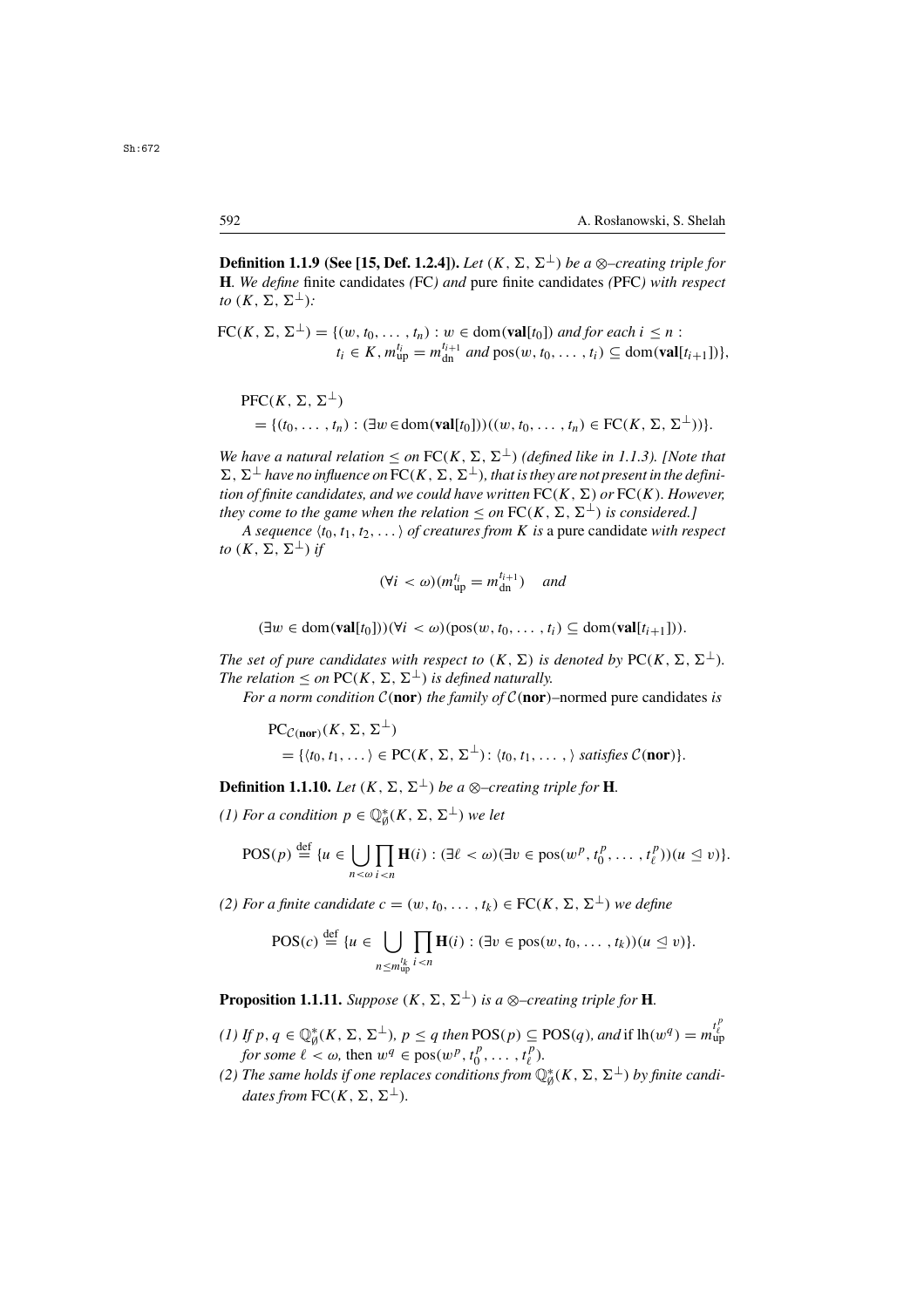*Proof.* Note that each of the three operations described in 1.1.3 shrinks POS (remember 1.1.1(2e) and 1.1.1(3e⊥)). □

**Definition 1.1.12 (See [16, Def. 2.1], [15, Def. 2.1.7]).** *Assume that*  $(K, \Sigma, \Sigma^{\perp})$  *is a* ⊗*–creating triple for* **H***.*

*(1) We say that*  $(K, \Sigma)$  *(or*  $(K, \Sigma, \Sigma^{\perp})$ *) is* linked *if for each*  $t_0, t_1 \in K$  *such that*<br>**nor**[t] **nor**[t] > 1 *and*  $m^{t_0} = m^{t_1}$   $m^{t_0} = m^{t_1}$  there is  $s \in \Sigma(t_0) \cap \Sigma(t_1)$ **nor**[t<sub>0</sub>], **nor**[t<sub>1</sub>] > 1 *and*  $m_{dn}^{t_0} = m_{dn}^{t_1}$ ,  $m_{up}^{t_0} = m_{up}^{t_1}$ , there is  $s \in \Sigma(t_0) \cap \Sigma(t_1)$  with *with*

 $\textbf{nor}[s] > \min\{\textbf{nor}[t_0], \textbf{nor}[t_1]\} - 1.$ 

*Let*  $h : \omega \times \omega \longrightarrow \omega$ *. The pair*  $(K, \Sigma)$  *is said to be h*–linked *if for each*  $k > 1$ , and creatures  $t_0, t_1 \in K$  such that  $\textbf{nor}[t_0]$ ,  $\textbf{nor}[t_1] \geq k$  and  $m_{dn}^{t_0} = m_{dn}^{t_1}$ ,<br> $m_{n}^{t_0} = m_{n}^{t_1}$ , there is  $s \in \Sigma(t_0) \cap \Sigma(t_1)$  with  $\textbf{nor}[s] > k(m_{n}^{t_0} - k)$  $m_{\text{up}}^{l_0} = m_{\text{up}}^{l_1}$ , there is  $s \in \Sigma(t_0) \cap \Sigma(t_1)$  with  $\text{nor}[s] \geq h(m_{\text{up}}^{l_0}, k)$ .<br>We say that  $(K - \Sigma)$  (or  $(K - \Sigma^{-\perp})$ ) is gluing if it is full and for each

*(2) We say that*  $(K, \Sigma)$  *(or*  $(K, \Sigma, \Sigma^{\perp})$ *) is gluing if it is full and for each*  $k < \omega$  *there is*  $n_0 = n_0(k) < \omega$  *such that for every*  $n \geq n_0$  *and*  $(t_0, \ldots, t_n) \in \text{PFC}(K, \Sigma)$ *, there is*  $s \in \Sigma(t_0, \ldots, t_n)$  *such that* 

 $\textbf{nor}[s] > \min\{k, \textbf{nor}[t_0], \ldots, \textbf{nor}[t_n]\}.$ 

*We say that*  $(K, \Sigma)$  *is straightforward gluing if for every*  $(t_0, \ldots, t_n) \in$  $\text{PFC}(K, \Sigma)$  *there is*  $s \in \Sigma(t_0, \ldots, t_n)$  *such that* 

 $\mathbf{nor}[s] > \min\{\mathbf{nor}[t_0], \ldots, \mathbf{nor}[t_n]\}.$ 

*(3) We say that*  $(K, \Sigma^{\perp})$  *(or*  $(K, \Sigma, \Sigma^{\perp})$ *)* has the cutting property *if for every*  $t \in K$ *with* **nor**[t] > 1 *and an integer*  $m \in (m_{dn}^t, m_{up}^t)$ , *there are*  $s_0, s_1 \in K$  *such that*  $(a)$   $m_{g0}^{s_0} - m_{g1}^{t} - m_{g1}^{s_1} - m_{g1}^{t} - m_{g1}^{t}$  $\frac{dn}{m_1}$  $\alpha(n)$   $m_{00}^{s_0} = m_{\rm dn}^t$ ,  $m_{00}^{s_0} = m = m_{\rm dn}^{s_1}$ ,  $m_{\rm up}^{s_1} = m_{\rm up}^t$ ,<br> $\beta(n)$  parts  $\beta$  min  $\lambda$  partt)  $\alpha(n)$   $\beta(n)$  $(\beta)$  **nor**[s $_{\ell}$ ]  $\geq$  min{**nor**[t] - 1, m<sup>t</sup><sub>dn</sub>} *(for*  $\ell = 0, 1$ *),*<br> $(\gamma)$  {so s<sub>1</sub>}  $\in \Sigma^{\perp}(K)$  $(\gamma) \{s_0, s_1\} \in \Sigma^{\perp}(K)$ .

**Definition 1.1.13.** A forcing notion  $\mathbb{Q}$  is  $\sigma$ -n-linked *if there is a partition*  $\langle A_i : i \rangle$  $\omega$ *)* of  $\mathbb Q$  such that

if 
$$
q_0, \ldots, q_{n-1} \in A_i
$$
,  $i \in \omega$  then  $(\exists q \in \mathbb{Q})(q_0 \leq q \& \ldots \& q_{n-1} \leq q)$ .

*We say that*  $\mathbb{O}$  *is*  $\sigma$ -\*–linked *if it is*  $\sigma$ -*n–linked for every*  $n \in \omega$ *.* 

**Proposition 1.1.14.** *Let*  $H : \omega \longrightarrow \mathcal{H}(\omega_1)$  *and let*  $(K, \Sigma, \Sigma^{\perp})$  *be a* ⊗–*creating triple for* **H***.*

- *(1) If*  $(K, \Sigma, \Sigma^{\perp})$  *is linked, gluing and has the cutting property, then the forcing notion*  $\mathbb{Q}_{\infty}^{*}(K, \Sigma, \Sigma^{\perp})$  *is*  $\sigma$ - $*$ *–linked.*<br>*If*  $f : \omega \times \omega \longrightarrow \omega$  *is fast and*  $(K, \Sigma)$
- *(2) If*  $f : \omega \times \omega \longrightarrow \omega$  *is fast and*  $(K, \Sigma, \Sigma^{\perp})$  *is local and linked, then the forcing notions*  $\mathbb{Q}_{\infty}^{*}(K, \Sigma, \Sigma^{\perp})$  *and*  $\mathbb{Q}_{f}^{*}(K, \Sigma, \Sigma^{\perp})$  *are*  $\sigma$ -*\**–linked.
- *(3) Assume that*  $h : \omega \times \omega \longrightarrow \omega$  *is regressive and*  $\mathcal{F} \subseteq (\omega \setminus 2)^{\omega}$  *is an h–closed family which is either countable, or*  $\geq^*$ –directed. Suppose  $(K, \Sigma, \Sigma^{\perp})$  *is local* and h–linked. Then the forcing notion  $\mathbb{Q}_{\mathcal{F}}^{*}(K,\Sigma,\Sigma^{\perp})$  is  $\sigma$ - $*$ –linked.

*Proof.* Straightforward (and the proof of the first part is essentially the same as that of  $[16, Thm 2.4]$ ; compare the proof of 1.3.4.1).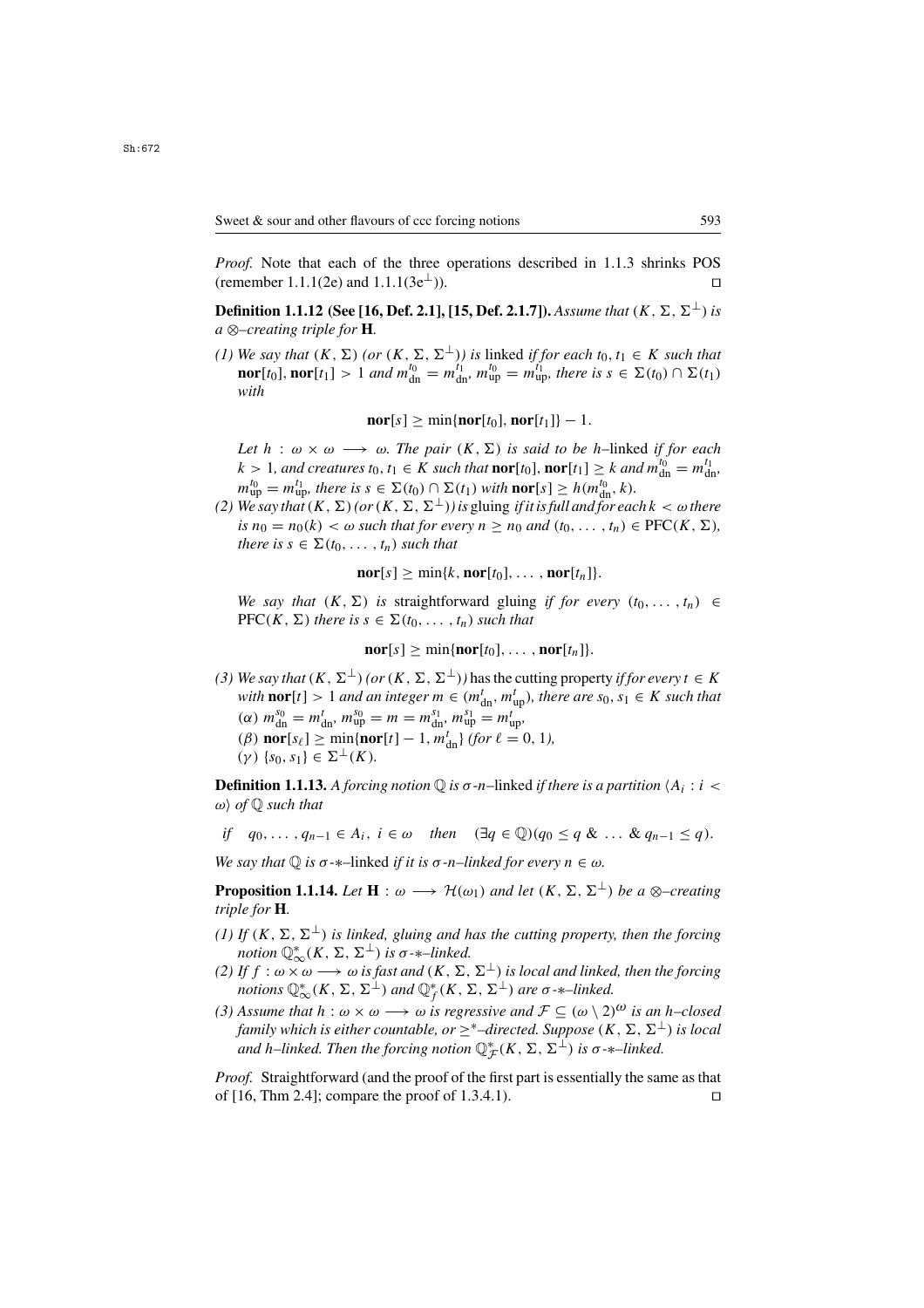# *1.2. Tree–like conditions*

Here we recall the setting of [15, §1.3] and [8]. Since in getting the ccc we will have to require that the tree–creating pair under considerations is local, we will restrict our attention to that case only. So our definitions here are much simpler than those in the general case, but we still try to keep the notation and flavour of the tree case of [15].

**Definition 1.2.1.** *Let*  $H: \omega \longrightarrow H(\omega_1)$ *.* 

*(1)* A local tree–creature for **H** *is a triple*

$$
t = (nor, val, dis) = (nor[t], val[t], dis[t])
$$

*such that* **nor**  $\in \mathbb{R}^{\geq 0}$ , **dis**  $\in$   $\mathcal{H}(\omega_1)$ , *and for some sequence*  $\eta \in \prod_{i \leq n} \mathbf{H}(i)$ ,  $n < \omega$ , we have

$$
\emptyset \neq \mathbf{val} \subseteq \{ \langle \eta, \nu \rangle : \eta \vartriangleleft \nu \in \prod_{i \leq n} \mathbf{H}(i) \}.
$$

For a tree–creature t we let  $pos(t) \stackrel{\text{def}}{=} rng(\text{val}[t]).$ <br>The set of all local tree–creatures for **H** will be de

*The set of all local tree–creatures for* **H** *will be denoted by* LTCR[**H**]*, and for*  $\eta \in \bigcup_{n < \omega} \prod_{i < n} \mathbf{H}(i)$  we let  $\text{LTCR}_{\eta}[\mathbf{H}] = \{t \in \text{LTCR}[\mathbf{H}] : \text{dom}(\mathbf{val}[t]) = \{\eta\}\}.$ 

(2) Let  $K \subseteq \text{LTCR}[\mathbf{H}]$ *. We say that a function*  $\Sigma : K \longrightarrow \mathcal{P}(K)$  *is a* local tree composition on *K* whenever the following conditions are satisfied composition on K *whenever the following conditions are satisfied.*

(a) If 
$$
t \in \text{LTCR}_{\eta}[\mathbf{H}], \eta \in \prod_{i \leq n} \mathbf{H}(i), n < \omega
$$
, then  $\Sigma(t) \subseteq \text{LTCR}_{\eta}[\mathbf{H}].$ 

(b) If 
$$
s \in \Sigma(t)
$$
 then  $\text{val}[s] \subseteq \text{val}[t]$ .  
(c) *[transitivity] If*  $s \in \Sigma(t)$  then  $\Sigma(s)$ 

- *(c)* [transitivity] If  $s \in \Sigma(t)$  then  $\Sigma(s) \subseteq \Sigma(t)$ .<br>If  $K \subset \text{ITCR[II]}$  and  $\Sigma$  is a local tree composition
- *(3)* If  $K \subseteq \text{LTCR}[\mathbf{H}]$  and  $\Sigma$  is a local tree composition operation on K then  $(K, \Sigma)$ *is called* a local tree–creating pair for **H***. We may forget the adjective* local *as other cases will not be considered in the present paper.*

**Definition 1.2.2.** *Let*  $(K, \Sigma)$  *be a (local) tree–creating pair for* **H**.

(1) We define the forcing notion  $\mathbb{Q}_1^{\text{tree}}(K, \Sigma)$  as follows.<br> **A condition** is a system  $n - \langle t : n \in \mathcal{T} \rangle$  such that **A condition** *is a system*  $p = \langle t_n : \eta \in T \rangle$  *such that (a)*  $T \subseteq \bigcup_{n \in \omega} \prod_{i < n} \mathbf{H}(i)$  *is a non-empty tree with*  $\max(T) = \emptyset$ *,*  $n \in \omega \in \mathbb{R}$ <br> *(b)*  $t_{\eta} \in \text{LTCR}_{\eta}[\mathbf{H}] \cap K$  and  $\text{pos}(t_{\eta}) = \text{succ}_{T}(\eta)$  (for  $\eta \in T$ ),<br> *c)*, for every  $n \in [T]$  we have: *(c)*<sup>1</sup> *for every*  $\eta \in [T]$  *we have:* 

*the sequence*  $\langle \textbf{nor}[t_{n\upharpoonright k}] : \text{lh}(\text{root}(T)) \leq k < \omega \rangle$  *diverges to infinity.* 

**The order** *is given by:*

 $\langle t_n^1 : \eta \in T^1 \rangle \le \langle t_n^2 : \eta \in T^2 \rangle$  *if and only if*<br> $T^2 \subset T^1$  and  $t^2 \subset \Sigma$  (th) for each  $n \in T^2$  $T^2 \subseteq T^1$  and  $t^2_\eta \in \Sigma(t^1_\eta)$  for each  $\eta \in T^2$ .<br>If  $n = \langle t, x \rangle \in T^1$  then we write root(n) *If*  $p = \langle t_{\eta} : \eta \in T \rangle$ , then we write  $\text{root}(p) = \text{root}(T)$ ,  $T^p = T$ ,  $t_{\eta}^p = t_{\eta}$  etc.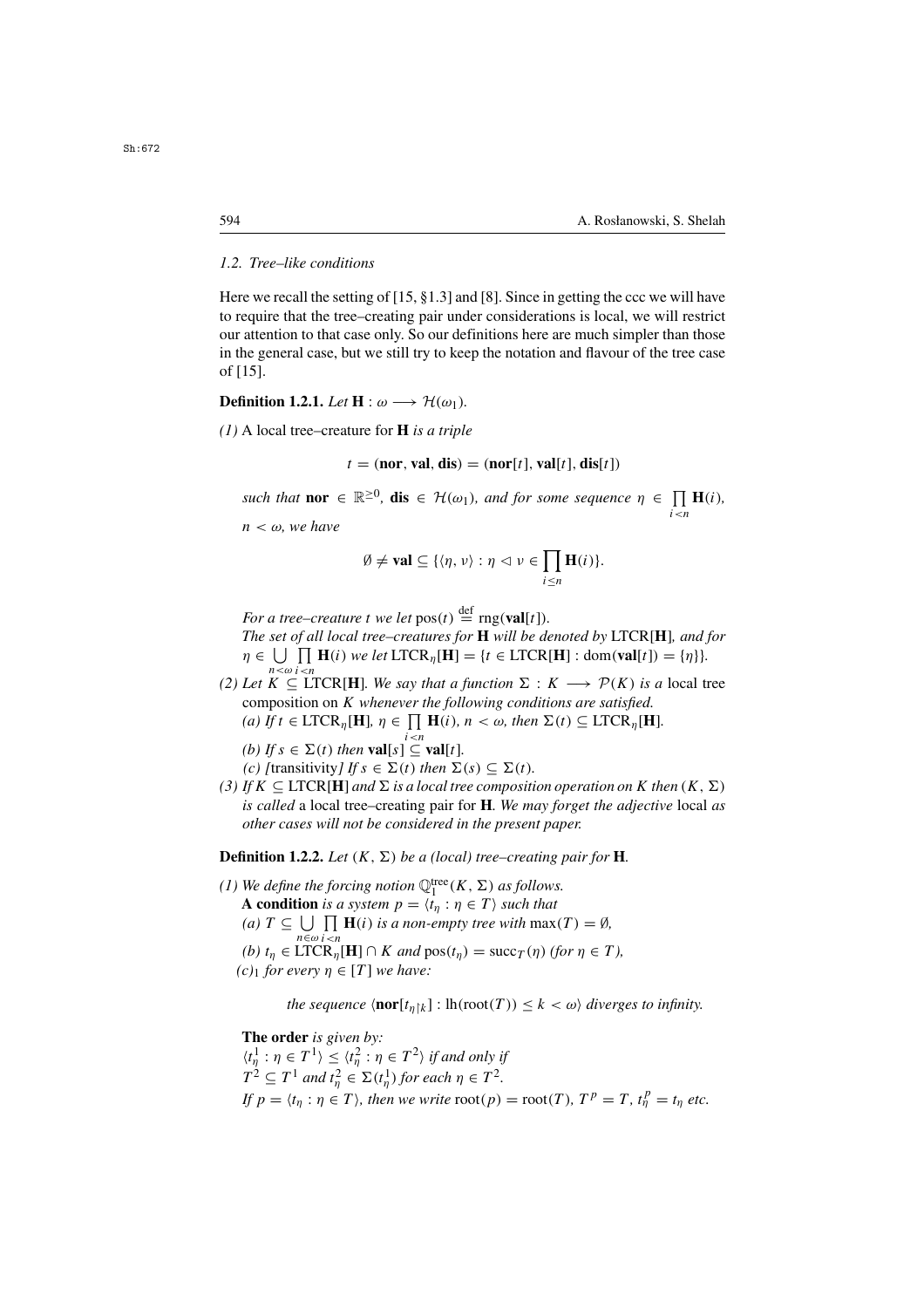Sweet & sour and other flavours of ccc forcing notions 595

*(2) Similarly, we define forcing notions*  $\mathbb{Q}_{\mathcal{F}}^{\text{tree}}(K, \Sigma)$  *for a family*  $\mathcal{F} \subseteq \omega^{\omega}$  and  $\mathbb{Q}^{\text{tree}}(K, \Sigma)$  *for a function*  $f : \omega \times \omega \longrightarrow \omega$  *replacing the condition*  $(\mathcal{C})$ , *hy*  $\mathbb{Q}_{f}^{\text{tree}}(K, \Sigma)$  *for a function*  $f : \omega \times \omega \longrightarrow \omega$ *, replacing the condition* (c)<sub>1</sub> *by* (c)  $\epsilon$ , (c)  $\epsilon$ , respectively, where:  $(c)$ <sub>F</sub>, (c)<sub>f</sub>, respectively, where:

$$
(c)_{\mathcal{F}} (\exists f \in \mathcal{F}) (\exists N < \omega) (\forall \eta \in T) (\mathrm{lh}(\eta) \ge N \implies \mathrm{nor}[t_{\eta}] \ge f(\mathrm{lh}(\eta))),
$$
\n
$$
(c)_f (\forall n \in \omega) (\exists N < \omega) (\forall \eta \in T) (\mathrm{lh}(\eta) \ge N \implies \mathrm{nor}[t_{\eta}] \ge f(n, \mathrm{lh}(\eta))).
$$
\n
$$
(d)_{f \in \mathcal{F}} (\forall n \in \omega) (\exists N < \omega) (\forall \eta \in T) (\mathrm{lh}(\eta) \ge N \implies \mathrm{nor}[t_{\eta}] \ge f(n, \mathrm{lh}(\eta))).
$$

*(3) If*  $p \in \mathbb{Q}_x^{\text{tree}}(K, \Sigma)$  *then, for*  $\eta \in T^p$ *, we let*  $p^{[\eta]} = \langle t^p_\nu : \nu \in (T^p)^{[\eta]} \rangle$ *.* 

**Definition 1.2.3.** Assume that  $(K, \Sigma)$  is a tree–creating pair for **H**.

- *(1) We say that*  $(K, \Sigma)$  *is* linked *if for each*  $\eta \in \bigcup_{n < \omega} \prod_{i < n} \mathbf{H}(i)$  *and tree–creatures t*<sub>0</sub>, *t*<sub>1</sub> ∈ *K* ∩ LTCR<sub>*η*</sub>[**H**] *with* **nor**[*t*<sub>0</sub>], **nor**[*t*<sub>1</sub>] > 1*, there is*  $s \in \Sigma(t_0) \cap \Sigma(t_1)$ <br>such that **nor**[s] > min{**nor**[*t*<sub>0</sub>] **nor**[*t*<sub>1</sub>]} – 1
- *such that*  $\textbf{nor}[s] \geq \min\{\textbf{nor}[t_0], \textbf{nor}[t_1]\} 1$ . *(2) Let*  $h : \omega \times \omega \longrightarrow \omega$ *. The pair*  $(K, \Sigma)$  *is h*–linked *if for each*  $t_0, t_1 \in K \cap$  $\text{LTCR}_{\eta}[\mathbf{H}]$  *such that*  $\text{nor}[t_0]$ ,  $\text{nor}[t_1] \geq k, k > 1$ , there is  $s \in \Sigma(t_0) \cap \Sigma(t_1)$ *with*  $\textbf{nor}[s] > h(\text{lh}(\eta), k)$ .

**Proposition 1.2.4.** *Let*  $H : \omega \longrightarrow H(\omega_1)$  *and let*  $(K, \Sigma)$  *be a local tree–creating pair for* **H***.*

- *(1) If*  $f : \omega \times \omega \longrightarrow \omega$  *is fast and*  $(K, \Sigma)$  *is linked, then the forcing notions*  $\mathbb{Q}_1^{\text{tree}}(K, \Sigma)$  and  $\mathbb{Q}_f^{\text{tree}}(K, \Sigma)$  are  $\sigma$ -\*-linked.<br>Assume that  $h : \omega \times \omega \longrightarrow \omega$  is rearcsive.
- *(2) Assume that*  $h : \omega \times \omega \longrightarrow \omega$  *is regressive and a family*  $\mathcal{F} \subseteq (\omega \setminus 2)^{\omega}$  *is*  $h$ –closed and either countable, or  $\geq$ <sup>\*</sup>–directed. Suppose (K, ∑) is h–linked. *Then the forcing notion*  $\mathbb{Q}_{\mathcal{F}}^{\text{tree}}(K, \Sigma)$  *is*  $\sigma$ - $\ast$ *–linked.*

*Proof.* Straightforward.

### *1.3. The complexity of our forcing notions*

- **Definition 1.3.1.** *(1)* A forcing notion  $(\mathbb{P}, \leq_{\mathbb{P}})$  is Souslin *(Borel, respectively)* if  $\mathbb{P}$ *,*  $\leq_{\mathbb{P}}$  *and the incompatibility relation*  $\perp_{\mathbb{P}}$  *are*  $\Sigma_1^1$  *(Borel, respectively) subsets of*  $\mathbb{R}$  *and*  $\mathbb{R}$   $\times$   $\mathbb{R}$  $\mathbb{R}$  *and*  $\mathbb{R} \times \mathbb{R}$ *.*
- *(2) A forcing notion* ( $\mathbb{P}, \leq_{\mathbb{P}}$ ) *is* very Souslin ccc *(very Borel ccc, respectively), if it is Souslin (Borel, resp.), satisfies the ccc and the notion*

*"*  $\langle r_n : n < \omega \rangle$  *is a maximal antichain* "

 $is \ \Sigma^1_1$  *(Borel, resp.)* 

On Souslin forcing notions and their applications see Judah and Shelah [5] and Goldstern and Judah [3] (the results of these two and many other papers on the topic are presented in Bartoszyński and Judah  $[1]$ ). A systematic treatment of definable forcing notions is presented in [19], [20] (note that very Souslin ccc forcing notions are  $\omega$ –nw–nep). Here we are going to show that the forcing notions built according to the schemes presented above typically are Borel ccc and (sometimes) even very Borel ccc. Thus we have tools for constructing new ccc  $\omega$ –nw–nep forcing notions (the only examples known before were those coming from random forcing, the Cohen forcing and their FS iterations; see [22, §4] for a discussion of this topic). Note that, by Shelah [21], ccc  $\omega$ -nw-nep forcing notions cannot add dominating reals. Thus the forcing notions that are covered by 1.4.4 cannot be represented as very Souslin ccc forcing notions.

$$
\Box
$$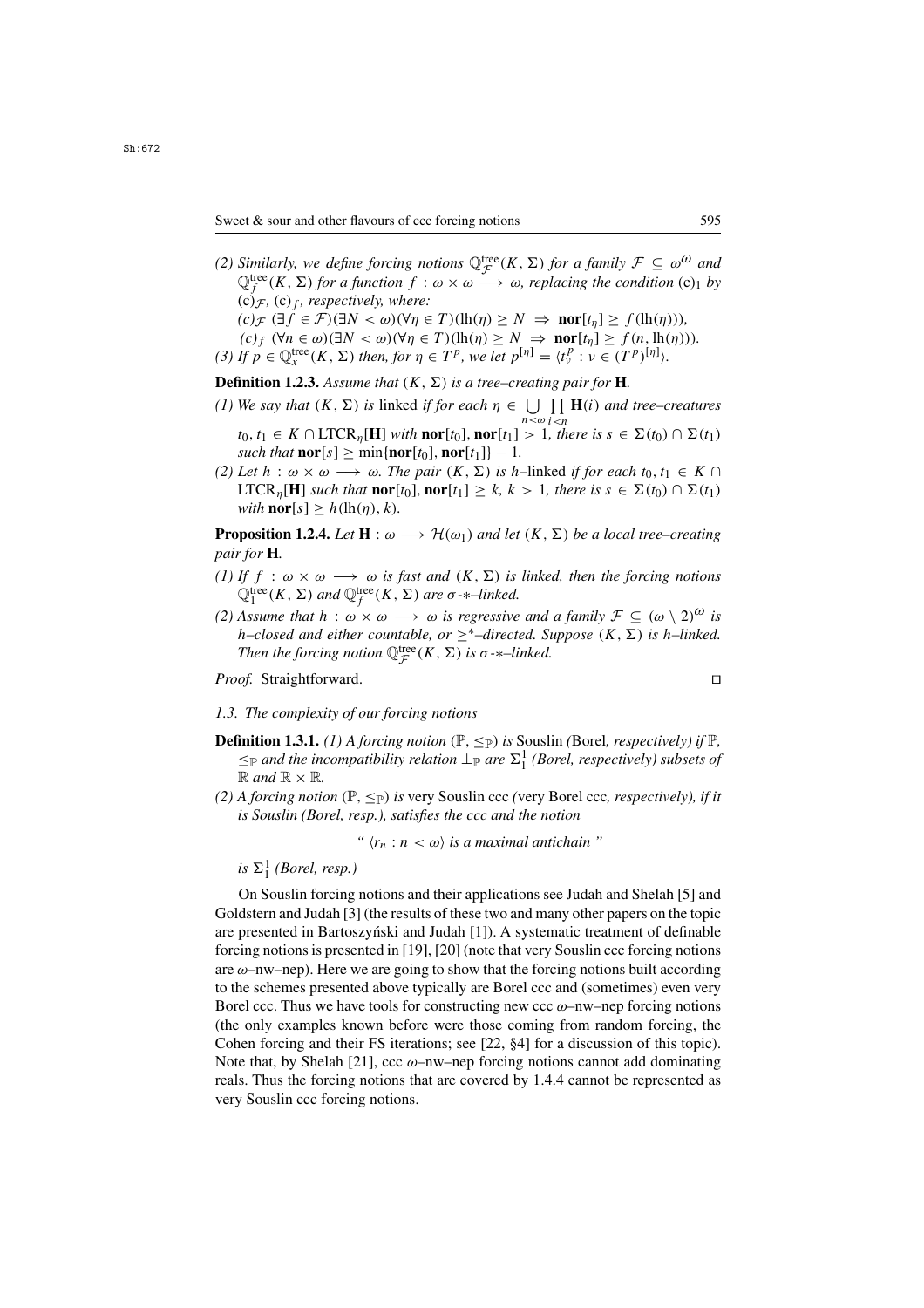**Definition 1.3.2.** *A* ⊗–*creating triple* (*K*,  $\Sigma$ ,  $\Sigma^{\perp}$ ) *for* **H** *is* regular *if the following condition is satisfied.*

( $\Box$ ) *Assume* (w,  $t_0, \ldots, t_n$ ), (u,  $s_0, \ldots, s_m$ )  $\in$  FC( $K, \Sigma, \Sigma^{\perp}$ ) *are such that* 

- $m_{\text{d}}^{\ell\ell} < m_{\text{d}}^{s_0} < m_{\text{u}}^{\ell\ell} \le m_{\text{u}}^{s_0}$  for some  $\ell \le n$ ,<br>• **nor**[te] > 3 (for the *f* as above) and
- **nor**[ $t_{\ell}$ ]  $\geq$  3 *(for the l as above), and*
- $(w, t_0, \ldots, t_n) \leq (u, s_0, \ldots, s_m)$ ,  $m_{up}^{s_m} \leq m_{up}^{t_n}$ , and **nor**[s<sub>0</sub>]  $\geq$  3*.*<br>Then there are t', t'' quak that  $(t', t'') \in \sum_{i=1}^{n} (t_i)$ ,  $m_t' = m_{g}^{s_0} = m_t''$

*Then there are t', t'' such that*  $\{t', t''\} \in \Sigma^{\perp}(t_{\ell}), m_{\text{up}}^{t'} = m_{\text{dn}}^{s_0} = m_{\text{dn}}^{t''}, \text{nor}[t''] \geq 2$  *and*  $u \in \text{pos}(w, t_0, \ldots, t_{\ell-1}, t')$  $2 \text{ and } u \in \text{pos}(w, t_0, \ldots, t_{\ell-1}, t').$ 

**Definition 1.3.3.** *Let*  $H : \omega \longrightarrow H(\omega_1)$  *and let*  $(K, \Sigma)$  *be either a creating pair for* **H** *or a (local) tree–creating pair for* **H***. We say that*  $(K, \Sigma)$  *is* really finitary *if the following conditions are satisfied:*

*(a)*  $H(n)$  *is finite for all*  $n < \omega$  *(so* **val**[t] *is finite for all*  $t \in K$ *), and (b) for each*  $n \in \omega$ *, the set* {*t* ∈ *K* : rng(**val**[*t*]) ⊆  $\prod_{i \le n}$ **H**(*i*)} *is finite.* 

**Theorem 1.3.4.** *Let*  $H : \omega \longrightarrow \mathcal{H}(\omega_1)$ *.* 

- *(1)* Let  $(K, \Sigma, \Sigma^{\perp})$  be a  $\otimes$ -creating triple for **H** such that K is countable.
	- *(a)* If  $(K, \Sigma, \Sigma^{\perp})$  *is regular, linked, gluing and has the cutting property, then the forcing notion*  $\mathbb{Q}^*_{\infty}(K, \Sigma, \Sigma^{\perp})$  *is Souslin ccc.*<br>*If*  $f : \omega \times \omega \longrightarrow \omega$  *is fast and*  $(K, \Sigma, \Sigma^{\perp})$
	- *(b)* If f :  $\omega \times \omega \longrightarrow \omega$  *is fast and*  $(K, \Sigma, \Sigma^{\perp})$  *is local and linked then*  $\mathbb{Q}^*_{\infty}(K, \Sigma, \Sigma^{\perp})$  and  $\mathbb{Q}^*_{f}(K, \Sigma, \Sigma^{\perp})$  are Borel ccc.<br>Assume that  $h: \omega \times \omega \longrightarrow \omega$  is a regressive function
	- *(c) Assume that*  $h : \omega \times \omega \longrightarrow \omega$  *is a regressive function and*  $\mathcal{F} \subseteq (\omega \setminus 2)^{\omega}$  *is a countable h–closed family which is*  $\geq$ <sup>\*</sup>–*directed. If* (*K*, ∑, ∑<sup>⊥</sup>) *is local and* h–linked, then  $\mathbb{Q}_{\mathcal{F}}^{*}(K, \Sigma, \Sigma^{\perp})$  *is Borel ccc.*<br>ume that  $(K, \Sigma)$  is a local tree–creating pair for
- *(2) Assume that*  $(K, \Sigma)$  *is a local tree–creating pair for* **H** *and* K *is countable.* 
	- (a) If  $f : \omega \times \omega \longrightarrow \omega$  *is fast and*  $(K, \Sigma)$  *is linked, then*  $\mathbb{Q}_f^{\text{tree}}(K, \Sigma)$  *is Borel ccc. ccc.*
	- *(b)* Suppose that  $h : \omega \times \omega \longrightarrow \omega$  *is regressive and*  $\mathcal{F} \subseteq (\omega \setminus 2)^{\omega}$  *is a countable* h–closed family which is  $\geq^*$ –directed. If  $(K, \Sigma)$  is h–linked, *then*  $\mathbb{Q}_{\mathcal{F}}^{\text{tree}}(K, \Sigma)$  *is Borel ccc.*<br>*p. 1(c) and 2(b) above the pair*
- (3) If in  $I(c)$  and  $2(b)$  above the pair  $(K, \Sigma)$  is really finitary, then the respective *forcing notions are very Borel ccc.*

*Proof.* 1(a) Let  $X = \left( \bigcup_{n < \omega} \prod_{i < n} \mathbf{H}(i) \right) \times K^{\omega}$  be equipped with the product topology (of countably many countable discrete spaces). So  $\mathcal X$  is a Polish space and it should be clear that  $\mathbb{Q}_{\emptyset}^*(K, \Sigma, \Sigma^{\perp})$ ,  $\mathbb{Q}_{\infty}^*(K, \Sigma, \Sigma^{\perp})$  are its Borel subsets. To express " $p \le q$ " we have to say that *there is* a sequence  $p = p_0, \ldots, p_n = q$  of elements of  $\mathbb{Q}_{\phi}^{*}(K, \Sigma, \Sigma^{\perp})$  such that  $p_{i+1}$  is obtained from  $p_i$  by one of the oper-<br>ations described in 1.1.3. Each of these operations corresponds to a Borel subset ations described in 1.1.3. Each of these operations corresponds to a Borel subset of  $\mathcal{X} \times \mathcal{X}$ , so easily  $\leq_{\mathbb{Q}_{\emptyset}^*(K,\Sigma,\Sigma^{\perp})}$ ,  $\leq_{\mathbb{Q}_{\infty}^*(K,\Sigma,\Sigma^{\perp})}$  are  $\Sigma^1_1$  subsets of  $\mathcal{X} \times \mathcal{X}$ . The main difficulty is to show that the incompatibility relation  $\perp_{\mathbb{Q}^*_{\infty}(K,\Sigma,\Sigma^{\perp})}$  is a  $\Sigma^1_1$ <br>subset of  $X \times X$ . But this follows from the following observation (note that this is subset of  $\mathcal{X} \times \mathcal{X}$ . But this follows from the following observation (note that this is the place where we use the assumption that  $(K, \Sigma, \Sigma^{\perp})$  is regular).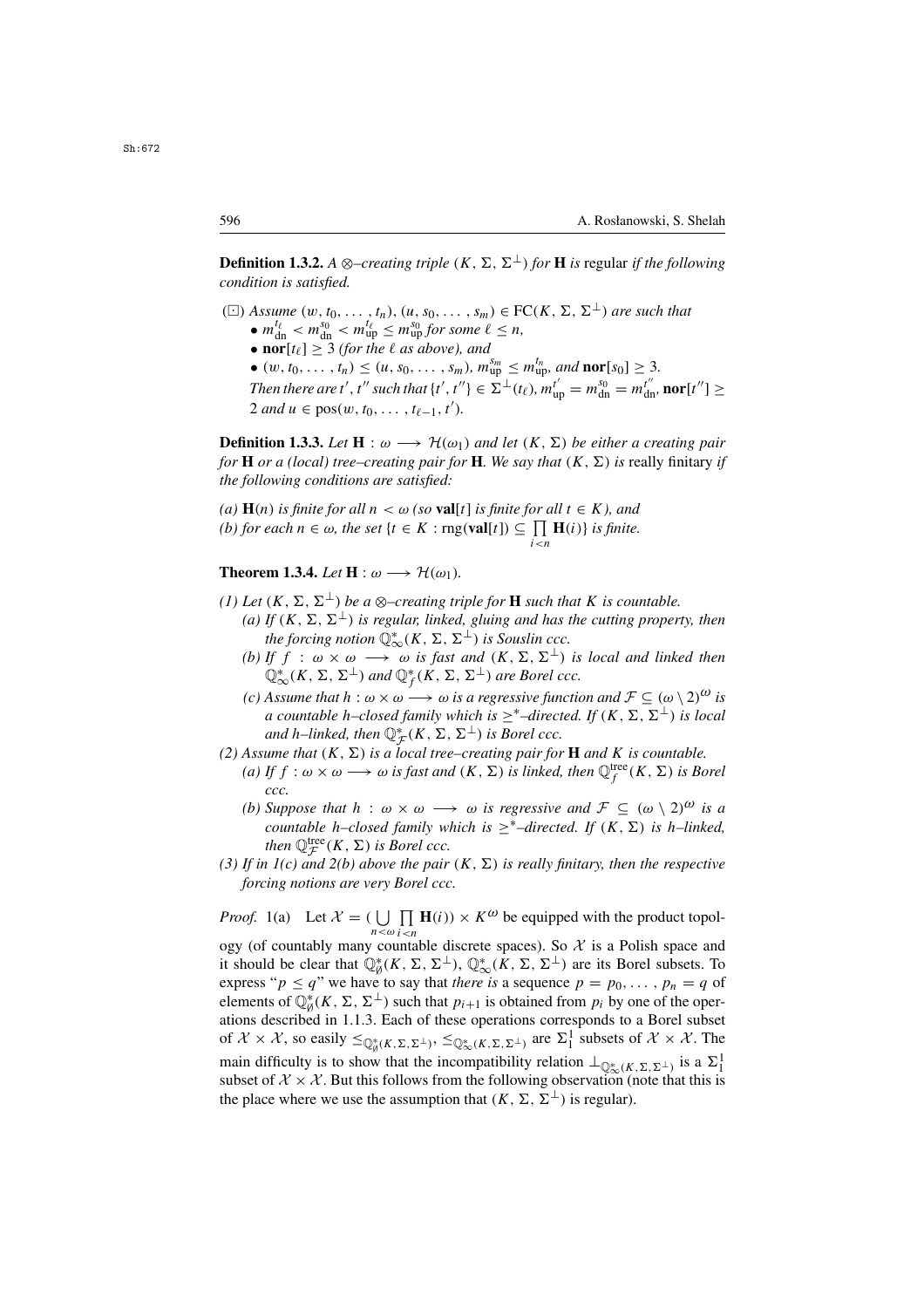**Claim 1.3.4.1.** *Conditions*  $p, q \in \mathbb{Q}_{\infty}^{*}(K, \Sigma, \Sigma^{\perp})$  *are compatible if and only if* there are N  $\ell$  m <  $\omega$  t', t', t', t', t' E K and u such that *there are*  $N, \ell, m < \omega, t'_0, t'_1, t''_0, t''_1 \in K$  *and u such that* 

•  $m_{\text{dn}}^{\ell} \leq N < m_{\text{up}}^{\ell}$ ,  $m_{\text{dn}}^{\ell_m} \leq N < m_{\text{u}}^{\ell}$  $\frac{d}{dt}_{\text{ln}} \leq N < m_{\text{up}}^{t_{\ell}^i}, \quad m_{\text{dn}}^{t_m^i} \leq N < m_{\text{up}}^{t_m^i},$ •  $\{t'_0, t'_1\} \in \Sigma^{\perp}(t_\ell^p), \quad \{t''_0, t''_1\} \in \Sigma^{\perp}(t_m^q), \quad m_{dn}^{t'_1} = m_{dn}^{t''_1} = N,$ <br>• nor $[t'_1] > 2$ , nor $[t''_1] > 2$ , •  $\text{nor}[t'_1] \geq 2$ ,  $\text{nor}[t''_1] \geq 2$ ,<br>
•  $u \in \text{pos}(w^p, t^p, t^p)$ •  $u \in \text{pos}(w^p, t_0^p, \ldots, t_{\ell-1}^p, t_0') \cap \text{pos}(w^q, t_0^q, \ldots, t_{m-1}^q, t_0''),$ <br>•  $(\forall n > \ell) (\text{nor}[t^p] > 2)$  and  $(\forall n > m) (\text{nor}[t^q] > 2)$ •  $(\forall n > l)$ (**nor**[ $t_n^p$ ]  $\geq 2$ ) *and*  $(\forall n > m)$ (**nor**[ $t_n^q$ ]  $\geq 2$ )*.* 

(*If* 
$$
N = m_{\text{dn}}^{t_{\ell}^{c}}
$$
 then  $t_{0}^{r}$  is not present; similarly on the *q* side.)

*Proof of the claim.* First assume that conditions  $p, q \in \mathbb{Q}_{\infty}^{*}(K, \Sigma, \Sigma^{\perp})$  are com-<br>patible and let  $r \in \mathbb{Q}^{*}(K, \Sigma, \Sigma^{\perp})$  be stronger than both *n* and *a*. Passing to a patible and let  $r \in \mathbb{Q}_{\infty}^{*}(K, \Sigma, \Sigma^{\perp})$  be stronger than both p and q. Passing to a stronger condition we may demand that if  $\ell$  m are such that stronger condition we may demand that if  $\ell$ , m are such that

$$
m_{\rm dn}^{t_{\ell}^p} \le m_{\rm dn}^{t_0^r} < m_{\rm up}^{t_{\ell}^p}, \qquad m_{\rm dn}^{t_m^q} \le m_{\rm dn}^{t_0^r} < m_{\rm up}^{t_m^q}
$$

then  $m_{\text{up}}^{t_{\ell}^{i}} \leq m_{\text{up}}^{t_{0}^{i}}$ ,  $m_{\text{up}}^{t_{m}^{i}} \leq m_{\text{up}}^{t_{0}^{i}}$  and that  $\textbf{nor}[t_{0}^{r}] \geq 5$  and

$$
m_{\text{up}}^{t_n^p} \ge \ln(w^r) \Rightarrow \text{nor}[t_n^p] \ge 5, \text{ and } m_{\text{up}}^{t_n^q} \ge \ln(w^r) \Rightarrow \text{nor}[t_n^q] \ge 5.
$$

Now we may apply the regularity of  $(K, \Sigma, \Sigma^{\perp})$  (see 1.3.2) to get  $t'_0, t'_1, t''_0, t''_1 \in K$ such that

$$
\{t'_0, t'_1\} \in \Sigma^{\perp}(t''_{\ell}), \quad \{t''_0, t''_1\} \in \Sigma^{\perp}(t''_m), \quad \text{nor}[t'_1] \ge 2, \quad \text{nor}[t''_1] \ge 2 \quad \text{and}
$$
\n
$$
u = w^r \in \text{pos}(w^p, t^p_0, \dots, t^p_{\ell-1}, t'_0) \cap \text{pos}(w^q, t^q_0, \dots, t^q_{m-1}, t''_0).
$$

Put  $N = \ln(w^r)$  and check that all demands are satisfied.

For the other implication suppose that  $N$ ,  $\ell$ ,  $m$ ,  $t'_{0}$ ,  $t'_{1}$ ,  $t''_{0}$ ,  $t''_{1}$  and  $u$  are as in the nod statement. Just for simplicity, let us also assume that  $(K, \Sigma)$  is straightforsecond statement. Just for simplicity, let us also assume that  $(K, \Sigma)$  is straightforward gluing (see the second half of 1.1.12(2); the case of "gluing" requires a small change in the choice of  $\bar{n}, \bar{k}$  below). Choose increasing sequences  $\bar{n} = \langle n_i : i \langle \omega \rangle$ and  $k = \langle k_i : i \langle \omega \rangle$  such that  $n_0 > \ell + 5$ ,  $k_0 > m + 5$  and

•  $(\forall n \ge n_i)$  (**nor** $[t_n^p] \ge i + 5$ ) and  $(\forall n \ge k_i)$  (**nor** $[t_n^q] \ge i + 5$ ), and  $t_n^q$ •  $m_{dn}^{t_{k_i}^+} \leq m_{dn}^{t_{n_i}^+} < m_{up}^{t_{k_i}^+}$ ,  $m_{up}^{t_{k_i}^++1} < m_{dn}^{t_{n_i}^++1}$ .

Apply the cutting property to choose (for each  $i < \omega$ )  $s'_i$ ,  $s''_i \in K$  such that

$$
\{s'_i, s''_i\} \in \Sigma^{\perp}(t^{q}_{k_i}), \quad m^{s'_i}_{\text{dn}} = m^{t^{q}_{k_i}}_{\text{dn}}, \quad m^{s''}_{\text{dn}} = m^{t^{q}_{k_i}}_{\text{dn}}, \quad \text{and}
$$
  

$$
\textbf{nor}[s'_i], \textbf{nor}[s''_i] \ge i+4.
$$

(If  $m_{dn}^{t_{h_i}^r} = m_{dn}^{t_{k_i}^r}$  then the  $s_i'$  is not present.) Next use gluing to choose  $r_i$ ,  $s_i$  so that

$$
r_0 \in \Sigma(t'_1, t_{\ell+1}^p, \dots, t_{n_0-1}^p), s_0 \in \Sigma(t''_1, t''_{m+1}, \dots, t''_{k_0-1}, s'_0)
$$
  
\n
$$
r_{i+1} \in \Sigma(t''_{n_i}, \dots, t''_{n_{i+1}-1}), s_{i+1} \in \Sigma(s''_i, t''_{k_i+1}, \dots, t''_{k_{i+1}-1}, s'_{i+1}),
$$
  
\n
$$
\text{nor}[r_i], \text{nor}[s_i] \geq i+2.
$$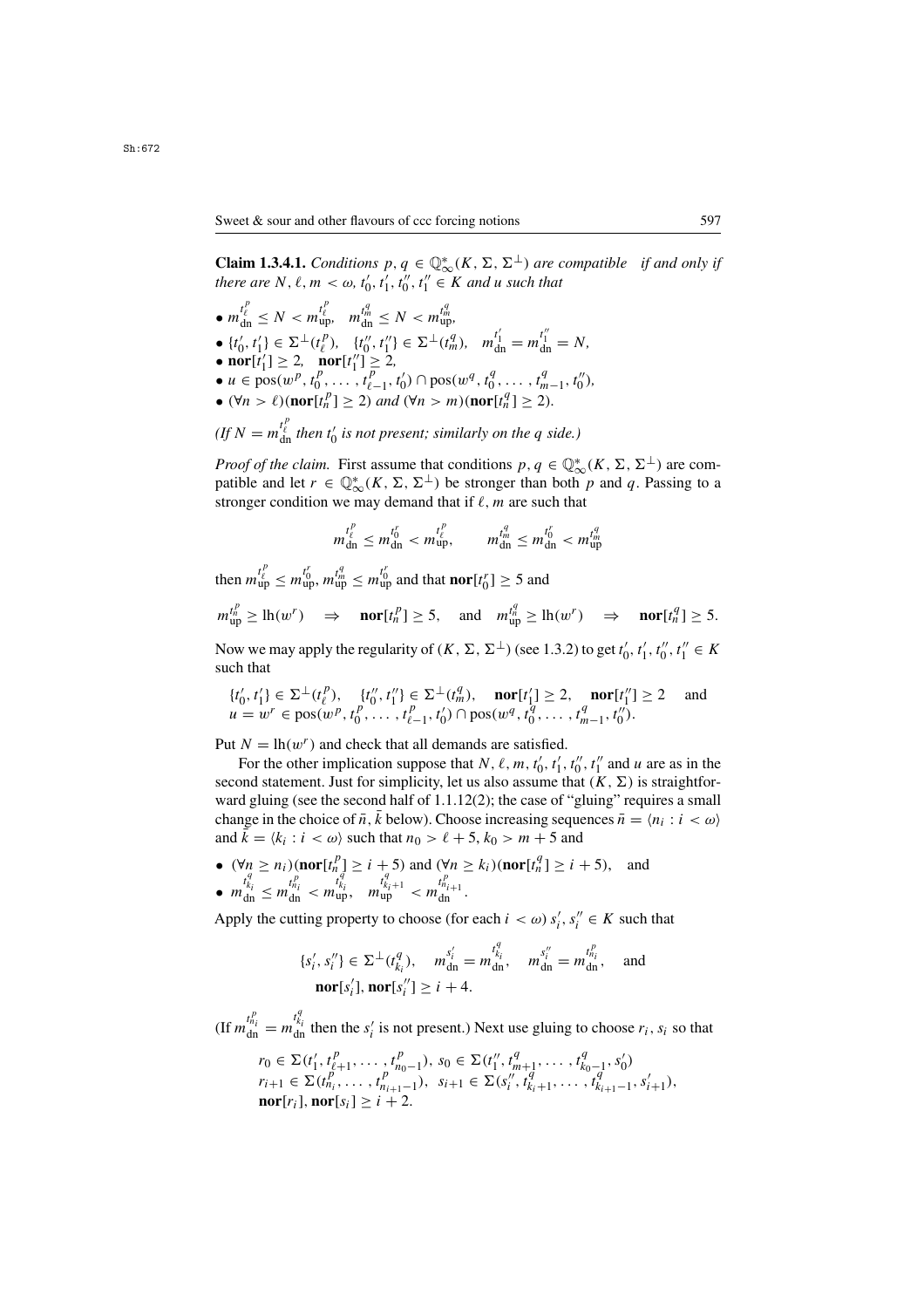Since  $(K, \Sigma)$  is linked we may choose  $t_i \in \Sigma(r_i) \cap \Sigma(s_i)$  such that **nor**[ $t_i$ ] >  $i + 1$ . Now look at  $(u, t_0, t_1, \dots)$ . It is a condition in  $\mathbb{Q}^*_{\infty}(K, \Sigma, \Sigma^{\perp})$  stronger than both *n* and *a*  $p$  and  $q$ .

 $1(b,c)$  and  $2(a,b)$  Similarly (and much easier).

3. Let  $h \in \omega^{\omega}$  be a regressive function and let  $\mathcal{F} \subseteq (\omega \setminus 2)^{\omega}$  be a countable h–closed family which is ><sup>\*</sup>–directed. Suppose that  $(K, \Sigma)$  is a local, h–linked and really finitary creating pair (because of the "local"  $\Sigma^{\perp}$  can be omitted as it is trivial). We are going to show that "being a (countable) pre-dense subset of  $\mathbb{Q}_{\mathcal{F}}^{*}(K, \Sigma)$ " is a Borel property a Borel property.

Let  $\mathcal{X} = (\bigcup_{n \leq \omega} \prod_{i \leq n} \mathbf{H}(i)) \times K^{\omega}, \mathcal{X}^{\omega}$  and  $\mathcal{Y} = \mathcal{P}(\text{FC}(K, \Sigma))$  be equipped with oduct) I the natural (product) Polish topologies (note that  $FC(K, \Sigma)$  is a countable set). For  $\bar{p} = (p_1 : n < \omega) \in \mathcal{X}^{\omega}$ ,  $\bar{p} \subset \mathbb{O}^*(K, \Sigma)$ ,  $w \in \Box \Box$  **H**(i) and  $f \in \mathcal{F}$  we  $\bar{p} = \langle p_n : n \langle \omega \rangle \in \mathcal{X}^{\omega}, \, \bar{p} \subseteq \mathbb{Q}_{\mathcal{F}}^*(K, \Sigma), w \in \bigcup_{m \leq \omega}$  $\prod_{i \le m}$ **H**(*i*) and  $f \in \mathcal{F}$  we

define

$$
N^{\bar{p}}(n) = \min\{m_{\text{dn}}^{t_i^{p_n}} : (\forall j \ge i)(\text{nor}[t_j^{p_n}] \ge 2)\},\
$$

and

$$
\mathcal{T}_{w,f}^{\bar{p}} = \{ (w, t_0, \dots, t_k) \in \mathrm{FC}(K, \Sigma) : (\forall i \leq k)(\mathrm{nor}[t_i] \geq f(m_{\mathrm{dn}}^{t_i})) \text{ and } (\forall n < \omega)(N^{\bar{p}}(n) \leq m_{\mathrm{up}}^{t_k} \implies \mathrm{pos}(w, t_0, \dots, t_k) \cap \mathrm{POS}(p_n) = \emptyset ) \}.
$$

Note that  $(\mathbb{Q}_{\mathcal{F}}^*(K, \Sigma))^{\omega}$  is a Borel subset of  $\mathcal{X}^{\omega}$  and the functions

$$
\bar{p} \mapsto N^{\bar{p}} : (\mathbb{Q}_{\mathcal{F}}^*(K, \Sigma))^{\omega} \longrightarrow \omega^{\omega}
$$
 and  $\bar{p} \mapsto \mathcal{T}_{w,f}^{\bar{p}} : (\mathbb{Q}_{\mathcal{F}}^*(K, \Sigma))^{\omega} \longrightarrow \mathcal{Y}$ 

are Borel. Now, each  $\mathcal{T}_{w,f}^{\bar{p}}$  is essentially a finitary tree, so

$$
\mathcal{T}_{w,f}^{\bar{p}}
$$
 is well founded if and only if 
$$
\mathcal{T}_{w,f}^{\bar{p}}
$$
 is finite.

Consequently, for each  $w$  and  $f$ , the set

$$
\{\bar{p} \in (\mathbb{Q}_{\mathcal{F}}^*(K, \Sigma))^{\omega} : \mathcal{T}_{w,f}^{\bar{p}} \text{ is well founded }\}
$$

is Borel. Since there are countably many possibilities for  $w$  and  $f$ , we easily finish the proof using the following observation the proof using the following observation.

**Claim 1.3.4.2.** *Let*  $\bar{p} = \langle p_n : n \langle \omega \rangle \in (\mathbb{Q}_{\mathcal{F}}^*(K, \Sigma))^{\omega}$ . Then  $\bar{p}$  is pre-dense in  $\mathbb{Q}^*(K, \Sigma)$  if and only if  $\bar{p}$  *is pre-dense in*  $\mathbb{Q}_{\mathcal{F}}^{*}(K, \Sigma)$  *if and only if for each*  $w \in \bigcup_{m < \omega}$  $\prod_{m \leq m} \mathbf{H}(i)$  *and*  $f \in \mathcal{F}$  *the tree*  $T_{w,f}^{\bar{p}}$  *is well–founded.* 

*Proof of the claim.* Suppose that, for some w and f, the tree  $T_{w,f}^{\bar{p}}$  has an  $\omega$ -branch and let  $a = (w, t_0, t_1, \ldots)$  be such a branch. Necessarily  $a \in \mathbb{O}^*$  (K,  $\Sigma$ ) (as witand let  $q = (w, t_0, t_1, \dots)$  be such a branch. Necessarily  $q \in \tilde{\mathbb{Q}}_F^*(K, \Sigma)$  (as witnessed by f). If follows from the definition of  $\mathcal{T}_{w,f}^{\bar{p}}$  that  $POS(q) \cap POS(p_n)$  is finite for each  $n \in \omega$  and therefore  $q \mid \alpha * (K, \Sigma)$ ,  $p_n$  (remember 1 1 11) finite for each  $n \in \omega$  and therefore  $q \perp_{\mathbb{Q}_{\mathcal{F}}^*(K,\Sigma)} p_n$  (remember 1.1.11).<br>Now assume that  $\bar{p}$  is not pre-dense in  $\mathbb{Q}^*(K,\Sigma)$  and let  $q \in \mathbb{Q}^*(\Sigma)$ 

Now assume that  $\bar{p}$  is not pre-dense in  $\mathbb{Q}^*_{\mathcal{F}}(K, \Sigma)$  and let  $q \in \mathbb{Q}^*_{\mathcal{F}}(K, \Sigma)$  be a dition incompatible with all  $p$ . We may demand that for some  $f \in \mathcal{F}$  we have condition incompatible with all  $p_n$ . We may demand that for some  $f \in \mathcal{F}$  we have  $(\forall i \in \omega)$ (**nor**[ $t_i^q$ ]  $\geq f(m_{dn}^{t_i})$ ). It should be clear that q determines an  $\omega$ -branch in the tree  $\tau \bar{P}$  (*remember that*  $(K, \Sigma)$  is h linked) the tree  $\mathcal{T}_{w^q, f}^{\bar{p}}$  (remember that  $(K, \Sigma)$  is *h*–linked).

Similarly we deal with the respective variant of  $2(b)$ .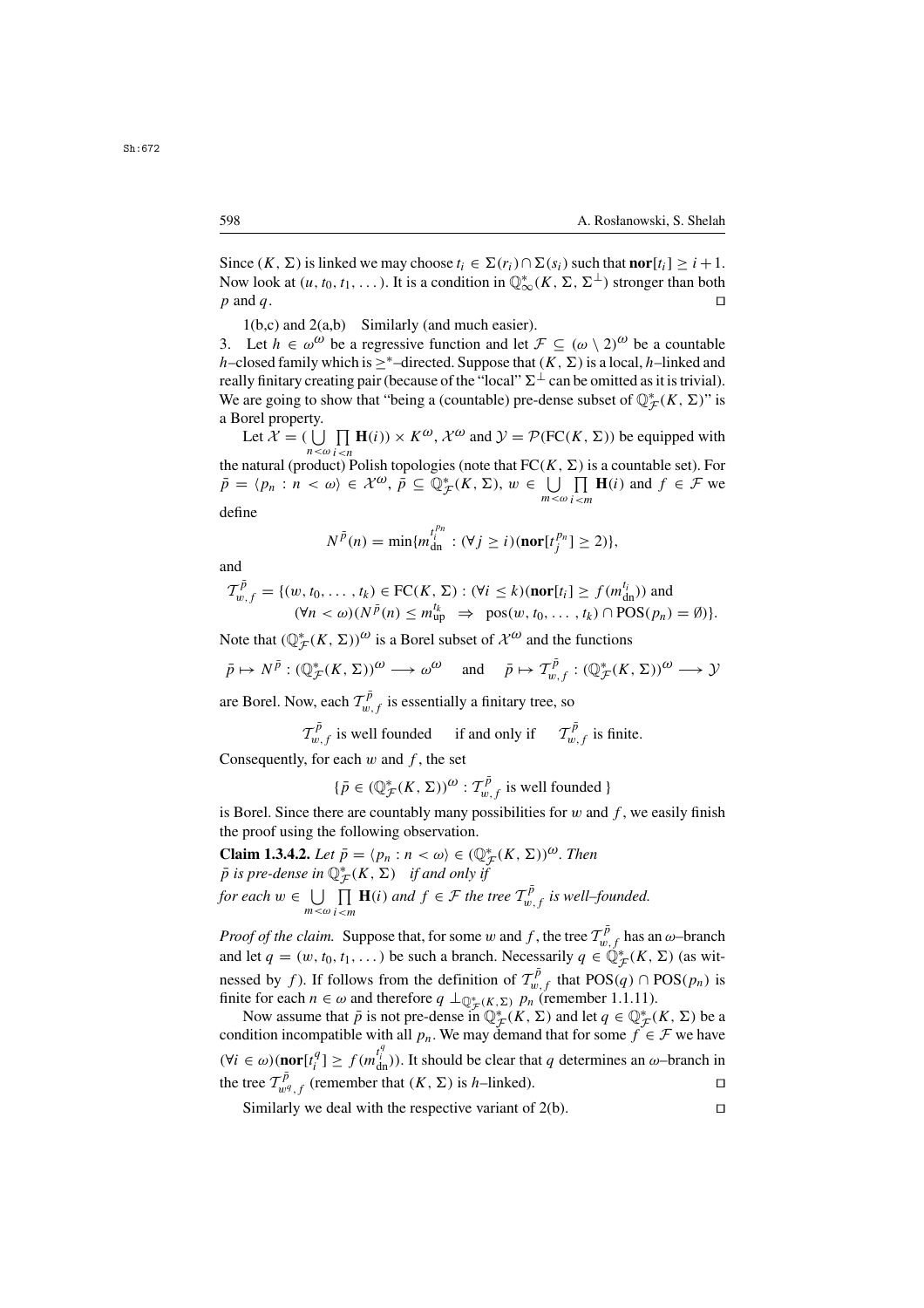### *1.4. Unbounded and dominating reals*

**Lemma 1.4.1.** *Let*  $V \subseteq V^*$  *be universes of* ZFC<sup>\*</sup>. Assume that  $\langle f_i : i \leq \omega \rangle \in V$ *and*  $g \in V^*$  *are such that* 

 $(a)$  g ∈  $\omega^{\omega}$ ,  $f_i$  ∈  $\omega^{\omega}$ ,  $f_{i+1}$  <\*  $f_i$  *for all*  $i \in \omega$ , (*b*)  $(∀i ∈ ω)(∃^∞k ∈ ω)(g(k) < f<sub>i</sub>(k))$ ,  $(c)$  *if*  $h \in \omega^{\omega} \cap V$  *is such that*  $(\forall i \in \omega)(h <^* f_i)$ *, then*  $h <^* g$ *.* 

*Then*  $\omega^{\omega} \cap V$  *is bounded in*  $V^*$ .

*Proof.* It follows from the assumptions (a), (b) that we may find an infinite set  $K = \{k_0, k_1, k_2, \dots\} \in V^* \cap [\omega]^\omega$  such that for each  $i \in \omega$  we have

$$
(*)\ \ f_0(k_i) > f_1(k_i) > \cdots > f_i(k_i) > g(k_i).
$$

Let  $\varphi \in \omega^{\omega} \cap V^*$  be such that  $(\forall n \in \omega)(|K \cap (n, \varphi(n))| > 2^{n+1})$ . We claim that the function  $\varphi$  dominates  $\omega^{\omega} \cap V$ , i.e.

$$
(\forall f \in \omega^{\omega} \cap \mathbf{V})(\forall^{\infty} n \in \omega)(f(n) < \varphi(n)).
$$

If not, then we may choose an increasing sequence  $\langle n_i : i \langle \omega \rangle \in V$  of integers such that  $n_0 = 0$  and

- (i)  $(\exists^{\infty} i \in \omega) (|(n_i, n_{i+1}) \cap K| > 2^{n_i}),$
- (ii)  $(\forall i \in \omega)(\forall n > n_{i+1})$   $(f_{i+1}(n) < f_i(n)).$

Define  $h \in \omega^{(1)} \cap V$  by  $h \mid [n_i, n_{i+1}) = f_i \mid [n_i, n_{i+1})$  (for  $i \in \omega$ ). It follows from (ii) that  $h <^* f_i$  for each  $i \in \omega$ , so we may apply the assumption (c) to conclude that  $h <^* g$ . But look at the clauses (\*) and (i) above. Whenever  $|(n_i, n_{i+1}) \cap K| > 2^{n_i}$ , there is  $\ell \in \omega$  such that  $k_{\ell} \in (n_i, n_{i+1}), \ell > i$  and

$$
f_0(k_\ell) > \cdots > f_i(k_\ell) = h(k_\ell) > \cdots > f_\ell(k_\ell) > g(k_\ell),
$$

so easily we get a contradiction.

**Definition 1.4.2.** *Let*  $(K, \Sigma)$  *be a creating pair or a (local) tree–creating pair.* 

- *(1) (See [15, Def. 5.1.6]) We say that*  $(K, \Sigma)$  *is reducible if for each*  $t \in K$  *with* **nor**[t] ≥ 3*, there is*  $s \in \Sigma(t)$  *such that*  $\frac{\text{nor}[t]}{2} \le \text{nor}[s] \le \text{nor}[t] - 1$ *.*<br>*The noir*  $(K \Sigma)$  is normal if it is reducible linked and if
- *(2) The pair*  $(K, \Sigma)$  *is* normal *if it is reducible, linked and if* ( $\boxplus$ ) *for each s*, *t*  $\in$  *K:*

$$
\mathbf{nor}[s] < \mathbf{nor}[t] \quad \Rightarrow \quad (\forall u \in \mathbf{dom}(\mathbf{val}[t]))(\exists v)(\langle u, v \rangle \in \mathbf{val}[t] \setminus \mathbf{val}[s]).
$$

*(3) A creating pair*  $(K, \Sigma)$  *is semi–normal if it is linked, and for each*  $n \in \omega$  *and*  $t \in K$  *such that* **nor**[t] >  $2^{n+2}$ ,  $m_{\text{up}}^t - m_{\text{dn}}^t$  >  $2^{2^{n+4}}$ , *there is a sequence*<br>*lse i*  $\ell$  < *n*) ⊂ *K satisfying*  $\langle s_\ell : \ell \leq n \rangle \subseteq K$  *satisfying*<br> $(\alpha)$   $s_0 = t$   $s_{\ell+1} \in \Sigma(s_\ell)$  2  $(\alpha)$   $s_0 = t$ ,  $s_{\ell+1} \in \Sigma(s_{\ell}), 2^{n+1-\ell} < \text{nor}[s_{\ell+1}] \leq 2^{n-\ell+2}$  *(for*  $\ell < n$ *), and* 

$$
\Box
$$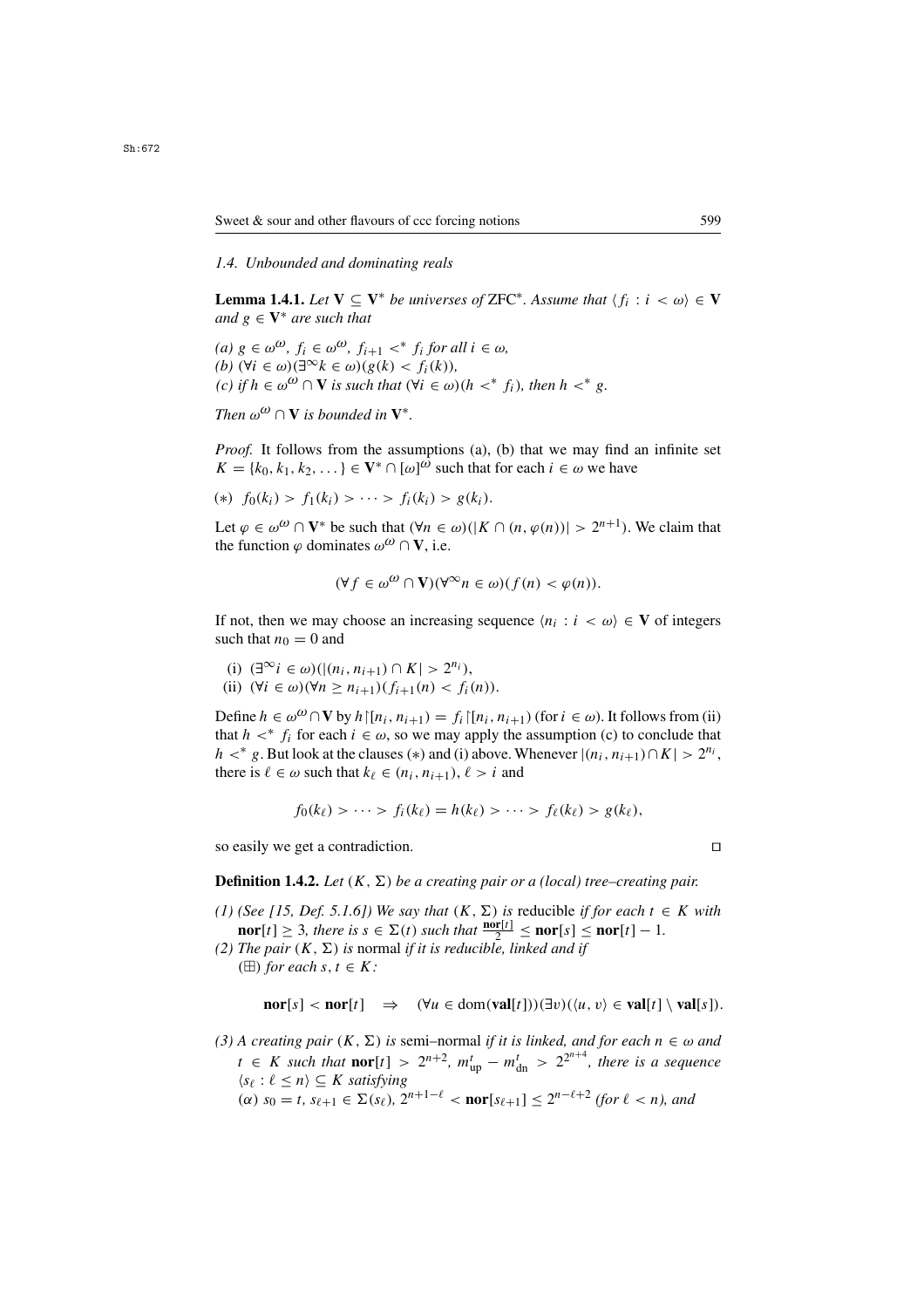$$
\begin{aligned} \text{(}\beta) \text{ if } s \in K, \, m_{\text{dn}}^s = m_{\text{dn}}^t, \, m_{\text{up}}^s = m_{\text{up}}^t \text{ and } \text{nor}[s] > 2^{n-\ell+3}, \, \ell < n, \text{ then} \\ \text{(}\forall u \in \text{dom}(\text{val}[s]))(\exists v)(\langle u, v \rangle \in \text{val}[s] \setminus \text{val}[s_{\ell+1}]). \end{aligned}
$$

- *(4) A* ⊗–*creating triple*  $(K, \Sigma, \Sigma^{\perp})$  *(or just*  $(K, \Sigma)$ *) is* super–gluing *if it is gluing* and for every so  $s_k \in K$  and  $N \in \omega$  such that  $m_{2k}^{S_i} \le m_{2k}^{S_i+1}$  for  $i \le k$  and  $\alpha$  and for every  $s_0, \ldots, s_k \in K$  and  $N \in \omega$  such that  $m_{\text{up}}^{s_i} \leq m_{\text{dm}}^{s_{i+1}}$  for  $i < k$  and  $m_{\text{up}}^{s_k} < N$  there is  $s \in K$  satisfying:  $m_{\text{up}}^{s_k} \leq N$ , there is  $s \in K$  satisfying:
	- $m_{\rm up}$ •  $m_{\text{dn}}^s = m_{\text{dm}}^{s_0}, m_{\text{up}}^s = N$ , dom(**val**[s]) = dom(**val**[s<sub>0</sub>])*, and*<br>• nor[s] > min{nor[s.] :  $i \le k$ } = 1, and
	- **nor**[s]  $\geq$  min{**nor**[s<sub>i</sub>] :  $i \leq k$ } 1*, and*<br>•  $(\forall (u, v) \in$  **val**[s]) $(\forall i \leq k)$  ((*v*] $m^{S_i}$  *v*] $n$
	- $(\forall \langle u, v \rangle \in \textbf{val}[s])(\forall i \leq k)(\langle v | m_{\text{dn}}^{s_i}, v | m_{\text{up}}^{s_i} \rangle \in \textbf{val}[s_i]).$

*Remark 1.4.3.* Note that "normal" implies "semi–normal". What we really need in the proofs of  $1.4.4(1,2)$  is semi-normality (or rather a suitable variant of it). However, the normality is more natural and only in the case of ⊗–creating triples (which are gluing and have the cutting property) the natural norms are semi–normal but not normal; see **Examples** at the end of this section.

- **Theorem 1.4.4.** *(1) Let*  $f : \omega \times \omega \longrightarrow \omega$  *be a fast function, and let*  $(K, \Sigma)$  *be a local creating pair (a local tree–creating pair, respectively). Assume that*  $(K, \Sigma)$ *is normal and*  $\mathbb{Q}_f^*(K, \Sigma) \neq \emptyset$  ( $\mathbb{Q}_f^{\text{tree}}(K, \Sigma) \neq \emptyset$ , resp.). Then the forcing notion  $\mathbb{Q}_f^*(K, \Sigma)$  ( $\mathbb{Q}_f^{\text{tree}}(K, \Sigma)$ ) resp.), adds a dominating real  $\mathbb{Q}_f^*(K, \Sigma)$  *(* $\mathbb{Q}_f^{\text{tree}}(K, \Sigma)$ *, resp.) adds a dominating real.*<br>*H*<sup>(K</sup>, N) is a normal (local) tree, creating pair and  $\mathbb{Q}^{\text{HF}}$
- (2) If  $(K, \Sigma)$  is a normal (local) tree–creating pair and  $\mathbb{Q}_1^{\text{tree}}(K, \Sigma) \neq \emptyset$ , then the<br>forcing notion  $\mathbb{Q}_1^{\text{tree}}(K, \Sigma) \neq \emptyset$  adds a dominating real *forcing notion*  $\mathbb{Q}_1^{\text{tree}}(K, \Sigma) \neq \emptyset$  adds a dominating real.<br>Assume that  $(K, \Sigma, \Sigma^{\perp})$  is a semi-normal  $\otimes$ -creating
- $(3)$  Assume that  $(K, \Sigma, \Sigma^{\perp})$  *is a semi–normal* ⊗–creating triple which is super– *gluing and has the cutting property (and*  $\mathbb{Q}_{\infty}^{*}(K, \Sigma, \Sigma^{\perp}) \neq \emptyset$ ). Then the forcing notion  $\mathbb{Q}^{*}(K, \Sigma, \Sigma^{\perp})$  adds a dominating real *notion*  $\mathbb{Q}^*_{\infty}(K, \Sigma, \Sigma^{\perp})$  *adds a dominating real.*

*Proof.* In all cases we will use Lemma 1.4.1 for functions  $f_i \in \prod_{n \in \omega} (n + 1)$  defined by  $f_i$ [0, i)  $\equiv 0$ ,  $f_i(n) = n - i$  for  $n \ge i$  (for  $i \in \omega$ ) and a suitably chosen name  $\phi$  for a function in  $\Pi(n+1)$ *g* for a function in  $\prod_{n \in \omega} (n + 1)$ .

(1) We consider the case when  $(K, \Sigma)$  is a local creating pair only. (1) We consider the case when  $(K, \Sigma)$  is a local creating pair only.<br>Let  $n \in \mathbb{O}^*(K, \Sigma)$ . Using the normality of  $(K, \Sigma)$ , choose

Let  $p \in \mathbb{Q}_{\mathcal{F}}^*(K, \Sigma)$ . Using the normality of  $(K, \Sigma)$ , choose an increasing sequence  $\langle m_n : n < \omega \rangle \subseteq \omega$  and a sequence  $\langle s_n^{\ell} : \ell \leq n, n < \omega \rangle \subseteq K$  such that for each  $n \in \omega$  and  $\ell < n$ . for each  $n \in \omega$  and  $\ell < n$ :

(a) 
$$
s_n^0 = t_{m_n}^p
$$
, **nor**[ $t_{m_n}^p$ ] >  $f(n+2, m_{dn}^{t_{m_n}^p})$ ,  
(b)  $s_n^{\ell+1} \in \Sigma(s_n^{\ell})$ ,  $f(n-\ell+1, m_{dn}^{s_{n+1}^{\ell+1}}) <$ **nor**[ $s_n^{\ell+1}$ ]  $\leq f(n-\ell+2, m_{dn}^{s_{n+1}^{\ell+1}})$ .

Let  $\dot{W}$  be the name for  $\mathbb{Q}_f^*(K, \Sigma)$ –generic real, i.e.

$$
\Vdash_{\mathbb{Q}_f^*(K,\Sigma)} \dot{W} = \bigcup \{ w^q : q \in \Gamma_{\mathbb{Q}_f^*(K,\Sigma)} \}
$$

(see [15, Def. 1.1.13, Prop. 1.1.14]). Let  $\dot{g}$  be a  $\mathbb{Q}_f^*(K, \Sigma)$ –name for a function in  $\Pi$  (*n* + 1) defined by  $\prod_{n \in \omega} (n + 1)$  defined by n∈ω

$$
p \Vdash " (\forall n \in \omega) (\forall \ell \le n) (\dot{g}(n) = \ell \Leftrightarrow \langle \dot{W} | m_{\text{dn}}^{s_n^{\ell}}, \dot{W} | m_{\text{up}}^{s_n^{\ell}} \rangle \in \text{val}[s_n^{\ell}] \setminus \text{val}[s_n^{\ell+1}])"
$$
  
(if  $\langle \dot{W} | m_{\text{dn}}^{s_n^{\eta}}, \dot{W} | m_{\text{up}}^{s_n^{\eta}} \rangle \in \text{val}[s_n^{\eta}]$  then  $\dot{g}(n) = n$ ).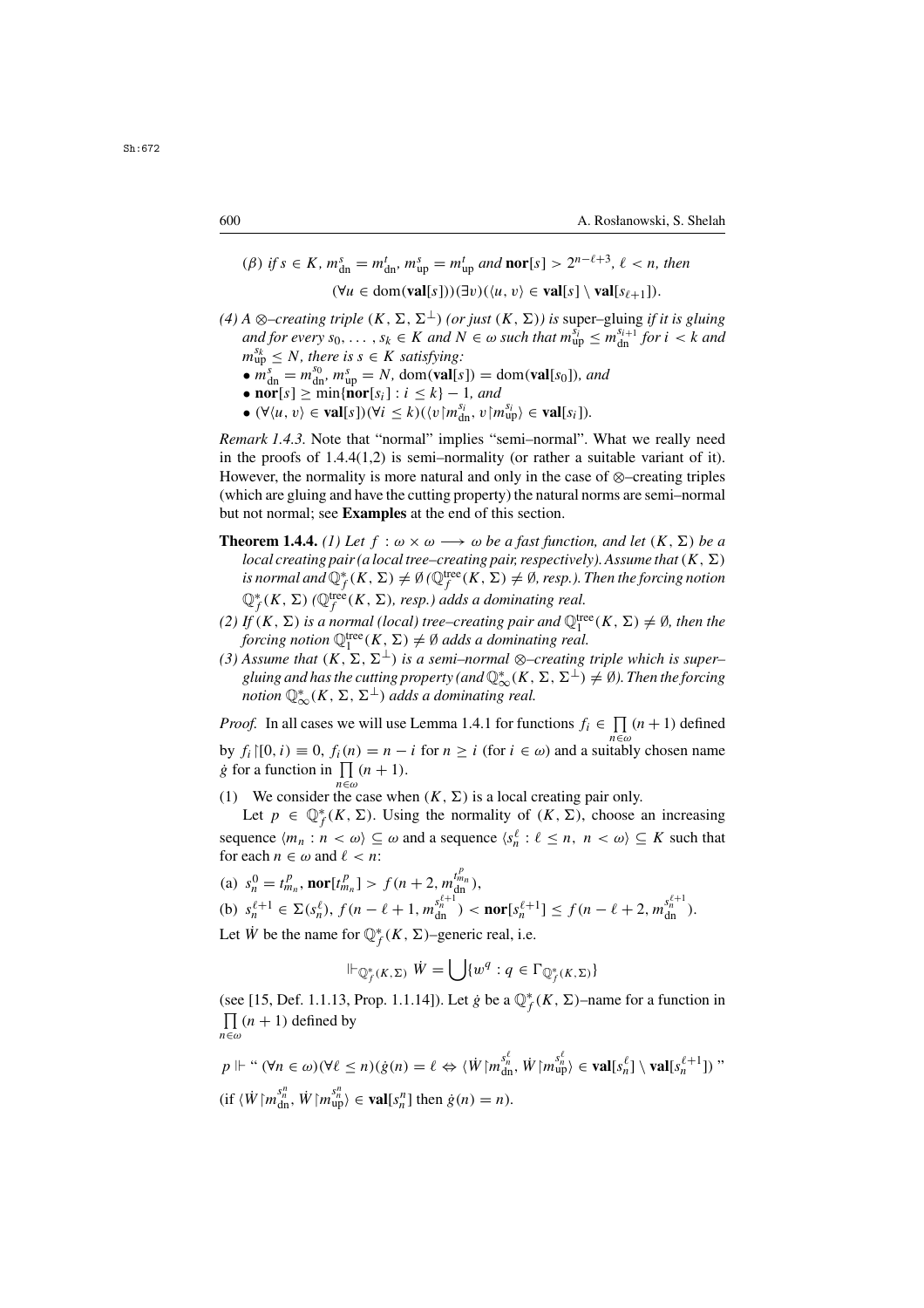**Claim 1.4.4.1.** ( $\alpha$ )  $p \Vdash_{\mathbb{Q}_f^*(K,\Sigma)} (\forall i \in \omega)(\exists^\infty n \in \omega)(\dot{g}(n) < f_i(n)),$ <br>( $\theta$ ) Agguy a that  $h \in \Omega$ ,  $\mathbb{Q}_i$  is qualitated by  $x^*$  f, for all  $i \in \Omega$ . Then,  $n \Vdash_{\Omega}$ (β) Assume that  $h \in \omega^{\omega}$  is such that  $h \lt^* f_i$  for all  $i \in \omega$ . Then  $p \Vdash "h \lt^* g"$ .

*Proof of the claim.* ( $\alpha$ ) Let  $i \in \omega$  and let  $p_0 \geq p$ ,  $N \in \omega$ . Take  $n > N + i$  so that for some  $k < \omega$  we have  $t_k^{p_0} \in \Sigma(t_{m_n}^p)$  and  $\text{nor}[t_k^{p_0}] > f(i+3, m_{\text{dn}}^{t_k^{p_0}})$ . Since  $(K, \Sigma)$ is normal, we may find  $w \in \text{pos}(w^{p_0}, t_0^{p_0}, \dots, t_k^{p_0})$  such that  $\langle w | m_{dn}^{t_k^{p_0}}, w | m_{up}^{t_k^{p_0}} \rangle \notin$ **val**[s<sup>n-i</sup>] (remember **nor**[s<sup>n-i</sup>] ≤  $f(i + 3, m_{dn}^{s_n^{-i}})$ ). Clearly the condition  $q = (m, t^{p_0}, t^{p_0})$ . ) forces that  $\dot{q}(n) < n - i = f_i(n)$  $(w, t_{k+1}^{p_0}, t_{k+2}^{p_0}, \dots)$  forces that  $\dot{g}(n) < n - i = f_i(n)$ .<br>  $(\beta)$  Let  $h \in \omega^{\omega}$  be such that  $h \leq^* f$  for all i

(β) Let  $h \in \omega^{\omega}$  be such that  $h <^* f_i$  for all  $i \in \omega$  and let  $p_0 \ge p$ . Let  $\ell$ <br>such that  $t^{p_0} \in \Sigma(t^p)$  (so  $t^{p_0} \in \Sigma(t^p)$ ) for each k). We may assume that if be such that  $t_0^{p_0} \in \Sigma(t_\ell^p)$  (so  $t_k^{p_0} \in \Sigma(t_{k+\ell}^p)$  for each k). We may assume that if  $m_n \ge \ell$  then  $h(n) < n-5$  and that  $(\forall k < \omega)$ (**nor**[ $t_k^{p_0}$ ] >  $f(5, m_{dn}^{t_k^{p_0}})$ ). For each  $k \in \omega$  choose  $t_k$  as follows:  $k \in \omega$  choose  $t_k$  as follows:

- if  $k + \ell \notin \{m_n : n \in \omega\}$ , then  $t_k = t_k^{p_0}$  $k^{\rho_0}$ ,<br> $k^{\rho_0}$ ,
- if  $k + \ell = m_n$ ,  $n \in \omega$ , then  $t_k \in \Sigma(t_k^{p_0}) \cap \Sigma(s_n^{h(n)+1})$  is such that **nor**[ $t_k$ ]  $\geq$  min(nor[ $t_k^{p_0}$ ] nor[ $s_n^{h(n)+1}$ ]] 1  $\min\{\mathbf{nor}[t_k^{p_0}], \mathbf{nor}[s_n^{h(n)+1}]\} - 1$

(remember that  $(K, \Sigma)$  is linked). Since **nor** $[s_n^{h(n)+1}] > f(n-h(n)+1, m_{dn}^{s_n^0})$  we<br>easily see that  $a = (m^{p_0} \text{ to } t_1) \in \mathbb{O}^*(K, \Sigma)$  and clearly it is a condition easily see that  $q = (w^{p_0}, t_0, t_1, \dots) \in \mathbb{Q}_f^*(K, \Sigma)$ , and clearly it is a condition stronger than  $p_0$ . As  $q \Vdash_{\mathbb{Q}_F^*(K, \Sigma)} (\forall n \in \omega)(m_n > \ell \implies \dot{g}(n) > h(n))$  the claim stronger than  $p_0$ . As  $q \Vdash_{\mathbb{Q}_f^*(K,\Sigma)} (\forall n \in \omega)(m_n \ge \ell \Rightarrow \dot{g}(n) > h(n))$ , the claim  $\Box$  follows.

Now, the first clause of the theorem is an immediate consequence of 1.4.4.1 and 1.4.1.

(2) The proof is similar to the one above. Let  $p \in \mathbb{Q}_1^{\text{tree}}(K, \Sigma)$ . Choose fronts  $F_n$  of  $T^p$  (for  $n \in \omega$ ) such that for each *n*: of  $T^p$  (for  $n \in \omega$ ) such that for each *n*:

- $(\forall \eta \in F_{n+1})(\exists \nu \in F_n)(\nu \leq \eta),$ <br>•  $(\forall \eta \in F)(\text{nor}[f^p] \leq 2^{n+2})$
- $(\forall \eta \in F_n)(\text{nor}[t^n_{\eta}] > 2^{n+2})$

(clearly possible; see [15, Prop. 1.3.8]). For each  $n \in \omega$  and  $\eta \in F_n$  choose a sequence  $\langle s_\eta^\ell : \ell \leq n \rangle \subseteq K$  such that

$$
s_{\eta}^0 = t_{\eta}^p
$$
,  $s_{\eta}^{\ell+1} \in \Sigma(s_{\eta}^{\ell})$  and  $2^{n-\ell+1} < \text{nor}[s_{\eta}^{\ell+1}] \le 2^{n-\ell+2}$ .

Let  $\dot{W}$  be the name for the  $\mathbb{Q}_1^{\text{tree}}(K, \Sigma)$ –generic real and let  $\dot{g}$  be a  $\mathbb{Q}_1^{\text{tree}}(K, \Sigma)$ –<br>name for a real in  $\Pi$  (n | 1) such that (the condition n forces that) if  $n = \dot{W}$  for  $\subset F$ name for a real in  $\prod_{n \in \omega} (n+1)$  such that (the condition p forces that) if  $\eta = \dot{W} \mid m \in F_n$ (for some  $m, n \in \omega$ ) and  $\dot{W} \upharpoonright (m+1) \in \text{pos}(s_{\eta}^{\ell}) \setminus \text{pos}(s_{\eta}^{\ell+1})$ , then  $\dot{g}(n) = \ell$ .

**Claim 1.4.4.2.** ( $\alpha$ )  $p \Vdash_{\mathbb{Q}_1^{\text{tree}}(K,\Sigma)} (\forall i \in \omega)(\exists^\infty n \in \omega)(g(n) < f_i(n)),$ <br>(*e*) If  $h \in \omega^n$  is such that  $h \rightarrow^* f$  for all  $i \in \omega$ , then  $n \Vdash_{\omega}$ (*β*) *If*  $h \in \omega^{\omega}$  *is such that*  $h \lt^* f_i$  *for all*  $i \in \omega$ *, then*  $p \Vdash_{\mathbb{Q}_1^{\text{tree}}(K,\Sigma)} "h \lt^* \dot{g}".$ 

*Proof of the claim.* ( $\alpha$ ) Like 1.4.4.1( $\alpha$ ).

(β) Let  $q \ge p$ . We may assume that for some  $m > 2$  we have: root(q)  $\in F_m$ , **nor**[ $t_v^q$ ] > 8 for all  $v \in T^q$ , and  $h(n) < n-5$  for all  $n \ge m$ . We build inductively a tree  $T \subset T^q$  and a system  $(t \cdot n \in T)$  as follows. We declare inductively a tree  $T \subseteq T^q$  and a system  $\langle t_\eta : \eta \in T \rangle$  as follows. We declare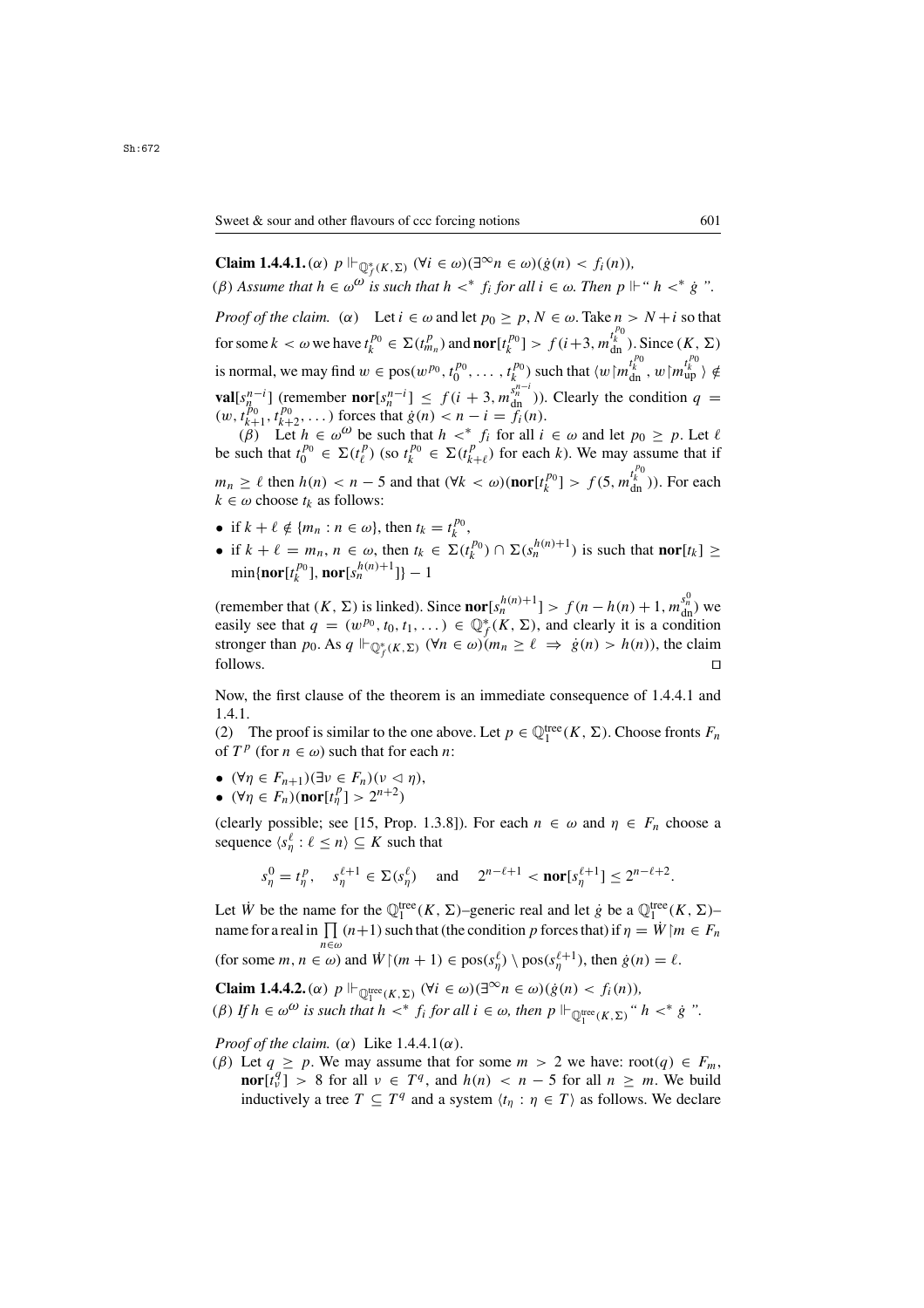$\Box$ 

that root(q) = root(T)  $\in T$ . Suppose we have declared that  $\eta \in T$ . If  $\eta \notin$ <br>  $\Box F$ , then we let  $t_n = t_n^q$  and we declare  $\text{pos}(t_n) \subset T$ . If  $n \in F$ , for  $\bigcup_{n \in \omega} F_n$ , then we let  $t_\eta = t_\eta^q$  and we declare  $pos(t_\eta) \subseteq T$ . If  $\eta \in F_n$  for  $n \in \omega$ some  $n \ge m$ , then we choose  $t_{\eta} \in \Sigma(t_{\eta}^{q}) \cap \Sigma(s_{\eta}^{h(n)+1})$  such that **nor**[ $t_{\eta}$ ]  $\ge$  min{**nor**[ $t_{\eta}$ ]  $\eta$ <sup>2</sup> = 1 and we declare pos( $t_{\eta}$ )  $\subset T$ 

 $\min{\{\mathbf{nor}[t_{\eta}^q], 2^{n-h(n)+1}\}-1}$ , and we declare  $\text{pos}(t_{\eta}) \subseteq T$ .<br>Finally we let  $a^* = (t_1 : n \in T)$  and we notice that  $a^* \vdash h$ Finally, we let  $q^* = \langle t_n : \eta \in T \rangle$  and we notice that  $q^* \Vdash h <^* \dot{g}$ .

(3) Let  $p \in \mathbb{Q}^*_{\infty}(K, \Sigma, \Sigma^{\perp})$ . By "gluing", we may assume that  $m_{\text{up}}^{t_k} - m_{\text{up}}^{t_k} >$ <br> $2^{2^{k+4}}$  for each  $k_{\text{up}}$  we Heine coming compatitions were also as an increasing converges  $2^{2^{k+4}}$  for each  $k < \omega$ . Using semi–normality we may choose an increasing sequence<br> $\langle m_{n} : n < \omega \rangle$  and a sequence  $\langle s^{\ell} : \ell < n, n < \omega \rangle \subset K$  such that  $\langle m_n : n < \omega \rangle$  and a sequence  $\langle s_n^{\ell} : \ell \leq n, n < \omega \rangle \subseteq K$  such that

(a)  $s_n^0 = t_{m_n}^p$ ,  $\text{nor}[t_{m_n}^p] > 2^{n+2}$ ,  $s_n^{\ell+1} \in \Sigma(s_n^{\ell}), 2^{n-\ell+1} < \text{nor}[s_n^{\ell+1}] \le 2^{n-\ell+2}$ <br>(for  $\ell < n < \omega$ ) (for  $\ell < n < \omega$ ),

(b) if 
$$
t \in K
$$
,  $m_{dn}^t = m_{dn}^{s_n^0}$ ,  $m_{up}^t = m_{up}^{s_n^0}$ , and **nor**[ $t$ ] >  $2^{n-\ell+3}$ ,  $\ell < n < \omega$ , then

$$
(\forall u \in \text{dom}(\textbf{val}[t]))(\exists v)(\langle u, v \rangle \in \textbf{val}[t] \setminus \textbf{val}[s_n^{\ell+1}]).
$$

Now we define the name g like before, so for  $n \in \omega$  and  $\ell < n$ ,

$$
p \Vdash_{\mathbb{Q}^*_{\infty}(K,\Sigma,\Sigma^{\perp})} \text{``}\; \dot{g}(n) = \ell \; \Leftrightarrow \; \langle \dot{W} \rangle \left[ m_{\text{dn}}^{s_n^{\ell}}, \dot{W} \right] \left[ m_{\text{up}}^{s_n^{\ell}} \right] \in \text{val}[s_n^{\ell}] \setminus \text{val}[s_n^{\ell+1}] \text{''}.
$$

**Claim 1.4.4.3.** (α)  $p \Vdash_{\mathbb{Q}^*_{\infty}(K,\Sigma,\Sigma^{\perp})} (\forall i \in \omega)(\exists^{\infty} n \in \omega)(\dot{g}(n) < f_i(n)),$ <br>(*β*) If  $h \leq^* f_i$  for all  $i \in \omega$ , then  $n \Vdash_{\mathbb{Q}^*} (x, n, n)$ , " $h \leq^* \dot{g}$ " (*β*) *If*  $h <^* f_i$  *for all*  $i \in \omega$ *, then*  $p \Vdash_{\mathbb{Q}^*_{\infty}(K,\Sigma,\Sigma^{\perp})}$  " $h <^* g$ ".

*Proof of the claim.* ( $\alpha$ ) Suppose  $q \geq p$ , and  $i, N < \omega$ . Passing to a stronger condition (using "gluing and cutting") we may assume that

•  $\operatorname{nor}_{t_q^q} [t]$  $\binom{q}{0}$  > 2<sup>*i*+4</sup> and •  $m_{\text{dn}}^{t_0} = m_{\text{dn}}^{t_{m_n}}$ ,  $m_{\text{up}}^{t_0} = m_{\text{up}}^{t_{m_n}}$  for some  $n > N + i + 1$ .

Choose  $w \in \text{pos}(w^q, t_0^q)$  such that  $\langle w^q, w \rangle \notin s_n^{n-i}$  and look at the condition  $a' = (w, t^q, t^q)$  $q' = (w, t_1^q, t_2^q, \ldots).$ <br>(*B*) Let  $q > p$  Pass

( $\beta$ ) Let  $q \geq p$ . Passing to a stronger condition if necessary, we may assume that for some increasing sequence  $\langle N_k : k \langle \omega \rangle \subseteq \omega$  we have:

• 
$$
m_{\text{dn}}^{t_k^q} = m_{\text{dn}}^{t_{mN_k}^q}
$$
,  $m_{\text{up}}^{t_k^q} = m_{\text{dn}}^{t_{mN_{k+1}}^q}$ , **nor**[ $t_k^q$ ] > 5 for all  $k < \omega$ ,  
• if  $n > N_0$  then  $h(n) < n - 5$ 

• if 
$$
n \geq N_0
$$
 then  $h(n) < n - 5$ .

Using "super–gluing" choose creatures  $s_k \in K$  (for  $k \in \omega$ ) such that

•  $m_{\text{dn}}^{s_k} = m_{\text{dn}}^{t_{m_{N_k}}}$ ,  $m_{\text{up}}^{s_k} = m_{\text{dn}}^{t_{m_{N_{k+1}}}^*}$ , and • **nor**[ $s_k$ ]  $\geq$  min{**nor**[ $s_n^{h(n)+1}$ ] :  $N_k \leq n < N_{k+1}$ } – 1, and •  $(\forall \langle u, v \rangle \in \textbf{val}[s_k])(\forall n \in [N_k, N_{k+1}))(\langle v | m_{\text{un}}^{s_n^0}, v | m_{\text{un}}^{s_n^0} \rangle \in \textbf{val}[s_n^{h(n)+1}]).$ 

Apply "linked" to choose creatures  $t_k \in \Sigma(s_k) \cap \Sigma(t_k^q)$  such that

1 + **nor**[t<sub>k</sub>] ≥ min{**nor**[ $s_k$ ], **nor**[ $t_k^q$ ]} ≥ min{**nor**[ $t_k^q$ ],  $2^{n-h(n)}$  :  $N_k \le n < N_{k+1}$ }.

Then  $q^* = (w^q, s_0, s_1, s_2, \dots)$  is a condition in  $\mathbb{Q}_{\infty}^*(K, \Sigma, \Sigma^{\perp}), q^* \ge q$  and it forces that  $(\forall n > N_0)(h(n) < \hat{q}(n))$ forces that  $(\forall n \ge N_0)(h(n) < \dot{g}(n))$ .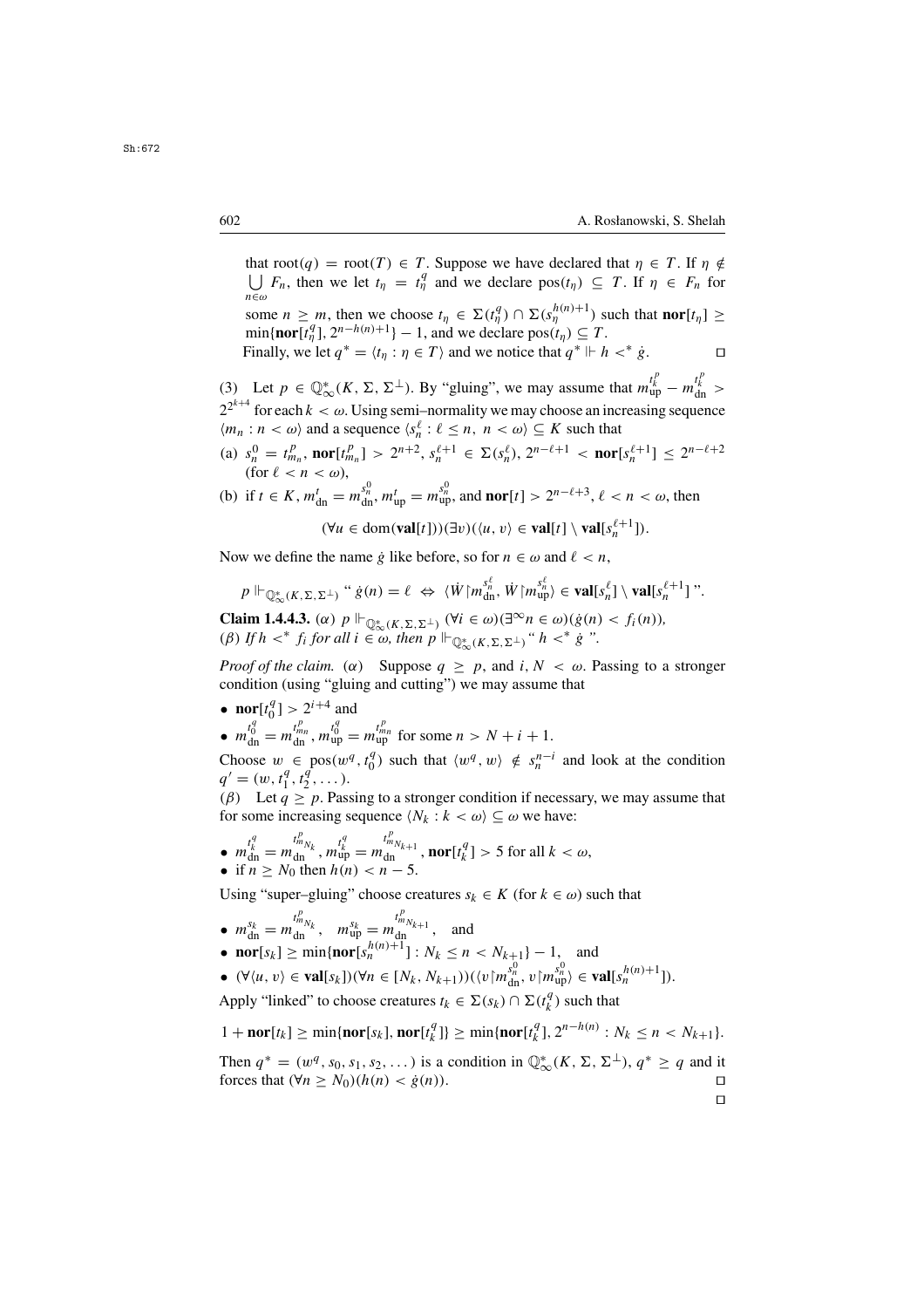**Definition 1.4.6.** *A ccc forcing notion*  $\mathbb P$  *is nice if there is a partition*  $\langle P_m : m < \omega \rangle$ *of* P *such that*

 $(\star)$  *if*  $\langle p_n : n < \omega \rangle \subseteq \mathbb{P}$  *is a maximal antichain in*  $\mathbb{P}, m \in \omega$ *, then there is*  $N < \omega$ *such that*

$$
(\forall p \in P_m)(\exists n < N)(p, p_n \text{ are compatible}).
$$

**Theorem 1.4.7 (Miller [12], Brendle and Judah [2]; see [1, Thm. 6.5.11]).** *If*  $\mathcal{F} \subseteq \omega^{\omega}$  *is an unbounded family and*  $\mathbb{P}$  *is a nice ccc forcing notion, then* 

 $\Vdash_{\mathbb{P}}$  " the family F is unbounded ".

*Remark 1.4.8.* Since no dominating reals can be added at limit stages of FS iterations of ccc forcing notions (see [27, Con. VI.3.17]), it follows from 1.4.7 that FS iterations of nice forcing notions do not add dominating reals.

**Definition 1.4.9.** *(1) Let*  $(K, \Sigma)$  *be a local creating pair (or a local tree–creating pair) for* **H***. We say that*  $(K, \Sigma)$  *is* Cohen–producing *if for each*  $n \in \omega$  *there is a set*  $A_n \subseteq \mathbf{H}(n)$  *such that* 

 $if$   $t \in K$ *,*  $\textbf{nor}[t] > 1$ *,*  $u \in \text{dom}(\textbf{val}[t])$ *,*  $\text{lh}(u) = n$ *,* 

*then there are*  $v_0$ ,  $v_1$  *such that*  $\langle u, v_0 \rangle$ ,  $\langle u, v_1 \rangle \in \textbf{val}[t]$  *and*  $v_1(n) \in A_n$ *and*  $v_0(n) \notin A_n$ .

- (2) A creating pair  $(K, \Sigma)$  is of the BCB–type *if it is local, forgetful and satisfies the following condition:*
	- ( $\circledast^{BCB}$ ) *for every sequence*  $\langle s_n : n \langle \omega \rangle$  *of creatures from* K *with*  $m_{dn}^{s_n} = i$ ,<br> **nor**[s ] > 2 (*for all n*) *there are do*  $a \in H(i)$  *and an increasing* **nor**[ $s_n$ ] ≥ 2 *(for all n), there are*  $a_0$ , ...,  $a_m$  ∈ **H**(*i*) *and an increasing sequence*  $\langle n_k : k < \omega \rangle \subseteq \omega$  *such that*

$$
(\forall a \in \mathbf{H}(i) \setminus \{a_0, \ldots, a_m\}) (\forall^{\infty} k \in \omega)
$$
  

$$
(\forall u \in \text{dom}(\mathbf{val}[s_{n_k}])) (\langle u, u^{\frown}\langle a \rangle) \in \mathbf{val}[s_{n_k}]).
$$

*(3) A local tree–creating pair*  $(K, \Sigma)$  *is* of the BCB<sup>tree</sup>–type *if*  $(\circledast_{tree}^{BCB})$  $f_{\text{tree}}^{BCB}$  *for every*  $\eta \in \bigcup_{n < \omega} \prod_{i < n} \mathbf{H}(i)$  *and a sequence*  $\langle s_n : n < \omega \rangle \subseteq \text{LTCR}_{\eta} \cap \Omega$ K such that  $\textbf{nor}[s_n] \geq 2$ , there are  $a_0, \ldots, a_m \in \textbf{H}(\text{lh}(\eta))$  and an increasing sequence  $\{n_1 : k < \omega\} \subseteq \omega$  such that *increasing sequence*  $\langle n_k : k \langle \omega \rangle \subseteq \omega$  *such that* 

$$
(\forall a \in \mathbf{H}(\mathrm{lh}(\eta)) \setminus \{a_0, \ldots, a_m\}) (\forall^\infty k \in \omega) (\eta^\frown \langle a \rangle \in \mathrm{pos}(s_{n_k})).
$$

- *Remark 1.4.10.* (1) Note that if  $\mathbf{H}(i)$  is finite for each  $i \in \omega$  then any local forgetful creating pair (local tree creating pair) is of the BCB–type (BCB<sup>tree</sup>–type, respectively).
- (2) The difference between BCB and  $BCB<sup>tree</sup>$  is not serious, the two notions are just fitted to their contexts.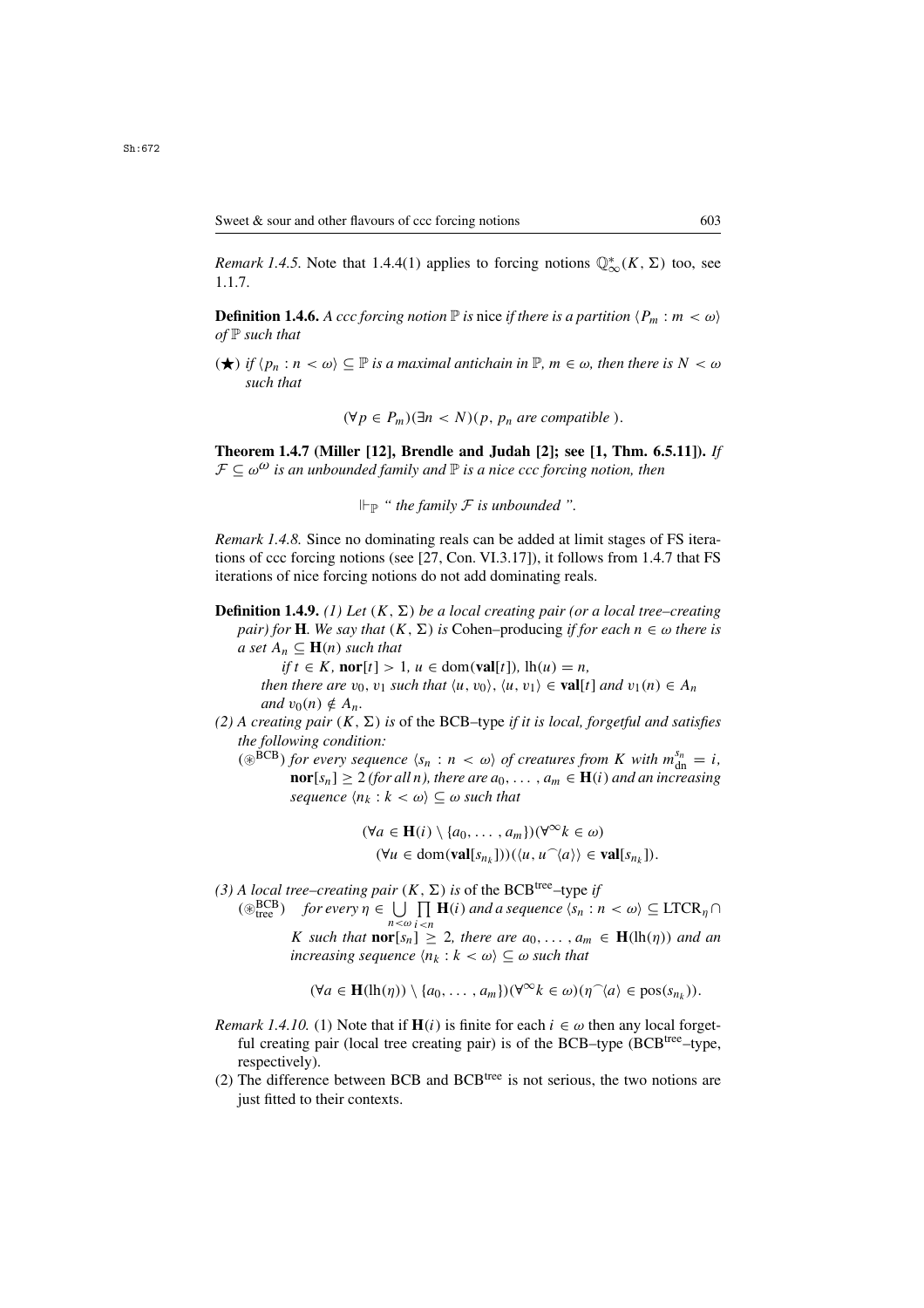(3) "BCB" stands for "bounded – co-bounded". The "bounded" part reflects what is stated in (1) above, and the "co-bounded" is supposed to point out the analogy to the co-bounded topology on  $\omega$  in the case when each  $H(i)$  is infinite; compare Miller [12].

**Theorem 1.4.11.** *Assume that*  $h : \omega \times \omega \longrightarrow \omega$  *is a regressive function and*  $\mathcal{F}$  ⊂ ( $\omega$  \ 2)<sup> $\omega$ </sup> *is a countable h–closed family which is* ><sup>\*</sup>–directed.

- (1) If  $(K, \Sigma)$  *is a local Cohen–producing h–linked creating pair (tree–creating* pair, respectively), then the forcing notion  $\mathbb{Q}_{\mathcal{F}}^{*}(K, \Sigma)$  ( $\mathbb{Q}_{\mathcal{F}}^{\text{tree}}(K, \Sigma)$ , resp.) adds<br>a Cohen real *a Cohen real.*
- (2) If  $(K, \Sigma)$  is an h–linked tree–creating pair of the BCB<sup>tree</sup>–type, then the forcing *notion*  $\mathbb{Q}_{\mathcal{F}}^{\text{tree}}(K, \Sigma)$  *is nice.*<br>If a creating pair  $(K, \Sigma)$
- (3) If a creating pair  $(K, \Sigma)$  is h–linked and of the BCB–type, then the forcing *notion*  $\mathbb{Q}_{\mathcal{F}}^{*}(K, \Sigma)$  *is nice.*
- *Proof.* (1) Let  $(K, \Sigma)$  be a creating pair for **H** and let sets  $A_n \subseteq \mathbf{H}(n)$  (for  $n \in \omega$ ) witness that it is Cohen–producing. Let *c*<sup>*b*</sup> be a  $\mathbb{Q}_{\mathcal{F}}^{*}(K, \Sigma)$ –name for a real in  $2^{\omega}$  defined by  $2^{\omega}$  defined by

$$
\Vdash_{\mathbb{Q}_{\mathcal{F}}^*(K,\Sigma)} (\forall n \in \omega)(\dot{c}(n) = 1 \Leftrightarrow \dot{W}(n) \in A_n)
$$

(where W is the name for the  $\mathbb{Q}_{\mathcal{F}}^*(K, \Sigma)$ –generic real). Suppose that a condition  $\mathbb{R} \subset \mathbb{R}^*(K, \Sigma)$  is such that  $\text{rank}(P) \geq 1$  for all  $\mathbb{R} \subset \mathbb{R}$ . If  $\mathbb{R}^*(W, \Sigma) \geq 2$  $p \in \mathbb{Q}_{\mathcal{F}}^{*}(K, \Sigma)$  is such that **nor**[t<sub>*n*</sub><sup>n</sup>] > 1 for all  $n \in \omega$ . Let  $\sigma : [\text{lh}(w^{p}), N] \longrightarrow 2$ ,<br> $\text{lh}(w^{p}) \leq N \leq \omega$ , It should be clear that there is  $w \in \text{pos}(w^{p}, t^{p}, t^{p}, t^{p})$ lh $(w^p) \le N < \omega$ . It should be clear that there is  $w \in \text{pos}(w^p, t_0^p, \dots, t_{N-\text{lh}(w^p)}^p)$ such that

$$
(\forall n \in [\mathrm{lh}(w^p), N])(w(n) \in A_n \Leftrightarrow \sigma(n) = 1).
$$

Hence easily  $\dot{c}$  is a name for a Cohen real.

(2) Let  $v \in \bigcup_{n \in \omega}$ П  $\prod_{i \leq n} \mathbf{H}(i)$ ,  $f \in \mathcal{F}$  and let

$$
P_{\nu,f} \stackrel{\text{def}}{=} \{ p \in \mathbb{Q}_{\mathcal{F}}^{\text{tree}}(K,\Sigma) : \text{root}(p) = \nu \& (\forall \eta \in T^p)(\text{nor}[t_\eta^p] \ge f(\ln(\eta))) \}.
$$

Suppose that  $\langle p_n : n \langle \omega \rangle \subseteq \mathbb{Q}^{\text{tree}}_{\mathcal{F}}(K, \Sigma)$  is a maximal antichain such that, for each  $n \in \omega$  and  $\eta \in T^{p_n}$ , we have **nor**  $[t_{\eta}^{p_n}] \geq 2$ .

**Claim 1.4.11.1.** *There is*  $N < \omega$  *such that* 

$$
(\forall q \in P_{v,f})(\exists n < N)(q, p_n \text{ are compatible}).
$$

*Proof of the claim.* Assume not. Then we may choose a sequence  $\langle q_k : k \langle \omega \rangle \subseteq$  $P_{\nu,f}$  such that for each  $n < k < \omega$  the conditions  $q_k$  and  $p_n$  are incompatible. We inductively build a tree T and a system  $\langle s_n : \eta \in T \rangle$  together with a sequence  $\langle X_n, Y_n : n \langle \omega \rangle$  so that

(*a*)  $X_n \subseteq \bigcup_{m \in \omega}$  $\prod_{m}$ **H**(i),  $Y_{n+1} \subseteq Y_n \in [\omega]^{\omega}$ ,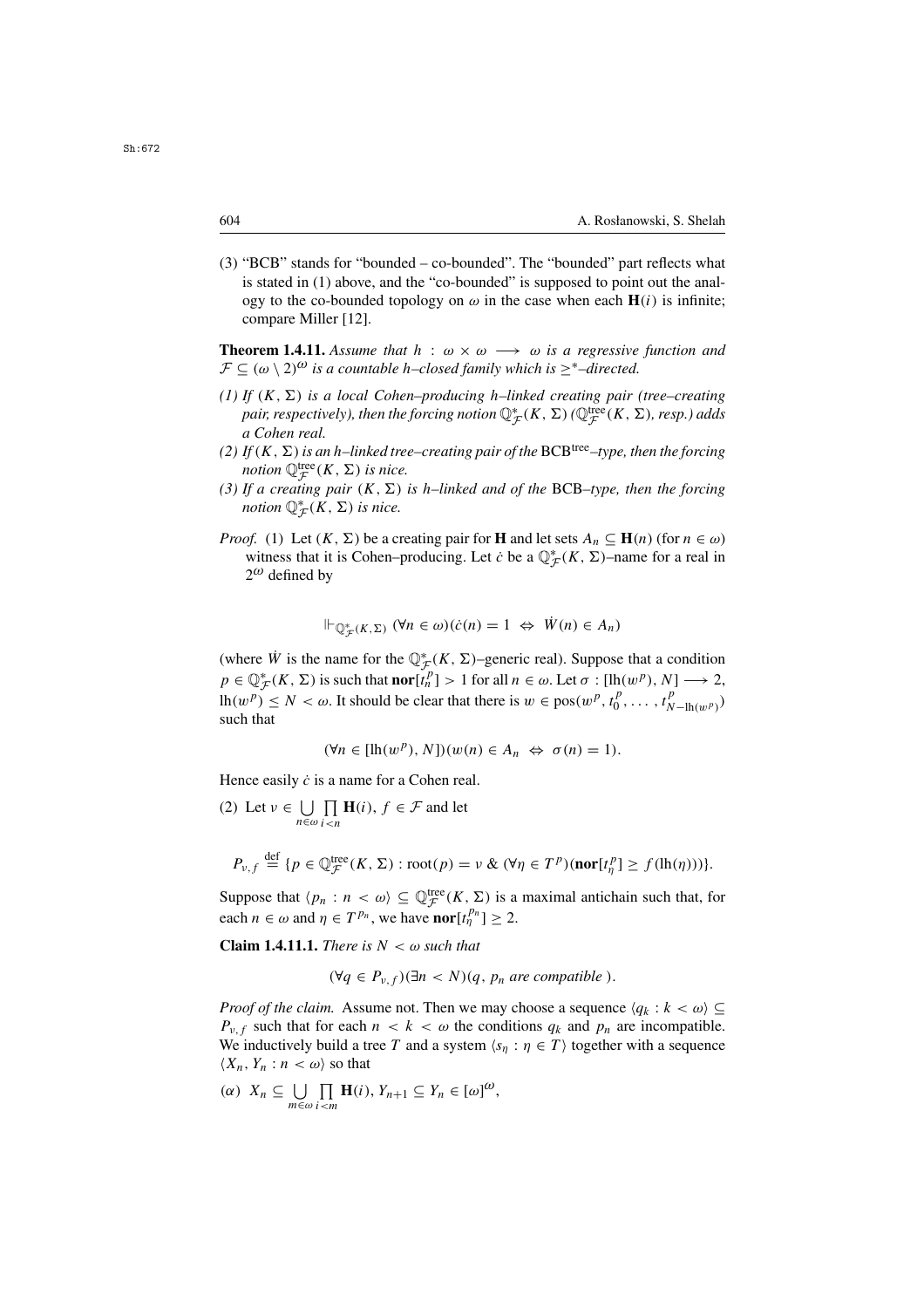(β)  $(\forall n \in X_n)(\forall^{\infty} k \in Y_n)(n \in T^{q_k}).$ (γ) **nor**[ $s_{\eta}$ ]  $\geq f(\text{lh}(\eta)), T = \bigcup_{n \in \omega} X_n$ . n∈ω

Fix a bijection  $\#\colon \bigcup_{m \in \omega} \prod_{i < m} \mathbf{H}(i) \longrightarrow \omega$  such that  $\eta_0 \lhd \eta_1$  implies  $\#(\eta_0) \lhd \#(\eta_1)$ .  $m \in \omega$   $i < m$ 

We declare that  $v = root(T)$ ,  $X_0 = \{v\}$ ,  $Y_0 = \omega$ .<br>Suppose we have arrived to the  $(n + 1)$ <sup>th</sup> stage of

Suppose we have arrived to the  $(n + 1)$ <sup>th</sup> stage of the construction and  $X_n$ ,  $Y_n$ have been already defined so that the clauses  $(\alpha)$ ,  $(\beta)$  above are satisfied. Let  $\eta \in X_n$ be such that

$$
\#(\eta)=\min\{\#(\eta'):\eta'\in X_n\}.
$$

Let  $Y'_n \in [\omega]^\omega$  consist of these  $k \in Y_n$  that  $\eta \in T^{q_k}$  (remember  $(\beta)$ ). Apply ( $\mathcal{B}_{\text{tree}}^{\text{BCB}}$ <br>of 1.4.9(3) to the sequence  $(t^{q_k} \cdot k \in Y')$  to choose an infinite set  $Y_{n+1} \subset Y'$  such Let  $I_n \in [a]$  consist of these  $k \in I_n$  that  $\eta \in I^{a_k}$  (tellermolet  $(p)$ ). Apply  $(\mathcal{L}_{tree})$ <br>of 1.4.9(3) to the sequence  $\langle t_n^{q_k} : k \in Y_n' \rangle$  to choose an infinite set  $Y_{n+1} \subseteq Y_n'$  such<br>that letting  $k^* = \min(Y_{n+1})$  and  $s_n$ that, letting  $k^* = \min(Y_{n+1})$  and  $s_\eta = t_\eta^{q_k*}$  we have

$$
(\forall \eta' \in \text{pos}(s_{\eta})) (\forall^{\infty} k \in Y_{n+1}) (\eta' \in \text{pos}(t_{\eta}^{q_k})).
$$

Finally, we let  $X_{n+1} = (X_n \setminus \{\eta\}) \cup \text{pos}(s_\eta)$ . This finishes the description of the inductive step.

After the construction is carried out we let  $q^* = \langle s_\eta : \eta \in T \rangle$ . It should be clear that  $q^* \in \mathbb{Q}_{\mathcal{F}}^{\text{tree}}(K, \Sigma)$  (and even  $q^* \in P_{\nu, f}$ ). Consequently we find  $n < \omega$  such that the conditions  $n$  and  $q^*$  are compatible that the conditions  $p_n$  and  $q^*$  are compatible.

Suppose that  $v \leq root(p_n)$ . Then necessarily root $(p_n) \in T$ . It follows from our struction (remember clause  $(\beta)$ ) that we may find  $k > n$  such that root $(n) \in$ construction (remember clause ( $\beta$ )) that we may find  $k > n$  such that root( $p_n$ ) ∈  $T^{q_k}$ . But then, using the assumption that  $(K, \Sigma)$  is h–linked and F is h–closed and  $\geq^*$ –directed, we immediately get that the conditions  $p_n, q_k$  are compatible, contradicting the choice of the  $q_k$ . Similarly, if root $(p_n) \lhd \nu$  then taking any  $k > n$  we get that the conditions  $a_k$ ,  $p_n$  are compatible, again a contradiction. we get that the conditions  $q_k$ ,  $p_n$  are compatible, again a contradiction.

Since the conditions of the form used above are dense in  $\mathbb{Q}_{\mathcal{F}}^{\text{tree}}(K, \Sigma)$  one easily cludes that the forcing notion  $\mathbb{Q}_{\text{tree}}^{\text{tree}}(K, \Sigma)$  is nice concludes that the forcing notion  $\mathbb{Q}_{\mathcal{F}}^{\text{tree}}(K, \Sigma)$  is nice.

(3) Similarly.

### *1.5. Examples*

Our first example recalls the forcing notion of [16, §3]. Let us start with presenting the main tool for this type of constructions – norms determined by Hall's Marriage Theorem.

# **Definition 1.5.1.** *Let*  $H : \omega \longrightarrow \mathcal{H}(\omega_1)$ *.*

*(1)* Let  $K^{\mathbf{H}}$  be the collection of all finite non-empty families  $\Delta$  of finite partial func*tions* f *such that*  $\emptyset \neq \text{dom}(f) \subseteq \omega$  *and*  $f(n) \in \mathbf{H}(n)$  for all  $n \in \text{dom}(f)$ *. For integers*  $m_0 < m_1$  *let* 

$$
\mathcal{K}_{m_0,m_1}^{\mathbf{H}} \stackrel{\text{def}}{=} \{\Delta \in \mathcal{K}^{\mathbf{H}} : (\forall f \in \Delta)(\text{dom}(f) \subseteq [m_0, m_1))\}.
$$

 $\Box$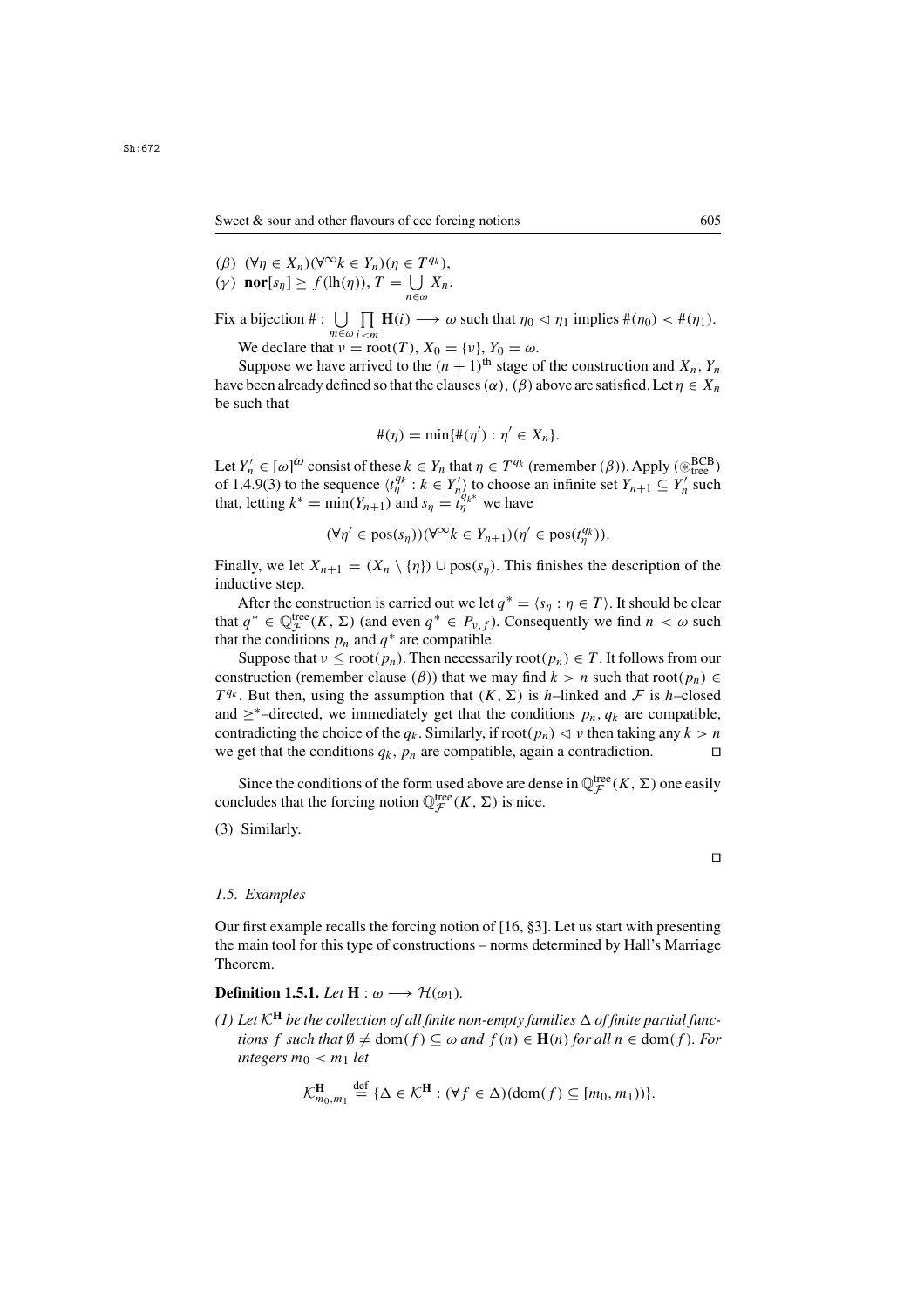*(2) Let*  $\Delta \in \mathcal{K}^{\mathbf{H}}$ ,  $k \in \omega$ . *A function*  $F : \Delta \longrightarrow [\omega]^k$  *is* a *k*-selector for  $\Delta$  *if*  $(\forall f, f' \in \Delta) (F(f) \subseteq \text{dom}(f) \text{ and } f \neq f' \Rightarrow F(f) \cap F(f') = \emptyset)$ 

*(3) For*  $\Delta_0$ ,  $\Delta_1 \in \mathcal{K}^H$  *we write*  $\Delta_0 \prec \Delta_1$  *whenever* 

$$
(\forall f \in \Delta_0)(\exists g \in \Delta_1)(g \subseteq f).
$$

*(4) We define the Hall norms of a set*  $\Delta \in \mathcal{K}^H$  *as follows:* 

**hn**<sup>+</sup>( $\Delta$ )  $\stackrel{\text{def}}{=} \max\{k+1 : k \in \omega \text{ and there is an } k \text{-selector for } \Delta\},$ **hn**( $\Delta$ )  $\stackrel{\text{def}}{=} \max\{k+1 : k \in \omega \text{ and for every } \Delta' \subseteq \Delta \text{ there is } \Delta'' \subseteq \Delta'$ <br>such that elements of  $\Delta''$  have pairwise disjoin *such that elements of*  $\Delta''$  *have pairwise disjoint domains and*  $|\bigcup_{f \in \Delta''} \text{dom}(f)| \geq k \cdot |\Delta'|$ ,  $f \in \Delta''$ 

$$
HN(\Delta) \stackrel{\text{def}}{=} \max\{hn(\Delta') : \Delta \leq \Delta'\}.
$$

**Lemma 1.5.2.** *(1)* If  $\Delta \in \mathcal{K}^H$  *and*  $k_0 \in \omega$  *then* 

$$
\mathbf{hn}^+(\Delta) > k_0 \text{ if and only if } (\forall \Delta' \subseteq \Delta)(|\bigcup \{\text{dom}(f) : f \in \Delta'\}| \geq k_0 \cdot |\Delta'|)
$$

 $and$   $1 \leq \text{hn}(\Delta) \leq \text{hn}^+(\Delta) \leq \text{HN}(\Delta)$ .<br>*If*  $\Delta_0, \Delta_1 \in \mathcal{K}^{\text{H}}$  and  $\text{xx} \in \text{Inn}^+$  **H**  $(2)$  *If* ∆<sub>0</sub>, ∆<sub>1</sub> ∈  $\mathcal{K}^{\mathbf{H}}$  *and* **xx** ∈ {**hn**, **hn**<sup>+</sup>, **HN**} *then* 

$$
\mathbf{xx}(\Delta_0 \cup \Delta_1) \geq \lfloor \min\{\frac{\mathbf{xx}(\Delta_0)}{2}, \frac{\mathbf{xx}(\Delta_1)}{2}\}\rfloor.
$$

(3) If  $m_0^0 < m_1^0 \le m_0^1 < m_1^1 \le \cdots \le m_0^k < m_1^k < \omega$ ,  $\Delta_i \in \mathcal{K}_{m_0^i, m_1^i}^{\mathbf{H}}$  (for  $i \le k$ ) and  $\mathbf{r} = \mathbf{r}$  for  $\mathbf{r} = \mathbf{r}$  and  $\mathbf{x} \mathbf{x} \in \{\mathbf{hn}, \mathbf{hn}^+, \mathbf{HN}\}\$  then

$$
\mathbf{xx}(\bigcup_{i\leq k}\Delta_i)=\min\{\mathbf{xx}(\Delta_i):i\leq k\}.
$$

*(4) Suppose that*  $m_0 < m < m_1 < \omega$  and  $\Delta \in \mathcal{K}_{m_0,m_1}^{\mathbf{H}}$ . Let

$$
\Delta_0 = \{ f \mid [m_0, m) : f \in \Delta \& | \text{dom}(f) \cap [m_0, m) | \ge \frac{1}{2} | \text{dom}(f) | \},
$$
  

$$
\Delta_1 = \{ f \mid [m, m_1) : f \in \Delta \& | \text{dom}(f) \cap [m, m_1) | \ge \frac{1}{2} | \text{dom}(f) | \}.
$$

*Then, for*  $i < 2$ *, either*  $\Delta_i = \emptyset$  *or*  $\text{hn}(\Delta_i) \geq \frac{1}{2}\text{hn}(\Delta)$ *.* 

*Proof.* (1) It follows from Hall's Theorem (see Hall [4]) and the definitions of the norms.

 $(2)$ – $(4)$  Straightforward (compare [16, Claim 3.1.2]).

*Example 1.5.3.* Let  $\mathbf{H}: \omega \longrightarrow \mathcal{H}(\omega_1)$ ,  $|\mathbf{H}(n)| > 2$  for all  $n \in \omega$ . We construct a ⊗–creating triple  $(K_{\mathbf{H}}, \Sigma_{\mathbf{H}}, \Sigma_{\mathbf{H}}^{\perp})$  for **H** which:

- (1) is semi–normal (see 1.4.2(3)), forgetful (see 1.1.2(4)) and super–gluing (see  $1.4.2(4)$ ),
- $(2)$  has the cutting property (see 1.1.12 $(3)$ ),
- (3) is really finitary (see 1.3.3) provided **H**(*n*) is finite for each  $n \in \omega$ .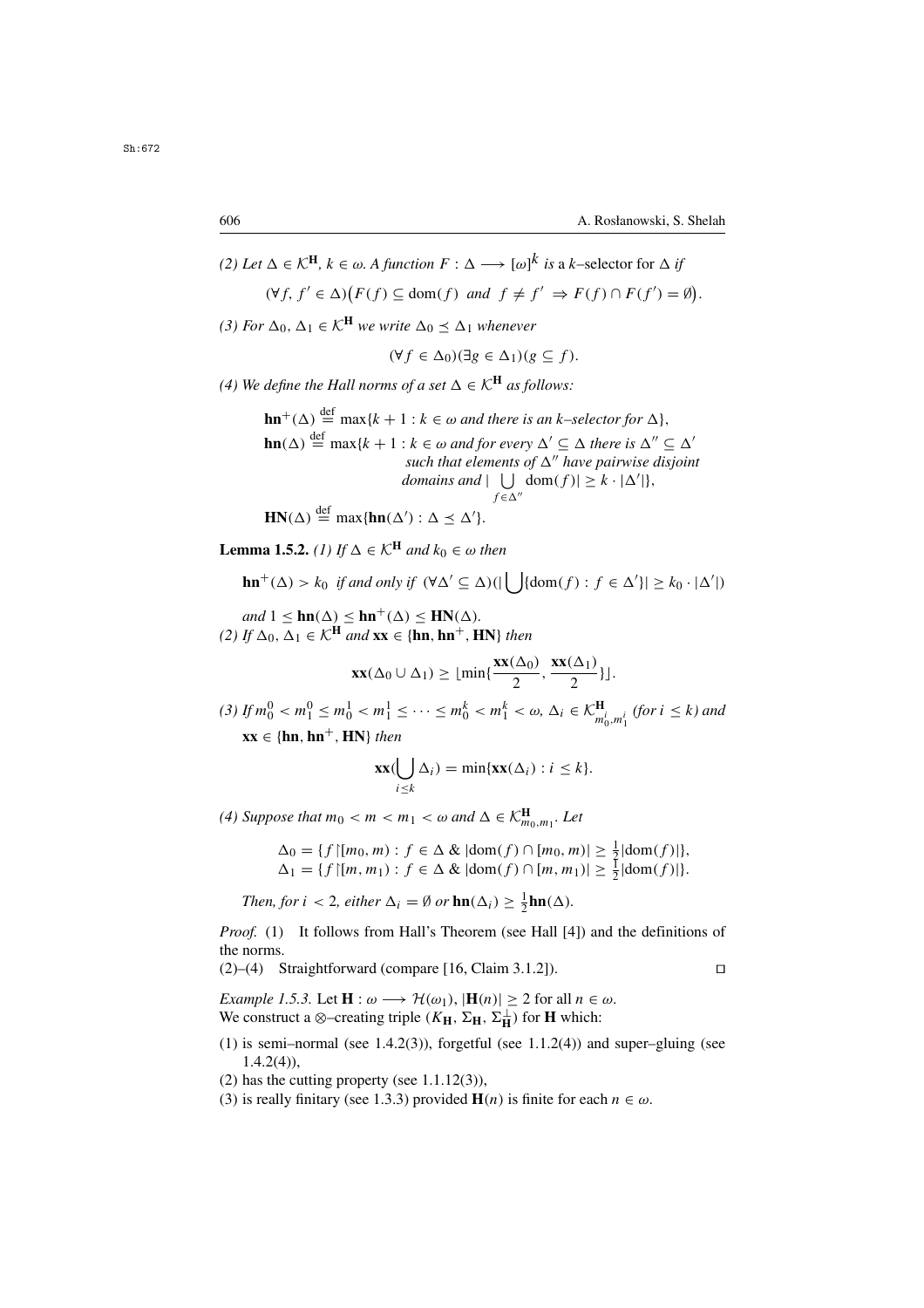*Construction.* Let  $K_H$  consist of all creatures  $t \in \text{CR}[H]$  such that

- **dis**[t] =  $(m_{dn}^t, m_{up}^t, \Delta_t)$  for some  $\Delta_t \in \mathcal{K}_{m_0, m_1}^{\mathbf{H}} \cup \{\emptyset\}$  such that, if  $\Delta_t \neq \emptyset$ ,  $\mathbf{hn}^+(\Delta_t) > 1,$ <br>  $\mathbf{vall}[t] = \{ (u, t) \}$
- **val**[t] = { $\langle u, v \rangle \in \prod_{i < m_{\text{dn}}'} \mathbf{H}(i) \times \prod_{i < m_{\text{up}}'} \mathbf{H}(i) : u \leq v \& (\forall f \in \Delta_t)(f \nsubseteq v)$ },
- if  $\Delta_t = \emptyset$  then **nor**[t] =  $m_{dn}^t + 1$ , otherwise **nor**[t] =  $\log_8(\mathbf{hn}(\Delta_t))$ .

(Note that  $\mathbf{hn}^+(\Delta_t) > 1$  implies  $\mathbf{val}[t] \neq \emptyset$ .) For  $t_0, \ldots, t_n \in K_\mathbf{H}$  such that  $m_{\text{up}}^{t_i} = m_{\text{dn}}^{t_{i+1}}$  (for  $i < n$ ) let

$$
\Sigma_{\mathbf{H}}(t_0,\ldots,t_n)=\{t\in K_{\mathbf{H}}: m_{\mathrm{dn}}^t=m_{\mathrm{dn}}^{t_0} \& m_{\mathrm{up}}^t=m_{\mathrm{up}}^{t_n} \& \bigcup_{i\leq n}\Delta_{t_i}\subseteq\Delta_t\}.
$$

It should be clear that  $\Sigma_H$  is a composition operation on  $K_H$ ,  $K_H$  is countable and forgetful, and if each  $H(n)$  is finite then  $K_H$  is really finitary.

For a creature  $t \in K_H$  we define  $\Sigma_H^{\perp}(t)$  as follows. It consists of all finite sets  $\{s_0, \ldots, s_n\} \subseteq K_H$  (a suitable enumeration) such that

- $m_{\text{dn}}^t = m_{\text{up}}^{s_0} < m_{\text{up}}^{s_0} = m_{\text{dn}}^{s_1} < \cdots < m_{\text{up}}^{s_{n-1}} = m_{\text{dn}}^{s_n} < m_{\text{up}}^{s_n} = m_{\text{up}}^t$ , and •  $(\forall f \in \Delta_t)(\exists \ell \leq n)(f \upharpoonright [m_{\text{dn}}^{s_{\ell}}, m_{\text{up}}^{s_{\ell}}) \in \Delta_{s_{\ell}}).$
- It is clear that  $\Sigma_{\mathbf{H}}^{\perp}$  is a decomposition operation on  $K_{\mathbf{H}}$ , so  $(K_{\mathbf{H}}, \Sigma_{\mathbf{H}}, \Sigma_{\mathbf{H}}^{\perp})$  is a  $\otimes$ -creating triple ⊗–creating triple.

It follows from 1.5.2(2) that  $(K_{\mathbf{H}}, \Sigma_{\mathbf{H}})$  is linked, and using 1.5.2(3) one easily shows that it is super–gluing. Similarly,  $(K_{\mathbf{H}}, \Sigma_{\mathbf{H}}, \Sigma_{\mathbf{H}}^{\perp})$  has the cutting property by 1.5.2(*A*) 1.5.2(4).

Note that

(\*) if 
$$
f \in \prod_{i=m_0}^{m_1-1} \mathbf{H}(i)
$$
, then  $\mathbf{hn}(\{f\}) = \mathbf{HN}(\{f\}) = m_1 - m_0 + 1$ .

Hence, using 1.5.2(2), we may easily conclude that  $(K_{\mathbf{H}}, \Sigma_{\mathbf{H}})$  is reducible. However, it is not normal – one can build  $s, t \in K_H$  such that **nor**[s] < **nor**[t] but **val**[t]  $\subseteq$  **val**[s] (which is in some sense paradoxical, and this is why we modify this example in 1.5.5).

**Claim 1.5.3.1.**  $(K_{\mathbf{H}}, \Sigma_{\mathbf{H}}, \Sigma_{\mathbf{H}}^{\perp})$  *is semi–normal.* 

*Proof of the claim.* Let  $n \in \omega$ ,  $t \in K_H$  be such that  $\textbf{nor}[t] > 2^{n+2}$ ,  $m_{\text{up}}^t - m_{\text{g}}^t$  $2^{2^{n+4}}$ . We may assume that  $\Delta_t \neq \emptyset$  (remember (\*)). We choose inductively a sequence  $(\Delta_{\ell}, A_{\ell}, \ell \leq n)$  such that sequence  $\langle \Delta_{\ell}, A_{\ell} : \ell \leq n \rangle$  such that

(1)  $\Delta_{\ell} \in \mathcal{K}_{m_{dn}^t, m_{up}^t}^{\mathbf{H}}, A_{\ell} \subseteq \prod_{i=m_{dn}^t}^{m_{up}^t - 1}$  $\prod_{i=m_{\text{dn}}^t} \mathbf{H}(i), A_\ell \preceq \Delta_\ell,$ 

(2) 
$$
\Delta_0 = \Delta_t
$$
,  
\n(3)  $8^{2^{n+2-\ell}-1} \le \ln(\Delta_{\ell+1}) = \text{HN}(\Delta_{\ell+1}) = \text{HN}(A_{\ell+1}) < 8^{2^{n+2-\ell}}$  (for  $\ell < n$ ),  
\n(4)  $(\forall f \in A_{\ell})(\forall g \in \bigcup_{k < \ell} \Delta_k)(g \nsubseteq f)$ .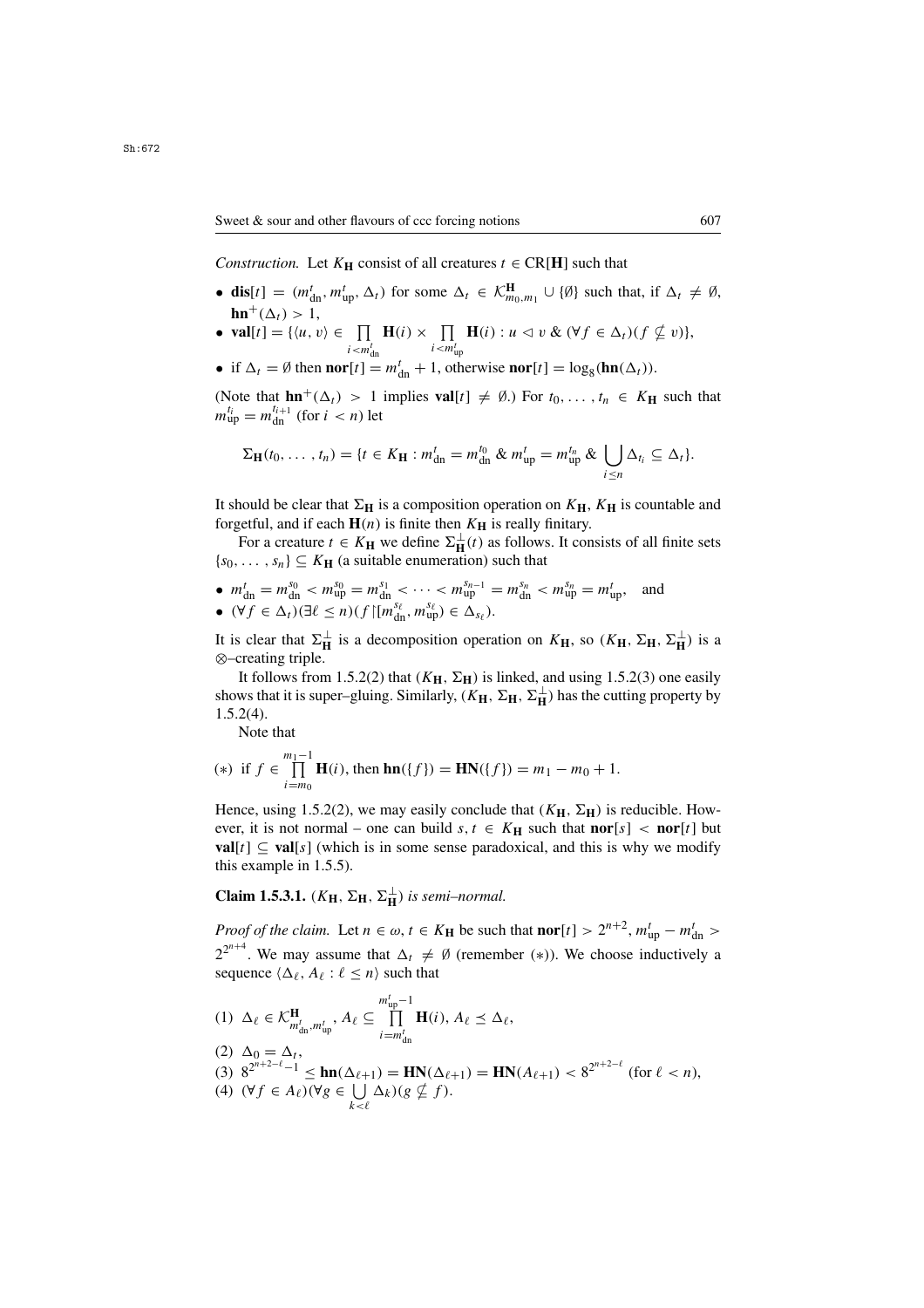There are no problems for  $\ell = 0$  (note that there are practically no restrictions on  $A_0$ , and  $\Delta_0$  is determined). So suppose that we have arrived to a stage  $\ell + 1 \leq n$ of the construction. It follows from 1.5.2(1,2) that  $\ln(\bigcup_{k \leq \ell} \Delta_k) > 8^{2^{n+3-\ell}-2}$ . Let  $k \leq \ell$ 

$$
A^* = \{f \in \prod_{i=m_{\text{dn}}^t}^{m_{\text{up}}^t - 1} \mathbf{H}(i) : (\forall g \in \bigcup_{k \le \ell} \Delta_k)(g \nsubseteq f)\}.
$$

Necessarily **HN**( $A^*$ ) ≤ 2. Now, using (\*) and 1.5.2(2), we may choose  $A_{\ell+1} \subseteq A^*$ <br>such that  $2^{2^{n+2-\ell}} - 1 \le \text{HN}(A_{\ell+1}) \le 2^{2^{n+2-\ell}}$ . Now we pick  $A_{\ell+1} \subseteq A^*$ such that  $8^{2^{n+2-\ell}-1} \leq \mathbf{HN}(A_{\ell+1}) < 8^{2^{n+2-\ell}}$ . Next, we pick  $\Delta_{\ell+1} \in \mathcal{K}_{m_{\text{dn}}',m_{\text{up}}'}^{\mathbf{H}}$  satisfying  $A_{\ell+1} \leq \Delta_{\ell+1}$  and  $\mathbf{HN}(A_{\ell+1}) = \mathbf{hn}(\Delta_{\ell+1}) = \mathbf{HN}(\Delta_{\ell+1})$ . This finishes the construction the construction.

For  $\ell \le n$  let  $s_{\ell} \in \Sigma_{\mathbf{H}}(t)$  be such that  $\Delta_{s_{\ell}} = \bigcup_{k \le \ell} \Delta_k$ . It should be clear that

$$
(\alpha) \ \ s_0 = t, \ s_{\ell+1} \in \Sigma(s_{\ell}), \ 2^{n+1-\ell} < \text{nor}[s_{\ell+1}] \le 2^{n-\ell+2} \ \text{(for } \ell < n).
$$

We claim that additionally

(*β*) if  $s \in K_H$ ,  $m_{dn}^s = m_{dn}^t$ ,  $m_{up}^s = m_{up}^t$  and  $\textbf{nor}[s] > 2^{n-\ell+3}$ ,  $\ell < n$ , then  $(\forall u \in \text{dom}(\text{val}[s]))(\exists v)(\langle u, v \rangle \in \text{val}[s] \setminus \text{val}[s_{\ell+1}])$ 

(what will finish the proof of the claim). So suppose  $s \in K_H$ ,  $m_{\text{d}}^s = m_{\text{d}}^t$ ,  $m_{\text{up}}^s = m_t^t$ ,  $m_{\text{up}}^s = m_t^t$ ,  $m_{\text{up}}^s = m_t^t$ ,  $m_{\text{up}}^s = m_t^t$ ,  $m_{\text{up}}^s = m_t^t$ ,  $m_{\text{up}}^s = m_t^t$ ,  $m_{\text{up}}^s = m_t^s$ ,  $m_{\text{up}}^$  $m_{\text{up}}^t$  and **nor**[s] >  $2^{n-\ell+3}$ ,  $\ell < n$ . Let  $u \in \prod_{i \leq m'} \mathbf{H}(i)$ . If  $\Delta_s = \emptyset$ , then we  $\sum_{i=1}^{\infty}$ may take  $v \in \prod_{i \le m_{\text{tm}}} \mathbf{H}(i)$  such that  $u \le v$  and  $(\exists f \in \Delta_t)(f \subseteq v)$ , so clearly  $\langle u, v \rangle$  ∈ **val**[s] \ **val**[s<sub>l+1</sub>]. Assume now that  $\Delta_s \neq \emptyset$ , so **hn**( $\Delta_s$ ) > 8<sup>2n−l+3</sup>. Since  $i < m_{\text{un}}^t$  $\mathbf{HN}(A_{\ell+1}) < 8^{2^{n+2-\ell}} < \mathbf{hn}(\Delta_s)$ , there is  $f \in A_{\ell+1}$  such that  $(\forall g \in \Delta_s)(g \nsubseteq f)$ .<br>Clearly  $(u, u \cap f) \in \mathbf{val}[s] \setminus \mathbf{val}[s_{\ell+1}]$ Clearly  $\langle u, u^{\frown} f \rangle \in \textbf{val}[s] \setminus \textbf{val}[s_{\ell+1}].$ 

Finally note that the forcing notion  $\mathbb{Q}_{\infty}^*(K_H, \Sigma_H, \Sigma_H^{\perp})$  is not trivial.

*Conclusion 1.5.4.* Let  $\mathbf{H}: \omega \longrightarrow \mathcal{H}(\omega_1)$  be such that  $|\mathbf{H}(n)| \geq 2$  for all  $n < \omega$ . Then the forcing notion  $\mathbb{Q}_{\infty}^*(K_H, \Sigma_H, \Sigma_H^{\perp})$  (where  $(K_H, \Sigma_H, \Sigma_H^{\perp})$  is as defined in 1.5.3) is  $\sigma_*$  +-linked and it adds a dominating real. Consequently it is not  $\omega$ -nw-nen 1.5.3) is  $\sigma$ -\*-linked and it adds a dominating real. Consequently it is not  $\omega$ -nw-nep (by [21]).

If one looks at **val**[t] for  $t \in K_H$  in 1.5.3, then it is clear that **HN** is more appropriate to determine the norms of creatures. We presented 1.5.3 as it is a direct relative of the forcing notion of [16, §3]. However, it seems that the following example presents a nicer member of this family.

*Example 1.5.5.* Let  $\mathbf{H} : \omega \longrightarrow \mathcal{H}(\omega_1)$ ,  $|\mathbf{H}(n)| > 2$  for all  $n \in \omega$ . We construct a ⊗–creating triple ( $K_{1.5.5}$ ,  $\Sigma_{1.5.5}$ ,  $\Sigma_{1.5.5}^{\perp}$ ) for **H** which:

(1) is almost normal (see the construction), regular (see 1.3.2), forgetful and super– gluing,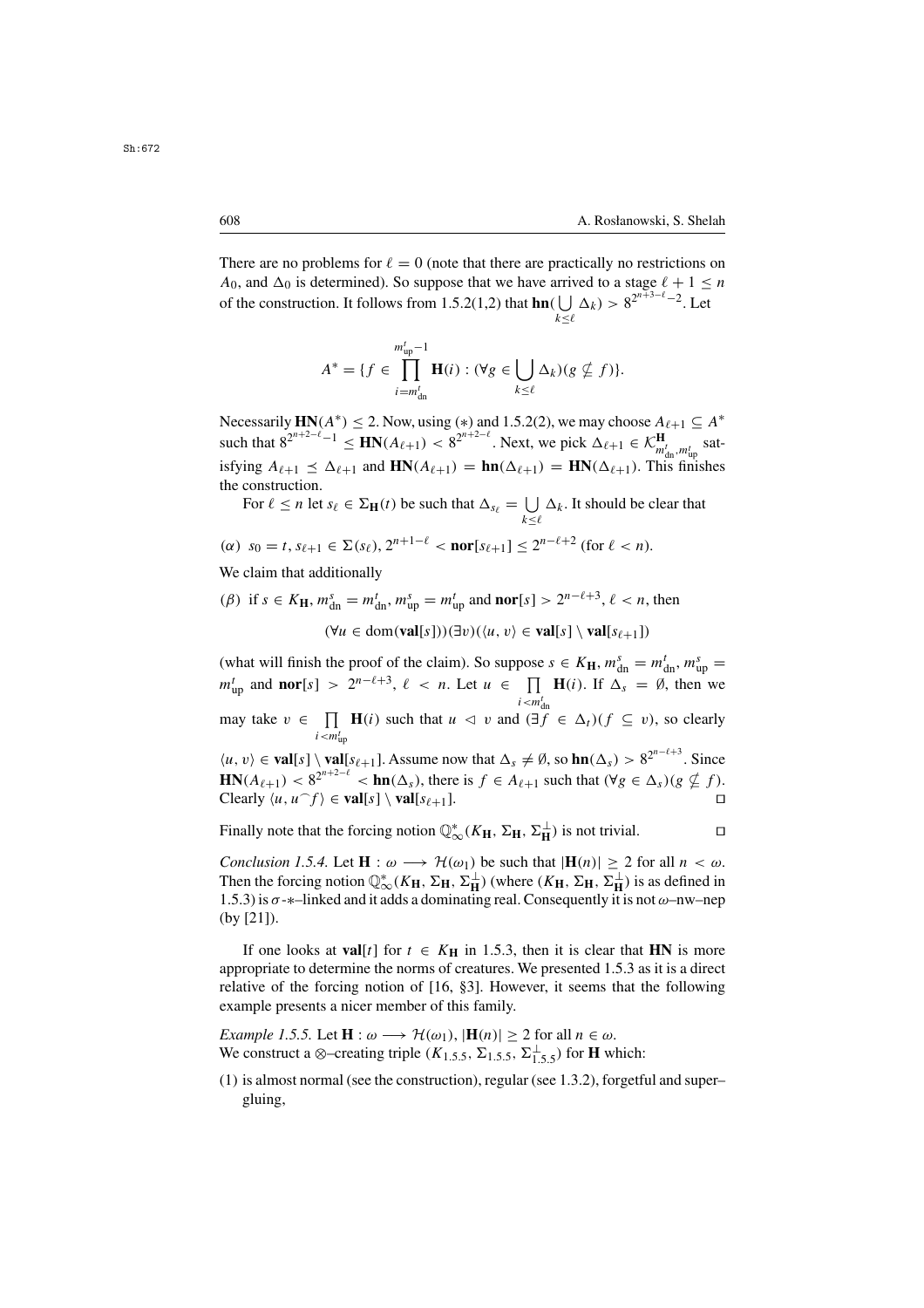- (2) has the cutting property,
- (3) is really finitary provided **H**(*n*) is finite for each  $n \in \omega$ .

*Construction.* It is similar to 1.5.3, but instead of **hn** we use **HN**. So  $K_{1.5.5}$  consists of  $t \in \text{CR}[H]$  such that

- **dis**[t] =  $(m_{dn}^t, m_{up}^t, \Delta_t)$  for some  $\Delta_t \in \mathcal{K}_{m_0, m_1}^{\mathbf{H}} \cup \{\emptyset\}$  such that, if  $\Delta_t \neq \emptyset$ ,  $\mathbf{hn}^+(\Delta_t) > 1,$ <br> **val**[t] = {/u \)
- **val**[t] = { $\langle u, v \rangle \in \prod_{i \le m'}$  $\prod_{i \leq m_{\text{dn}}^t} \mathbf{H}(i) \times \prod_{i \leq m_{\text{up}}^t} \mathbf{H}(i) : u \leq v \& (\forall f \in \Delta_t) (f \nsubseteq v) \},$
- if  $\Delta_t = \emptyset$  then  $\textbf{nor}[t] = \log_8(m_{\text{up}}^t m_{\text{dn}}^t) + 2m_{\text{dn}}^t + 1$ , otherwise  $\textbf{nor}[t] = \log_8(\textbf{HN}(\Delta_t))$  $log_8(HN(\Delta_t)).$

For  $t_0, ..., t_n \in K_{1.5.5}$  such that  $m_{\text{up}}^{t_i} = m_{\text{dn}}^{t_{i+1}}$  (for  $i < n$ ) let

$$
\Sigma_{1.5.5}(t_0,\ldots,t_n)=\{t\in K_{1.5.5}: m_{\rm dn}^t=m_{\rm dn}^{t_0} \& m_{\rm up}^t=m_{\rm up}^{t_n} \& \bigcup_{i\leq n}\Delta_{t_i}\subseteq\Delta_t\}.
$$

For  $t \in K_{1.5.5}$ ,  $\Sigma_{1.5.5}^{\perp}(t)$  consists of all finite sets  $\{s_0, \ldots, s_n\} \subseteq K_{1.5.5}$  such that

• 
$$
m_{dn}^t = m_{dn}^{s_0} < m_{up}^{s_0} = m_{dn}^{s_1} < \cdots < m_{up}^{s_{n-1}} = m_{dn}^{s_n} < m_{up}^{s_n} = m_{up}^t
$$
, and  
\n•  $(\forall f \in \Delta_t)(\exists \ell \le n)(f \mid [m_{dn}^{s_\ell}, m_{up}^{s_\ell}) \in \Delta_{s_\ell})$ .

Clearly  $(K_{1.5.5}, \Sigma_{1.5.5}, \Sigma_{1.5.5}^{\perp})$  is a forgetful super–gluing ⊗–creating triple. It is linked and it is really finitary provided  $H(n)$  is finite for each  $n \in \omega$ linked, and it is really finitary provided  $\mathbf{H}(n)$  is finite for each  $n \in \omega$ .

**Claim 1.5.5.1.** *Suppose*  $s, t \in K_{1.5.5}$  *are such that*  $\text{nor}[s] < \text{nor}[t]$ *. Then* 

$$
(\forall u \in \text{dom}(\textbf{val}[t]))(\exists v)(\langle u, v \rangle \in \textbf{val}[t] \setminus \textbf{val}[s]).
$$

*Proof of the claim.* We may assume that  $m_{dn}^s = m_{dn}^t$ ,  $m_{up}^s = m_{up}^t$  (otherwise triv-<br>ial) It follows from the assumptions (and the definition of **nor** [s]) that  $\Delta \neq \emptyset$  If ial). It follows from the assumptions (and the definition of **nor**[s]) that  $\Delta_s \neq \emptyset$ . If  $\Delta_t = \emptyset$ , then the conclusion is immediate, so assume  $\Delta_t \neq \emptyset$ . Thus  $\Delta_s$ ,  $\Delta_t \in \mathcal{K}^H$ and  $\mathbf{HN}(\Delta_s)$  <  $\mathbf{HN}(\Delta_t)$ . Choose  $\Delta \in \mathcal{K}^{\mathbf{H}}$  such that  $\Delta_t \preceq \Delta$  and  $\mathbf{hn}(\Delta)$  = **HN**( $\Delta_t$ ). Note that, by 1.5.2(1), we have **hn**( $\Delta$ ) = **HN**( $\Delta$ ) = **hn**<sup>+</sup>( $\Delta$ ). Consequently, we may choose  $\Delta' \in \mathcal{K}^H$  such that elements of  $\Delta'$  have pairwise disjoint domains,  $\Delta \preceq \Delta'$  and  $\text{hn}(\Delta') = \text{hn}(\Delta)$ . Now, for some  $f \in \Delta_s$  we have  $(\forall g \in \Delta') (g \nsubseteq f)$ . By the choice of  $\Delta'$  we may build  $f^* \in \prod_{i=m_1^s}^{m_{\text{up}}^s-1} \mathbf{H}(i)$  such that  $i=$  $m_d^s$ dn  $f \subseteq f^*$  and  $(\forall g \in \Delta') (g \nsubseteq f^*)$ . Since  $\Delta_t \preceq \Delta'$  we are done.

Using 1.5.5.1 we see that  $(K_{1.5.5}, \Sigma_{1.5.5})$  is almost normal in the following sense: the reducibility demand (see 1.4.2(1)) holds for those  $t \in K_{1,5,5}$  for which  $\Delta_t \neq \emptyset$ . However, this is enough to carry out, e.g., the proof of 1.4.4(3) with almost no changes.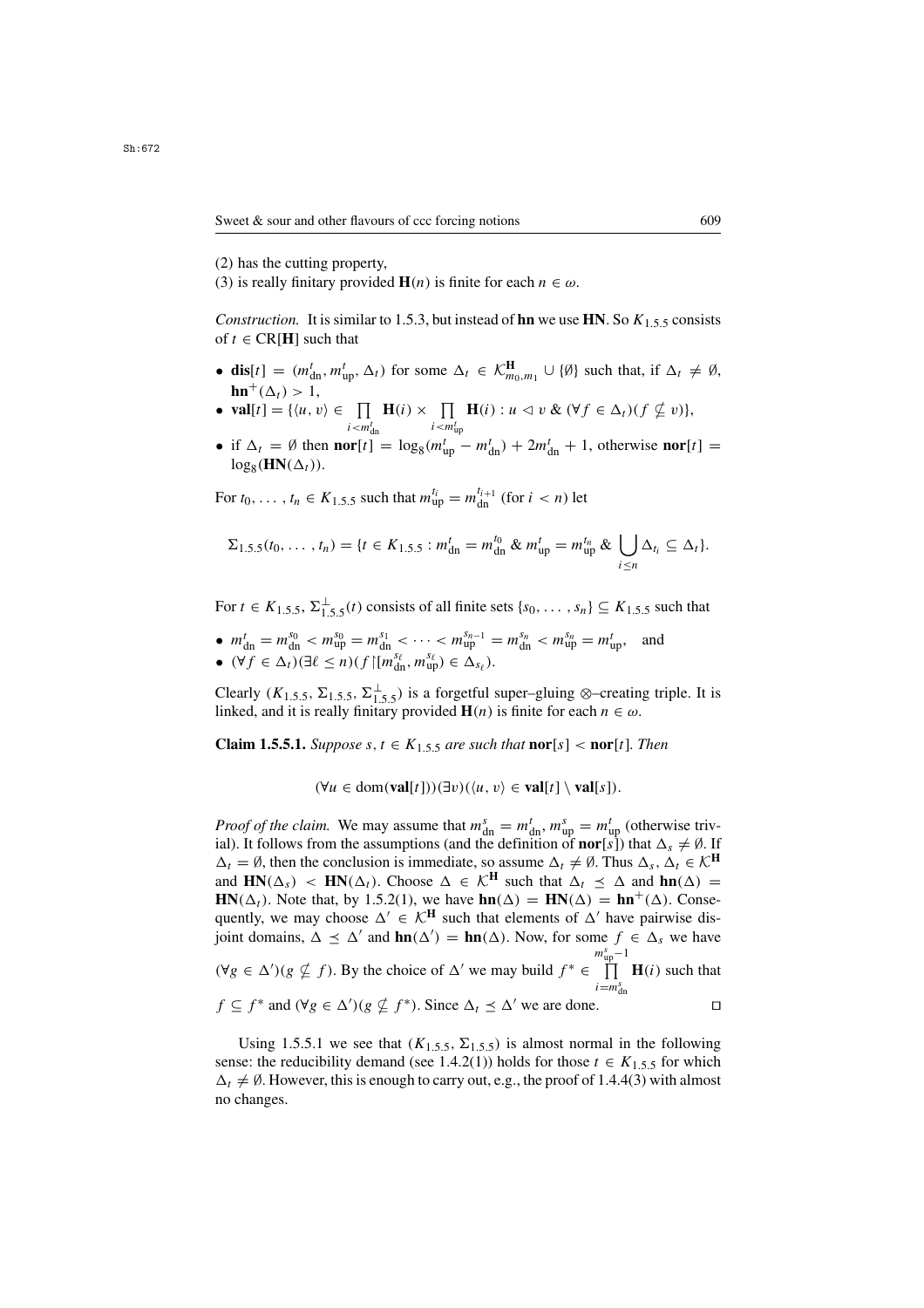**Claim 1.5.5.2.** ( $K_{1,5,5}$ ,  $\Sigma_{1,5,5}$ ,  $\Sigma_{1,5,5}$ ) *is regular and has the cutting property.* 

*Proof of the claim.* First we show the regularity. So suppose that

 $(w, t_0, \ldots, t_n), (u, s_0, \ldots, s_m) \in \text{FC}(K_{1.5.5}, \Sigma_{1.5.5}, \Sigma_{1.5.5}^{\perp})$ 

are such that  $(w, t_0, \ldots, t_n) \le (u, s_0, \ldots, s_m)$ ,  $m_{up}^{s_m} \le m_{up}^{t_n}$ , **nor**[s<sub>0</sub>]  $\ge 3$ , and  $\text{per}[\mathbf{t}_1] > 3$ , where  $\ell > n$  is such that  $m^{t_\ell} \le m^{s_0} \le m^{t_\ell} \le m^{s_0}$ . It follows from **nor**[ $t_{\ell}$ ]  $\geq$  3, where  $\ell \leq n$  is such that  $m_{dn}^{i\ell} < m_{dn}^{s_0} < m_{up}^{i\ell} \leq m_{up}^{s_0}$ . It follows from the definition of  $\lt$  (see 1.1.3) that the definition of  $\le$  (see 1.1.3) that

$$
(\forall f \in \Delta_{t_\ell})(f \upharpoonright m_{\text{dn}}^{s_0} \nsubseteq u \text{ or } (\exists g \in \Delta_{s_0})(g \subseteq f)).
$$

Let  $t', t'' \in K_{1.5.5}$  be such that  $m_{dn}^{t'} = m_{dn}^{t\ell}, m_{up}^{t'} = m_{dn}^{t''} = m_{dn}^{s_0}, m_{up}^{t''} = m_{up}^{t\ell}$  and

$$
\Delta_{t'} = \{f \mid [m_{\mathrm{dn}}^{t_{\ell}}, m_{\mathrm{dn}}^{s_0}) : f \in \Delta_{t_{\ell}} \& f \mid m_{\mathrm{dn}}^{s_0} \nsubseteq u\},\newline \Delta_{t''} = \{f \mid [m_{\mathrm{dn}}^{s_0}, m_{\mathrm{up}}^{t_{\ell}}) : f \in \Delta_{t_{\ell}} \& f \mid m_{\mathrm{dn}}^{s_0} \subseteq u\}.
$$

Then  $\{t', t''\} \in \Sigma^{\perp}_{1.5.5}(t_\ell)$  and clearly  $u \in \text{pos}(w, t_0, \ldots, t_{\ell-1}, t')$ . The only thing left is to show that the norm of  $t''$  is at least 2. If  $\Delta w = \emptyset$ , then it is clearly true as left is to show that the norm of t'' is at least 2. If  $\Delta_{t''} = \emptyset$ , then it is clearly true as  $m_{\text{dn}}^{t''} \ge 1$ . So suppose that  $\Delta_{t''} \ne \emptyset$  and we have to argue that  $\text{HN}(\Delta_{t''}) \ge 64$ . But this is clear as  $\Delta_{t''} \le \Delta$ this is clear as  $\Delta_{t''} \leq \Delta_{s_0}$ .

Now let us show that  $(K_{1.5.5}, \Sigma_{1.5.5}, \Sigma_{1.5.5})$  has the cutting property. Let  $t \in \mathbf{nor}[t] > 1$   $m^t < m < m^t$ . Choose  $\Delta \in \mathcal{K}^H$  such that elements  $K_{1.5.5}$ , **nor**[t] > 1,  $m_{dn}^t < m < m_{up}^t$ . Choose  $\Delta \in \mathcal{K}_{m_{dn}^t, m_{up}^t}^{\mathbf{H}}$  such that elements of A house pointing disjoint domains  $\Delta \leq \Delta$  and  $\mathbf{HN}(\Delta) = \mathbf{hn}(\Delta)$  (like in the of  $\Delta$  have pairwise disjoint domains,  $\Delta_t \leq \Delta$  and  $\mathbf{HN}(\Delta_t) = \mathbf{hn}(\Delta)$  (like in the proof of 1.5.5.1). Put proof of 1.5.5.1). Put

$$
\Delta^0 = \{ f \mid [m_{\mathrm{dn}}^t, m) : f \in \Delta \& \vert \mathrm{dom}(f) \cap [m_{\mathrm{dn}}^t, m) \vert \ge \frac{1}{2} \vert \mathrm{dom}(f) \vert \},
$$
  

$$
\Delta^1 = \{ f \mid [m, m_{\mathrm{up}}^t) : f \in \Delta \& \vert \mathrm{dom}(f) \cap [m, m_{\mathrm{up}}^t) \vert \ge \frac{1}{2} \vert \mathrm{dom}(f) \vert \}.
$$

Let  $s_0, s_1 \in K_{1.5.5}$  be such that  $m_{dn}^{s_0} = m_{dn}^t, m_{up}^{s_0} = m = m_{dn}^{s_1}, m_{up}^{s_1} = m_{up}^t$  and

$$
\Delta_{s_0} = \{ g \mid [m_{\rm dn}^t, m) : g \in \Delta_t \& (\exists f \in \Delta^0)(f \subseteq g) \},
$$
  

$$
\Delta_{s_1} = \{ g \mid [m, m_{\rm up}^t) : g \in \Delta_t \& (\exists f \in \Delta^1)(f \subseteq g) \}.
$$

Now check.

*Conclusion 1.5.6.* The forcing notion  $\mathbb{Q}_{\infty}^{*}(K_{1.5.5}, \Sigma_{1.5.5}, \Sigma_{1.5.5}^{\perp})$  is  $\sigma$ - $*$ –linked Sous-<br>lin ccc and it adds a dominating real. Consequently it adds a Cohen real (by [25]) lin ccc and it adds a dominating real. Consequently it adds a Cohen real (by [25]) and it is not  $\omega$ –nw–nep (by [21]).

Hall's norms are of special interest because of "gluing and cutting", but we may use them to build local creating pairs to.

*Example 1.5.7.* Let  $\mathbf{H}^* : \omega \longrightarrow \mathcal{H}(\omega_1), 2 \leq |\mathbf{H}^*(i)| < \omega$  for all  $i \in \omega$ . Suppose that  $\hat{n} = \langle n_k : k < \omega \rangle \subseteq \omega$  is an increasing sequence such that  $\lim_{k \to \infty} n_{k+1} - n_k = \infty$ and let  $\mathbf{H} = \mathbf{H}^*[\bar{n}] : \omega \longrightarrow \mathcal{H}(\omega_1)$  be defined by  $\mathbf{H}(k) =$  $n_{k+1}-1$  $\prod_{n=1}^{+1-1}$ **H**\*(*i*).

 $i=n_k$ <br> $\rightarrow$  fc We construct a really finitary creating pair  $(K_{1.5.7}, \Sigma_{1.5.7})$  for **H** which is local, forgetful, normal and Cohen–producing (see 1.4.9(1)).

$$
\Box
$$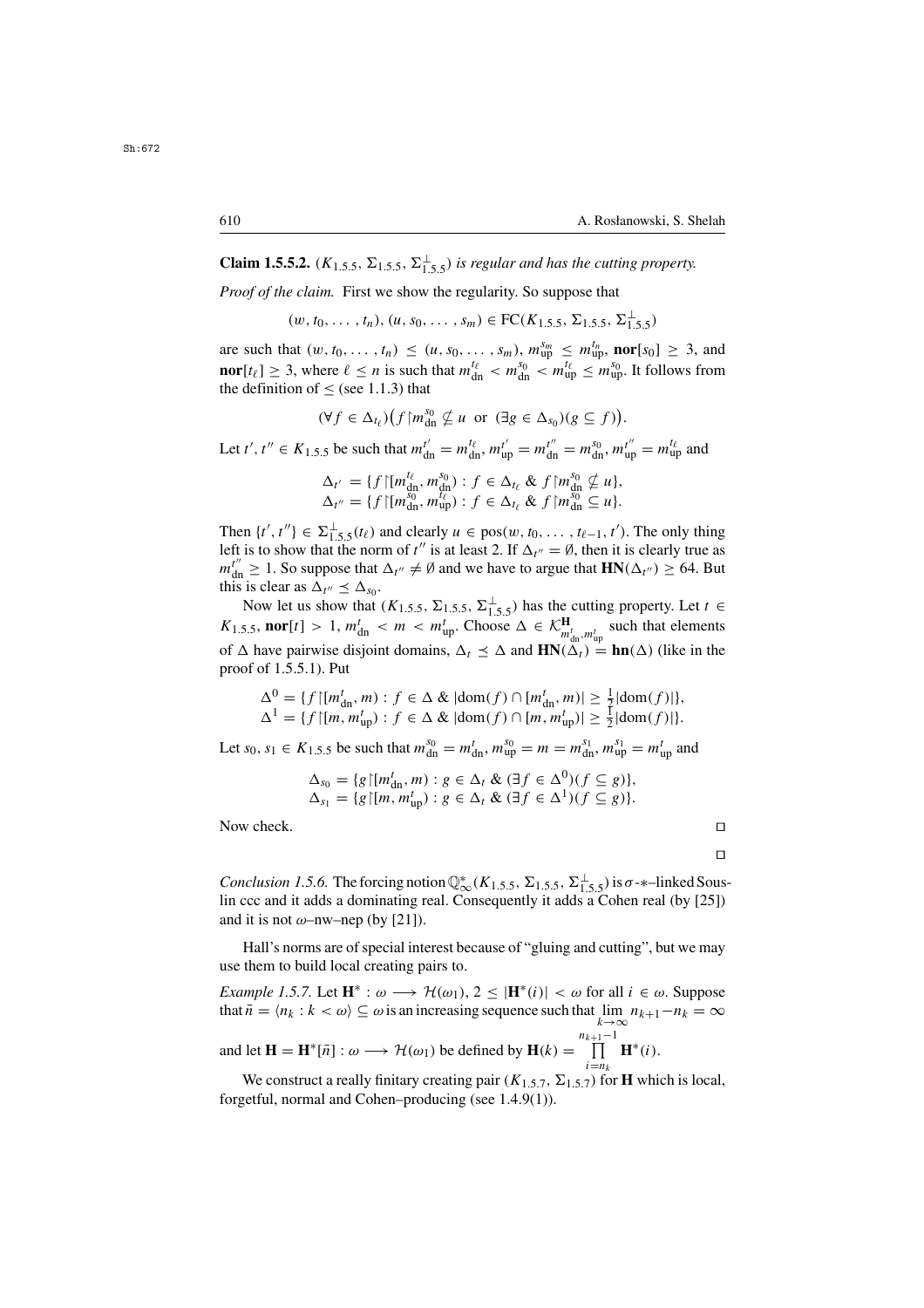*Construction.* Let  $K_{1,5,7}$  consist of creatures  $t \in \text{CR}[H]$  such that

- **dis**[t] =  $(m_t, \Delta_t)$  for some  $m_t < \omega$  and  $\Delta_t \in \mathcal{K}_{n_{m_t}, n_{m_t+1}}^{\mathbf{H}^*} \cup \{\emptyset\}$  such that, if  $\Delta_t \neq \emptyset$ ,  $\mathbf{hn}^+(\Delta_t) > 1$ ,<br> **val**[t] =  $\{(\mu, \nu)\in \Pi\}$
- **val**[t] = { $\langle u, v \rangle \in \prod_{i \le m_t} \mathbf{H}(i) \times \prod_{i \le m_t} \mathbf{H}(i) : u \le v \& (\forall f \in \Delta_t)(f \nsubseteq v(m_t))$ },<br>
 if  $\Delta_t \neq \emptyset$  then **por**[t] = log. (HN( $\Delta_t$ )) otherwise **por**[t] = log. (n, a)
- if  $\Delta_t \neq \emptyset$ , then **nor**[t] = log<sub>8</sub>( $\overline{HN}(\Delta_t)$ ), otherwise **nor**[t] = log<sub>8</sub>( $n_{m_t+1}$  n + 1)  $n_{m_{\tau}} + 1$ .

The operation  $\Sigma_{1,5,7}$  gives non-empty results for singletons only and

$$
\Sigma_{1.5.7}(t) = \{s \in K_{1.5.7} : m_{\rm dn}^t = m_{\rm dn}^s \& \Delta_t \subseteq \Delta_s\}.
$$

Clearly,  $(K_{1,5,7}, \Sigma_{1,5,7})$  is a really finitary creating pair which is local, forgetful and linked (remember 1.5.2(2)).

**Claim 1.5.7.1.**  $(K_{1,5,7}, \Sigma_{1,5,7})$  *is normal and Cohen–producing.* 

*Proof of the claim.* First note that  $(K_{1.5.7}, \Sigma_{1.5.7})$  is reducible (remember  $(*)$  of the construction for 1.5.3; note that here there are no problems caused by  $\Delta_t = \emptyset$ . Next note that (the proof of) 1.5.5.1 applies here too.

To show that  $(K_{1,5,7}, \Sigma_{1,5,7})$  is Cohen–producing fix (for  $k \in \omega$ ) an  $a_k \in \mathbf{H}^*(n_k)$ and let

$$
A_k = \{ f \in \prod_{i=n_k}^{n_{k+1}-1} \mathbf{H}^*(i) : f(n_k) = a_k \} \subseteq \mathbf{H}(k).
$$

Suppose that  $t \in K_{1,5,7}$ , **nor**[t] > 1,  $m_{dn}^t = k$  and let  $u \in \text{dom}(\textbf{val}[t])$ . If  $\Delta_t = \emptyset$ ,<br>then we easily choose  $y_0, y_1 \in \text{mo}(\textbf{val}[t])$  extending u and such that  $y_0(k) \notin A_t$ . then we easily choose  $v_0, v_1 \in \text{rng}(\text{val}[t])$  extending u and such that  $v_0(k) \notin A_k$ ,  $v_1(k) \in A_k$  (remember  $|\mathbf{H}^*(n_k)| \ge 2$ ). So suppose that  $\Delta_t \ne \emptyset$  and thus  $\mathbf{HN}(\Delta_t) >$ 8. Then we may find  $\Delta' \in \widehat{\mathcal{K}_{n_k, n_{k+1}}^{H^*}}$  such that  $\Delta_t \leq \Delta'$ , elements of  $\Delta'$  have pair-<br>wise disjoint domains all of size > 2. Now we easily build *v*<sub>0</sub>, *v*<sub>1</sub> ∈ dom(rng[t]) wise disjoint domains all of size > 2. Now we easily build  $v_0$ ,  $v_1 \in \text{dom}(rng[t])$ ,<br>both extending u and such that  $v_0(k) \notin A_1$ ,  $v_1(k) \in A_1$ both extending u and such that  $v_0(k) \notin A_k$ ,  $v_1(k) \in A_k$ .

 $\Box$ 

*Conclusion 1.5.8.* Assume  $\mathbf{H}^*, \bar{n}, \mathbf{H}$  and  $(K_{1.5.7}, \Sigma_{1.5.7})$  are as in 1.5.7.

(1) Suppose  $f : \omega \times \omega \longrightarrow \omega$  is a fast function such that

$$
(\forall k \in \omega)(\forall^{\infty}\ell \in \omega)(f(k,\ell) < \log_8(n_{\ell+1} - n_{\ell}))
$$

(e.g.  $f(k, \ell) = 2^{2k}$ ). Then  $\mathbb{Q}_f^*(K_{1,5,7}, \Sigma_{1,5,7})$  is a non-trivial  $\sigma$ - $*$ -linked Borel ccc forcing notion which adds a dominating real (so it adds a Cohen real and it ccc forcing notion which adds a dominating real (so it adds a Cohen real and it is not  $\omega$ –nw–nep).

(2) Let  $h(n, m) = \max\{0, m - 1\}$  (so  $h : \omega \times \omega \longrightarrow \omega$  is a regressive function). Suppose that  $\mathcal{F} \subseteq (\omega \setminus 2)^{\omega}$  is a countable h–closed  $\geq^*$ –directed family such that  $(\forall f \in \mathcal{F})(\forall^{\infty} \ell \in \omega)(f(\ell) < \log_8(n_{\ell+1} - n_{\ell}))$  (e.g.  $\mathcal{F} = \{f_k : k < \omega\},\$  $f_k(\ell) = \max\{2, \lfloor\frac{1}{k}\log_8(n_{\ell+1}-n_{\ell})\rfloor\}$ . Then  $\mathbb{Q}_{\mathcal{F}}^*(K_{1.5.7}, \Sigma_{1.5.7})$  is a non-trivial  $\sigma$ -\*-linked very Borel ccc forcing notion it adds a Cohen real and it is nice  $\sigma$ – $*$ –linked very Borel ccc forcing notion, it adds a Cohen real and it is nice (so it preserves unbounded families).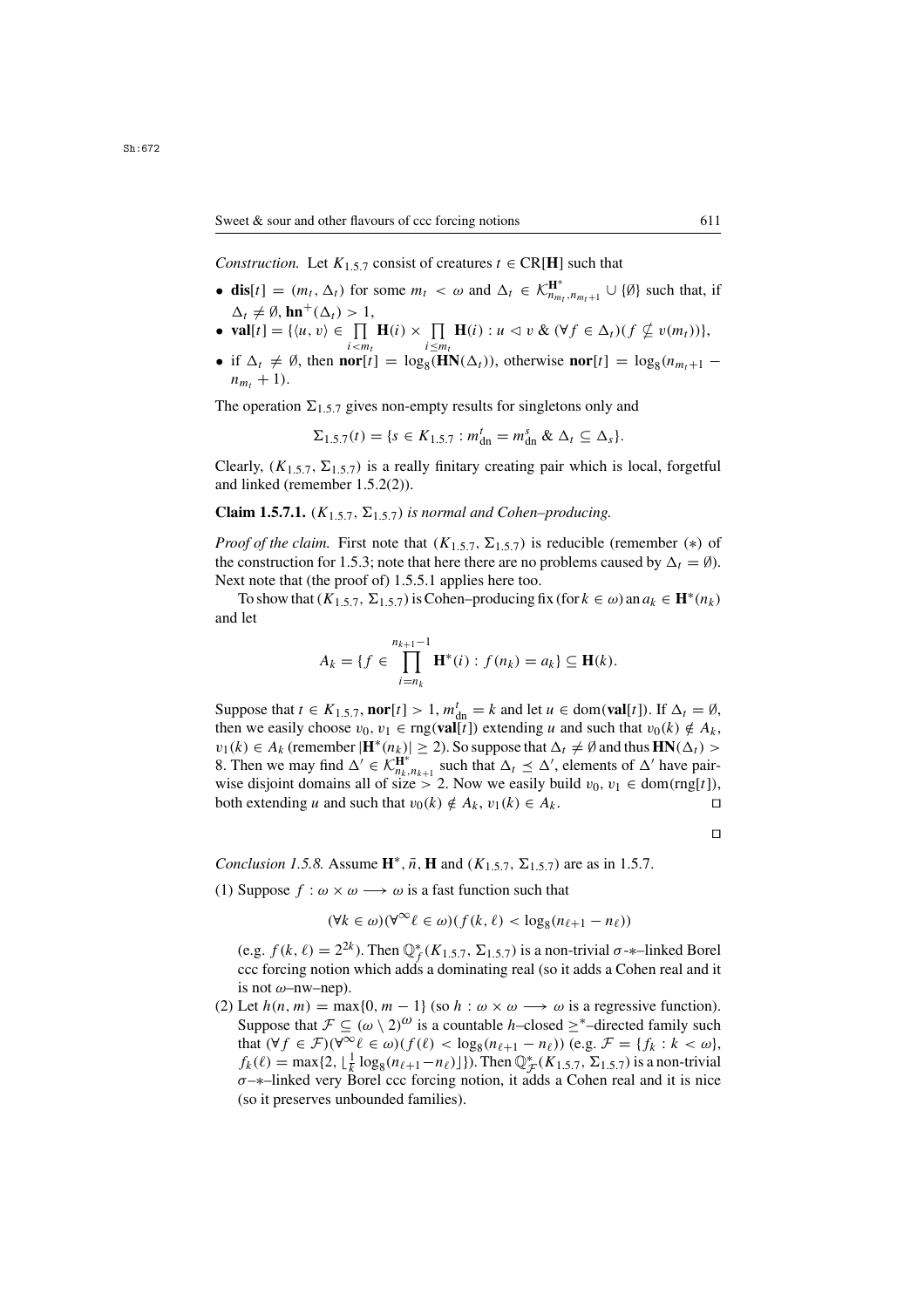Our next examples generalize (in some sense) the Eventually Different Real Forcing of Miller [12].

*Example 1.5.9.* Let  $\mathbf{H}: \omega \longrightarrow \mathcal{H}(\omega_1)$ ,  $|\mathbf{H}(k)| \geq 4$ . For  $k < \omega$ , let  $N_k$  be  $|\mathbf{H}(k)|$  if  $\mathbf{H}(k)$  is finite and  $2^{k+2}$  otherwise. Assume,  $\lim_{k \to \infty} N_k = \infty$ . Let  $h : \omega \times \omega \longrightarrow \omega$ . **H**(k) is finite, and  $2^{k+2}$  otherwise. Assume  $\lim_{k \to \infty} N_k = \infty$ . Let  $h : \omega \times \omega \longrightarrow \omega$ <br>be given by be given by

$$
h(k,n) = \begin{cases} n-1 & \text{if } n \ge N_k, \\ 2n - N_k & \text{if } \frac{7}{8}N_k < n < N_k, \\ 1 & \text{otherwise.} \end{cases}
$$

(Note that h is regressive.) We construct an h–linked creating pair  $(K_{1,5,9}, \Sigma_{1,5,9})$ for **H** which is local, forgetful, Cohen–producing and of the BCB–type (see 1.4.9).

*Construction.* Let  $K_{1,5,9}$  be the collection of all  $t \in \text{CR}[\textbf{H}]$  such that

- **dis**[t] = ( $k_t$ ,  $E_t$ ) for some  $k_t < \omega$  and  $E_t \subseteq H(k_t)$  such that  $0 < |E_t| < N_{k_t}$ ,
- **val**[t] = { $\langle u, v \rangle \in \prod_{i \le k_t} \mathbf{H}(i) \times \prod_{i \le k_t} \mathbf{H}(i) : u \le v \& v(k_t) \notin E_t$ },<br>
is  $\mathbf{H} \cup \mathbf{H}$  is a set of the integrated  $N_t = |F|$ .
- 
- if  $|E_t| \geq \frac{1}{4}N_{k_t}$  then **nor**[t] = 1; otherwise **nor**[t] =  $N_{k_t} |E_t|$ .

The operation  $\Sigma_{1,5,9}$  is natural: it gives non-empty results for singletons only and

$$
\Sigma_{1.5.9}(t) = \{s \in K_{1.5.9} : k_s = k_t \& E_t \subseteq E_s\}.
$$

It should be clear that  $(K_{1,5,9}, \Sigma_{1,5,9})$  is a local forgetful creating pair for **H**.

To show that it is h–linked suppose that  $k > 1$ ,  $t_0$ ,  $t_1 \in K_{1,5,9}$ , **nor**[ $t_0$ ], **nor**[ $t_1$ ] ≥ k and  $\ell = m_0^{t_0} = m_0^{t_1}$ . Then  $|E_{t_0}|, |E_{t_1}| < \frac{1}{4}N_\ell$  and thus  $0 < |E_{t_0} \cup E_{t_1}| < N_\ell$ . Let  $s \in K_1$  so be such that  $k = \ell, F = F$ . Let  $E$ . Clearly  $s \in \Sigma_1$  so  $(t_0) \cap \Sigma_1$  so  $(t_1)$ .  $s \in K_{1,5,9}$  be such that  $k_s = \ell$ ,  $E_s = E_{t_0} \cup E_{t_1}$ . Clearly  $s \in \Sigma_{1,5,9}(t_0) \cap \Sigma_{1,5,9}(t_1)$ . If  $h(\ell, k) = 1$  then clearly **nor**[s]  $\geq h(\ell, k)$ , so suppose  $h(\ell, k) > 1$ . Necessarily  $\frac{7}{8}N_{\ell} < k < N_{\ell}$ , so  $|E_{t_0}|, |E_{t_1}| < \frac{1}{8}N_{\ell}$  and therefore  $|E_s| < \frac{1}{4}N_{\ell}$ . Hence

$$
nor[s] = N_{\ell} - |E_s| \ge N_{\ell} - |E_{t_0}| - |E_{t_1}| \ge 2k - N_{\ell} = h(\ell, k).
$$

Let us show now that  $(K_{1,5,9}, \Sigma_{1,5,9})$  is Cohen–producing. For each  $n \in \omega$ choose a set  $A_n \subseteq \mathbf{H}(n)$  such that  $|A_n| = \lfloor \frac{1}{2} |\mathbf{H}(n)| \rfloor$  if  $\mathbf{H}(n)$  is finite, and  $A_n$  is infinite co-infinite if  $\mathbf{H}(n)$  is infinite. Suppose that  $t \in K$  is a **nor**  $[t] \geq 1$ is infinite co-infinite if  $\mathbf{H}(n)$  is infinite. Suppose that  $t \in K_{1,5,9}$ , **nor**[t] > 1. Then  $E_t \subseteq \mathbf{H}(k_t)$ ,  $|E_t| < \frac{1}{4} N_{k_t}$ , so we may choose  $a_1 \in A_{k_t} \setminus E_{k_t}$  and  $a_0 \in \mathbf{H}(k_t) \setminus (A_t | E_t)$  and we easily finish **H**( $k_t$ ) \ ( $A_{k_t}$  ∪  $E_{k_t}$ ), and we easily finish.

Finally, let us argue that ( $K_{1,5,9}$ ,  $\Sigma_{1,5,9}$ ) is of the BCB–type, To this end suppose that  $\langle s_n : n \langle \omega \rangle \subseteq K_{1,5,9}, m_{\text{dn}}^{s_n} = k_{s_n} = \ell$ , **nor**[ $s_n$ ]  $\geq$  2. Then  $|E_{s_n}| < \frac{1}{4}N_{\ell}$  for each *n* .<br>1f **H**(0)

If **H**( $\ell$ ) is finite, then the demand in ( $\circledast^{BCB}$ ) of 1.4.9(2) is trivially satisfied (just take  $I_{40}$ ,  $\qquad$   $l = H(\ell)$ ) take  $\{a_0, ..., a_m\} = H(\ell)$ .

So suppose that **H**( $\ell$ ) is infinite and to simplify notation let **H**( $\ell$ ) =  $\omega$ . Let  $E_{s_n}$  =  ${b_0^n, \ldots, b_{k_n-1}^n}$  be the increasing enumeration;  $k_n = |E_{s_n}|$ . We may find an infinite set  $Y \subset \omega$  and  $k^* \le k \le \omega$  such that set  $Y \subseteq \omega$  and  $k^* \leq k < \omega$  such that

- $k_n = k$  for each  $n \in Y$ ,
- $\langle b_i^n : n \in Y \rangle$  is constant for each  $i < k^*$ ,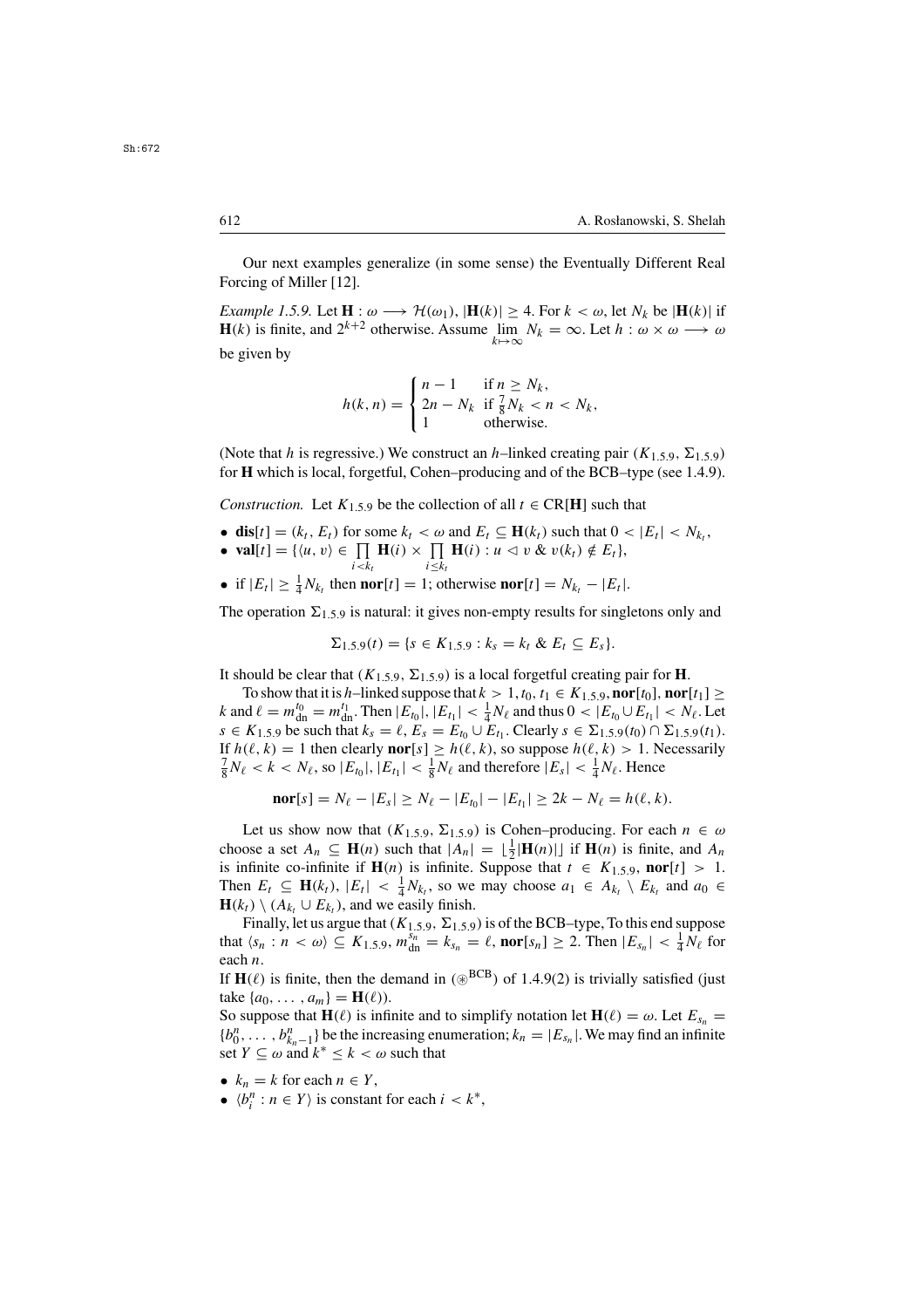•  $\langle b_i^n : n \in Y \rangle$  is strictly increasing for each  $i \in [k^*, k)$ .

Suppose  $a \in \mathbf{H}(\ell) \setminus \{b_i^n : i < k^*\}$  for some (equivalently: all)  $n \in Y$ . Then, for sufficiently large  $n \in Y$ , for every  $i \in [k^*, k)$  we have  $b_i^n > a$ . Consequently sufficiently large  $n \in Y$ , for every  $i \in [k^*, k)$  we have  $b_i^n > a$ . Consequently  $(\forall^{\infty} n \in Y) (a \notin E_{\alpha})$ , so we may easily finish.  $(\forall^{\infty} n \in Y) (a \notin E_{s_n})$ , so we may easily finish.

*Conclusion 1.5.10.* Let **H**,  $\langle N_k : k \langle \omega \rangle$ , h and  $(K_{1.5.9}, \Sigma_{1.5.9})$  be as in 1.5.9. Suppose that  $\mathcal{F} \subseteq (\omega \setminus 2)^{\omega}$  is a countable h–closed  $\geq^*$ –directed family such that for some  $f \in \mathcal{F}$  we have  $(\forall^{\infty} k \in \omega)(f(k) < N_k)$  (e.g.  $\mathcal{F} = \{f_\ell : \ell < \omega\},\$  $f_{\ell}(k) = N_k - 2^{\ell}$  if  $N_k > 2^{\ell+1}$ ,  $f_{\ell}(k) = 2$  otherwise). Then  $\mathbb{Q}_{\mathcal{F}}^{*}(K_{1.5,9}, \Sigma_{1.5,9})$  is a non-trivial  $\sigma_{\mathcal{F}}$ -linked Borel ccc forcing notion which adds a Cohen real and is a non-trivial  $\sigma$ - $*$ –linked Borel ccc forcing notion which adds a Cohen real and is nice (so it preserves unbounded families).

If **H** and  $\mathcal F$  are as in 1.5.10, and  $\mathbf H(k)$  is finite for each k, then we may use 1.3.4(3) to get that the forcing notion  $\mathbb{Q}_{\mathcal{F}}^*(K_{1,5,9}, \Sigma_{1,5,9})$  is very Borel ccc. We may prove the same conclusion without the additional assumption on **H** (see 1.5.11) may prove the same conclusion without the additional assumption on **H** (see 1.5.11 below). Unfortunately, this proof is very specific for  $\mathbb{Q}_{\mathcal{F}}^*(K_{1,5,9}, \Sigma_{1,5,9})$  and it does not generalize to cover more forcing notions of the form  $\mathbb{O}^*(K, \Sigma)$ not generalize to cover more forcing notions of the form  $\mathbb{Q}_{\mathcal{F}}^*(K,\Sigma)$ 

**Proposition 1.5.11.** *Assume that* **H***,*  $\langle N_k : k \langle \omega \rangle$ *, h,*  $K = K_{1,5,9}$  *and*  $\Sigma = \Sigma_{1,5,9}$ *are as in 1.5.9, and*  $\mathcal{F} \subseteq (\omega \setminus 2)^{\omega}$  *is a countable h–closed*  $\leq^*$ –directed family such *that*

$$
(\exists f \in \mathcal{F})(\forall^{\infty} k \in \omega)(f(k) < N_k).
$$

Then the forcing notion  $\mathbb{Q}_{\mathcal{F}}^*(K_{1.5.9}, \Sigma_{1.5.9})$  *is very Borel ccc.* 

*Proof.* The only thing that should be shown is that being a maximal antichain is a Borel relation (remember 1.5.10 and so 1.3.4(1c)). Put  $Z = \bigcup_{i < \omega} \prod_{j < i} \mathbf{H}(i) \setminus \{ \langle \rangle \},$ 

 $\mathcal{L}$ 

 $\mathcal{X} = (Z \cup \{\langle \rangle\}) \times K^{\omega}$ , and  $\mathcal{Y} = \mathcal{X}^{\omega}$  and  $\mathcal{Z} = \omega^Z \times \omega^Z$ .

Then  $X, Y, Z$  are Polish spaces (each equipped with the respective product topology),  $\mathbb{Q}_{\beta}^{*}(K, \Sigma)$  and  $\mathbb{Q}_{\mathcal{F}}^{*}(K, \Sigma)$  are  $\Pi_{1}^{0}$  and  $\Sigma_{2}^{0}$  subsets of  $\mathcal{X}$ , respectively, and for our conclusion it is enough to show that

$$
P \stackrel{\text{def}}{=} \left\{ \langle p_n : n < \omega \rangle \in \mathcal{Y} : (\forall n < \omega) (p_n \in \mathbb{Q}_{\mathcal{F}}^*(K, \Sigma)) \text{ and } \right\}
$$
\n
$$
\{ p_n : n < \omega \} \text{ is pre-dense in } \mathbb{Q}_{\mathcal{F}}^*(K, \Sigma) \right\}
$$

is a Borel subset of Y.

Plainly we may assume that

$$
(\forall f \in \mathcal{F})(\forall k < \omega)(2 \le f(k) < N_k)
$$

(as we may modify suitable the family  $\mathcal F$  without changing the forcing notion). Now, for  $f \in \mathcal{F}$  we define

$$
C_f = \{ (h_0, h_1) \in \mathcal{Z} : (\forall \eta \in Z) (h_0(\eta) < \text{lh}(\eta) \& h_1(\eta) < N_{h_0(\eta)} - f(h_0(\eta))) \}.
$$

Clearly each  $C_f$  is a compact subset of  $\mathcal{Z}$ .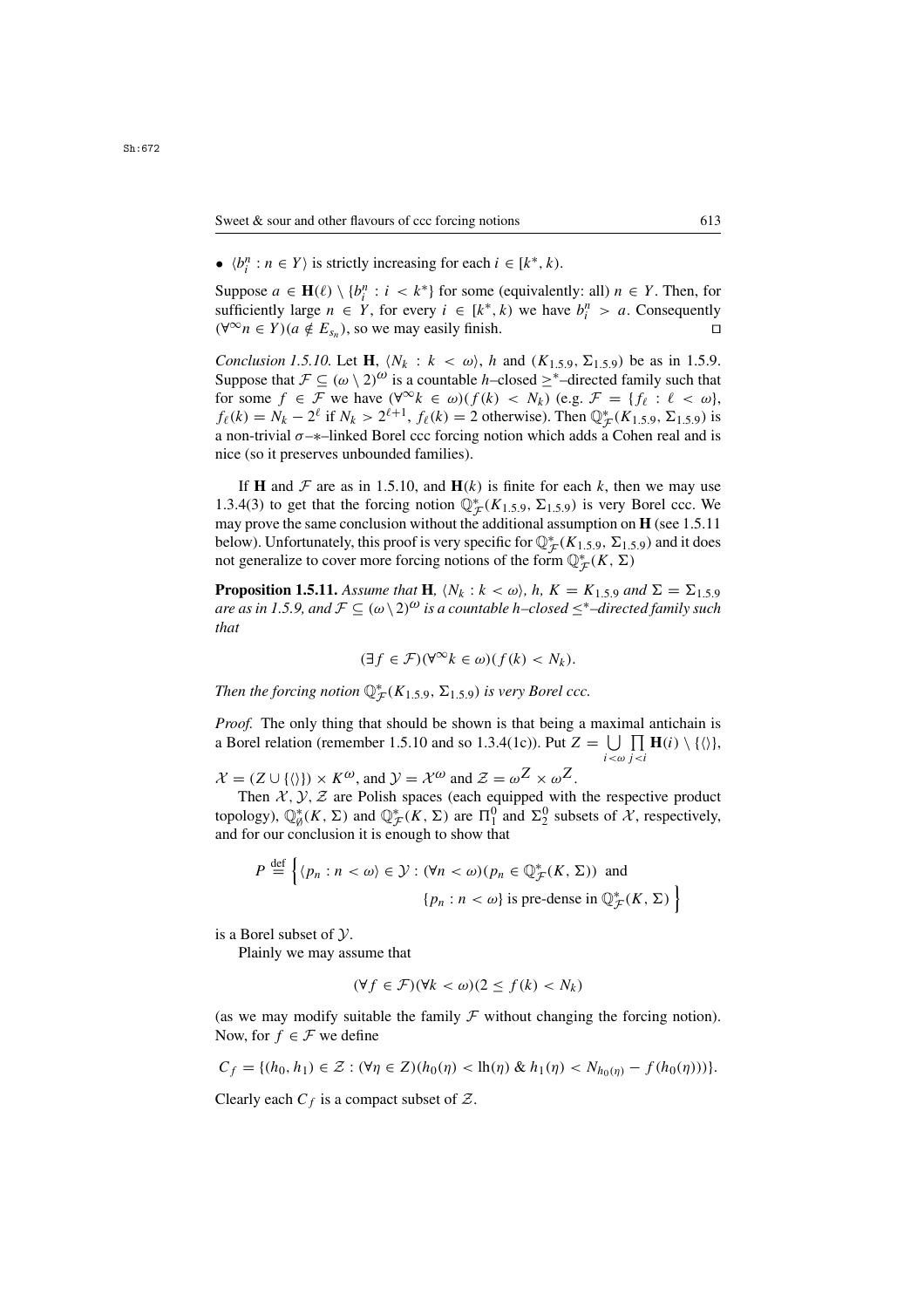**Claim 1.5.11.1.** *Suppose that*  $\bar{p} = \langle p_n : n \le \omega \rangle \in \mathcal{Y}$ *, where*  $p_n \in \mathbb{Q}_{\mathcal{F}}^*(K, \Sigma)$  *are such that* **nor**<sup>[*tPn*<sub>1</sub> > 1 *(for all k, n*  $\leq \omega$ ). Then the following are aquivalent:</sup> *such that*  $\text{nor}[t_k^{pn}] > 1$  *(for all* k,  $n < \omega$ ). Then the following are equivalent:<br>(A) There is a soudition  $n \in \mathbb{R}^*$  (K, N) insegmentials with graps  $n$  *(form*)

 $(A)_{\bar{p}}$  *There is a condition*  $p \in \mathbb{Q}_{\mathcal{F}}^{*}(K, \Sigma)$  *incompatible with every*  $p_n$  *(for*  $n < \omega$ ).<br>*(B)* = *There are*  $n \in \mathbb{Z}$  *and*  $f \in \mathcal{F}$  *and*  $(h_0, h_1) \in C$  *s* such that  $(B)_{\bar{p}}$  *There are*  $\eta \in Z$  *and*  $f \in \mathcal{F}$  *and*  $(h_0, h_1) \in C_f$  *such that* 

- *(i) for every*  $v \in Z$ *, if*  $\eta \le v$  *then*  $h_0(v) \ge \ln(\eta)$ *, and* 
	- *(ii) for every*  $v_0, v_1 \in Z$ , *if*  $\eta \le v_0$ ,  $\eta \le v_1$  *and*  $v_0, v_1 \in \bigcup_{n < \omega} \text{POS}(p_n)$  *and*

$$
h_0(v_0) = h_0(v_1) \text{ and } h_1(v_0) = h_1(v_1), \text{ then } v_0(h_0(v_0)) = v_1(h_0(v_1)).
$$

*Proof of the claim.* Assume  $(A)_{\bar{p}}$  and pick  $p \in \mathbb{Q}_{\mathcal{F}}^{*}(K, \Sigma)$  and  $f \in \mathcal{F}$  such that

$$
(\forall k < \omega)(\textbf{nor}[t_k^P] = N_{\ln(w^P)+k} - |E_{t_k^P}| = f(\ln(w^P) + k)),
$$

and p is incompatible with all  $p_n$  (for  $n < \omega$ ). For  $\ell = \ln(w^p) + k, k < \omega$ , let  $\langle x_n^{\ell} : m \rangle \le N_{\ell} - f(\ell)$ ) be an enumeration of  $E_n$ . Note that as  $n \mid n_n$  if  $y \in POS(n_n)$  and  $m < N_{\ell} - f(\ell)$  be an enumeration of  $E_{t_{\ell}}$ . Note that, as  $p \perp p_n$ , if  $\nu \in POS(p_n)$  and<br> $w_{\ell}^p \leq v$ , then for some  $h_2(v) \in \text{Bl}_2(w)$ ,  $h_3(v)$  and  $h_4(v) \leq N_{\ell}$ ,  $\ell_{\ell}$ ,  $f(h_2(v))$  $w^p \le v$ , then for some  $h_0(v) \in [\ln(w^p), \ln(v))$  and  $h_1(v) \le N_{h_0(v)} - f(h_0(v))$ <br>we have  $u(h_0(v)) \le \frac{h_0(v)}{h_0(v)}$ . Letting  $u_0 \le w^p$  we may now assily define  $(h_0, h_0)$  as we have  $v(h_0(v)) = x_{h_1(v)}^{n_0(v)}$ . Letting  $\eta = w^p$  we may now easily define  $(h_0, h_1)$  so that  $n, f, (h_0, h_1)$  witness (B). that  $\eta$ ,  $f$ ,  $(h_0, h_1)$  witness  $(B)_{\bar{p}}$ .

Suppose now that  $\eta$ , f and  $(h_0, h_1)$  witness  $(B)_{\bar{p}}$ . Let  $w^p = \eta$  and for  $\ell =$ lh(w<sup>p</sup>) + k, k <  $\omega$  and  $m < N_\ell - f(\ell)$  let  $x_m^{\ell} \in H(\ell)$  be such that

(\*) if  $v \in \bigcup_{n < \omega} \text{POS}(p_n)$ ,  $w^p \lhd v$  and  $h_0(v) = \ell$  and  $h_1(v) = m$ , then  $x_m^{\ell} = v(\ell)$ .

(The choice of the  $x_m^{\ell}$ 's is possible by (B) $_{\bar{p}}$ (ii).) Now, for each  $k < \omega$  pick  $t_k^p \in K$  so that so that

$$
m_{\text{dn}}^{t_k^p} = \ln(w^p) + k \quad \text{and} \quad E_{t_k^p} = \{x_m^{\ln(w^p) + k} : m < N_{\ln(w^p) + k} - f(\ln(w^p) + k)\}.
$$

Notice that for sufficiently large k we have  $f(\ln(w^p) + k) > \frac{7}{8}N_{\ln(w^p)+k}$ , so for those k we will also have  $\text{nor}(t^p) = f(\ln(w^p) + k)$ . Hence  $n \in \mathbb{R}^*$  (K, N) and those k we will also have **nor**[t<sup>p</sup><sub>i</sub> $[1] = f(\ln(w^p) + k)$ . Hence  $p \in \mathbb{Q}_{\mathcal{F}}^*(K, \Sigma)$  and easily it is a condition incompatible with all  $p_n$ 's easily it is a condition incompatible with all  $p_n$ 's.

For  $\eta \in Z$  and  $f \in \mathcal{F}$ , let  $B^{\eta,f}$  consist of all  $(h_0, h_1, \bar{p}) \in \mathcal{Z} \times \mathcal{Y}$  such that

- $(h_0, h_1) \in C_f$ ,  $\overline{p} = \langle p_n : n \langle \omega \rangle \in \mathcal{Y}$ , where  $p_n \in \mathbb{Q}_{\emptyset}^*(K, \Sigma)$  are such that
- **nor**[ $t_k^{p_n}$ ] > 1 for all k,  $n < \omega$ , and<br>( $\forall v \in Z$ )( $n < v \implies$  lh(n) <  $h_0$ (1) •  $(\forall v \in Z)(\eta \triangleleft v \Rightarrow \text{lh}(\eta) \leq h_0(v))$ , and
- for all  $v_0, v_1 \in Z \cap \bigcup_{n < \omega} \text{POS}(p_n)$  we have

$$
h_0(v_0) = h_0(v_1) \& h_1(v_0) = h_1(v_1) \quad \Rightarrow \quad v_0(h_0(v_0)) = v_1(h_1(v_1)).
$$

It should be clear that  $B^{\eta,f}$  is a closed subset of  $C_f \times Y$  and hence (as  $C_f$  is compact) the set compact) the set

$$
A^{\eta,f} = \{ \bar{p} \in \mathcal{Y} : (\exists (h_0, h_1) \in C_f)((h_0, h_1, \bar{p}) \in B^{\eta,f}) \}
$$

is a closed subset of  $\mathcal{Y}$ , and  $A^{\eta,f} \cap (\mathbb{Q}_{\mathcal{F}}^*(K,\Sigma))^{\omega}$  is Borel. Now, pick a Borel function  $\pi : \mathcal{Y} \longrightarrow \mathcal{Y}$  such that function  $\pi : \mathcal{Y} \longrightarrow \mathcal{Y}$  such that

if  $\bar{p} = \langle p_n : n \langle \omega \rangle \in (\mathbb{Q}_{\mathcal{F}}^*(K, \Sigma))^{\omega}$  and  $\bar{q} = \langle q_n : n \langle \omega \rangle = \pi(\bar{p}),$ <br>then then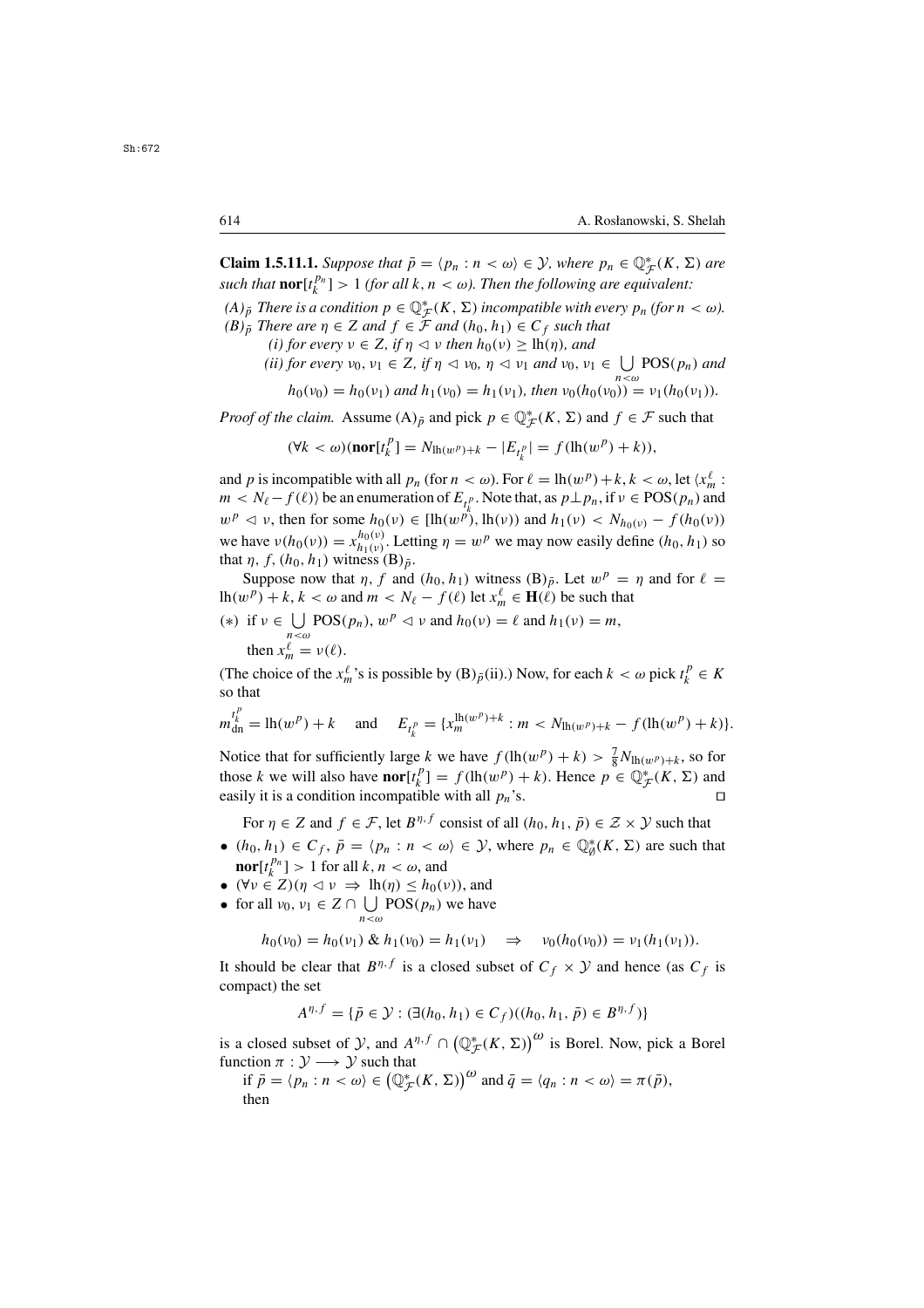Sweet & sour and other flavours of ccc forcing notions 615

- for each  $n < \omega$ ,  $q_n \in \mathbb{Q}_{\mathcal{F}}^*(K, \Sigma)$  and  $(\forall k < \omega)$  (**nor**[ $t_n^{q_n}$ ] > 1),<br>• for each  $n < \omega$ , for some  $m < \omega$  and  $k < \omega$  we have
- for each  $n < \omega$ , for some  $m < \omega$  and  $k < \omega$  we have

 $w^{q_n} \in \text{pos}(w^{p_m}, t_0^{p_m}, \dots, t_k^{p_m})$  and  $q_n = (w^{q_n}, t_{k+1}^{p_m}, t_{k+2}^{p_m}, \dots),$ 

• if  $m < \omega, k < \omega, w \in \text{pos}(w^{p_m}, t_0^{p_m}, \dots, t_k^{p_m})$ , and  $(\forall \ell > k)(\text{nor}[t_{\ell}^{p_m}] > 1)$ ,<br>then  $(w, t_{\ell}^{p_m}, t_{\ell}^{p_m}) \in \{a : n < \omega\}$ then  $(w, t_{k+1}^{p_m}, t_{k+2}^{p_m}, \dots) \in \{q_n : n < \omega\}.$ 

Clearly,  $\bar{p} \in (\mathbb{Q}_{\mathcal{F}}^*(K, \Sigma))^{\omega}$  is pre-dense if and only if so is  $\pi(\bar{p})$ . Hence, for  $\bar{p} \in (\mathbb{Q}_{\mathcal{F}}^{*}(K, \Sigma))^{\omega}$  we have

 $\bar{p}$  not is pre-dense if and only if<br>there are  $n \in \mathbb{Z}$  and  $f \in \mathbb{F}$  such that

there are  $\eta \in Z$  and  $f \in \mathcal{F}$  such that  $\pi(\bar{p}) \in A^{\eta, f}$ <br>nember 1.5.11.1). Since both Z and  $\mathcal{F}$  are countable

(remember 1.5.11.1). Since both Z and  $\mathcal F$  are countable, the proof of the proposition is completed. is completed.

The construction presented in 1.5.9 is a particular case of a more general method of building linked creating pairs from some of the examples presented in [15]. First let us recall the following definition.

**Definition 1.5.12 (See [15, Def. 5.2.5]).** *Let*  $(K, \Sigma)$  *be a creating pair. We say that a creature*  $t \in K$  *is*  $(n, m)$ –additive *if for all*  $t_0, \ldots, t_{n-1} \in \Sigma(t)$  *such that* **nor**[t<sub>i</sub>]  $\leq m$  *(for i*  $\leq n$ *)* there is  $s \in \Sigma(t)$  *such that* 

$$
t_0, \ldots, t_{n-1} \in \Sigma(s)
$$
 and **nor**[ $s$ ]  $\leq \max{\{ \text{nor}[t_\ell] : \ell < n \} + 1}.$ 

*Example 1.5.13.* Suppose that  $(K, \Sigma)$  is a local and forgetful creating pair for **H**, and it satisfies the demand ( $\boxplus$ ) of 1.4.2(2). Let  $\bar{t}^* = \langle t_0^*, t_1^*, t_2^*, \dots \rangle \in \text{PC}_{\infty}(K, \Sigma)$ <br>he such that each  $t^*$  is (2 **nor**[ $t^*$ ]) additive and  $w^{(0)} = 0$ . We construct a local be such that each  $t_n^*$  is  $(2, \text{nor}[t_n^*])$ –additive and  $m_{\text{dn}}^{t_0} = 0$ . We construct a local linked creating pair  $(K^c \Sigma^c)$  (the  $\bar{t}^*$ –dual of  $(K^c \Sigma^c)$ ) linked creating pair  $(K_{\tilde{t}^*}^c, \Sigma_{\tilde{t}^*}^c)$  (*the*  $\tilde{t}^*$ *–dual of*  $(K, \Sigma)$ ).

*Construction.* For  $n < \omega$  and a creature  $t \in \Sigma(t_n^*)$  let a creature  $t^c$  be such that

- $\textbf{nor}[t^c] = \max\{0, \textbf{nor}[t^*_{n}] \textbf{nor}[t]\},$ <br>•  $\textbf{var}[t^c] = (\prod \mathbf{H}(i) \times \prod \mathbf{H}(i)) \setminus \mathbf{var}[t^c]$
- **val**[t<sup>c</sup>] =  $\left(\prod_{i \le n} \mathbf{H}(i) \times \prod_{i \le n} \mathbf{H}(i)\right) \setminus \textbf{val}[t],$ i≤n
- **dis**[ $t^c$ ] = (**dis**[ $t$ ], *c*).

[The creature  $t^c$  is defined only if  $\text{val}[t^c] \neq \emptyset$ .] Let  $K^c_{\tau^*}$  be the collection of all  $(\text{corrected})$   $t^c$  (for  $t \in \Sigma(t^*)$   $n < \omega$ ) For  $t^c \in K^c$  (defined as above for (correctly defined)  $t^c$  (for  $t \in \Sigma(t_n^*), n < \omega$ ). For  $t^c \in K_{\tilde{t}^*}^c$  (defined as above for  $t \in \Sigma(t^*)$ ) we let  $t \in \Sigma(t_n^*))$  we let

$$
\Sigma_{\tilde{t}^*}^c(t^c) = \{s^c : t \in \Sigma(s) \& s \in \Sigma(t_n^*)\}.
$$

The examples of local creating pairs have their (local) tree–creating variants too. They can be constructed like the following example.

*Example 1.5.14.* Let  $\mathbf{H} \in \omega^{\omega}$  be a strictly increasing function such that  $\mathbf{H}(0) > 2$ . We construct a really finitary, normal (local) tree–creating pair  $(K_{1,5,14}, \Sigma_{1,5,14})$ for **H** which is Cohen–producing.

 $\Box$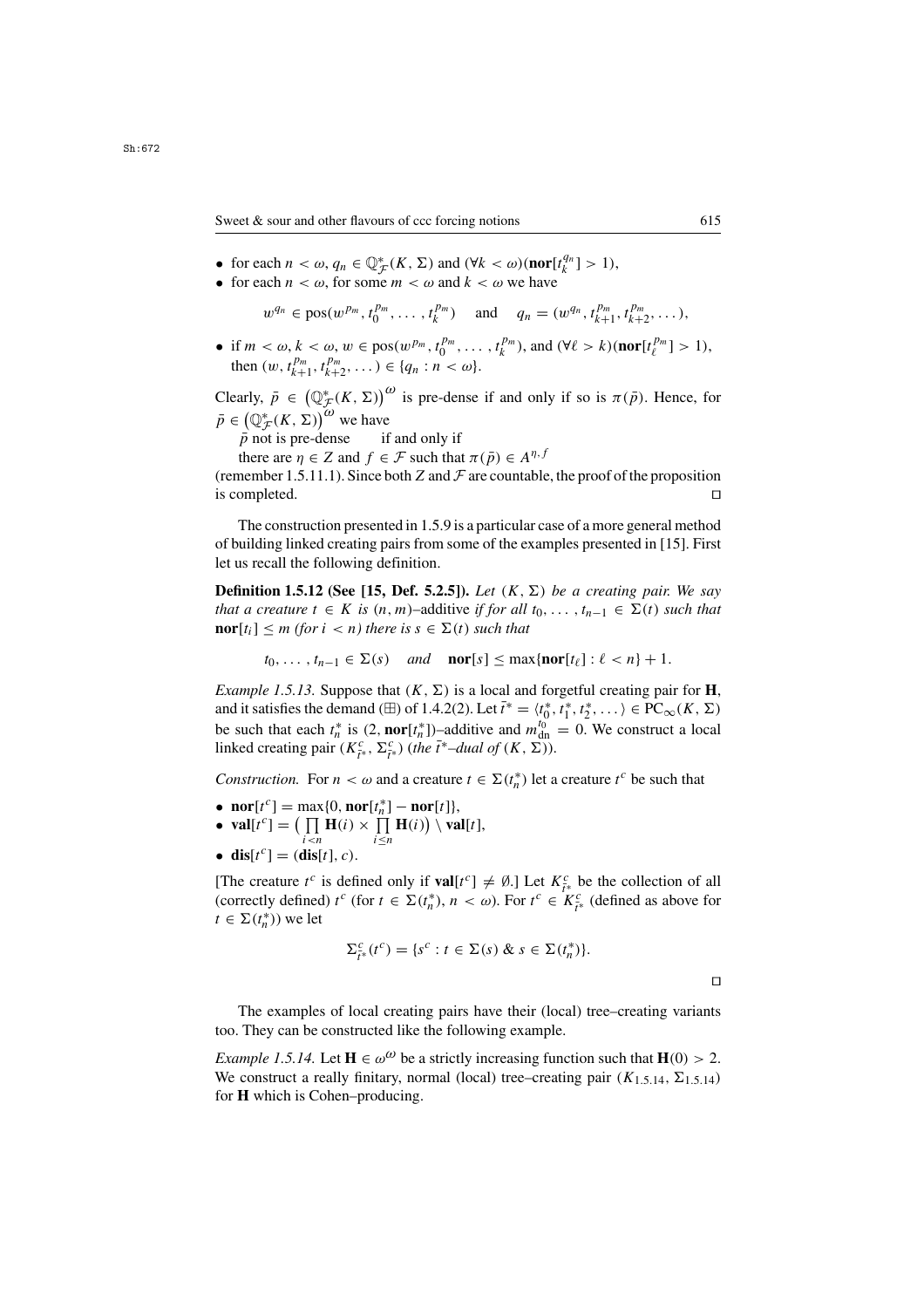*Construction.* The family  $K_{1,5,14}$  consists of tree–creatures  $t \in \text{LTCR}[\textbf{H}]$  such that

- **dis**[t] =  $(m_t, \eta_t, E_t)$  such that  $m_t < \omega, \eta_t \in \prod_{i \leq m_t} \mathbf{H}(i)$  and  $\emptyset \neq E_t \subseteq \mathbf{H}(m_t)$ ,
- $E_t \neq \mathbf{H}(m_t)$ ,<br>**val**[t] = {/n, • **val**[t] = { $\langle \eta_t, v \rangle : \eta_t \vartriangleleft v \in \prod_{i \leq m_t} \mathbf{H}(i) \& v(m_t) \notin E_t$ },  $i \leq m_t$
- **nor**[t] =  $\log_4(\frac{\mathbf{H}(m_t)}{|E_t|})$ .

The tree composition  $\Sigma_{1,5,14}$  is natural: it gives non empty results for singletons only and then

$$
\Sigma_{1,5,14}(t) = \{s \in K_{1,5,14} : \eta_s = \eta_t \& E_t \subseteq E_s\}.
$$

Now check.

*Conclusion 1.5.15.* Suppose  $\mathbf{H} \in \omega^{\omega}$  is strictly increasing,  $\mathbf{H}(0) > 4$ .

- (1) The forcing notion  $\mathbb{Q}_1^{\text{tree}}(K_{1,5,14}, \Sigma_{1,5,14})$  is non-trivial,  $\sigma$ -\*-linked and it adds a dominating real a dominating real.
- (2) Assume that  $f : \omega \times \omega \longrightarrow \omega$  is a fast function such that

$$
(\forall n, m < \omega)(f(n, m) < \log_4(\mathbf{H}(m))).
$$

Then the forcing notion  $\mathbb{Q}_f^{\text{tree}}(K_{1.5,14}, \Sigma_{1.5,14})$  is non-trivial,  $\sigma$ -\*-linked, Borel ccc, and it adds a dominating real ccc, and it adds a dominating real.

(3) Suppose that  $\mathcal{F} \subseteq (\omega \setminus 2)^{\omega}$  is a countable  $\geq^*$ -directed family such that

$$
(\exists f \in \mathcal{F})(\forall^{\infty} n \in \omega)(f(n) < \log_4(\mathbf{H}(n))) \quad \text{and} \quad (\forall f \in \mathcal{F})(\exists g \in \mathcal{F})(\forall^{\infty} n \in \omega)(g(n) < f(n) - 1).
$$

Then the forcing notion  $\mathbb{Q}_{\mathcal{F}}^{\text{tree}}(K_{1.5,14}, \Sigma_{1.5,14})$  is non-trivial,  $\sigma$ -\*-linked, very Borel ccc, and it adds a Coben real and is nice Borel ccc, and it adds a Cohen real and is nice.

### **2. More constructions**

In this section we introduce more schemes for building ccc forcing notions as well as more norm conditions that can be used in conjunctions with the methods presented in the previous section.

# *2.1. Mixtures with random*

**Definition 2.1.1.** *Let*  $H : \omega \longrightarrow H(\omega_1)$ *. We say that*  $(K, \Sigma, F)$  *is* a mixing triple for **H** *if*

*(a)*  $(K, \Sigma)$  *is a (local) tree–creating pair for* **H***, (b)* for each  $\eta \in \bigcup_{m \in \omega} \prod_{i \leq m} \mathbf{H}(i)$  there is  $t^*_{\eta} \in K$  such that  $m \in \omega$  i  $\leq m$ 

 $(\forall t \in \text{LTCR}_{\eta}[\mathbf{H}] \cap K) (t \in \Sigma(t_{\eta}^*)),$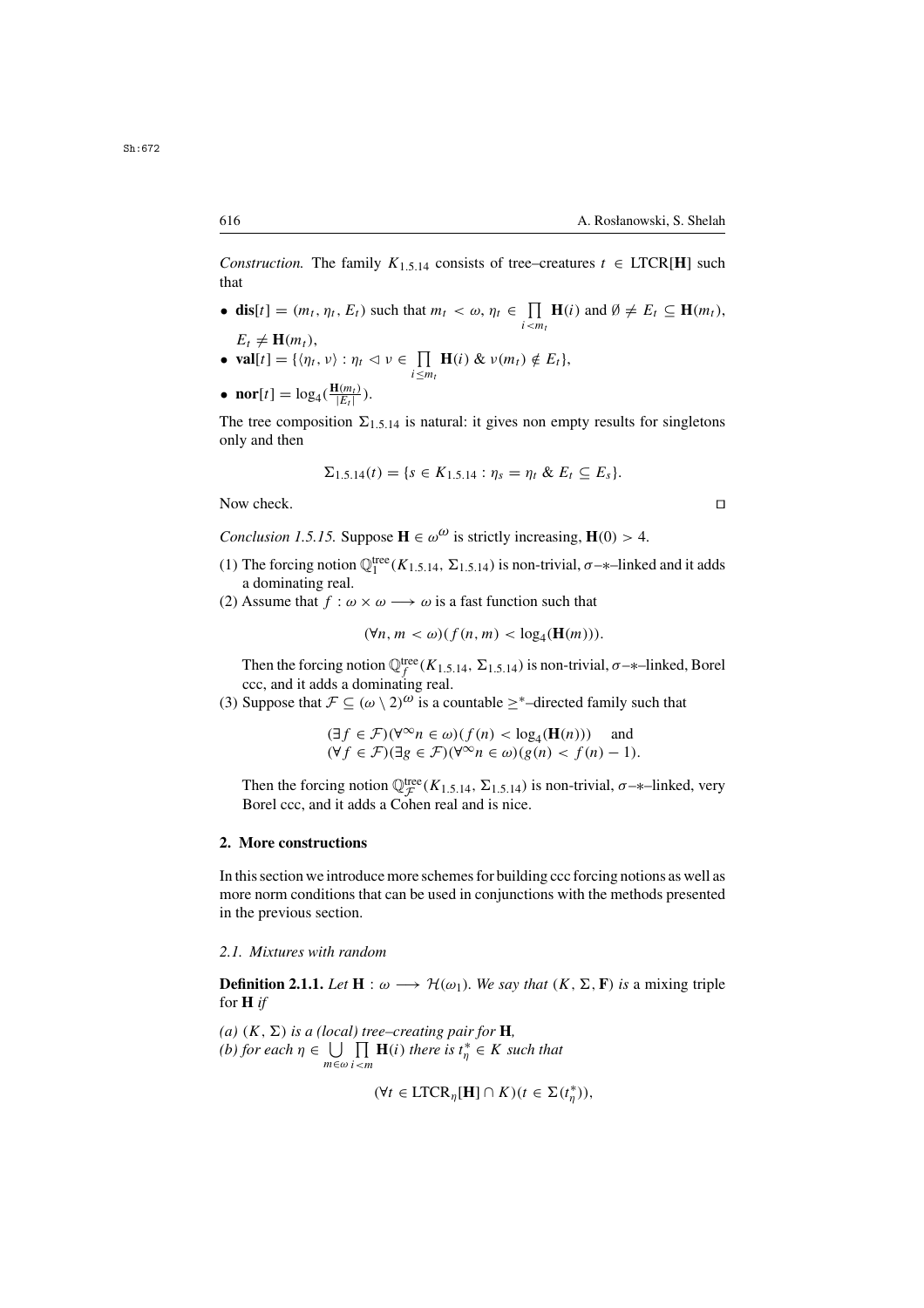- $(c) \mathbf{F} = \langle F_{\eta} : \eta \in \bigcup_{m \in \omega}$ П  $\prod_{i \leq m} \mathbf{H}(i)$ *), where for each*  $\eta \in \bigcup_{m \in \omega}$ П  $\prod_{i \leq m} \mathbf{H}(i)$ *: (d)*  $F_{\eta} : [0, 1]^{pos(t_{\eta}^{*})} \longrightarrow [0, 1],$
- *(e) if*  $\langle r_v : v \in \text{pos}(t^*_\eta) \rangle$ ,  $\langle r'_v : v \in \text{pos}(t^*_\eta) \rangle \in [0, 1]^{pos(t^*_\eta)}$ ,  $r_v \le r'_v$  for all<br> $v \in \text{pos}(t^*)$  *then*  $F_v(r_v : v \in \text{pos}(t^*)) < F_v(r' : v \in \text{pos}(t^*))$  $\nu \in \text{pos}(t_{\eta}^{*}), \text{ then } \overline{F}_{\eta}(r_{\nu} : \nu \in \text{pos}(t_{\eta}^{*})) \leq F_{\eta}(r_{\nu}': \nu \in \text{pos}(t_{\eta}^{*})),$
- *(f)* if  $\langle r_v : v \in \text{pos}(t^*_{\eta}) \rangle \in [0, 1]^{pos(t^*_{\eta})}, \varepsilon > 0$ , then there are  $r'_v < r_v$  (for  $v \in \text{pos}(t_{\eta}^*)$ *) such that for each*  $\langle r''_v : v \in \text{pos}(t_{\eta}^*) \rangle \in [0, 1]^{pos(t_{\eta}^*)}$  *satisfying*<br>  $r' < r'' \le r_v$  (for  $v \in \text{pos}(t^*)$ ) we have  $r'_{\nu} < r''_{\nu} \leq r_{\nu}$  (for  $\nu \in \text{pos}(t^*_{\eta})$ ) we have

$$
F_{\eta}(r_{\nu}: \nu \in \text{pos}(t_{\eta}^*)) - \varepsilon < F_{\eta}(r_{\nu}^{"}: \nu \in \text{pos}(t_{\eta}^*)),
$$

*(g) if*  $r_v \geq \varepsilon > 0$  *for*  $v \in \text{pos}(t_\eta^*)$  *then*  $F_\eta(r_v : v \in \text{pos}(t_\eta^*)) \geq \varepsilon$ *.* 

**Definition 2.1.2.** *Let*  $(K, \Sigma, \mathbf{F})$  *be a mixing triple for* **H***.* 

 $(I)$  *Let*  $T^* = T^*_{K,\Sigma} \subseteq \bigcup_{m \in \omega}$  $\prod_{m \leq m} \mathbf{H}(i)$  *be a tree such that* 

$$
root(T^*) = \langle
$$
 and  $(\forall \eta \in T^*)(succ_T^*(\eta) = pos(t^*_{\eta})).$ 

(2) If  $X \subseteq \text{pos}(t_n^*)$ ,  $\eta \in T^*$  *and*  $\langle r_v : v \in X \rangle \subseteq [0, 1]$ *, then we define*  $F_{\eta}(r_v : v \in X)$  *as*  $F_v(r^* : v \in \text{pos}(t^*))$  *where X*) *as*  $F_{\eta}(r_v^* : v \in \text{pos}(t_{\eta}^*))$ *, where* 

$$
r_{\nu}^* = \begin{cases} r_{\nu} & \text{if } \nu \in X, \\ 0 & \text{if } \nu \in \text{pos}(t_{\eta}^*) \setminus X. \end{cases}
$$

- (3) Suppose that  $p = \langle t_p^p : \eta \in T^p \rangle \in \mathbb{Q}_\emptyset^{\text{tree}}(K, \Sigma)$  and  $A \subseteq T^p$  is a front of  $T^p$  We let  $T[n, A] = \{n \in T^p : (\exists \alpha \in A)(n \leq \alpha)\}$  and we define *of*  $T^p$ *. We let*  $T[p, A] = \{ \eta \in T^p : (\exists \rho \in A)(\eta \trianglelefteq \rho) \}$ *, and we define*  $\mu^F$ ,  $= \mu$ ,  $\cdot$   $T[n, A] \longrightarrow [0, 1]$  by downward induction as follows:  $\mu_{p,A}^{\mathbf{F}} = \mu_{p,A} : T[p,A] \longrightarrow [0,1]$  *by downward induction as follows:*<br>• if  $p \in A$  then  $\mu_{p,A}(p) = 1$ • *if*  $\eta \in A$  *then*  $\mu_{p, A}(\eta) = 1$ ,
	- *if*  $\mu_{p,A}(v)$  *has been defined for all*  $v \in \text{pos}(t_p^p)$ ,  $\eta \in T[p, A] \setminus A$ , then we *put*  $\mu_{p,A}(\eta) = F_{\eta}(\mu_{p,A}(\nu) : \nu \in \text{pos}(t_p^p)).$ <br>  $\mu_{p,B} = (t^p : n \in TP) \in \mathbb{Q}^{\text{tree}}(K, \Sigma)$  we define
- (4) For  $p = \langle t_p^p : \eta \in T^p \rangle \in \mathbb{Q}_\emptyset^{\text{tree}}(K, \Sigma)$  *we define*

$$
\mu^{\mathbf{F}}(p) = \inf \{ \mu_{p,A}(\operatorname{root}(p)) : A \text{ is a front of } T^p \}.
$$

(5) Let  $\mathbb{Q}_{\emptyset}^{\text{mt}}(K, \Sigma, \mathbf{F}) = \{p \in \mathbb{Q}_{\emptyset}^{\text{tree}}(K, \Sigma) : \mu^{\mathbf{F}}(p) > 0\}$  be equipped with the partial order inherited from  $\mathbb{Q}_{\emptyset}^{\text{tree}}(K, \Sigma)$ . Similarly we define forcing notions  $\mathbb{Q}_{1}^{\text{mt}}(K, \Sigma, \mathbf$ 

**Definition 2.1.3.** A mixing triple  $(K, \Sigma, \mathbf{F})$  is ccc–complete if

- (a) for each  $\eta \in T^*_{K,\Sigma}$  and  $A \subseteq \text{pos}(t^*_{\eta})$ , there is a unique tree–creature  $t_A \in \Sigma(t^*_{\eta})$ <br>such that  $\text{pos}(t_A) = A$ *such that*  $pos(t_A) = A$ *,*
- *(b) if*  $\eta \in T^*_{k,\Sigma}$ ,  $A \subseteq B \subseteq \text{pos}(t^*_{\eta})$ *, then*  $t_A \in \Sigma(t_B)$  *and* **nor**[t<sub>A</sub>]  $\leq$  **nor**[t<sub>B</sub>]*, (c) if*  $r = r' + r'' r'' \leq [0, 1]$  (for  $y \in \text{pos}(t^*)$ ),  $n \in T^*$ ) *then*
- *(c) if*  $r_v = r_v^{\gamma} + r_v^{\gamma}$ ,  $r_v$ ,  $r_v^{\gamma}$ ,  $r_v^{\gamma} \in [0, 1]$  *(for*  $v \in \text{pos}(t_{\eta}^*), \eta \in T_{K, \Sigma}^*$ *), then*

$$
F_{\eta}(r_{\nu} : \nu \in \text{pos}(t_{\eta}^*)) = F_{\eta}(r_{\nu}': \nu \in \text{pos}(t_{\eta}^*)) + F_{\eta}(r_{\nu}'' : \nu \in \text{pos}(t_{\eta}^*)).
$$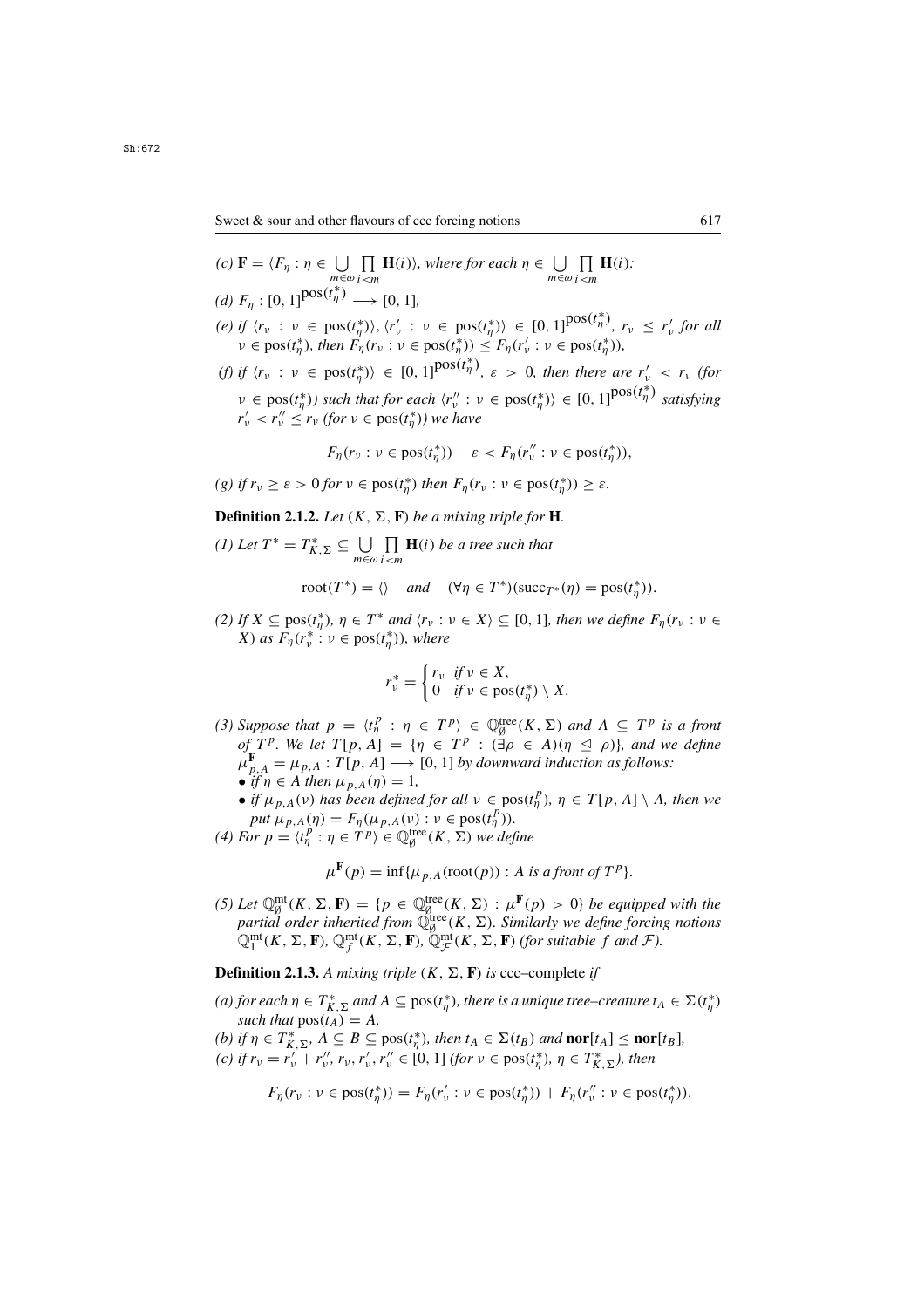**Lemma 2.1.4.** *Let*  $(K, \Sigma, \mathbf{F})$  *be a ccc–complete mixing triple for* **H***. Suppose that*  $P_0$   $\qquad \qquad m_{\mathbf{m}} \in \mathbb{O}^{\text{mt}}(K, \Sigma, \mathbf{F})$  *are such that*  $\sum_{\mu} \mu^{\mathbf{F}}(n_{\ell}) > 1$  *and* root( $n_0$ ) =  $\qquad$  $p_0, \ldots p_m \in \mathbb{Q}_{\emptyset}^{m}(\mathbb{K}, \Sigma, \mathbf{F})$  are such that  $\sum_{\ell \leq m} \mu^{\mathbf{F}}(p_\ell) > 1$  and  $\text{root}(p_0) = \ldots =$ l≤m<br>1e c root( $p_m$ ). Then for some  $\ell < n \le m$  the conditions  $p_\ell, p_n$  are compatible in  $\mathbb{D}^{\text{mt}}(K, \Sigma, \mathbf{F})$  $\mathbb{Q}_{\emptyset}^{\mathrm{mt}}(K, \Sigma, \mathbf{F}).$ 

*Proof.* Let  $v = \text{root}(p_0) = \cdots = \text{root}(p_m)$ . For each  $\ell < n \leq m$  such that  $[T^{p_\ell}] \cap [T^{p_n}] \neq \emptyset$  choose a tree  $T_{\ell,n} \subseteq T^*_{K,\Sigma}$  satisfying

 $\max(T_{\ell,n}) = \emptyset$ ,  $\text{root}(T_{\ell,n}) = \nu$  and  $[T_{\ell,n}] = [T^{p_{\ell}}] \cap [T^{p_n}].$ 

Let  $p_{\ell,n} \in \mathbb{Q}_\beta^{\text{tree}}(K,\Sigma)$  be such that  $T^{p_{\ell,n}} = T_{\ell,n}$  (defined if  $[T^{p_\ell}] \cap [T^{p_n}] \neq \emptyset$ ,  $\ell < n < m$ ) Our aim is to show that for some  $\ell < n < m$ ,  $p_\ell$  is defined and  $\ell < n \leq m$ ). Our aim is to show that for some  $\ell < n \leq m$ ,  $p_{\ell,n}$  is defined and helongs to  $\mathbb{O}^{\text{mt}}(K_{\ell} \Sigma_{\ell} \mathbf{F})$  (i.e.  $\mu^{\mathbf{F}}(p_{\ell,n}) > 0$ ). So suppose that for each  $\ell < n \leq m$ belongs to  $\mathbb{Q}_{\emptyset}^{\text{mt}}(K, \Sigma, \mathbf{F})$  (i.e.,  $\mu^{\mathbf{F}}(p_{\ell,n}) > 0$ ). So suppose that for each  $\ell < n \leq m$ ,<br>either  $\{TP_{\ell}\} \cap \{TP_{\ell} \} = \emptyset$  or  $\mu^{\mathbf{F}}(n_0) = 0$ . Let  $\epsilon = 2^{-(m+1)}(\sum \mu^{\mathbf{F}}(n_0) = 1) > 0$ . either  $[T^{p_\ell}] \cap [T^{p_n}] = \emptyset$  or  $\mu^{\mathbf{F}}(p_{\ell,n}) = 0$ . Let  $\varepsilon = 2^{-(m+1)}(\sum_{\ell \le n}$  $\sum_{\ell \le m} \mu^{\mathbf{F}}(p_{\ell}) - 1) > 0$ <br>  $T^{p_{0}} + T^{p_{m}}$ 

and let  $p \in \mathbb{Q}_{g}^{\text{tree}}(K, \Sigma)$  be such that  $\text{root}(p) = \nu$  and  $T^p = T^{p_0} \cup ... \cup T^{p_m}$ <br>(clearly min $\{u\in K(n): \ell \leq m\} \leq u\in K(n) \leq 1$ ). Choose a front 4 of  $T^p$  such that for (clearly  $\min{\{\mu^{\mathbf{F}}(p_{\ell}) : \ell \leq m\}} \leq \mu^{\mathbf{F}}(p) \leq 1$ ). Choose a front A of  $T^p$  such that for each  $\ell < n \le m$ , if  $p_{\ell,n}$  is defined and  $A_{\ell,n} = A \cap T^{p_{\ell,n}}$ , then  $\mu_{p_{\ell,n},A_{\ell,n}}(\nu) < \varepsilon$ , and if  $[T^{p_\ell}] \cap [T^{p_n}] = \emptyset$  then  $T^{p_\ell} \cap T^{p_n} \subseteq T[p, A] \setminus A$ .

**Claim 2.1.4.1.** *For each*  $n \in T[p, A]$  *we have* 

$$
\textcircled{\scriptsize$\varphi$}) \quad \mu_{p,A}(\eta) \geq \sum_{\ell \leq m} \mu_{p_\ell,A^\ell}(\eta) - \sum_{\ell < n \leq m} \mu_{p_{\ell,n},A_{\ell,n}}(\eta),
$$

*where*  $A^{\ell} = A \cap T^{p_{\ell}}$  (for  $\ell \leq m$ ), and if  $\ell < n \leq m$  and  $p_{\ell,n}$  is not defined or  $\eta \notin T[p_{\ell,n}, A_{\ell,n}]$  *then we stipulate*  $\mu_{p_{\ell,n}, A_{\ell,n}}(\eta) = 0$  *(and similarly*  $\mu_{p_{\ell,n}, A_{\ell}}(\eta) = 0$ *if*  $n \notin T[p_{\ell}, A^{\ell}]$ .

*Proof of the claim.* We show this by downward induction on  $lh(\eta)$ .

First suppose that  $\eta \in A$ . Let  $k = |\{\ell \leq m : \eta \in A^{\ell}\}| = \sum_{\ell \leq m} \mu_{p_{\ell}, A^{\ell}}(\eta)$ . Then

$$
\sum_{\ell < n \le m} \mu_{p_{\ell,n}, A_{\ell,n}}(\eta) = \binom{k}{2}
$$
 and

$$
\sum_{\ell \le m} \mu_{p_{\ell}, A^{\ell}}(\eta) - \sum_{\ell < n \le m} \mu_{p_{\ell, n}, A_{\ell, n}}(\eta) = k - \frac{k(k-1)}{2} \le 1 = \mu_{p, A}(\eta).
$$

Suppose now that (⊗) has been shown for all  $\rho \in \text{pos}(t_{\eta}^p), \eta \in T[p, A] \setminus A$ . Let

$$
X = \{ \rho \in \text{pos}(t_{\eta}^{p}) : \sum_{\ell \leq m} \mu_{p_{\ell},A^{\ell}}(\rho) \geq \sum_{\ell < n \leq m} \mu_{p_{\ell,n},A_{\ell,n}}(\rho) \}
$$

and  $Y = \text{pos}(t_{\eta}^p) \setminus X$ . It follows from the inductive hypothesis and 2.1.3(c) that

$$
F_{\eta}(\mu_{p,A}(\rho) : \rho \in X) \ge \sum_{\ell \le m} F_{\eta}(\mu_{p_{\ell,A}\ell}(\rho) : \rho \in X)
$$

$$
- \sum_{\ell < n \le m} F_{\eta}(\mu_{p_{\ell,n},A_{\ell,n}}(\rho) : \rho \in X).
$$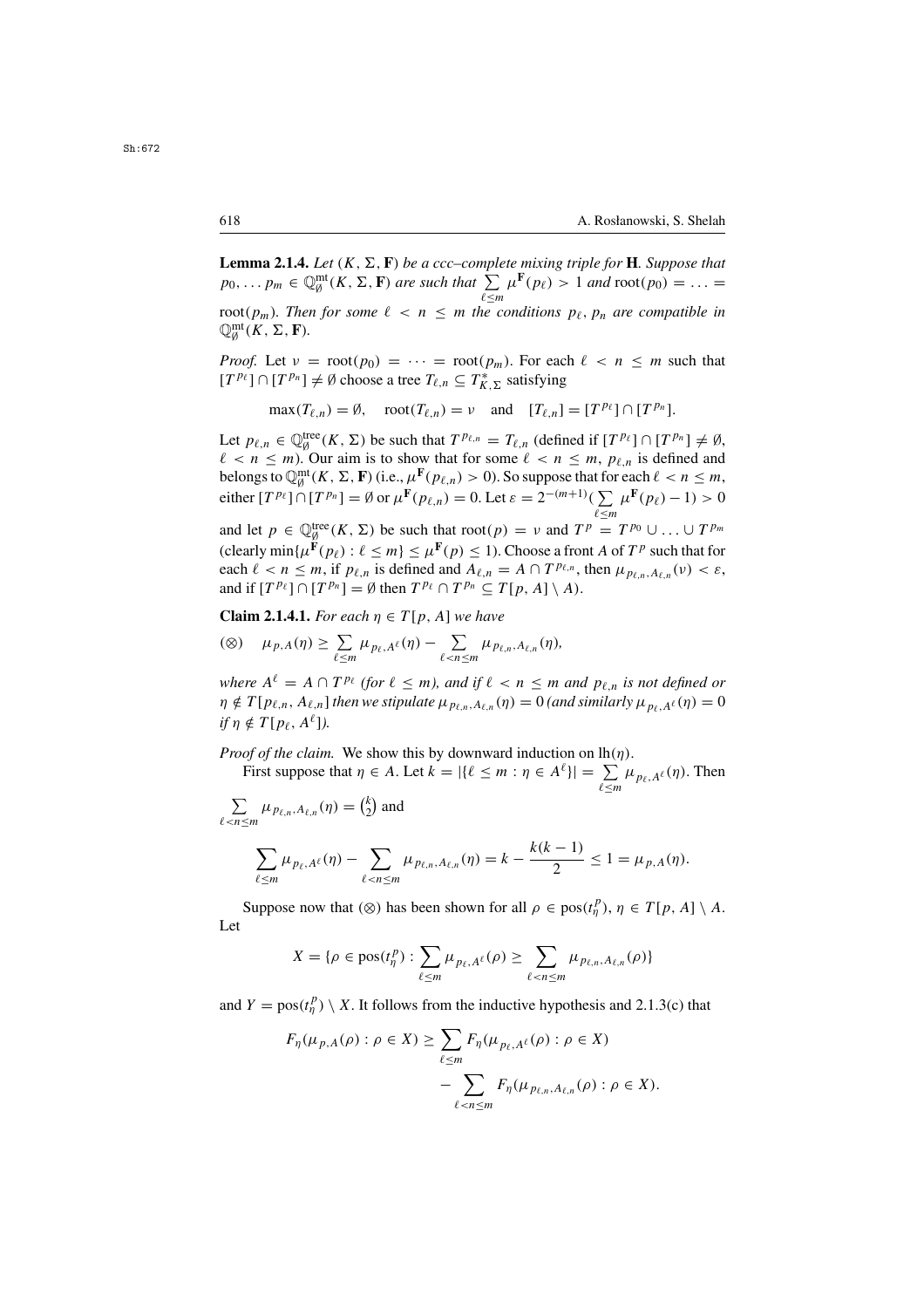[Note that though 2.1.3(c) guarantees the additivity of  $F_{\eta}$  only when  $r_v = r'_v + r''_v$ ,<br> $r'_v + r''_v \in [0, 1]$  we can first prove that  $r_v, r'_v, r''_v \in [0, 1]$ , we can first prove that

$$
F_{\eta}(\frac{1}{M}\cdot r_{\nu}:\nu\in\text{pos}(t_{\eta}^*))=\frac{1}{M}F_{\eta}(r_{\nu}:\nu\in\text{pos}(t_{\nu}^*)).
$$

Next, we may reduce the needed additivity to the one postulated in  $2.1.3(c)$  by dividing all terms by suitably large  $M$ .] Now, by 2.1.1(e),

$$
\sum_{\ell \leq m} F_{\eta}(\mu_{p_{\ell},A^{\ell}}(\rho) : \rho \in Y) \leq \sum_{\ell < n \leq m} F_{\eta}(\mu_{p_{\ell,n},A_{\ell,n}}(\rho) : \rho \in Y),
$$

and hence

$$
F_{\eta}(\mu_{p,A}(\rho) : \rho \in Y) \ge \sum_{\ell \le m} F_{\eta}(\mu_{p_{\ell,A}\ell}(\rho) : \rho \in Y)
$$

$$
- \sum_{\ell < n \le m} F_{\eta}(\mu_{p_{\ell,n},A_{\ell,n}}(\rho) : \rho \in Y).
$$

Since

$$
\mu_{p,A}(\eta) = F_{\eta}(\mu_{p,A}(\rho) : \rho \in X) + F_{\eta}(\mu_{p,A}(\rho) : \rho \in Y),
$$
  
\n
$$
\mu_{p_{\ell,A}(\ell)}(\eta) = F_{\eta}(\mu_{p_{\ell,A}(\ell)} \circ \rho \in X) + F_{\eta}(\mu_{p_{\ell,A}(\ell)} \circ \rho \in Y),
$$
  
\n
$$
\mu_{p_{\ell,n},A_{\ell,n}}(\eta) = F_{\eta}(\mu_{p_{\ell,n},A_{\ell,n}}(\rho) : \rho \in X) + F_{\eta}(\mu_{p_{\ell,n},A_{\ell,n}}(\rho) : \rho \in Y),
$$

we may easily finish.  $\square$ 

Now we apply 2.1.4.1 to  $v = root(p_0)$ . We get then

$$
1 \geq \mu_{p,A}(\nu) \geq \sum_{\ell \leq m} \mu_{p_{\ell,A}\ell}(\nu) - \sum_{\ell < n \leq m} \mu_{p_{\ell,n},A_{\ell,n}}(\nu) \\ > \sum_{\ell \leq m} \mu^{\mathbf{F}}(p_{\ell}) - 2^{m+1} \cdot \varepsilon = 1,
$$

a contradiction.

**Corollary 2.1.5.** *Let* 
$$
(K, \Sigma, \mathbf{F})
$$
 *be a ccc–complete mixing triple for* **H**.

- (1) The forcing notion  $\mathbb{Q}_{0}^{m}((K, \Sigma, \mathbf{F}))$  satisfies the ccc.<br>(2) If  $f : \omega \times \omega \longrightarrow \omega$  is a fast function and  $(K, \Sigma))$
- *(2) If*  $f : \omega \times \omega \longrightarrow \omega$  *is a fast function and*  $(K, \Sigma)$  *is linked, then the forcing* notions  $\mathbb{O}^{\text{mt}}(K, \Sigma, \mathbf{F})$  and  $\mathbb{O}^{\text{mt}}(K, \Sigma, \mathbf{F})$  are ccc. *notions*  $\mathbb{Q}_{f}^{\text{mt}}(K, \Sigma, \mathbf{F})$  *and*  $\mathbb{Q}_{1}^{\text{mt}}(K, \Sigma, \mathbf{F})$  *are ccc.*<br>*If*  $h : \mathbb{Q} \times \mathbb{Q} \longrightarrow \mathbb{Q}$  is regressive,  $(K, \Sigma)$  is  $h, h$
- *(3) If*  $h : \omega \times \omega \longrightarrow \omega$  *is regressive,*  $(K, \Sigma)$  *is h–linked and*  $\mathcal{F} \subseteq (\omega \setminus 2)^{\omega}$  *is*  $\mathcal{E}$  *either countable or*  $\geq^*$ –*directed, then*  $\mathbb{Q}_{\mathcal{F}}^{\text{mt}}(K, \Sigma, \mathbf{F})$  *is ccc.*
- *Remark 2.1.6.* (1) Forcing notions determined by mixing triples are in some sense mixtures of the random real forcing with forcings determined by tree–creating pairs. The "mt" in  $\mathbb{Q}_{*}^{\text{mt}}(K, \Sigma, \mathbf{F})$  stands for "**measured tree"**.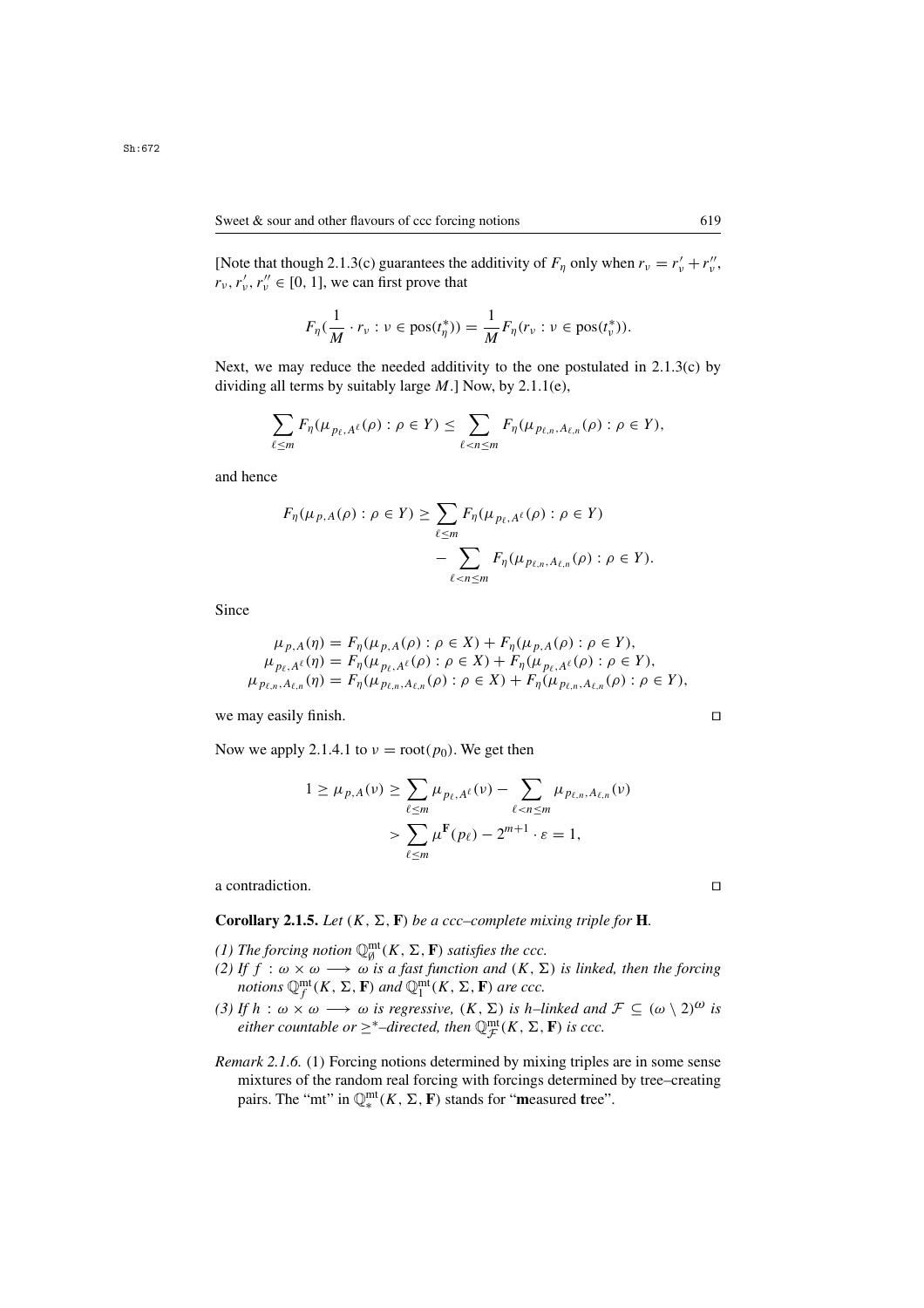(2) Because of  $2.1.5(1)$  (and the proof of  $2.1.4$ ) we can be very generous as far as the demands on the norms are concerned, and still we may easily ensure that the resulting forcing notion satisfies the ccc. For example, if  $(K, \Sigma, \mathbf{F})$  is a ccc–complete mixing triple,  $(K, \Sigma)$  is semi–linked in the sense that the demand of 1.2.3(1) is satisfied whenever  $lh(n)$  is even, and

$$
\mathbb{Q}_{1/2}^{\mathsf{mt}}(K, \Sigma, \mathbf{F}) = \{ p \in \mathbb{Q}_{\emptyset}^{\mathsf{mt}}(K, \Sigma, \mathbf{F}) : (\forall \eta \in [T^p])(\lim_{k \to \infty} \mathsf{nor}[t_{\eta \upharpoonright 2k}^p] = \infty) \},
$$

then  $\mathbb{Q}_{1/2}^{\text{mt}}(K, \Sigma, \mathbf{F})$  is ccc too.<br>This type of constructions (i.e.

(3) This type of constructions (i.e., mixture–like) for not-ccc case will be presented in [14] and [17, §2].

Let us finish this subsection with showing that the forcing notions  $\mathbb{Q}_{\emptyset}^{\text{mt}}(K, \Sigma, \mathbf{F})$ <br>I to have many features of the random real forcing tend to have many features of the random real forcing.

**Definition 2.1.7.** *Let*  $(K, \Sigma, \mathbf{F})$  *be a mixing triple,*  $p \in \mathbb{Q}_{\emptyset}^{\text{mt}}(K, \Sigma, \mathbf{F})$ *.* 

*(1) A function*  $\mu : T^p \longrightarrow [0, 1]$  *is* a semi–**F**–measure on p *if* 

$$
(\forall \eta \in T^p) \big(\mu(\eta) \leq F_{\eta}(\mu(\nu) : \nu \in \text{pos}(t^p_{\eta}))\big).
$$

*(2) If above the equality holds (for each*  $\eta \in T^p$ ), then  $\mu$  *is called* an **F**–measure.

**Proposition 2.1.8.** *Assume*  $(K, \Sigma, \mathbf{F})$  *is a mixing triple,*  $p \in \mathbb{Q}_{\emptyset}^{\text{tree}}(K, \Sigma)$ *.* 

- *(1) If*  $\mu$  :  $T^p \longrightarrow [0, 1]$  *is semi*–**F**–*measure on p, then for each*  $\eta \in T^p$  *we have*  $\mu(n) \leq \mu^{\mathbf{F}}(p^{[\eta]})$ .  $\mu(\eta) \leq \mu^{\mathbf{F}}(p^{[\eta]}).$ <br>The manning  $n \mapsto$
- *(2) The mapping*  $\eta \mapsto \mu^{\mathbf{F}}(p^{[\eta]}) : T^p \longrightarrow [0, 1]$  *is an* **F***–measure on* p.<br> *(3) If there is a semi–F–measure <i>y* on p such that *y*(root(p)) > 0.
- *(3) If there is a semi–F–measure*  $\mu$  *on p such that*  $\mu$ (root(*p*)) > 0*, then*  $p \in$  $\mathbb{Q}_{\emptyset}^{\mathrm{mt}}(K, \Sigma, \mathbf{F}).$

*Proof.* Straightforward. □

**Proposition 2.1.9.** *Suppose that*  $(K, \Sigma, \mathbf{F})$  *is a ccc–complete mixing triple, and*  $p_0, \ldots, p_m \in \mathbb{Q}_\emptyset^{\text{mt}}(K, \Sigma, \mathbf{F})$  are such that  $\text{root}(p_0) = \cdots = \text{root}(p_m)$ *. Let*  $p \in \mathbb{Q}_\emptyset^{\text{mt}}(K, \Sigma, \mathbf{F})$  be such that  $TP - TP_0 + \cdots + TP_m$ . Then:  $\mathbb{Q}_{\emptyset}^{\text{mt}}(K, \Sigma, \mathbf{F})$  *be such that*  $T^p = T^{p_0} \cup \cdots \cup T^{p_m}$ . Then:

(1) 
$$
\mu^{\mathbf{F}}(p) \le \sum_{\ell \le m} \mu^{\mathbf{F}}(p_{\ell}),
$$
  
\n(2) if  $[T^{p_{\ell}}] \cap [T^{p_n}] = \emptyset$  for  $\ell < n \le m$  (or just  $p_0, \ldots, p_m$  are pairwise incom*pathle in*  $\mathbb{Q}_{\emptyset}^{\mathfrak{m} \mathfrak{t}}(K, \Sigma, \mathbf{F}),$  then  $\mu^{\mathbf{F}}(p) = \sum_{\ell \le m} \mu^{\mathbf{F}}(p_{\ell}),$ 

<sup>≤</sup>m

(3)  $\{p_0, \ldots, p_m\}$  *is pre-dense above p*.

*Proof.* Like 2.1.4. □

## **Lemma 2.1.10.** *Let*  $(K, \Sigma, \mathbf{F})$  *be a ccc–complete mixing triple.*

(1) Suppose that conditions  $p, q \in \mathbb{Q}_p^{\text{mt}}(K, \Sigma, \mathbf{F})$  are such that  $\text{root}(p) = \text{root}(q)$ ,  $p \leq q$ ,  $\mu^{\mathbf{F}}(q) < \mu^{\mathbf{F}}(p)$ , and let  $0 < \varepsilon < 1$ . Then there is a condition  $r \in \mathbb{Q}_{\theta}^{\text{mt}}(K, \Sigma, \mathbf{F})$  *stronger than* p *and incompatible with* q *and such that*<br>root(n) = root(n)  $\mu(\mathbf{F}(\mathbf{r})) \geq (1-\epsilon)(\mu(\mathbf{F}(\mathbf{r})) - \mu(\mathbf{F}(\epsilon)))$  $\text{root}(r) = \text{root}(p)$ ,  $\mu^{\mathbf{F}}(r) > (1 - \varepsilon) \cdot (\mu^{\mathbf{F}}(p) - \mu^{\mathbf{F}}(q))$ .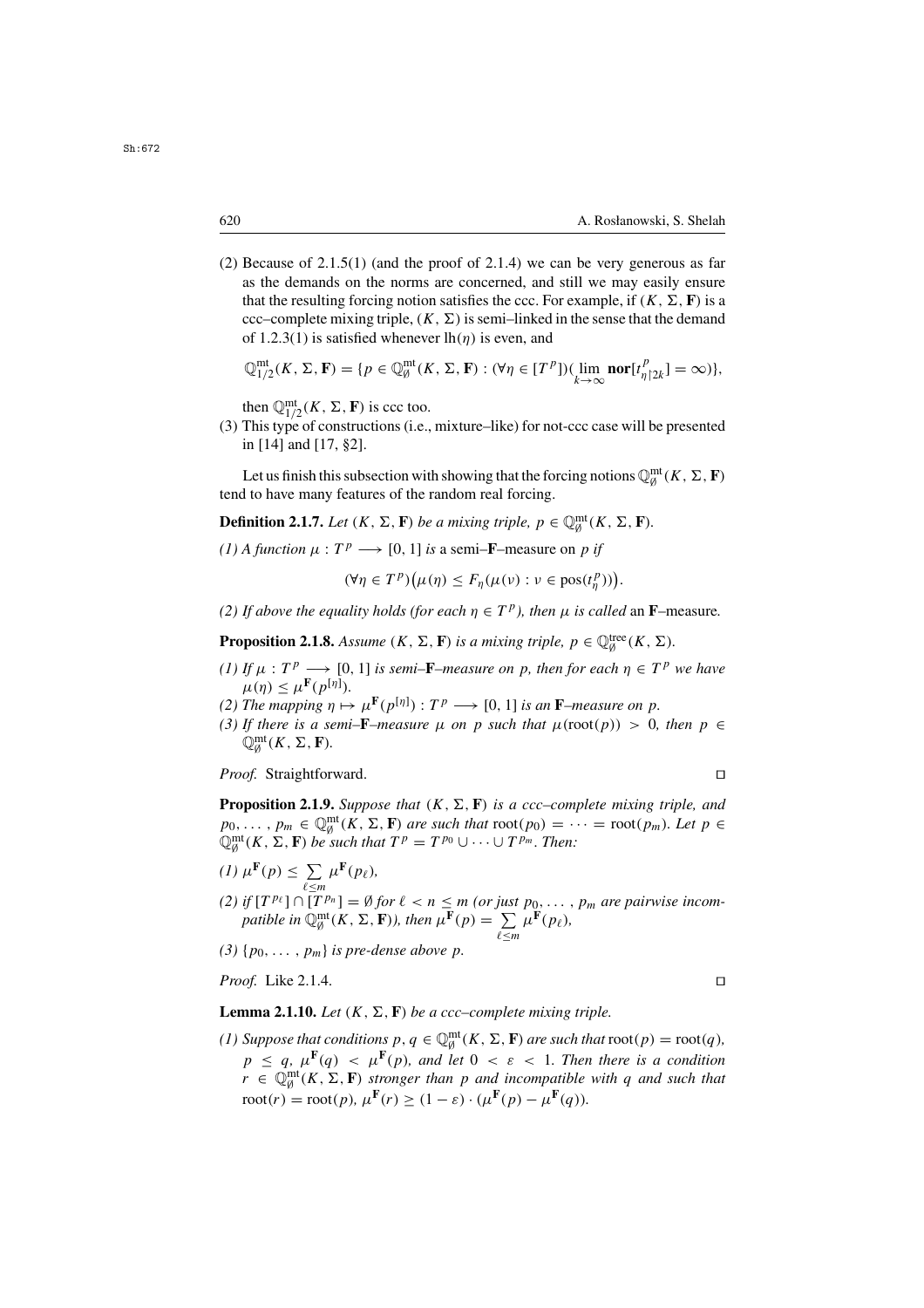(2) If  $p \in \mathbb{Q}_{\emptyset}^{\text{mt}}(K, \Sigma, \mathbf{F})$ ,  $\varepsilon > 0$  then there is  $\eta \in T^p$  such that  $\mu^{\mathbf{F}}(p^{[\eta]}) > (1 - \varepsilon)$ .

*Proof.* 1) Let  $v = root(p)$ . Choose a front A of  $T^p$  such that

$$
\mu_{q, A \cap T^q}(\nu) < \mu^{\mathbf{F}}(q) + \varepsilon \cdot (\mu^{\mathbf{F}}(p) - \mu^{\mathbf{F}}(q)) < \mu^{\mathbf{F}}(p)
$$

(so necessarily  $A \setminus T^q \neq \emptyset$ ). Take  $r_0, r_1 \in \mathbb{Q}_\emptyset^{\text{tree}}(K, \Sigma)$  such that

$$
T^{r_0} = \{ \eta \in T^p : (\exists \rho \in A \setminus T^q) (\eta \leq \rho \text{ or } \rho \lhd \eta) \}
$$
  

$$
T^{r_1} = \{ \eta \in T^p : (\exists \rho \in A \cap T^q) (\eta \leq \rho \text{ or } \rho \lhd \eta) \}.
$$

Clearly  $\text{root}(r_i) = v$ ,  $A \cap T^{r_i}$  is a front of  $T^{r_i}$ ,  $A = (A \cap T^{r_0}) \cup (A \cap T^{r_1})$ <br>and  $T^q \subset T^{r_1}$  Hence  $r_i \in \mathbb{O}^{\text{mt}}(K, \Sigma, \mathbf{F})$  and  $\mu^{\mathbf{F}}(a) \leq \mu^{\mathbf{F}}(r_i) \leq \mu^{\mathbf{F}}(a) + \varepsilon$ . and  $T^q \subseteq T^{r_1}$ . Hence,  $r_1 \in \mathbb{Q}_\emptyset^{\text{mt}}(K, \Sigma, \mathbf{F})$  and  $\mu^{\mathbf{F}}(q) \leq \mu^{\mathbf{F}}(r_1) < \mu^{\mathbf{F}}(q) + \varepsilon$  ·<br> $(\mu^{\mathbf{F}}(r_1) \sim \mu^{\mathbf{F}}(q))$ . Now using 2.1.3(c), we may conclude that  $\mu^{\mathbf{F}}(r_2) > (1 - \varepsilon)$ .  $(\mu^{\mathbf{F}}(p) - \mu^{\mathbf{F}}(q))$ . Now, using 2.1.3(c), we may conclude that  $\mu^{\mathbf{F}}(r_0) \geq (1 - \varepsilon)$ .  $(\mu^{\mathbf{F}}(p) - \mu^{\mathbf{F}}(q))$ , finishing the proof. 2) Straightforward.

**Proposition 2.1.11.** *Assume that*  $(K, \Sigma, \mathbf{F})$  *is a ccc–complete mixing triple, p*  $\in$  $\mathbb{Q}_{\beta}^{\text{mt}}(K, \Sigma, \mathbf{F})$ . Let  $m < \omega, \varepsilon > 0$  and let  $\dot{\tau}$  be a  $\mathbb{Q}_{\beta}^{\text{mt}}(K, \Sigma, \mathbf{F})$ –name such that  $n \Vdash \dot{\tau} < m$ . Then there are  $X \subseteq m$  and conditions  $a_{\varepsilon} \in \mathbb{Q}^{\text{mt}}(K, \Sigma, \mathbf{F})$  (for  $\ell \in X$ )  $p \Vdash t < m$ . Then there are  $X \subseteq m$  and conditions  $q_\ell \in \mathbb{Q}_{\emptyset}^{\rm mt}(K, \Sigma, \mathbf{F})$  (for  $\ell \in X$ ) such that *such that*

(*α*)  $q_\ell \Vdash \dot{\tau} = \ell$ ,<br>(*β*) root(*a*<sub>*i*</sub>) = 1</sub> (β) root( $q_\ell$ ) = root(p),<br>(γ)  $\sum u^{\mathbf{F}}(q_\ell) > (1 (\gamma)$   $\sum_{\ell \in X} \mu^{\mathbf{F}}(q_{\ell}) \geq (1 - \varepsilon)\mu^{\mathbf{F}}(p).$ 

*Proof.* Let  $v = \text{root}(p)$ . For each  $\ell < m$  define  $\mu_{\ell} : T^p \longrightarrow [0, 1]$  by:

$$
\mu_{\ell}(\eta) = \sup \{ \mu^{\mathbf{F}}(q) : q \in \mathbb{Q}_{\emptyset}^{\text{mt}}(K, \Sigma, \mathbf{F}) \& q \ge p^{[\eta]} \& \text{root}(q) = \eta \& q \Vdash \dot{\tau} = \ell \}
$$
\n(with the convention that  $\sup \emptyset = 0$ ). It follows from 2.1.1(f) that each  $\mu_{\ell}$  is an **F**-measure on *p*.

$$
\textbf{Claim 2.1.11.1. } \mu^{\mathbf{F}}(p) = \sum_{\ell < m} \mu_{\ell}(\nu).
$$

*Proof of the claim.* First note that, by a suitable modification of 2.1.4, we have  $\mu^{\mathbf{F}}(p) \ge \sum_{\ell < m} \mu_{\ell}(\nu)$ . So suppose that  $\mu^{\mathbf{F}}(p) > \sum_{\ell < m} \mu_{\ell}(\nu)$ , and let  $n \in \omega$  be such that  $(1 - \frac{2}{n}) \cdot \mu^{\mathbf{F}}(p) > \sum_{\ell < m} \mu_{\ell}(\nu)$ . Let S = { $\eta \in T^p : (1 - \frac{1}{n}) \cdot \mu^{\mathbf{F}}(p^{[\eta]}) > \sum_{\ell < m} \mu_\ell(\eta)$ },

and let  $T \subseteq S$  be a tree such that  $\text{root}(T) = \nu$  and  $\eta \in T$ ,  $\rho \in \text{succ}_{T}(\eta) \cap S$ <br>imply  $\rho \in T$  Clearly  $\max(T) = \emptyset$  so we may choose  $r \in \mathbb{O}^{\text{tree}}(K, \Sigma)$  so that imply  $\rho \in T$ . Clearly  $\max(T) = \emptyset$ , so we may choose  $r \in \mathbb{Q}_\emptyset^{\text{tree}}(K, \Sigma)$  so that  $T - Tf$ . If  $\iota(\mathbf{F}(\mathbf{a}) > 0$  than  $(\mathbf{r} \in \mathbb{Q})^{\text{null}}(K, \Sigma)$  and we may choose a condition  $T = T^r$ . If  $\mu^F(r) > 0$ , then  $(r \in \mathbb{Q}_\theta^{\text{mt}}(K, \Sigma, \mathbf{F})$  and) we may choose a condition  $a \in \mathbb{Q}^{\text{mt}}(K, \Sigma, \mathbf{F})$  stronger than r which decides the value of  $\tau$ , By 2.1.10(2) we  $q \in \mathbb{Q}_{p}^{\text{mt}}(K, \Sigma, \mathbf{F})$  stronger than r which decides the value of  $\tau$ . By 2.1.10(2) we<br>find u.  $\tau$   $\mathcal{F}_{q}^{q}$  such that uff( $q^{[n]}$ )  $\rightarrow$  (1  $q^{[n]}$ )  $\rightarrow$  (1  $q^{[n]}$ ) what contradicts find  $\eta \in T^q$  such that  $\mu^{\mathbf{F}}(q^{[\eta]}) > (1 - \frac{1}{n}) \geq (1 - \frac{1}{n})\mu^{\mathbf{F}}(p^{[\eta]})$ , what contradicts  $T^q \subset T^r \subset S$ . Therefore  $\mu^{\mathbf{F}}(r) = 0$  and like in 2.1.10(1) we may huild a condition  $T^q \subseteq T^r \subseteq S$ . Therefore  $\mu^{\mathbf{F}}(r) = 0$ , and like in 2.1.10(1) we may build a condition  $q \geq p$  and a front A of  $T<sup>q</sup>$  such that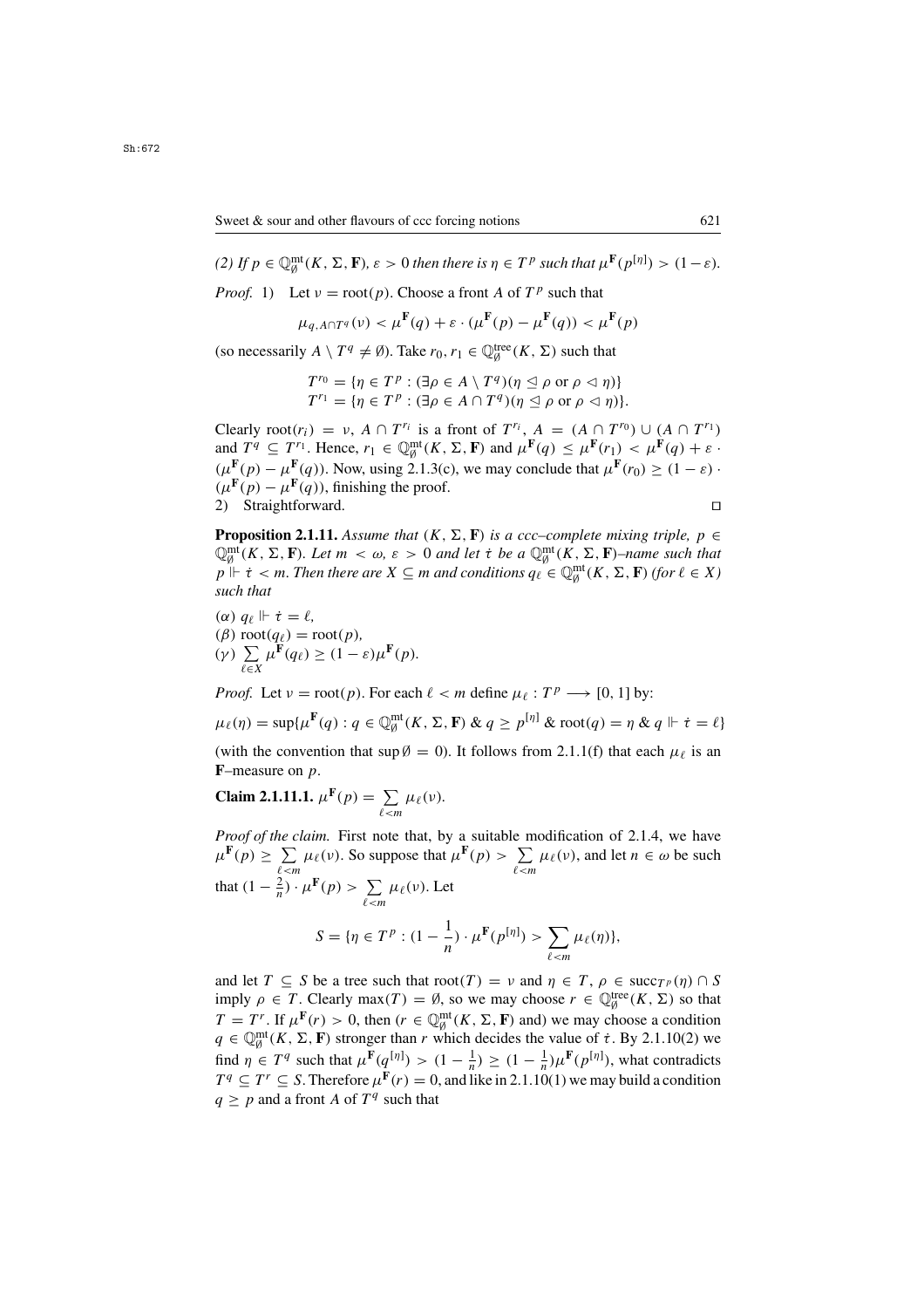- 
- $\text{root}(q) = \nu$ ,  $A \cap T^r = \emptyset$ ,<br>
  $T^q = {\eta \in T^p : (\exists \rho \in A)(\eta \leq \rho \text{ or } \rho \lhd \eta)},$ •  $T^q = \{ \eta \in T^p : (\exists \rho \in A)(\eta \leq \rho \text{ or } \rho \leq \eta) \},$ <br>
•  $(1 - \frac{1}{\eta}) \mu^F(n^{[\eta]}) \leq \sum_{\mu \in (n)} \mu^F(n^{[\eta]})$  for
- $(1 \frac{1}{n})\mu^{\mathbf{F}}(p^{[\eta]}) \le \sum_{\ell < m} \mu_{\ell}(\eta) \le \mu^{\mathbf{F}}(p^{[\eta]})$  for each  $\eta \in A$ , and<br>  $\mu^{\mathbf{F}}(q) > (1 \frac{1}{n})\mu^{\mathbf{F}}(p)$

$$
\bullet \ \mu^{\mathbf{F}}(q) > (1 - \tfrac{1}{n})\mu^{\mathbf{F}}(p).
$$

Now, we may easily conclude that  $\sum$  $\sum_{\ell \le m} \mu_{\ell}(\nu) \ge (1 - \frac{2}{n}) \cdot \mu^{\mathbf{F}}(p)$ , getting a contra- $\Box$ 

The conclusion of the proposition follows immediately from 2.1.11.1 and the definition of  $\mu_{\ell}$ 's (so we take  $X = {\ell < m : \mu_{\ell}(v) > 0}$  and suitable  $q_{\ell}$ 's for  $\ell \in X$ ).  $\Box$ 

**Proposition 2.1.12.** *Suppose that*  $(K, \Sigma, \mathbf{F})$  *is a ccc–complete mixing triple and*  $\dot{\tau}$ *is a*  $\mathbb{Q}_{\theta}^{\text{mt}}(K, \Sigma, \mathbf{F})$ –*name for an ordinal. Let*  $p \in \mathbb{Q}_{\theta}^{\text{mt}}(K, \Sigma, \mathbf{F})$ ,  $0 < \varepsilon < 1$ . Then there is a condition  $a > p$  and a front A of  $T<sup>q</sup>$  such that *there is a condition*  $q \geq p$  *and a front* A *of*  $T<sup>q</sup>$  *such that* 

( $\alpha$ ) root( $q$ ) = root( $p$ ),  $\mu^{\mathbf{F}}(q) > (1 - \varepsilon)\mu^{\mathbf{F}}(p)$ , (β) for each  $\eta \in A$  *the condition*  $q^{[\eta]}$  *decides the value of*  $\tau$ *.* 

*Proof.* Let

$$
B = \{ \eta \in T^p : \text{for some } p^* \ge p \text{ we have: } \text{root}(p^*) = \eta, \mu^{\mathbf{F}}(p^*) \ge (1 - \frac{\varepsilon}{2})\mu^{\mathbf{F}}(p^{\lfloor \eta \rfloor}), \text{ and } p^* \text{ decides } \dot{\tau} \text{ on a front} \}.
$$

It follows from 2.1.10 that, if  $q \in \mathbb{Q}_p^{\text{mt}}(K, \Sigma, \mathbf{F})$  is a condition stronger than p, then  $T^q \cap B \neq \emptyset$  If root $(n) \in B$  then we are clearly done, so suppose root $(n) \notin B$  $T^q \cap B \neq \emptyset$ . If root $(p) \in B$ , then we are clearly done, so suppose root $(p) \notin B$ . Note that if  $\eta \in T^p \setminus B$  then succ $_{T^p}(\eta) \setminus B \neq \emptyset$ . Thus

$$
T \stackrel{\text{def}}{=} \{ \eta \in T^p : (\forall v \leq \eta)(v \notin B) \}
$$

is a tree with max(T) =  $\emptyset$ ,  $T \cap B = \emptyset$ , root(T) = root(p). This T determines a condition  $r \in \mathbb{Q}_\theta^{\text{tree}}(K, \Sigma)$ , root $(r) = \text{root}(p)$ . It follows from the previous remark that  $\mu^{\mathbf{F}}(r) = 0$ . Take a front A of  $T^p$  such that  $\mu_{r, A \cap T^r}(\text{root}(r)) < \frac{1}{4} \cdot \varepsilon \cdot \mu^{\mathbf{F}}(p)$ <br>and  $A \subseteq T^r \sqcup B$ . For each  $y \in A \setminus T^r$  fix a condition a such that  $n^{[y]} \leq c$ . and  $A \subseteq T^r \cup B$ . For each  $v \in A \setminus T^r$  fix a condition  $q_v$  such that  $p^{[v]} \leq q_v$ ,  $\mu^{\mathbf{F}}(q_{\nu}) \geq (1 - \frac{\varepsilon}{2}) \mu^{\mathbf{F}}(p^{[\nu]})$ , and  $q_{\nu}$  decides  $\dot{\tau}$  on a front. Let q be such that

$$
T^{q} = \{ \eta \in T^{p} : (\exists \nu \in A \setminus T^{r})(\eta \in T^{q_{\nu}} \text{ or } \nu \leq \eta) \}.
$$

It should be clear that q is a condition as required  $\Box$ 

## *2.2. Exotic norm conditions*

The norm conditions introduced in the first section have their counterparts in the non-ccc case (as presented in [15]). Here we formulate more norm conditions which may be used to build ccc forcing notions from linked creating pairs (or tree–creating pairs), and which seem to be very ccc–specific. Let us start with a norm condition that allows us to include into our framework the "Mathias with ultrafilter" forcing notion.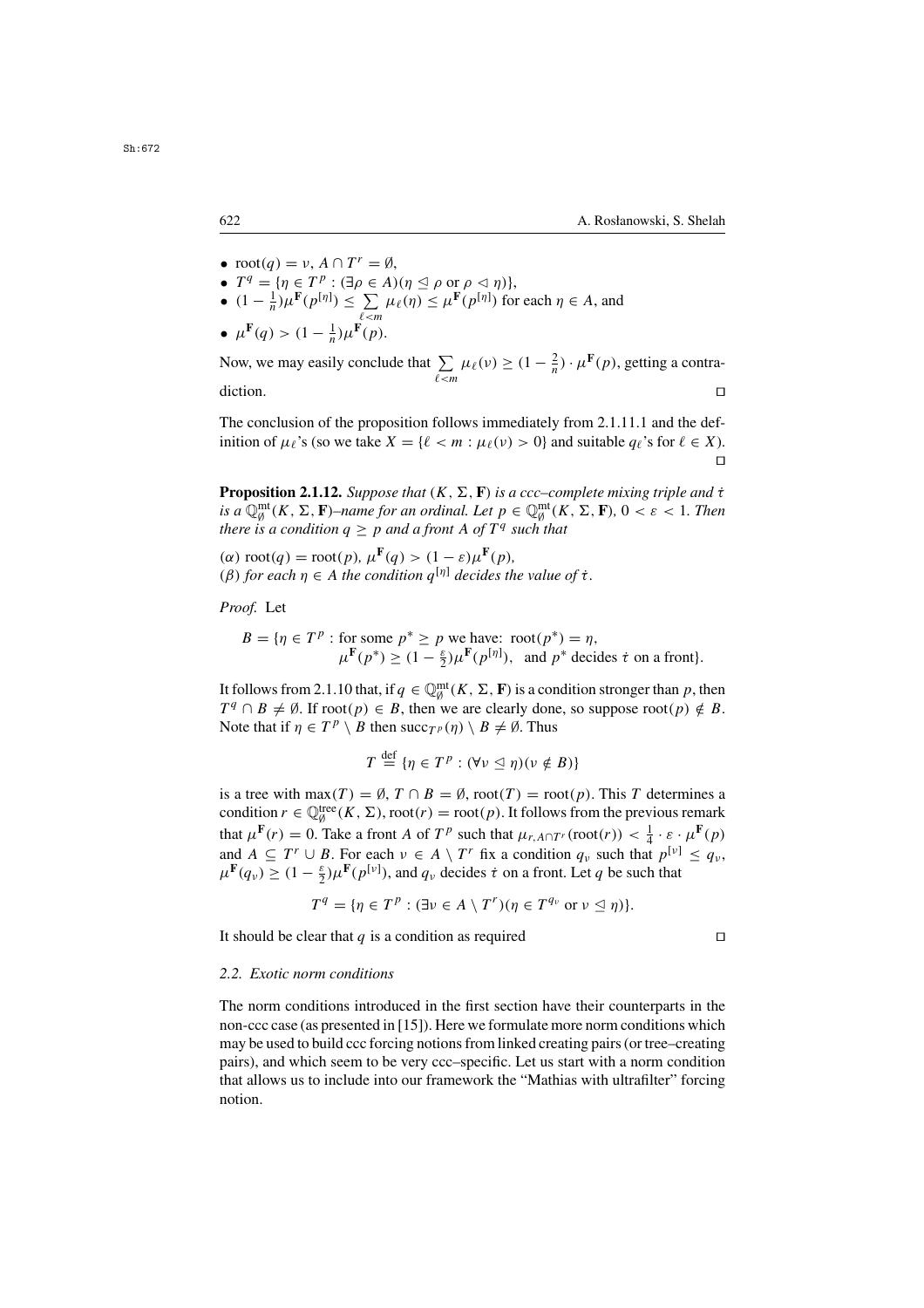- **Definition 2.2.1.** *(1) A local creating pair*  $(K, \Sigma)$  *for* **H** *is* strongly linked *if it is full (see 1.1.2(5)), linked and*
	- $(\otimes)^{\text{sl}}$  *there are*  $t_{\ell}^{\min} \in K$  *(for*  $\ell < \omega$ *) such that*  $m_{dn}^{t_{\ell}^{\min}}$  *then*  $t^{\min} \in \Sigma(t)$  $\ell_{dn}^{\ell} = \ell$  and if  $t \in K$ ,  $m_{dn}^{\ell} = \ell$ , *then*  $t_{\ell}^{\min} \in \Sigma(t)$ .<br>*ditionally for eac*

*If additionally for each*  $\ell < \omega$  *we have* 

$$
(\forall u \in \text{dom}(\textbf{val}[t_\ell^{\min}]))(\exists! v \in \text{rng}(\textbf{val}[t_\ell^{\min}]))(u \lhd v),
$$

*then we say that*  $(K, \Sigma)$  *is strongly<sup>+</sup>* linked.

(2) A local tree–creating pair  $(K, \Sigma)$  for **H** is (tree-) strongly linked *if it is linked and*

(⊗)<sup>sl</sup>ue *there are*  $t_{\eta}^{\min} \in K \cap \text{LTCR}_{\eta}[\mathbf{H}]$  *(for*  $\eta \in \bigcup_{m \in \omega}$ <br>  $t \in K \cap \text{TTCR}$   $[\mathbf{H}]$   $[n \in \mathbb{H}] \cap \mathbf{H}(i)$ , then  $\{\min_{m \in \mathbb{N}} \mathbb{H} \mid \mathbb{H} \cap \mathbf{H}(i)\}$ П  $\prod_{i \le m}$ **H**(i)*)* such that if  $t \in K \cap \text{LTCR}_{\eta}[\mathbf{H}], \eta \in \bigcup_{m \in \omega}$ П  $\prod_{i \le m} \mathbf{H}(i)$ *, then*  $t_{\eta}^{\min} \in \Sigma(t)$ *.*<br> *ch n* then we say that  $(K, \Sigma)$ 

*If, additionally,*  $|pos(t^{min}_{\eta})| = 1$  *for each*  $\eta$  *then we say that*  $(K, \Sigma)$  *is* strongly<sup>+</sup> linked linked*.*

*(3) Let* D *be a non-principal ultrafilter on* ω*. We define norm conditions* <sup>C</sup>(D) *and*  $\mathcal{C}^{tree}(D)$  (for the contexts of creating pairs and tree–creating pairs, respectively) *and the corresponding forcing notions*  $\mathbb{Q}_D^*(K, \Sigma)$ ,  $\mathbb{Q}_D^{\text{tree}}(K, \Sigma)$  *as follows.*<br>● A sequence  $\langle t_i : i \leq \omega \rangle$  satisfies  $C(D)$  if for some  $\ell \leq \omega$  we have:

• A sequence  $\langle t_i : i \langle \omega \rangle \rangle$  satisfies  $\mathcal{C}(D)$  *if for some*  $\ell \langle \omega \rangle \rangle$  we have:

$$
(\forall i < \omega)(m_{\rm dn}^{l_i} = \ell + i) \quad \text{and} \quad \lim_{D} \langle \textbf{nor}[t_{j-\ell}] : \ell \le j < \omega \rangle = \infty.
$$

*For a local creating pair*  $(K, \Sigma)$ ,  $\mathbb{Q}_D^*(K, \Sigma)$  *is the forcing notion* 

$$
\mathbb{Q}_{\mathcal{C}(D)}^*(K,\Sigma) = \{p \in \mathbb{Q}_{\beta}^*(K,\Sigma) : \langle t_i^p : i \langle \omega \rangle \text{ satisfies } \mathcal{C}(D) \}.
$$

• *A system*  $\langle t_\eta : \eta \in T \rangle \subseteq \text{LTCR}[\mathbf{H}]$  *satisfies*  $\mathcal{C}^{\text{tree}}(D)$  *if* T *is a tree,*  $t_\eta \in$  $\text{LTCR}_{\eta}[\mathbf{H}]$  *and*  $\text{pos}(t_{\eta}) = \text{succ}_{T}(\eta) \subseteq \prod_{i \leq \text{lh}(\eta)} \mathbf{H}(i)$  *for each*  $\eta \in T$ *, and* 

 $i \leq lh(\eta)$  $(\forall \eta \in [T])(\lim_{D} \{\text{nor}[t_{\eta}]_k\} : \text{lh}(\text{root}(T)) \leq k < \omega) = \infty).$ <br>For a local tree creating pair  $(K, \Sigma)$  ( $\mathbb{D}^{\text{tree}}(K, \Sigma)$ ) is the fo *For a local tree creating pair*  $(K, \Sigma)$ ,  $\mathbb{Q}_D^{\text{tree}}(K, \Sigma)$  *is the forcing notion* 

$$
\mathbb{Q}_{\mathcal{C}(D)}^{\text{tree}}(K,\Sigma) = \{p \in \mathbb{Q}_{\emptyset}^{\text{tree}}(K,\Sigma) : \langle t_{\eta}^p : \eta \in T^p \rangle \text{ satisfies } C^{\text{tree}}(D) \}.
$$

*Remark 2.2.2.* Strongly linked (and especially strongly  $^+$  linked) creating pairs resemble omittory creating pairs of  $[15, Det, 2.1.1]$  – in both cases the practical examples are such that we may "omit" some of the creatures from a condition  $p$ . Here the "omitting" is done by replacing  $t_i^p$  by the suitable  $t_\ell^{\min}$  (see 2.4.5).

**Proposition 2.2.3.** Let D be a non-principal ultrafilter on  $\omega$ . If  $(K, \Sigma)$  is a local *strongly linked creating pair (tree–creating pair, respectively), then the forcing notion*  $\mathbb{Q}_D^*(K, \Sigma)$  *(* $\mathbb{Q}_D^{\text{tree}}(K, \Sigma)$ *, respectively) is*  $\sigma$ *-centered.* 

*Proof.* Straightforward. □

Forcing notions  $\mathbb{Q}_D^*(K, \Sigma)$ , though similar to the Mathias forcing notion, do have (in general) as many nice properties as this one. For example "deciding not have (in general) as many nice properties as this one. For example "deciding formulas without changing the root" may easily fail, even though we may have some kind of continuous reading of names.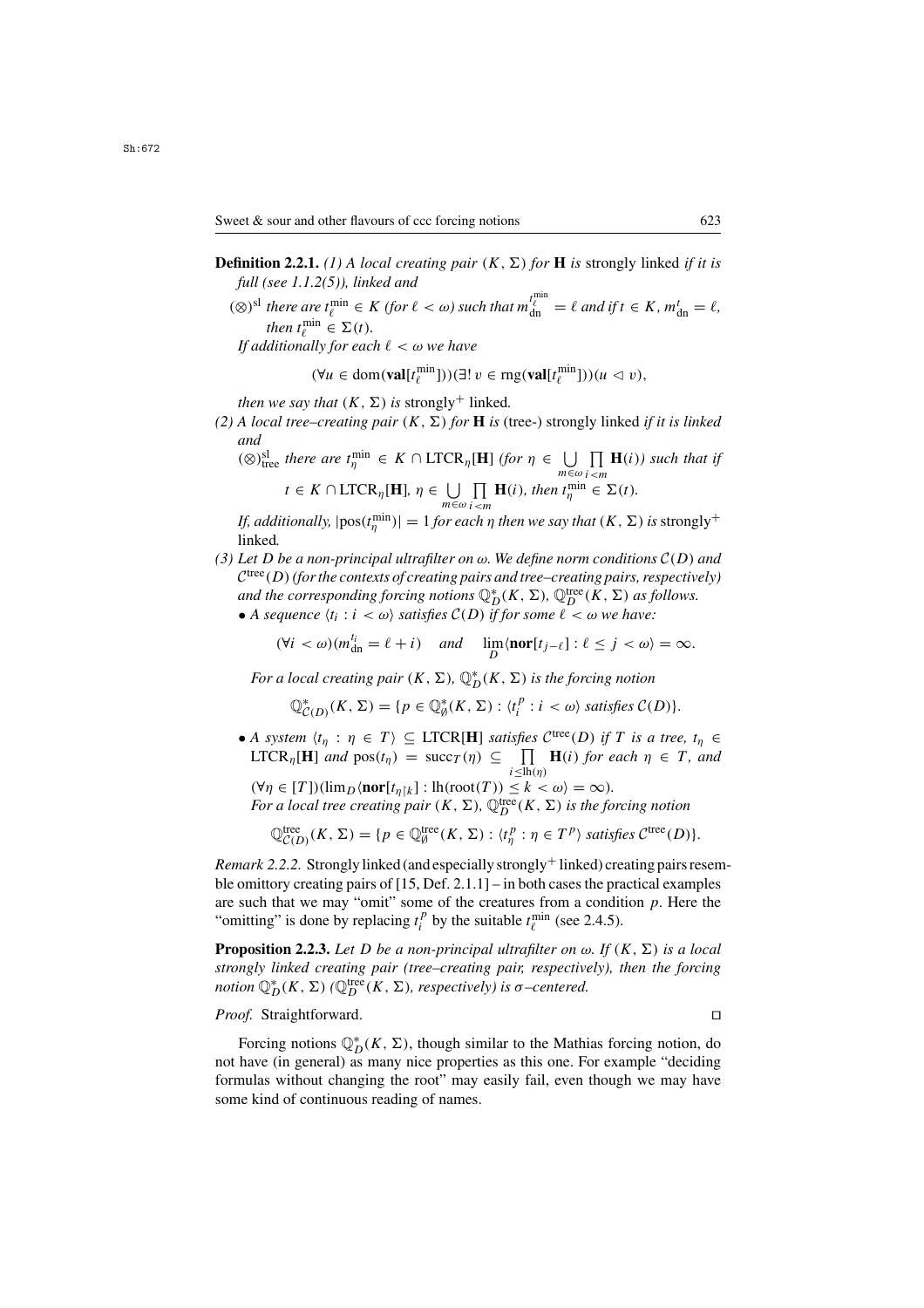Sh:672

**Definition 2.2.4 (See [15, Def. 1.2.9]).** *Let* D *be a non-principal ultrafilter on* ω*,*  $(K, \Sigma)$  *be a local strongly linked creating pair and*  $\tau$  *be a*  $\mathbb{Q}_{D}^{*}(K, \Sigma)$ *–name for an ordinal. We say that a condition*  $p \in \mathbb{Q}^{*}(K, \Sigma)$  *approximates*  $\tau$  at  $t^{p}$  (*or at n*) *an ordinal. We say that a condition*  $p \in \mathbb{Q}_{D}^{*}(K, \Sigma)$  approximates  $\dot{\tau}$  at  $t_n^p$  (*or at n*) whenever the following demand is satisfied: *whenever the following demand is satisfied:*

(\*) *for each*  $w_1 \in \text{pos}(w^p, t_0^p, \ldots, t_{n-1}^p)$ , *if there is a condition*  $r \in \mathbb{Q}_L^*$  *stroneer than n and such that*  $w^r = w_1$  *and r decides the value of t. for each*  $w_1 \in \text{pos}(w^{\nu}, t_0^{\nu}, \dots, t_{n-1}^{\nu}),$  *if there is a condition*  $r \in \mathbb{Q}_D^{\nu}(K, \Sigma)$  *stronger than p and such that*  $w^{\nu} = w_1$  *and r decides the value of t*, *then the condition*  $(w_1, t_1^p, t_$ *condition*  $(w_1, t_n^p, t_{n+1}^p, \ldots)$  *decides the value of*  $\tau$ 

**Proposition 2.2.5.** Assume that D is a Ramsey ultrafilter on  $\omega$  and  $(K, \Sigma)$  is a local, *really finitary and strongly<sup>+</sup> linked creating pair. Then for each*  $p \in \mathbb{Q}_D^*(K, \Sigma)$ and a name  $\tau$  for an ordinal, there is a condition  $q \geq p$  which approximates  $\tau$  at every n and such that  $w^p = w^q$ *every n and such that*  $w^p = w^q$ *.* 

*Proof.* The proof follows the lines of the appropriate proof for the Mathias forcing notion (see e.g. [1, §7.4]). Let  $\langle t_{\ell}^{\min} : \ell < \omega \rangle$  witness that  $(K, \Sigma)$  satisfies  $(\otimes)^{sl}$  of <br>2.2.1(1)  $(\forall u \in \text{dom}(\text{val}[t^{\min}]))$  $(\exists u \in \text{mod}(\text{val}[t^{\min}]))$  $(u \leq v)$ . For simplicity we 2.2.1(1),  $(\forall u \in \text{dom}(\textbf{val}[t_e^{\min}]))(\exists! v \in \text{rng}(\textbf{val}[t_e^{\min}]))(u \leq v)$ . For simplicity, we assume that **nor**[t<sup>min</sup>] < 1 (for  $\ell < \omega$ ) assume that **nor** $[t_{\ell}^{\min}] \leq 1$  (for  $\ell < \omega$ ).<br>For a condition  $p \in \mathbb{O}_{\infty}^{*}$  ( $K > 1$ ) and

For a condition  $p \in \mathbb{Q}_D^*(K, \Sigma)$  and  $n \in \omega$  let

$$
\mathrm{supp}^n(p) \stackrel{\mathrm{def}}{=} \{m_{\mathrm{dn}}^{t_i^p} : i < \omega \& \mathrm{nor}[t_i^p] > n+1\} \in D.
$$

Choose inductively conditions  $p_n \in \mathbb{Q}_D^*(K, \Sigma)$  such that for each  $n < \omega$ :

- (1)  $p_0 = p$ ,  $p_n \le p_{n+1}$ ,  $w^{p_n} = w^p$ , and  $t_i^{p_{n+1}} = t_i^{p_n}$  for  $i < n$ ,<br>(2) if  $w \in \text{pos}(w^{p_{n+1}}, t^{p_{n+1}})$  and there is  $n^* > n$  such that  $t_i^{p_{n+1}} = t_i^{p_n}$
- (2) if  $w \in \text{pos}(w^p, t_0^p, \dots, t_{n-1}^p)$  and there is  $p^* \geq p$  such that  $w^{p^*} = w$  and  $p^*$ <br>decides  $\dot{\tau}$  then  $(w, t^{p_{n+1}}, t^{p_{n+1}})$  decides  $\dot{\tau}$ decides  $\dot{\tau}$ , then  $(w, t_n^{p_{n+1}}, t_{n+1}^{p_{n+1}}, \dots)$  decides  $\dot{\tau}$ .

(Note that "strongly linked" implies that if  $w^{q_0} = w^{q_1}$ , then  $q_0, q_1$  are compatible; also remember that  $(K, \Sigma)$  is full.) Since D is Ramsey, we may choose an increasing sequence  $\langle i_n : n \langle \omega \rangle \subseteq \omega \setminus \ln(w^p)$  such that

$$
\{i_n : n < \omega\} \in D \quad \text{and} \quad (\forall n \in \omega)(i_n + 2 < i_{n+1} \in \text{supp}^{n+1}(p_{i_n - \text{lh}(w^p) + 2})).
$$

For  $j < \omega$  let

$$
t_j^q = \begin{cases} t_j^{p_{i_n - \ln(w^p) + 2}} & \text{if } j = i_{n+1} - \ln(w^p), \ n \in \omega, \\ t_j^{\min} & \text{if } j + \ln(w^p) \notin \{i_{n+1} : n < \omega\}. \end{cases}
$$

It should be clear that  $q \stackrel{\text{def}}{=} (w^p, t_0^q, t_1^q, \dots) \in \mathbb{Q}_D^*(K, \Sigma)$  is a condition stronger<br>than *n* and for every  $w \in \text{pos}(w^p, t_0^p, \dots, t_{p-1}^p, \dots)$   $n \in \omega$  we have than p and for every  $w \in pos(w^p, t^p_0, \dots, t^p_{i_n-\ln(w^p)})$ ,  $n \in \omega$  we have

$$
(w, t_{i_n-\text{lh}(w^p)+1}^q, t_{i_n-\text{lh}(w^p)+2}^q, \dots) \geq (w, t_{i_n-\text{lh}(w^p)+1}^{p_{i_n-\text{lh}(w^p)+2}}, t_{i_n-\text{lh}(w^p)+2}^{p_{i_n-\text{lh}(w^p)+2}}, \dots).
$$

Hence easily q approximates  $\dot{\tau}$  at all points of the form  $i_{n+1} - \text{lh}(w^p) + 1$  (for  $n < \omega$ ), and by the additional demand on  $t_{\ell}^{\min}$  (in "strongly<sup>+")</sup>) we conclude that q approximates  $\dot{\tau}$  at all  $n < \omega$ approximates  $\dot{\tau}$  at all  $n < \omega$ .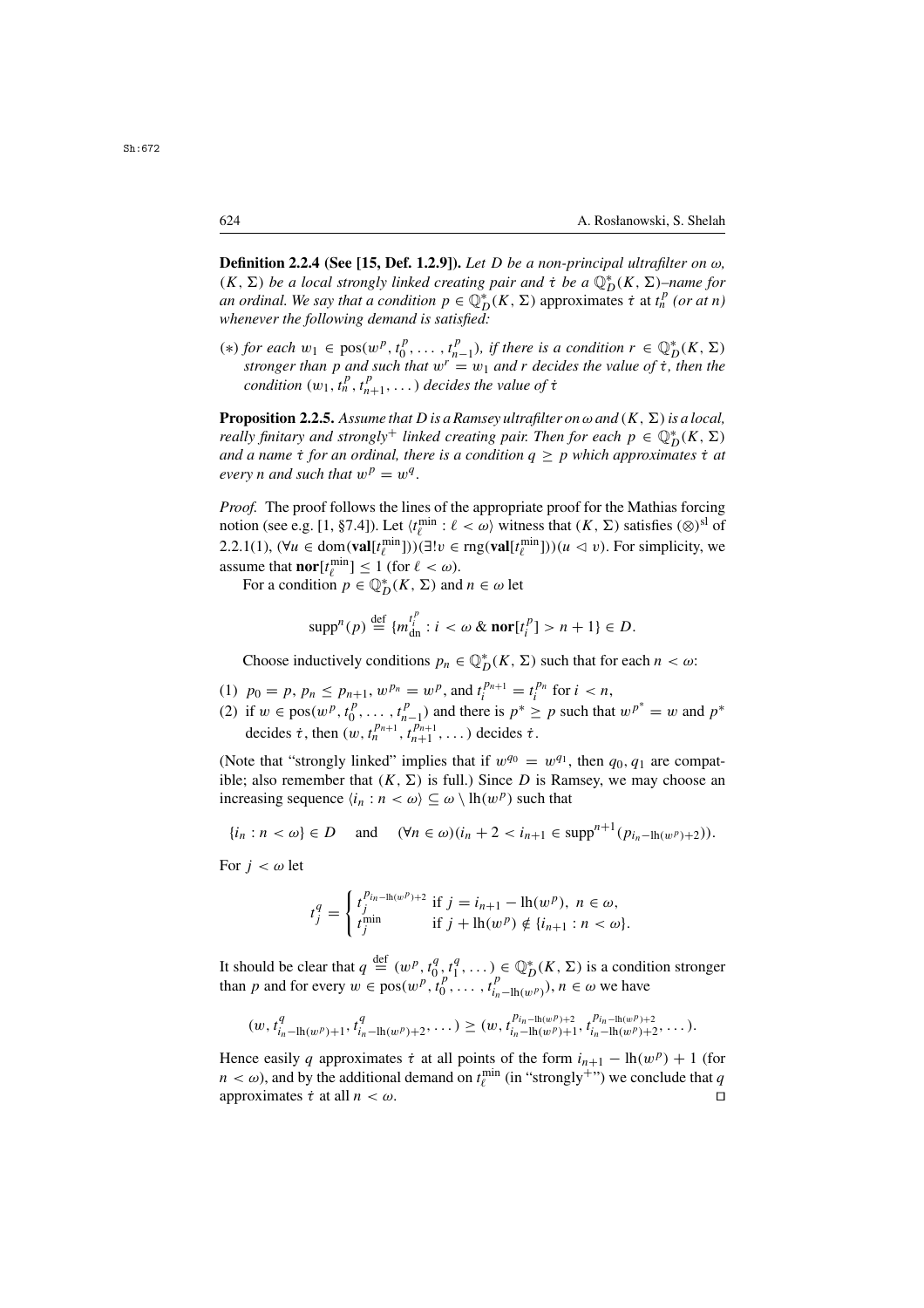**Proposition 2.2.6.** *Suppose that*  $(K, \Sigma)$  *is a strongly<sup>+</sup> linked local creating pair*  $(with\ t_n^{\min}$  *witnessing this). Assume that*  $\operatorname{nor}[t_n^{\min}] \leq 1$  *(for*  $n < \omega$ *) and* 

- (\*) *for each*  $n \in ∞$  *there are disjoint sets*  $A_n$ ,  $B_n \subseteq$  **H**(n) *such that* 
	- *if*  $\langle u, v \rangle \in \text{val}[t_n^{\min}],$  then  $v(n) \notin A_n \cup B_n$ ,<br>• *if*  $t \in K$  **nor**[t] > 1  $u \in \text{dom}(\text{val}[t])$  [h(*i*)
	- *if*  $t \in K$ , **nor**[t] > 1,  $u \in \text{dom}(\text{val}[t])$ ,  $\text{lh}(u) = n$ *then there are*  $v_0$ ,  $v_1$  *such that*  $\langle u, v_0 \rangle$ ,  $\langle u, v_1 \rangle \in \textbf{val}[t]$  *and*  $v_1(n) \in A_n$  *and*  $v_0(n) \in B_n$ .

Let D be an ultrafilter on  $\omega$ . Then the forcing notion  $\mathbb{Q}_D^*(K,\Sigma)$  adds a Cohen real.

*Proof.* Let  $\dot{W}$  be the name for  $\mathbb{Q}_D^*(K, \Sigma)$ –generic real and let  $\dot{K} = \{\dot{k}_n : n < \omega\}$ <br>be a name for a subset of  $\omega$  such that be a name for a subset of  $\omega$  such that

$$
\dot{K} = \{k \in \omega : \dot{W}(k) \in A_k \cup B_k\}.
$$

(Clearly  $\hat{K}$  is infinite.) Let  $\dot{c} \in 2^{\omega}$  be given by  $\dot{c}(n) = 0$  if and only if  $\hat{W}(k_n) \in A_n$ .<br>It should be clear that  $\dot{c}$  is a name for a Coben real over **V** It should be clear that  $\dot{c}$  is a name for a Cohen real over **V**.

Now we will give some norm conditions that can be used in the context of local and forgetful creating pairs. Note that if  $(K, \Sigma)$  is of that type, then for each  $t \in K$ we have (unique) set  $P_t \subseteq \mathbf{H}(m_{dn}^t)$  such that

 $\langle u, v \rangle \in \textbf{val}[t]$  if and only if  $v(m_{dn}^t) \in P_t$ ,  $u \le v$  and  $lh(v) = lh(u) + 1$ 

(for some, equivalently all,  $u \in \text{dom}(\text{val}[t])$ ). The set  $P_t$  corresponds to pos(t) in the tree–creatures context, and below we will use the notation  $pos(t)$  for it (hoping that this does not cause any confusion). Our next definition is a variant of  $2.1.3(a,b)$ for the case of local forgetful creating pairs.

**Definition 2.2.7.** A local forgetful creating pair  $(K, \Sigma)$  for **H** is complete if

- (a) for each  $i \in \omega$  and a nonempty set  $A \subseteq \mathbf{H}(i)$ , there is a unique creature  $t_A^i \in K$ *such that*  $m_{\text{dn}}^{t_A} = i$  *and*  $pos(t_A^i)$  $\binom{l}{A} = A,$ <br> $\binom{l}{B} = \sum_{i=1}^{n} A_i$
- *(b) if*  $i \in \omega$ ,  $A \subseteq B \subseteq \mathbf{H}(i)$ *, then*  $t_A^i \in \Sigma(t_B^i)$  *and* **nor** $[t_A^i] \leq \mathbf{nor}[t_B^i]$ *.*

**Definition 2.2.8.** *Let*  $H : \omega \longrightarrow H(\omega_1)$  *be such that*  $(\forall n \in \omega)(|H(n)| > 2^n)$  *and let*  $(K, \Sigma)$  *be a complete creating pair for* **H***.* 

- $(1)$  A 1–norming system *(for* **H**) is a pair  $(\bar{K}, \bar{g})$  such that
	- ( $\alpha$ )  $\overline{K} = \langle K_{\ell} : \ell \in \omega \rangle$  *is a sequence of infinite pairwise disjoint subsets of*  $\omega$ *,*  $\min(K_{\ell}) > \ell$ ,  $\min(K_{\ell}) \geq \ell,$ <br> $\overline{a} = \{a : a \in \mathbb{R}\}$
	- (*β*)  $\bar{g} = \langle g_{\rho} : \rho \in 2^{<\omega} \rangle$ , where for each  $\ell < \omega$ :
	- $(\gamma)$  *if*  $\rho \in 2^{\ell}$  *then*  $g_{\rho} \in \prod_{m \in K_{\ell}} \mathbf{H}(m)$ *, and*  $m \in K_{\ell}$

(δ) for every  $m \in K_{\ell}$ , there are no repetitions in  $\langle g_{\rho}(m) : \rho \in 2^{\ell} \rangle$ .<br>Let  $C(\text{nor})$  be a norm condition for K and  $(\overline{K}, \overline{\rho})$  be a l-norming.

*(2) Let*  $C$ (nor) *be a norm condition for* K *and*  $(K, \overline{g})$  *be a 1–norming system. We define*  $(K, \bar{g})$ –modified version  $C(\text{nor})^{\bar{K}, \bar{g}}$  of  $C(\text{nor})$  *by*<br>*a gazy mag (t, i, j, ()) atticker*  $C(\text{nor})^{\bar{K}, \bar{g}}$  if and only *a sequence*  $\langle t_i : i < \omega \rangle$  *satisfies*  $C(\textbf{nor})^{\overline{K}, \overline{g}}$  *if and only if*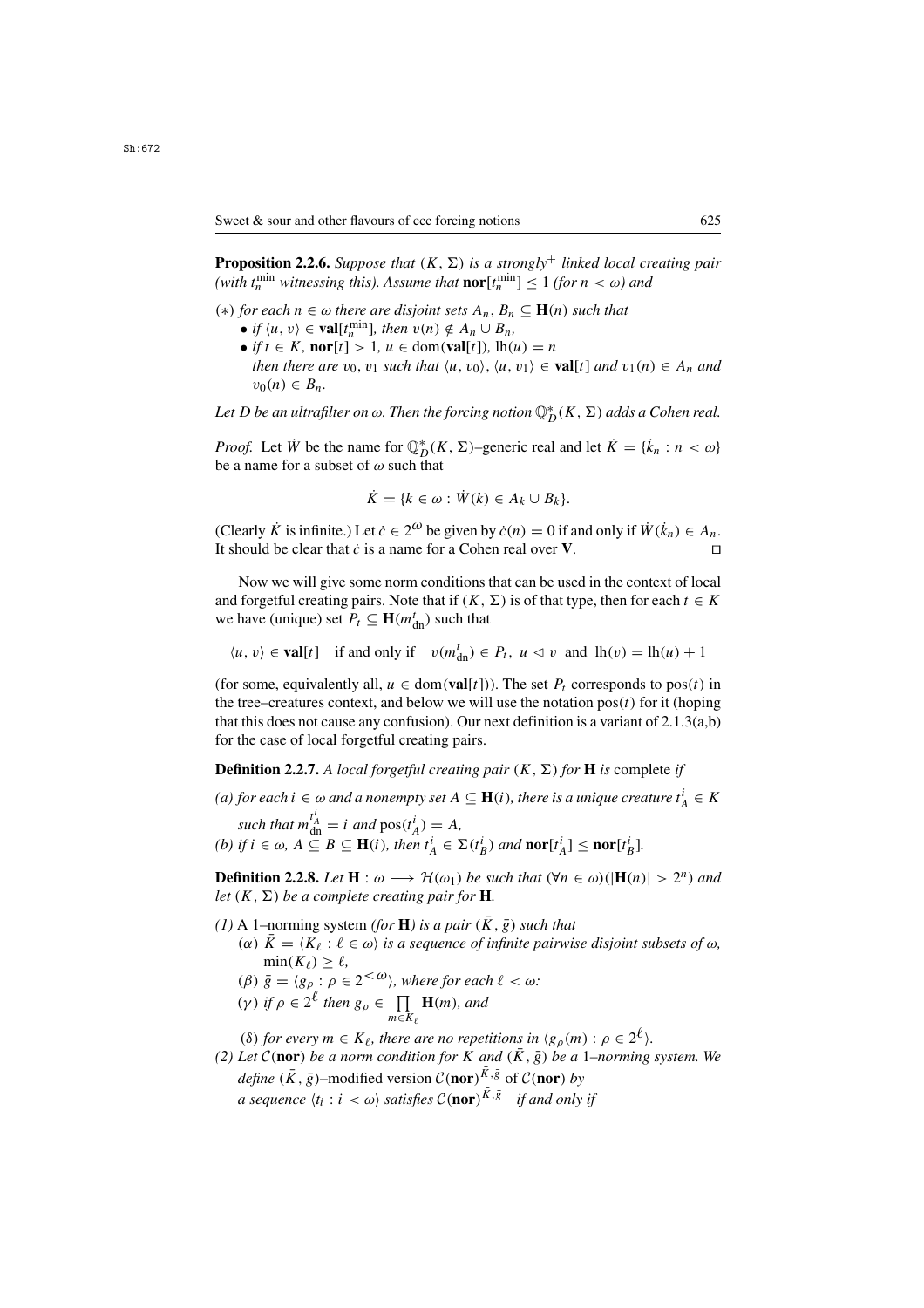*it satisfies*  $C(\textbf{nor})$  *and for some*  $\rho_0, \ldots, \rho_k \in 2^{\omega}$ ,  $k < \omega$  we have

$$
(\forall i, \ell < \omega)(\forall \rho \in 2^{\ell})( [m_{\mathrm{dn}}^{t_i} \in K_{\ell} \& g_{\rho}(m_{\mathrm{dn}}^{t_i}) \notin \mathrm{pos}(t_i) ] \Rightarrow [ \rho \triangleleft \rho_0 \vee ... \vee \rho \triangleleft \rho_k ].
$$

(3) If  $C(\textbf{nor})$  is one of  $C^{\infty}(\textbf{nor}), C^{\mathcal{F}}(\textbf{nor})$  or  $C^f(\textbf{nor})$  (for suitable f, F; see 1.1.5),<br>then the forcing notions corresponding to  $(\overline{K}, \overline{\phi})$ -modified versions of  $C(\textbf{nor})$ *then the forcing notions corresponding to*  $(\bar{K}, \bar{g})$ *–modified versions of*  $C(\textbf{nor})$ will be denoted by  $\mathbb{Q}_{\infty}^{\bar{K},\bar{g}}(K,\Sigma)$ ,  $\mathbb{Q}_{\mathcal{F}}^{\bar{K},\bar{g}}(K,\Sigma)$ ,  $\mathbb{Q}_{f}^{\bar{K},\bar{g}}(K,\Sigma)$ , respectively.

**Proposition 2.2.9.** *Let*  $H : \omega \longrightarrow H(\omega_1)$  *be such that*  $(\forall n \in \omega)(|H(n)| > 2^n)$ *. Assume that*  $(K, \Sigma)$  *is a complete creating pair, and*  $(K, \overline{g})$  *is a 1–norming system (for* **H***).*

- *(1)* If  $f : \omega \times \omega \longrightarrow \omega$  *is fast and*  $(K, \Sigma)$  *is linked, then*  $\mathbb{Q}_{\infty}^{\overline{K}, \overline{g}}(K, \Sigma)$  *and*<br> $\mathbb{Q}_{f}^{\overline{K}, \overline{g}}(K, \Sigma)$  *are*  $\sigma$ *-*\**–linked Souslin forcing notions.*<br>(2) *A ssume that b*  $\therefore \omega \times \omega \longrightarrow \omega$  is
- *(2) Assume that*  $h : \omega \times \omega \longrightarrow \omega$  *is regressive and*  $\mathcal{F} \subseteq (\omega \setminus 2)^{\omega}$  *is an h–closed* family which is either countable or  $\geq^*$ -directed. Suppose  $(K, \Sigma)$  is local and *family which is either countable or*  $\geq$ <sup>\*</sup>–directed. Suppose  $(K, \Sigma)$  *is local and* h–linked. Then the forcing notion  $\mathbb{Q}_{\mathcal{F}}^{\bar{K},\bar{g}}(K,\Sigma)$  is  $\sigma$ - $\ast$ –linked, and if  $\mathcal F$  is count- $\triangle$ *able and*  $\geq$ <sup>\*</sup>–directed, then  $\mathbb{Q}_{\mathcal{F}}^{\overline{K},\overline{g}}(K,\Sigma)$  *is also Souslin.*

*Proof.* Straightforward. □

**Definition 2.2.10.** *Let*  $(K, \Sigma)$  *be a local forgetful creating pair for* **H***.* 

- *(1)* A 2–norming system *is a sequence*  $\bar{U} = \langle U_{\rho,k} : \rho \in 2^{<\omega} \& k < \omega \rangle$  of *pairwise disjoint infinite subsets of*  $\omega$  *such that*  $lh(\rho) < min(U_{\rho, k})$ .
- *(2) For a norm condition*  $C$  (nor) *and a* 2–*norming system*  $\overline{U}$  *we define*  $\overline{U}$  –modified version  $C(\text{nor})^{\bar{U}}$  of  $C(\text{nor})$  *by*<br>a sequence  $\langle t, t \rangle \leq C$  satisfies

*a sequence*  $\langle t_i : i < \omega \rangle$  *satisfies*  $\mathcal{C}(\text{nor})$ <br>*it satisfies*  $\mathcal{C}(\text{nor})$  *and for some*  $\rho_0$ *a sequence*  $\langle t_i : i \rangle \langle \omega \rangle$  *satisfies*  $C(\text{nor})^{\bar{U}}$  *if and only if* 

*it satisfies*  $C(\textbf{nor})$  *and for some*  $\rho_0, \ldots, \rho_\ell \in 2^\omega$  *and*  $k_0, \ldots, k_\ell < \omega, \ell < \omega$ , for every  $i, k < \omega$  and  $0 \in 2^{<\omega}$  we have *for every i, k* <  $\omega$  *and*  $\rho \in 2^{\lt \omega}$  *we have:* 

$$
[m_{\mathrm{dn}}^{t_i} \in U_{\rho,k} \& \mathrm{pos}(t_i) \neq \mathbf{H}(m_{\mathrm{dn}}^{t_i})]
$$
  
\n
$$
\Rightarrow [\rho \triangleleft \rho_0 \vee \ldots \vee \rho \triangleleft \rho_\ell \text{ and } k \in \{k_0, \ldots, k_\ell\}].
$$

 $We will use notation  $\mathbb{Q}_{\infty}^{\overline{U}}(K, \Sigma)$ ,  $\mathbb{Q}_{\mathcal{F}}^{\overline{U}}(K, \Sigma)$ ,  $\mathbb{Q}_{f}^{\overline{U}}(K, \Sigma)$  for the respective force-  
ing notions (and suitable  $f \in \mathcal{F}$ )$ *ing notions (and suitable f,*  $F$ *).* 

**Proposition 2.2.11.** *Let*  $(K, \Sigma)$  *be a complete creating pair, and*  $\overline{U}$  *be a* 2–*norming system.*

- *(1)* If  $f : \omega \times \omega \longrightarrow \omega$  is fast and  $(K, \Sigma)$  is linked, then  $\mathbb{Q}_{\infty}^{\overline{U}}(K, \Sigma)$  and  $\mathbb{Q}_{f}^{\overline{U}}(K, \Sigma)$  are  $\sigma$ - $*$ -linked Souslin forcing notions *are* σ*-*∗*–linked Souslin forcing notions.*
- *(2) Assume that*  $h : \omega \times \omega \longrightarrow \omega$  *is regressive and*  $\mathcal{F} \subseteq (\omega \setminus 2)^{\omega}$  *is an h–closed family which is either countable or*  $\geq$ <sup>\*</sup>–directed. Suppose  $(K, \Sigma)$  is local and h– *linked. Then the forcing notion*  $\mathbb{Q}_{\mathcal{F}}^{\bar{U}}(K, \Sigma)$  *is*  $\sigma$ - $\ast$ *-linked, and if*  $\mathcal{F}$  *is countable*  $and \geq^*$ –directed, then  $\mathbb{Q}_{\mathcal{F}}^{\overline{U}}(K, \Sigma)$  *is also Souslin.*

*Proof.* Straightforward. □

Sh:672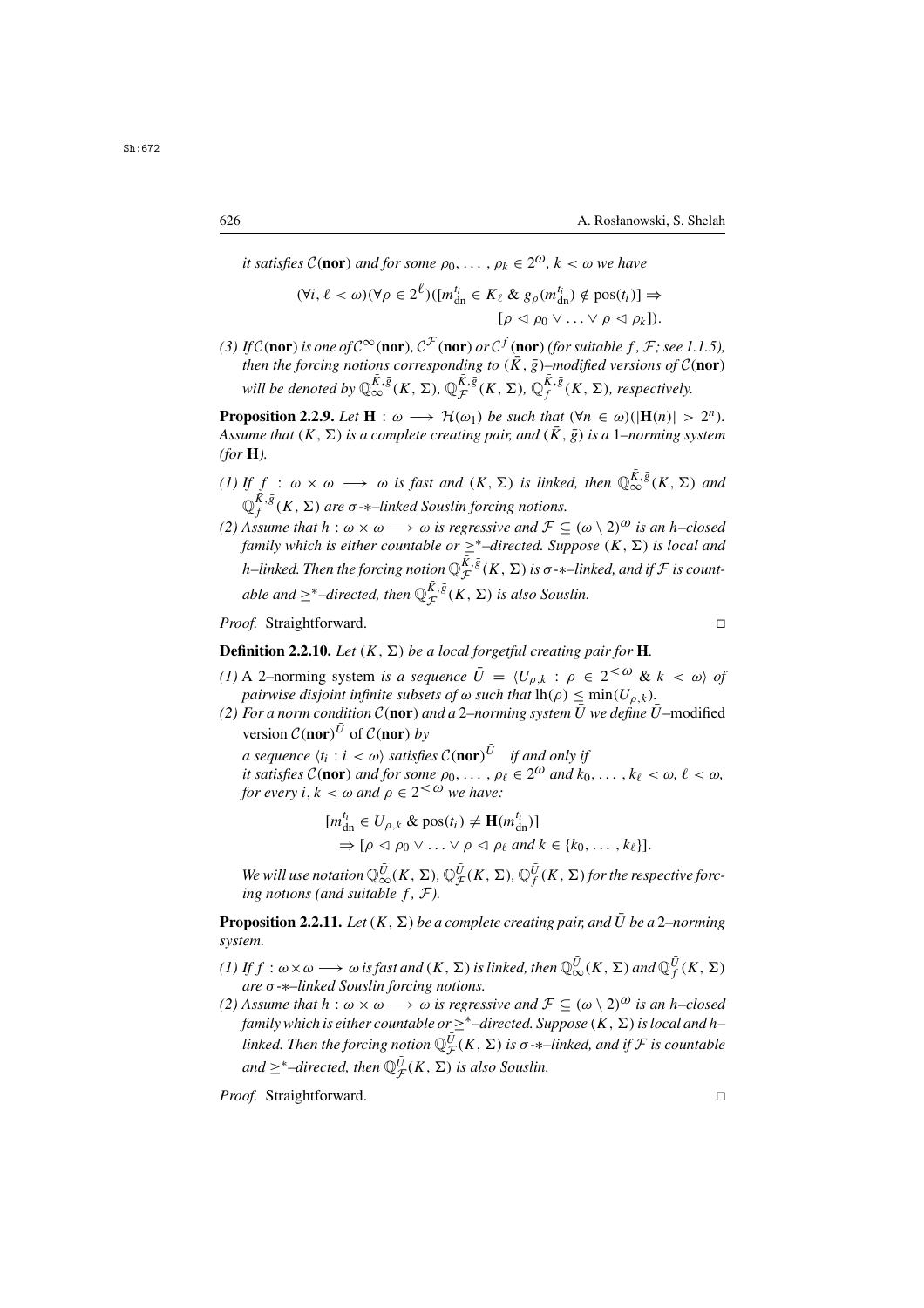## *2.3. Universal forcing notions*

Here we introduce constructions involving very peculiar norm conditions. As a matter of fact, norms are not important in that type of constructions, but they still provide examples. Prototypes for the method described here are the Universal Meager forcing notion UM and forcing notions related to variants of the PP–property (see [27, Ch.VI, §2.12], [15, Ch.7]).

**Definition 2.3.1.** *Let*  $(K, \Sigma)$  *be a tree–creating pair for* **H***.* A finite candidate for  $(K, \Sigma)$  *is a system*  $\langle t_n : \eta \in \hat{S} \rangle$  *such that* 

- (*i*)  $S \subseteq \bigcup_{k \leq \text{lev}(S)} \prod_{i < k} \mathbf{H}(i)$  *is a tree of height*  $\text{lev}(S) < \omega$ *, each node in* S *has a*  $k \leq \text{lev}(S)$  *i* < k<br>successor at the last level  $\text{lev}(S)$ ,<br> $\hat{S} = S \setminus \max(S)$  (*i e* non-maxim
- *(ii)*  $\hat{S} = S \setminus max(S)$  *(i.e., non-maximal nodes of S),*

*(iii)*  $t_n \in \text{LTCR}_n[\mathbf{H}] \cap K$  *and*  $pos(t_n) = succ_S(\eta)$  *(for*  $\eta \in \hat{S}$ *).* 

*The collection of finite candidates for*  $(K, \Sigma)$  *is denoted*  $FC(K, \Sigma)$ *. It is equipped with the following order (similar to that of*  $\mathbb{Q}_p^{\text{tree}}(K, \Sigma)$ ):<br>  $(0, y, z, \hat{\epsilon}_p^0) \leq (1, y, z, \hat{\epsilon}_p^0)$ , if and only if  $\text{Im}(\epsilon_p^0)$ 

$$
\langle t_\eta^0 : \eta \in \hat{S}^0 \rangle \le \langle t_\eta^1 : \eta \in \hat{S}^1 \rangle \quad \text{if and only if} \quad \text{lev}(S^0) \le \text{lev}(S^1) \text{ and}
$$

$$
(\forall \eta \in S^1)(\mathrm{lh}(\eta) < \mathrm{lev}(S^0) \quad \Rightarrow \quad \eta \in S^0 \ \& \ t_\eta^1 \in \Sigma(t_\eta^0)).
$$

*Remark 2.3.2.* Finite candidates for tree–creating pairs correspond to that for creating pairs (see 1.1.9). In general, finite candidates do not have to be finite (just the respective tree is of finite height), but if  $(K, \Sigma)$  is finitary then they are.

**Definition 2.3.3.** *Let*  $H : \omega \longrightarrow \mathcal{H}(\omega_1)$ . A universality parameter p for H *is a tuple*  $(K^{\mathfrak{p}}, \Sigma^{\mathfrak{p}}, \mathcal{F}^{\mathfrak{p}}, \mathcal{G}^{\mathfrak{p}}) = (K, \Sigma, \mathcal{F}, \mathcal{G})$  *such that* 

- ( $\alpha$ ) (K,  $\Sigma$ ) *is a really finitary local tree–creating pair for* **H***,*
- (β)  $\mathcal{F} \subseteq (\omega \setminus 2)^{\omega}$  *is either countable or*  $\leq^*$ -directed [note the direction of the *inequality!],*
- (γ) elements of G are quadruples  $(\langle t_n : \eta \in \hat{S} \rangle, n_{dn}, n_{un}, \bar{r})$  such that
	- $\langle t_{\eta} : \eta \in \hat{S} \rangle \in FC(K, \Sigma)$ , root $(S) = \langle \rangle$ ,
	- $n_{\text{dn}} \leq n_{\text{un}} \leq \text{lev}(S)$ ,
	- $\bullet \bar{r} = \langle r_i : i \in \text{dom}(\bar{r}) \rangle, r_i \in \omega, \text{dom}(\bar{r}) \subseteq [n_{dn}, n_{un}],$
- (δ) **if:**

$$
\bullet \ (\langle t_n^0 : \eta \in \hat{S}^0 \rangle, n_{\text{dn}}^0, n_{\text{up}}^0, \bar{r}^0 \rangle \in \mathcal{G},
$$

- $\langle t_n^1 : \eta \in \hat{S}^1 \rangle \in \text{FC}(K, \Sigma), \langle t_n^0 : \eta \in \hat{S}^0 \rangle \le \langle t_n^1 : \eta \in \hat{S}^1 \rangle$  and<br> $\sum_{n=1}^{\infty} \frac{1}{n!} \cdot \langle t_n^1 : i \in \text{dom}(\bar{a}) \rangle, \quad n! \in \{1, 2, \dots, \text{dom}(\bar{a}) \}$
- $\bar{r}^1 = \langle r_i^1 : i \in \text{dom}(\bar{r}^1) \rangle$ ,  $r_i^1 \in \omega$ ,  $\text{dom}(\bar{r}^0) \subseteq \text{dom}(\bar{r}^1)$ , and  $r_i^0 \le r_i^1$  for  $i \in \text{dom}(\bar{r}^0)$  and  $i \in \text{dom}(\bar{r}^0)$ , and<br> $n^1 \le n^0 \le n^0 \le$
- $n_{\text{dn}}^1 \leq n_{\text{dn}}^0, n_{\text{up}}^0 \leq n_{\text{up}}^1 \leq \text{lev}(S^1) \text{ and } \text{dom}(\bar{r}^1) \subseteq [n_{\text{dn}}^1, n_{\text{up}}^1],$

then: 
$$
(\langle t_n^1 : \eta \in \hat{S}^1 \rangle, n_{dn}^1, n_{up}^1, \bar{r}^1) \in \mathcal{G}
$$
,  
for some invariance function  $F$ ,  $F^{\hat{G}} \in \mathcal{A}$ 

(ε) for some increasing function  $F = F^{\mathcal{G}} \in \omega^{\omega}$ , if:<br>  $\omega^{(1+\ell)} \cdot n \in \hat{S}^{\ell}$ ,  $n^{\ell} \cdot n^{\ell} \cdot \bar{r}^{\ell} \in G$  (for  $\ell > 2$ ) le

- $((t_1^\ell : \eta \in \hat{S}^\ell), n_{\text{dn}}^\ell, n_{\text{up}}^\ell, \bar{r}^\ell) \in \mathcal{G}$  *(for*  $\ell < 2$ *)*, lev $(S^0) = \text{lev}(S^1)$ ,  $\frac{d_n}{d}$ ,  $\frac{n_u}{d}$
- $\bullet$   $\langle t_{\eta} : \eta \in \hat{S} \rangle \in \text{FC}(K, \Sigma), \langle t_{\eta} : \eta \in \hat{S} \rangle \leq \langle t_{\eta}^{\ell} : \eta \in \hat{S}^{\ell} \rangle \text{ (for } \ell < 2),$ <br>  $\bullet$   $\exists w(S) \leq x^0, w^0 \leq x^1, E(x^1) \leq \exists w(S^1).$
- lev(S) <  $n_{\text{dn}}^0$ ,  $n_{\text{up}}^0$  <  $n_{\text{dn}}^1$ ,  $F(n_{\text{up}}^1)$  < lev(S<sup>1</sup>),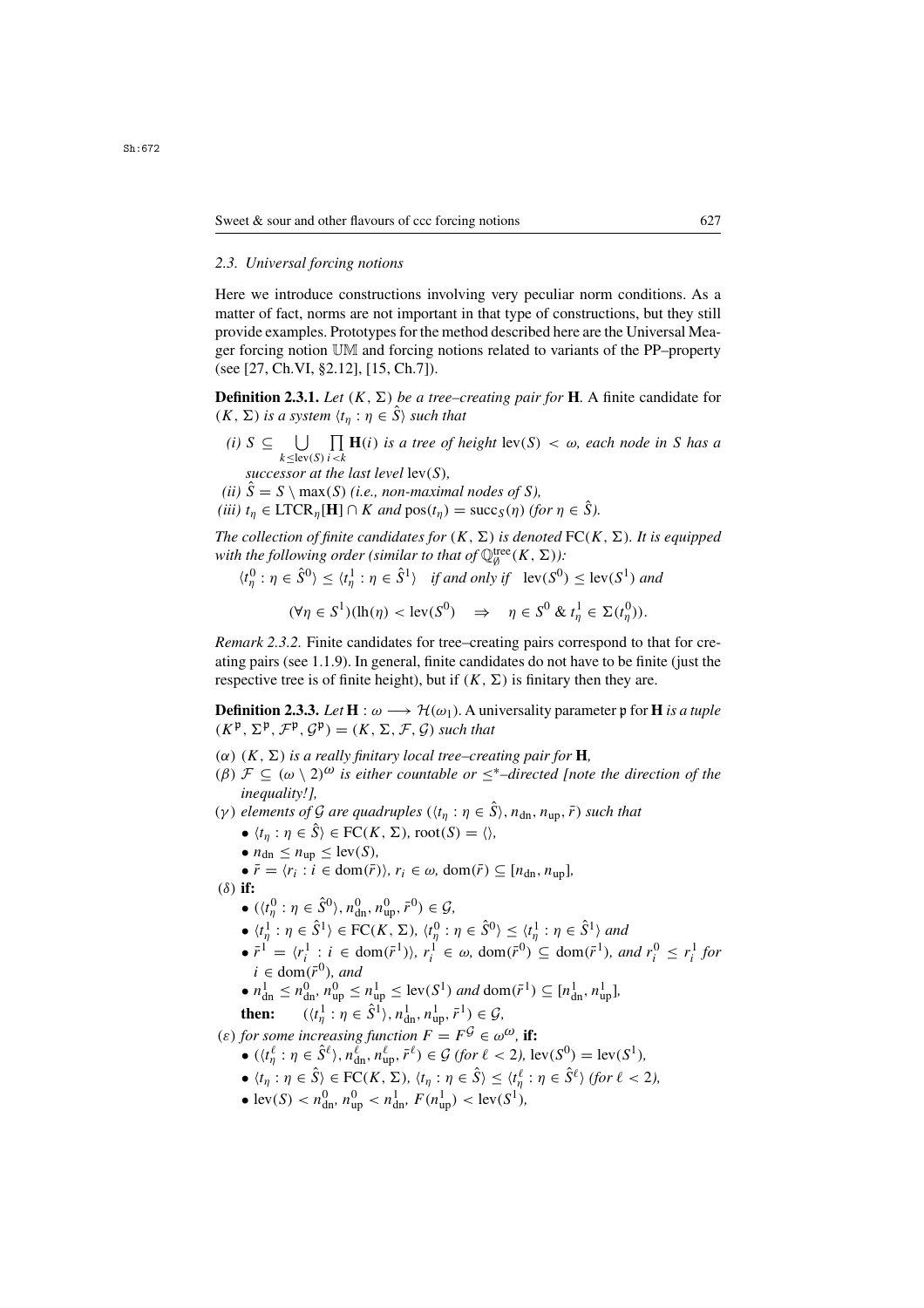**then:** *there is*  $(\langle t_n^* \rangle$  $\eta^* : \eta \in \hat{S}^* \rangle$ ,  $n^*_{\text{dn}}, n^*_{\text{up}}, \bar{r}^* \rangle \in \mathcal{G}$  such that<br> $E(u^1)$ , dom $(\bar{r}^*) = [u^* - u^*] \cdot \bar{r}^* \supset \bar{r}^*$ 

- $n_{\text{dn}}^* = n_{\text{dn}}^0$ ,  $n_{\text{up}}^* = F(n_{\text{up}}^1)$ ,  $\text{dom}(\bar{r}^*) = [n_{\text{dn}}^*, n_{\text{up}}^*], \bar{r}^* \supseteq \bar{r}^0 \cup \bar{r}^1$ , and  $r_i^* \leq 1$ <br>for all i  $\subset [n^*, n^*] \setminus (\text{dom}(\bar{r}^0) + |\text{dom}(\bar{r}^1))$  $\int \frac{d\mathbf{r}}{d\mathbf{r}} \, d\mathbf{r} = \left[ n_{\text{m}}^*, n_{\text{up}}^* \right] \setminus \left( \frac{d\mathbf{r}}{d\mathbf{r}} \right) \cup \mathrm{dom}(\bar{r}^1)$ ,<br>  $\int \frac{d\mathbf{r}}{d\mathbf{r}} \, d\mathbf{r} \, d\mathbf{r}$ ,  $\int \frac{d\mathbf{r}}{d\mathbf{r}} \, d\mathbf{r} \, d\mathbf{r}$ ,  $\int \frac{d\mathbf{r}}{d\mathbf{r}} \, d\mathbf{r} \, d\mathbf$
- $\text{lev}(S^*) = \text{lev}(S^0) = \text{lev}(S^1), S \subseteq S^* \text{ and } t^*_\eta = t_\eta \text{ for } \eta \in \hat{S},$ <br>  $\mathcal{L}^{(k)} = \hat{S}^{(k)} \times \mathcal{L}^{(k)} \text{ and } \hat{S}^{(k)} \times \hat{S}^{(k)} \text{ and } \hat{S}^{(k)} \text{ are } \hat{S}^{(k)} \text{ and } \hat{S}^{(k)} \text{ are } \hat{S}^{(k)} \text{ and } \hat{S}^{(k)} \text{ are } \hat{S}^{(k)} \text{ and } \hat{S}^{$
- $\langle t_{\eta}^* : \eta \in \hat{S}^* \rangle \leq \langle t_{\eta}^{\ell} : \eta \in \hat{S}^{\ell} \rangle$  (for  $\ell < 2$ ).

*Remark 2.3.4.* In Definition 2.3.5 below, we may think about the forcing notion  $\mathbb{Q}^{\text{tree}}(\mathfrak{p})$  in the following way. We have a criterion for "small trees" provided by  $\mathcal G$ and  $\mathcal F$  (these are  $(\mathcal G, f)$ –narrow trees, see 2.3.5(c)). We try to add a small tree that will almost cover all small trees from the ground model. So, naturally, a condition p consists of a small tree (it is the system  $\langle t_p^p : \eta \in T^p \rangle$ ), in which some finite part<br>("below  $N^{p}$ ") is declared to be fixed. Now when we extend the condition n we ("below  $N^{p}$ ") is declared to be fixed. Now, when we extend the condition p, we cannot change the tree below the level  $N<sup>p</sup>$ , but above that level we may *increase* it. The function  $f^p$  controls in some sense the "smallness" of the tree  $T^p$ . See more later.

**Definition 2.3.5.** Let  $p = (K, \Sigma, \mathcal{F}, \mathcal{G})$  be a universality parameter for **H**. We *define a forcing notion*  $\mathbb{Q}^{\text{tree}}(\mathfrak{p})$  *as follows.* 

**A condition** *in*  $\mathbb{Q}^{\text{tree}}(\mathfrak{p})$  *is a triple*  $p = (N^p, \langle t^p_\eta : \eta \in T^p \rangle, f^p)$  *such that* 

 $(a) \langle t_p^p : \eta \in T^p \rangle \in \mathbb{Q}_\theta^{\text{tree}}(K, \Sigma)$ , root $(T^p) = \langle \rangle$ ,<br>(b)  $N^p \in \omega$ ,  $f^p \in \mathcal{F}$ *(b)*  $N^p \in \omega$ *,*  $f^p \in \mathcal{F}$ *,* (c) the system  $\langle t_1^p : \eta \in T^p \rangle$  is  $(\mathcal{G}, f^p)$ –narrow, which means:<br>for infinitely many  $\eta \leq \epsilon_1$  for some  $((t, \eta \in \hat{\mathcal{S}}), \eta \in \mathcal{S})$ *for infinitely many*  $n < \omega$ , *for some*  $(\langle t_n : \eta \in \hat{S} \rangle, n_{dn}, n_{up}, \bar{r}) \in \mathcal{G}$  *we have* •  $n_{dn} = n$ , and  $(\forall i \in \text{dom}(\bar{r})) (r_i \leq f^p(i))$  and • *if*  $\eta \in T^p$ ,  $\text{lh}(\eta) < \text{lev}(S)$ *, then*  $\eta \in S$  *and*  $t^p_\eta \in \Sigma(t_\eta)$ *.* 

**The relation**  $\leq$  *on*  $\mathbb{Q}^{\text{tree}}(\mathfrak{p})$  *is given by:*<br> $(N^0 \tcdot t^0 \cdot n \in T^0) \leq N^1 \tcdot t^1 \cdot n$  $(N^0, \langle t_\eta^0 : \eta \in T^0 \rangle, f^0) \le (N^1, \langle t_\eta^1 : \eta \in T^1 \rangle, f^1)$  *if and only if* 

- $N^0 \leq N^1$ ,  $\langle t_0^0 : \eta \in T^0 \rangle \geq \langle t_0^1 : \eta \in T^1 \rangle$  (in  $\mathbb{Q}_g^{\text{tree}}(K, \Sigma)$ ), and
- *if*  $\eta \in T^1$ ,  $\text{lh}(\eta) < N^0$  *then*  $\eta \in T^0$  *and*  $t_\eta^0 = t_\eta^1$ *, and*<br>*i*  $\alpha^{00}$  *i*  $\in \Omega(G)$   $\leq f_1(G)$
- $(\forall^\infty i \in \omega)(f^0(i) < f^1(i))$ .

**Proposition 2.3.6.** *If*  $p = (K, \Sigma, \mathcal{F}, \mathcal{G})$  *is a universality parameter, then*  $\mathbb{Q}^{\text{tree}}(p)$ *is a* σ*–centered forcing notion. If additionally* <sup>F</sup> *is countable* and ≤∗*–directed then*  $\mathbb{Q}^{\text{tree}}(\mathfrak{p})$  *is Borel ccc.* 

*Proof.* It is easy to check that the relation  $\leq$  of  $\mathbb{O}^{tree}(\mathfrak{p})$  is transitive (so  $\mathbb{O}^{tree}(\mathfrak{p})$  is a forcing notion). Let us argue that it is  $\sigma$ -centered when  $\mathcal F$  is countable (the case of  $\leq^*$ –directed  $\mathcal F$  can be handled similarly).

For  $\langle t_n : \eta \in S \rangle \in FC(K, \Sigma)$ ,  $f \in \mathcal{F}$  let

$$
Q_f^{\langle t_\eta:\eta\in S\rangle} = \{p \in \mathbb{Q}^{\text{tree}}(\mathfrak{p}) : N^p = \text{lev}(S) \text{ and } S \subseteq T^p \text{ and } f^p = f \text{ and}
$$
  

$$
(\forall \eta \in T^p)(\text{lh}(\eta) < N^p \implies \eta \in S \& t_\eta^p = t_\eta)\}.
$$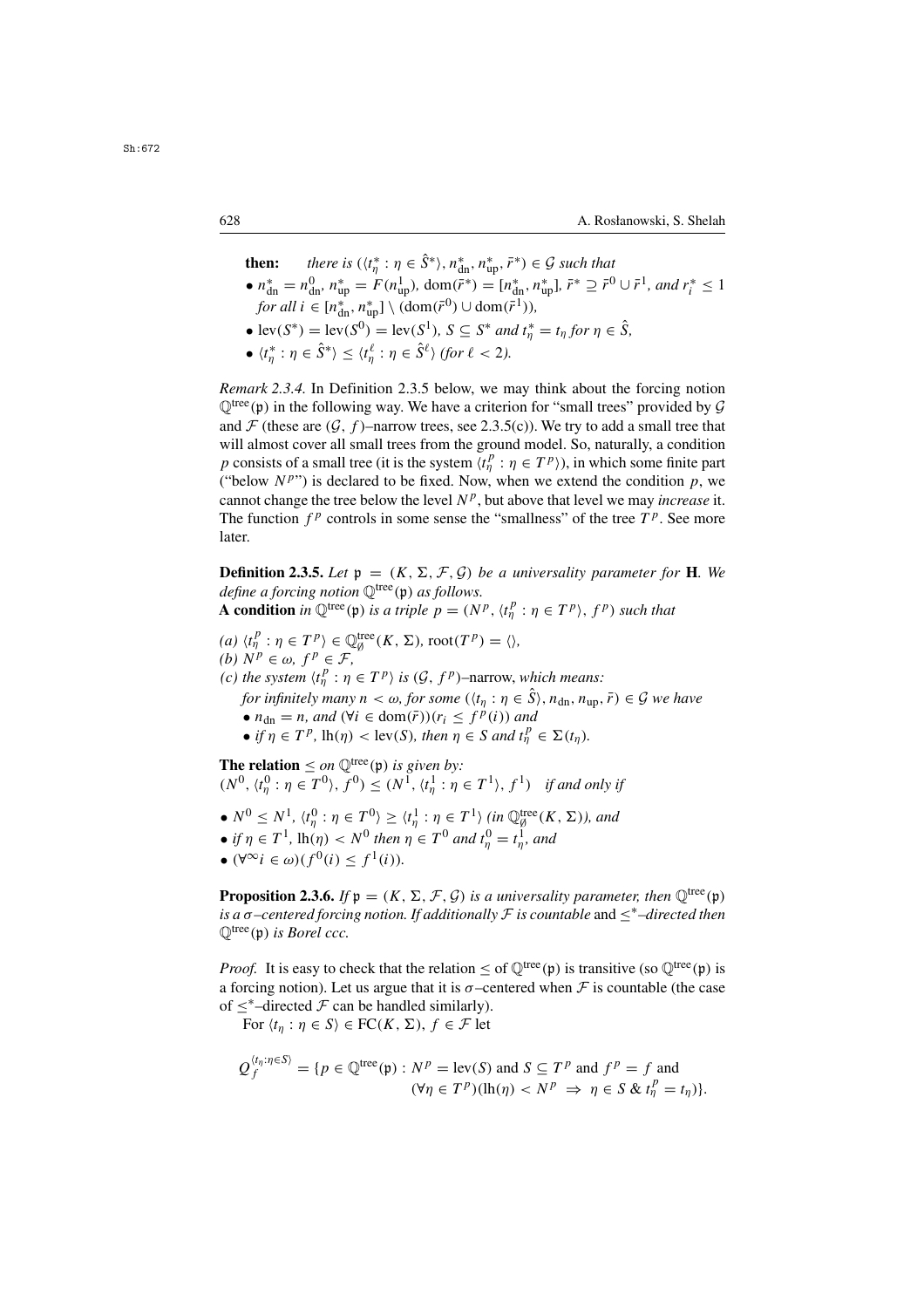**Claim 2.3.6.1.** *Each*  $Q_f^{\langle t_{\eta}:\eta \in S \rangle}$  *is a directed subset of*  $\mathbb{Q}^{\text{tree}}(\mathfrak{p})$ *.* 

*Proof of the claim.* Let  $(N^{\ell}, \langle t_n^{\ell} : \eta \in T^{\ell} \rangle, f^{\ell}) \in Q_f^{\langle t_n : \eta \in S \rangle}$  (for  $\ell < 2$ ). (Thus  $N^{\ell} = \{ \text{ev}(S), f^{\ell} = f \}$ )  $N^{\ell} = \text{lev}(S), f^{\ell} = f.$ 

Let  $F^{\mathcal{G}} \in \omega^{\omega}$  be the increasing function given by 2.3.3(*ε*). Pick a sequence

 $\text{lev}(S) + 1 = n_{\text{dn}}^{0,0} < n_{\text{up}}^{0,0} < n_{\text{dn}}^{1,0} < n_{\text{up}}^{1,0} < \cdots < n_{\text{dn}}^{0,k} < n_{\text{up}}^{0,k} < n_{\text{up}}^{1,k} < \cdots$ such that  $F^{\mathcal{G}}(n_{\text{up}}^{1,k}) + 1 < n_{\text{dn}}^{0,k+1}$  and (for  $\ell < 2$  and  $k \in \omega$ )

$$
(\langle t^\ell_\eta : \eta \in T^\ell \& \operatorname{lh}(\eta) < n_{\text{up}}^{\ell,k}, n_{\text{dn}}^{\ell,k}, n_{\text{up}}^{\ell,k}, f \upharpoonright [n_{\text{dn}}^{\ell,k}, n_{\text{up}}^{\ell,k}] ) \in \mathcal{G}
$$

(possible by the definition of the forcing  $\mathbb{Q}^{tree}(\mathfrak{p})$  and 2.3.3( $\delta$ )). Now build inductively a system  $\langle t_n^* : \eta \in T^* \rangle \in \mathbb{Q}_\theta^{\text{tree}}(K, \Sigma)$  as follows.<br>We declare that  $\text{root}(T^*) = \text{root}(S) = \langle \rangle$  and if n

We declare that  $\text{root}(T^*) = \text{root}(S) = \langle \rangle$ , and if  $\eta \in T^*$ ,  $\text{lh}(\eta) < \text{lev}(S)$ , then  $t_{\eta}^* = t_{\eta}$  and succ<sub>T\*</sub>( $\eta$ ) = pos( $t_{\eta}^*$ ).

Suppose we have defined  $T^*$  up to the level  $n_0^{0,k} - 1$ , so we know  $t^*_\eta$  for  $\ln(\eta) <$  $n_{\text{obs}}^{0,k} - 1$ . Let  $S_k$  be the tree of height  $n_{\text{obs}}^{0,k} - 1$  built from these  $t^*_{n}$  (so it is the respec-<br> $\hat{C}_{n}$  is the respective to the respective of the respective to the respective of  $\hat{C}_{n}$ tive "initial part" of our future  $T^*$ ), and assume that  $\langle t_n^* : \eta \in \hat{S}_k \rangle \le \langle t_n^{\ell} : \eta \in T^{\ell} \rangle$ (for  $\ell = 0, 1$ ). Apply 2.3.3( $\varepsilon$ ) to get  $\langle t_{\eta}^* : \eta \in \hat{S}_{k+1} \rangle$  such that

$$
(\langle t_n^* : \eta \in \hat{S}_{k+1} \rangle, n_{\text{dn}}^{0,k}, n_{\text{up}}^{1,k}, f \mid [n_{\text{dn}}^{0,k}, n_{\text{up}}^{1,k}] \rangle \in \mathcal{G},
$$

and  $S_k \subseteq S_{k+1}$ ,  $\text{lev}(S_{k+1}) = n_{\text{dn}}^{0,k+1} - 1$  and  $\langle t_\eta^* : \eta \in \hat{S}_{k+1} \rangle \le \langle t_\eta^\ell : \eta \in T^\ell \rangle$  (for  $\ell < 2$ ). We declare that  $T^*$  up to the level  $n_{dn}^{0,k+1} - 1$  is  $S_{k+1}$  (and the respective  $t^*_{\eta}$ η are as chosen above).

Plainly,  $(\text{lev}(S), \langle t_n^* : \eta \in T^* \rangle, f) \in Q_f^{\langle t_n : \eta \in S \rangle}$  is a condition stronger than both  $(N^0, \langle t^0_\eta : \eta \in T^0 \rangle, f^0)$  and  $(N^1, \langle t^1_\eta : \eta \in T^1 \rangle, f^1)$ .

The rest should be clear.

#### *2.4. Examples*

*Example 2.4.1.* Let  $H(i) = \omega$ . Suppose that **D**, **B**, **S** are functions such that

- dom(**D**)  $\subseteq \omega^{\leq \omega}$ , **D**( $\eta$ ) is a non-principal ultrafilter on  $\omega$  (for  $\eta \in \text{dom}(\mathbf{D})$ ),
- dom(**S**) = dom(**B**) =  $\omega^{\lt \omega} \setminus \mathbf{D}(\eta)$  and for each  $\eta \in \text{dom}(\mathbf{B})$ :

$$
2 \leq \mathbf{B}(\eta) \in \omega \cup \{\omega\}, \quad \mathbf{S}(\eta) = \langle s_k^{\eta} : k \in \mathbf{B}(\eta) \rangle \subseteq (0, 1), \text{ and } \sum_{k \in \mathbf{B}(\eta)} s_k^{\eta} = 1.
$$

We build a ccc–complete (see 2.1.3) mixing triple  $(K_{2,4,1}, \Sigma_{2,4,1}, \mathbf{F}_{2,4,1})$  for **H** (for the parameters **<sup>B</sup>**, **<sup>D</sup>**, **<sup>S</sup>**).

*Construction.* Let  $K_{2,4,1}$  consist of all tree creatures  $t \in \text{LTCR}[\mathbf{H}]$  such that

• **dis**[t] =  $(n_t, \eta_t, A_t)$  for some  $n_t \in \omega, \eta_t \in \prod_{i \leq n_t} \mathbf{H}(i)$  and  $A_t \subseteq \omega$  such that

$$
A_t \in \mathbf{D}(\eta_t)
$$
 if  $\eta_t \in \text{dom}(\mathbf{D})$ , and  $\emptyset \neq A_t \subseteq \mathbf{B}(\eta_t)$  if  $\eta_t \in \text{dom}(\mathbf{B})$ ,

 $\mathbf{r}$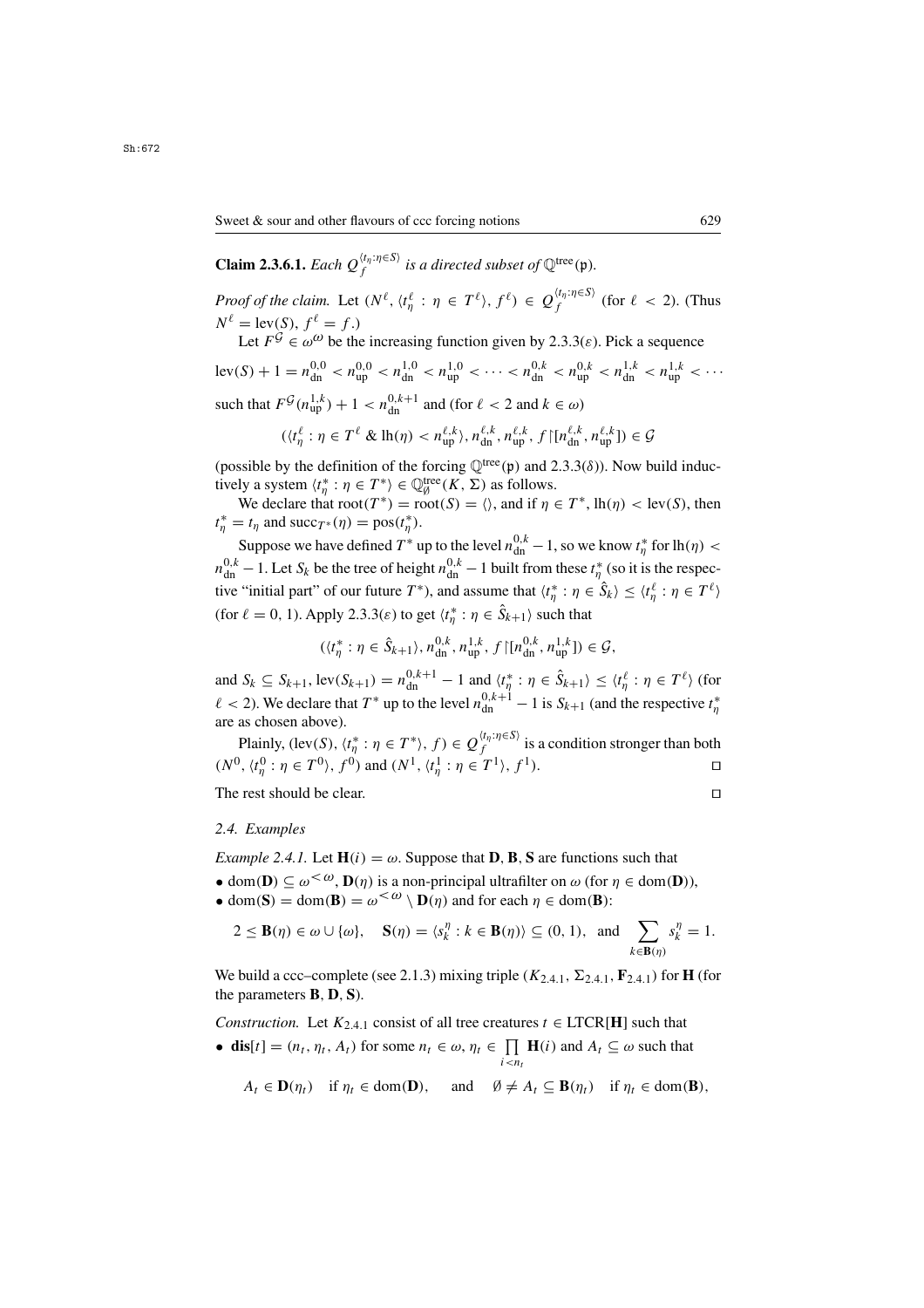- $\text{nor}[t] = n_t,$ <br>•  $\text{val}[t] = \{n_t\}$
- **val**[t] = { $\langle \eta_t, v \rangle : \eta_t \vartriangleleft v \in \prod_{i \leq n_t} \mathbf{H}(i) \& v(n_t) \in A_t$  }.  $i \leq n_t$

The operation  $\Sigma_{2,4,1}$  is natural:

$$
\Sigma_{2,4,1}(t) = \{s \in K_{2,4,1} : n_s = n_t \& \eta_s = \eta_t \& A_s \subseteq A_t\}.
$$

For  $\eta \in \prod_{i \leq n} \mathbf{H}(i)$  let  $t_{\eta}^* \in K_{2,4,1} \cap \text{LTCR}_{\eta}[\mathbf{H}]$  be such that

$$
A_{t_{\eta}^*} = \begin{cases} \omega & \text{if } \eta \in \text{dom}(\mathbf{D}), \\ \mathbf{B}(\eta) & \text{if } \eta \in \text{dom}(\mathbf{B}), \end{cases}
$$

and for  $\langle r_v : v \in \text{pos}(t^*_\eta) \rangle \in [0, 1]^{pos(t^*_\eta)}$  let

$$
F_{\eta}^{2.4.1}(r_{\nu} : \nu \in \text{pos}(t_{\eta}^*)) = \begin{cases} \sum_{k \in \mathbf{B}(\eta)} s_k^{\eta} \cdot r_{\eta} \sim \langle k \rangle & \text{if } \eta \in \text{dom}(\mathbf{B}), \\ \lim_{\mathbf{D}(\eta)} \langle r_{\eta} \sim \langle k \rangle : k \in \omega \rangle & \text{if } \eta \in \text{dom}(\mathbf{D}). \end{cases}
$$

Let  $\mathbf{F}_{2,4,1} = \langle F_{\eta}^{2,4,1} : \eta \in \bigcup_{n \in \omega}$ <br>ccc-complete mixing triple for **I**  $\prod_{i \le n}$  **H**(*i*)). Check that (*K*<sub>2.4.1</sub>,  $\Sigma_{2.4.1}$ , **F**<sub>2.4.1</sub>) is a  $\text{ccc}-\text{complete mixing triple for } \mathbf{H}.$ 

*Conclusion 2.4.2.* Let **<sup>H</sup>**, **<sup>D</sup>**,**<sup>B</sup>** and **<sup>S</sup>** be as in 2.4.1. Then the forcing notion  $\mathbb{Q}_{\emptyset}^{\text{mt}}(K_{2,4,1}, \Sigma_{2,4,1}, \mathbf{F}_{2,4,1})$  (for the parameters **D**, **B**, **S**) is ccc (and non-trivial).

*Remark 2.4.3.* If dom(**D**) =  $\omega^{\leq \omega}$  then  $\mathbb{Q}_{q}^{\text{mt}}(K_{2,4,1}, \Sigma_{2,4,1}, \mathbf{F}_{2,4,1})$  is equivalent to the "I aver with ultrafilters" forcing notion the "Laver with ultrafilters" forcing notion.

If dom(**D**) = Ø and **B**( $\eta$ ) is finite (for each  $\eta$ ) then  $\mathbb{Q}_{\theta}^{\text{mt}}(K_{2,4,1}, \Sigma_{2,4,1}, \mathbf{F}_{2,4,1})$ <br>le random real forcing (with weights determined by  $\mathbf{S}_{\theta}$  in an obvious way) is the random real forcing (with weights determined by **S** in an obvious way).

Between these two extremes we have cases of "mixtures of random with ultrafilters" and our next observation applies to most of them. It could be formulated with a larger generality (e.g. regarding dom(**D**)), what should be clear after reading the proof.

**Proposition 2.4.4.** *Let*  $H(n) = \omega$  *for*  $n \in \omega$ *, and let*  $X \subseteq \omega$  *be an infinite co-infinite set. Suppose that*

- *(a)* **D** *is a function such that*  $dom(\mathbf{D}) = \{ \eta \in \omega^{\leq \omega} : lh(\eta) \in X \}$  *and*  $\mathbf{D}(\eta)$  *is a non-principal Ramsey ultrafilter on*  $\omega$  *(for*  $\eta \in \text{dom}(\mathbf{D})$ *),*<br>*(b)*  $\bar{n} = \langle n_{\ell} : \ell \in \omega \setminus X \rangle$  *is a sequence of integers,*  $n_{\ell} \geq 1$ ,
- *(b)*  $\bar{n} = \langle n_{\ell} : \ell \in \omega \setminus X \rangle$  is a sequence of integers,  $n_{\ell} \geq 1$ ,  $\langle c \rangle$  **B** *S* are functions such that dom(**S**) dom(**S**) ln
- *(c)* **B**, **S** *are functions such that* dom(**B**) = dom(**S**) = { $\eta \in \omega^{<\omega}$  : lh( $\eta$ )  $\notin X$ },<br>**B**( $n$ ) =  $n_{\text{max}}$  and **S**( $n$ ) = { $\frac{1}{\sqrt{2}}$  :  $k \le n_{\text{max}}$  \)  $\mathbf{B}(\eta) = n_{\text{lh}(\eta)}$  *and*  $\mathbf{S}(\eta) = \langle \frac{1}{n_{\text{lh}(\eta)}} : k < n_{\text{lh}(\eta)} \rangle$ .

*Let*  $(K_{2,4,1}, \Sigma_{2,4,1}, \mathbf{F}_{2,4,1})$  *be the mixing triple built for the parameters* **D**, **B**, **S** *as in 2.4.1, and let*  $f \in \omega^{\omega}$  *be such that*  $f(n) \geq 2$  *(for*  $n \in \omega$ *).* 

*Then for every*  $\mathbb{Q}_{\emptyset}^{\text{mt}}(K_{2,4,1}, \Sigma_{2,4,1}, \mathbf{F}_{2,4,1})$ *–name t for a real in*  $\prod_{i \in \omega} f(i)$ *, there are an increasing sequence*  $\langle m_j : j \in \omega \rangle \subseteq \omega$  *and a function*  $g \in \prod_{i \in \omega}^{i \in \omega} f(i)$  *such* that

*that*

$$
\Vdash_{\mathbb{Q}_{\emptyset}^{\text{mt}}(K_{2,4,1},\Sigma_{2,4,1},\mathbf{F}_{2,4,1})} \text{``}(\forall^{\infty}j\in\omega)(\dot{\tau}\upharpoonright[m_j,m_{j+1})\neq g\upharpoonright[m_j,m_{j+1}))\text{''}.
$$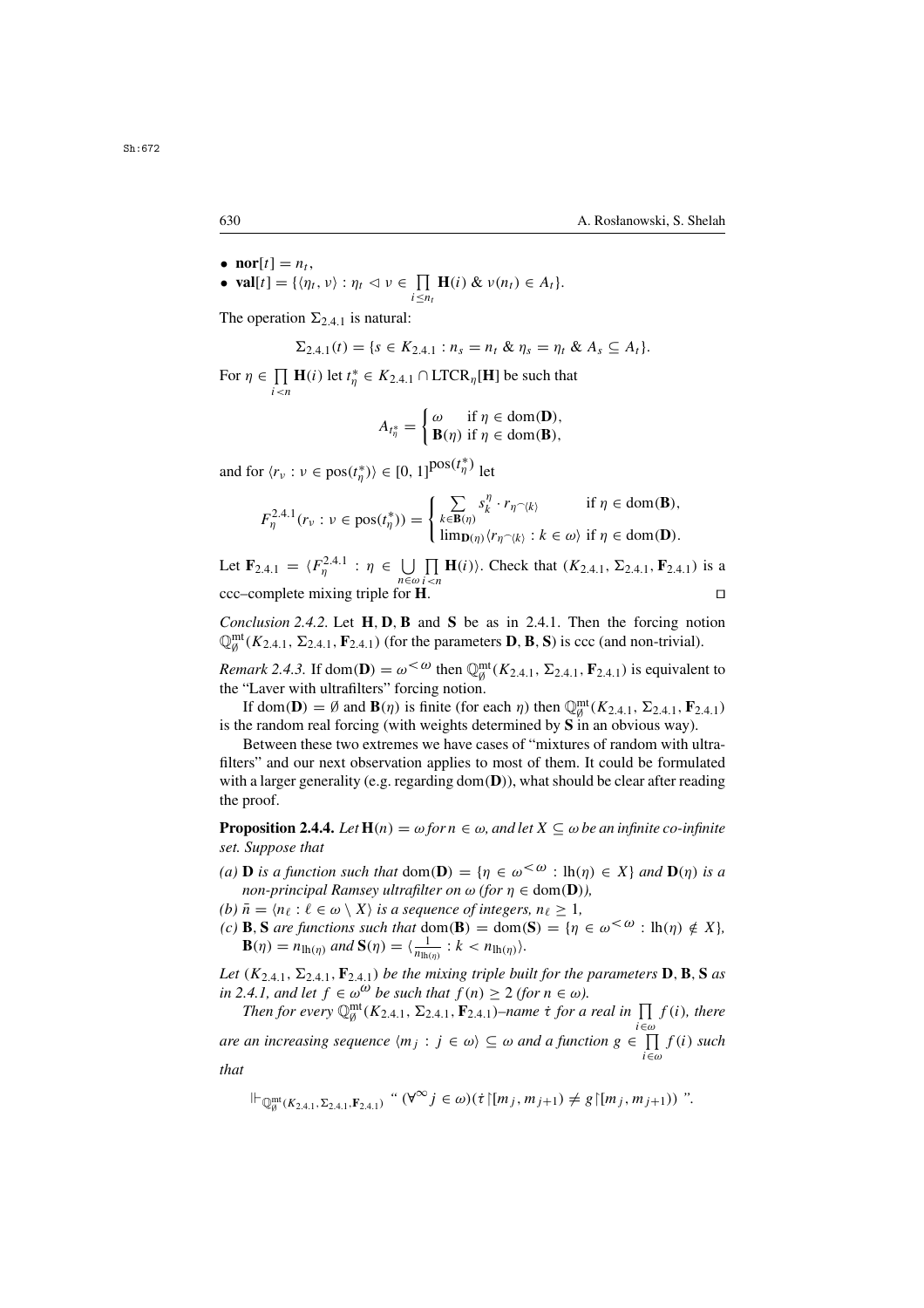*Hence, in particular, forcing with*  $\mathbb{Q}_{g}^{\text{mt}}(K_{2,4,1}, \Sigma_{2,4,1}, \mathbf{F}_{2,4,1})$  *does not add Cohen* reals (but it clearly adds a dominating real) *reals (but it clearly adds a dominating real).*

*Proof.* For notational convenience, let  $(K_{2,4,1}, \Sigma_{2,4,1}, \mathbf{F}_{2,4,1}) = (K, \Sigma, \mathbf{F})$ .

Note that we may assume that  $f(n) > 2^{2^{n+2}}$  (as we may work with the map-<br> $f \in \mathbb{R}^n$   $k \geq 0$  for some increasing  $(k + n < \omega)$  instead) Let  $X = \{x \}$ . ping  $n \mapsto f$  [[ $k_n, k_{n+1}$ ] for some increasing  $\langle k_n : n \langle \omega \rangle$  instead). Let  $X = \{x_m : n \leq n\}$  $m < \omega$  be the increasing enumeration, and let  $m_k$  be defined by:  $m_0 = 0$  and  $m_{k+1} = m_k + 2^k \cdot (1 + \prod_{\ell \in x_k \setminus X} n_\ell)^k$  (for  $k \in \omega$ ). [Here we keep the convention that  $\ell \in x_k \setminus X$ if  $x_k \setminus X = \emptyset$ , then  $\prod_{\ell \in x_k \setminus X} n_\ell = 1$ ; or just assume that  $x_0 > 0$ .]

Let  $\dot{\tau}$  be a  $\mathbb{Q}_{\beta}^{\text{mt}}(K, \Sigma, \mathbf{F})$ –name for an element of  $\prod_{i \in \omega} f(i)$ , and let p be a condition in  $\mathbb{Q}_{\emptyset}^{\text{mt}}(K, \Sigma, \mathbf{F})$ . We may assume that  $lh(\text{root}(p)) \in X$ , and just for simplicity let  $lh(\text{root}(p)) = x_0$ let  $lh(root(p)) = x_0$ .

We define inductively a tree  $T \subseteq T^p$ , mappings  $Y : T \cap \bigcup_{i < \omega} \omega^{x_i} + 1 \longrightarrow [\omega]^{\omega}$ ,

 $\pi$ :  $T \cap \bigcup_{i < \omega} \omega^{x_i} + 1 \longrightarrow \omega$ , a function  $g \in \prod_{i \in \omega} f(i)$ , and a system  $\langle q_\eta : \eta \in \mathbb{R}^n \rangle$  $T \cap \bigcup_{i < \omega} \omega^{x_i} + 1$  of conditions from  $\mathbb{Q}_{\emptyset}^{\text{mt}}(K, \Sigma, \mathbf{F})$ .

We declare root(T) = root(p). Using 2.1.11 and 2.1.9 we choose an increasing<br>uence of conditions  $(a^k \t k < \omega)$  and values for  $g(m) < f(m)$  (thus) sequence of conditions  $\langle q_{\text{root}(T)}^k : k < \omega \rangle$  and values for  $g(m_k) < f(m_k)$  (thus defining  $g\{m_k : k \in \omega\}$ ) such that defining  $g{\upharpoonright} \{m_k : k \in \omega\}$  such that

•  $q_{\text{root}(T)}^0 \ge p$ ,  $\text{root}(q_{\text{root}(T)}^k) = \text{root}(T)$  and  $\mu^{\mathbf{F}}(q_{\text{root}(T)}^k) > \frac{3}{4}\mu^{\mathbf{F}}(p)$ , •  $q_{\text{root}(p)}^k \Vdash \dot{\tau}(m_k) \neq g(m_k).$ 

Since  $\mathbf{D}(\text{root}(T))$  is a Ramsey ultrafilter we may choose a set  $\{a_k : k < \omega\} \in$  $D(root(T))$  (the increasing enumeration) such that

$$
\text{root}(T)^{\frown}\langle a_k\rangle \in T^{q^k_{\text{root}(T)}} \quad \text{and} \quad \mu^{\mathbf{F}}((q^k_{\text{root}(T)})^{[\text{root}(T)^{\frown}\langle a_k\rangle]}) > \frac{3}{4}\mu^{\mathbf{F}}(p).
$$

We declare that  $\text{root}(T)^\frown a_k \in T$  for all  $k < \omega$  and we let

$$
\pi(\text{root}(T)^{\frown}\langle a_k \rangle) = k, \quad q_{\text{root}(T)^{\frown}\langle a_k \rangle} = (q_{\text{root}(T)}^k)^{[\text{root}(T)^{\frown}\langle a_k \rangle]}
$$

Next we choose pairwise disjoint sets  $Y(\text{root}(T) \hat{ }\langle a_k \rangle) \subseteq \omega \setminus \{m_\ell : \ell \in \omega\}$  such that  $m_{\ell+1} \cap Y(\text{root}(T) \hat{ }\langle a_k \rangle) = \emptyset$  and that  $m_{k+1} \cap Y(\text{root}(T) \hat{\;} \langle a_k \rangle) = \emptyset$  and

$$
(\forall \ell < \omega)(|Y(\text{root}(T)^{\frown}\langle a_k \rangle) \cap (m_{\ell+k+1}, m_{\ell+k+2})| = 1).
$$

Suppose now that we have already defined  $T \cap \omega^{x_i + 1}$ ,  $i < \omega$ , together with  $Y(\eta) \subseteq \omega \setminus \{m_k : k \in \omega\}, \pi(\eta) \in \omega, q_\eta \in \mathbb{Q}_{\emptyset}^{\text{mt}}(K, \Sigma, \mathbf{F}) \text{ (for } \eta \in T \cap \omega^{X_j} + 1,$ <br>*i < i)* and  $j \leq i$ ) and

$$
g_i \stackrel{\text{def}}{=} g \upharpoonright (\{m_k : k < \omega\} \cup \bigcup \{Y(\eta) : \eta \in T \cap \omega^{x_j + 1}, j < i\})
$$

so that the following conditions are satisfied: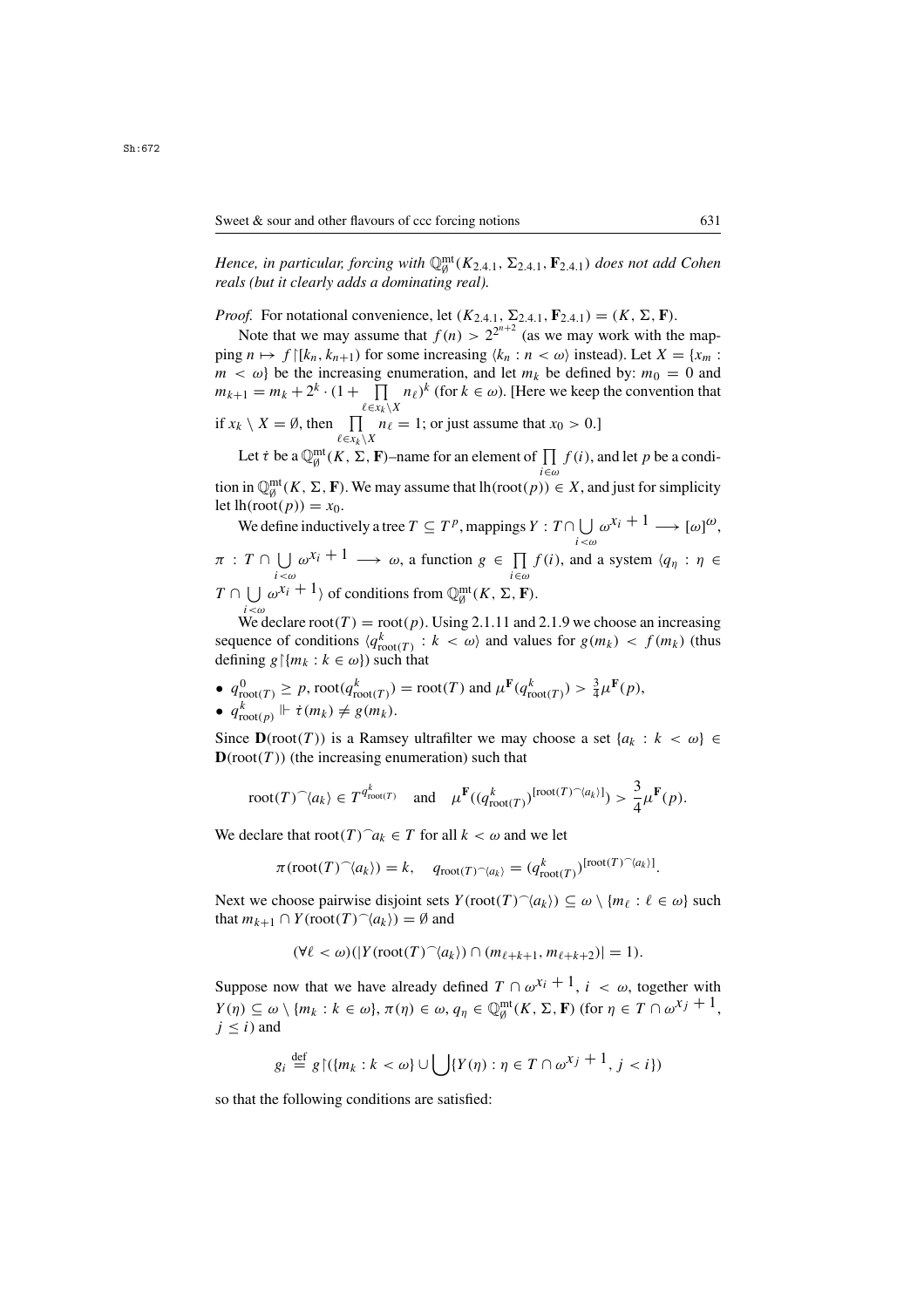- (α) if  $v \le \eta$ , and  $\pi(v)$ ,  $\pi(\eta)$  are defined, then  $\pi(v) < \pi(\eta)$ ,<br>(β) if  $v \in T \cap \omega^X$ ,  $i \le i$  then there are no repetitions in
- (β) if  $v \in T \cap \omega^{x_j}$ ,  $j \le i$ , then there are no repetitions in the sequence  $\langle \pi(\eta) :$ <br> $\omega \in T \cap \omega^{x_j} + 1$  $\nu \lhd \eta \in T \cap \omega^{x_j+1}$ .
- (γ) if  $\eta \in T \cap \omega^{x_j+1}$ ,  $i < i$ , then

$$
Y_{\eta} \cap m_{\pi(\eta)+1} = \emptyset \quad \text{and} \quad (\forall \ell < \omega)(|Y_{\eta} \cap [m_{\pi(\eta)+\ell+1}, m_{\pi(\eta)+\ell+2})| = 1),
$$

- (δ) the (defined)  $Y(\eta)$ 's are pairwise disjoint,<br>(c) for each  $n \in T \cap \omega^{X_i} + 1$  we have root(
- (ε) for each  $\eta \in T \cap \omega^{x_i} + 1$  we have:  $\text{root}(q_\eta) = \eta$  and

$$
q_{\eta} \Vdash (\forall k \leq \pi(\eta))(g_i \upharpoonright [m_k, m_{k+1}) \nsubseteq \dot{\tau}),
$$

(ζ) if  $q \in \mathbb{Q}_{\emptyset}^{\text{mt}}(K, \Sigma, \mathbf{F})$  is a condition such that  $\text{root}(q) = \text{root}(T), T^q \cap$ <br> $x_i + 1$   $T \cap \mathbb{Q}$ ,  $x_i + 1$  and  $[x]$  for  $\mathbb{Q}_{\emptyset}$  for  $\mathbb{Q}_{\emptyset}$ .  $\omega^{x_i}$  + 1 = T  $\cap$   $\omega^{x_i}$  + 1 and  $q^{[\eta]} = q_{\eta}$  for all  $\eta \in \omega^{x_i}$  + 1, then  $\mu^{\mathbf{F}}(q) \geq$  $(\frac{1}{2} + \frac{1}{2^{i+2}})\mu^{\mathbf{F}}(p).$ 

[Check that these conditions are satisfied at the first stage of the construction.] Note that it follows from clauses ( $\alpha$ ) and ( $\beta$ ) that for each k we have

$$
|\{\eta \in T \cap \omega^{\leq X_i+1} : \pi(\eta) \leq k\}| \leq 2^k (1 + \prod_{\ell \in x_i \setminus X} n_\ell)^k,
$$

and hence (by clause  $(\gamma)$ )

$$
(\boxtimes_k) \qquad |[m_{k+1},m_{k+2}) \cap \bigcup \{Y(\eta): \eta \in T \cap \omega \leq x_i+1\}| \leq 2^k (1+\prod_{\ell \in x_i \setminus X} n_\ell)^k.
$$

Fix  $\eta \in T \cap \omega^{x_i+1}$  (and note that  $\pi(\eta) \geq i$ ). Choose an increasing sequence  $\langle q_n^k : \pi(\eta) < k < \omega \rangle$  of conditions in  $\mathbb{Q}_{\emptyset}^{\text{mt}}(K, \Sigma, \mathbf{F})$  and values for  $g|Y_{\eta}$  such that that

- $q_h^k \ge q_\eta$ , root $(q_\eta^k) = \eta$  and  $\mu^F(q_h^k) > (1 2^{-(i+4)})\mu^F(q_\eta)$ ,
- if  $j \in Y_\eta \cap [m_k, m_{k+1}), \pi(\eta) < k < \omega$ , then  $q_\eta^k \Vdash \dot{\tau}(j) \neq g(j)$ ,
- the sequence  $\langle T^{q_n^k} \cap \omega^{x_{i+1}} : \pi(\eta) < k < \omega \rangle$  is constant (and let  $\{v_\ell : \ell < \ell^* \}$ ) be the enumeration of  $T^{q_{\eta}^k} \cap \omega^{x_{i+1}}$ ; necessarily  $\ell^* \leq \prod_{k=x_i+1}^{x_{i+1}-1}$  $\prod_{k=x_i+1} n_k$
- $r_{\ell} \stackrel{\text{def}}{=} \lim_{k \to \infty} \mu^{\mathbf{F}}((q_{\eta}^k)^{[\nu_{\ell}]}) > 0$  for each  $\ell < \ell^*$  (note that the limit exists as the sequence is non-increasing) sequence is non-increasing).

[Why possible? Use 2.1.11 and 2.1.9, remember our additional assumption on  $f$ .] Choose  $a_k^{\ell} \in \omega$  (for  $\ell < \ell^*$  and  $k > \pi(\eta)$ ) so that:

•  $\{a_k^{\ell} : \pi(\eta) < k < \omega\} \in \mathbf{D}(\nu_{\ell}),$ <br>  $\widehat{\phantom{a}}$ ,  $\widehat{\phantom{a}}$ ,  $\widehat{\phantom{a}}$ ,  $\widehat{\phantom{a}}$ ,  $\widehat{\phantom{a}}$ ,  $\widehat{\phantom{a}}$ ,  $\widehat{\phantom{a}}$ ,  $\widehat{\phantom{a}}$ ,  $\widehat{\phantom{a}}$ ,  $\widehat{\phantom{a}}$ ,  $\widehat{\phantom{a}}$ ,  $\widehat{\phantom{a}}$ ,  $\widehat{\phantom{a}}$ ,  $\widehat{\phantom{a}}$ •  $v_{\ell} \hat{a}_{k}^{(\ell)} \in T^{q_{\eta}^{k}}$  and  $\mu^{\mathbf{F}}((q_{\eta}^{k})^{[\eta \hat{a}_{k}^{(\ell)}])} > (1 - 2^{-(i+4)})$ η )  $\overline{\phantom{a}}$ 

(remember that each  $\mathbf{D}(v_\ell)$  is a Ramsey ultrafilter). Now we declare that  $v_\ell \cap a_k^\ell \in T$  for all  $\ell < \ell^*$  and  $\pi(n) < k < \omega$  and we let for all  $\ell < \ell^*$  and  $\pi(\eta) < k < \omega$  and we let

$$
\pi(\nu_{\ell} \widehat{\phantom{\alpha}} \langle a_k^{\ell} \rangle) = k, \quad q_{\nu_{\ell} \widehat{\phantom{\alpha}} \langle a_k^{\ell} \rangle} = (q_{\eta}^{k})^{[\nu_{\ell} \widehat{\phantom{\alpha}} \langle a_k^{\ell} \rangle]}.
$$

Sh:672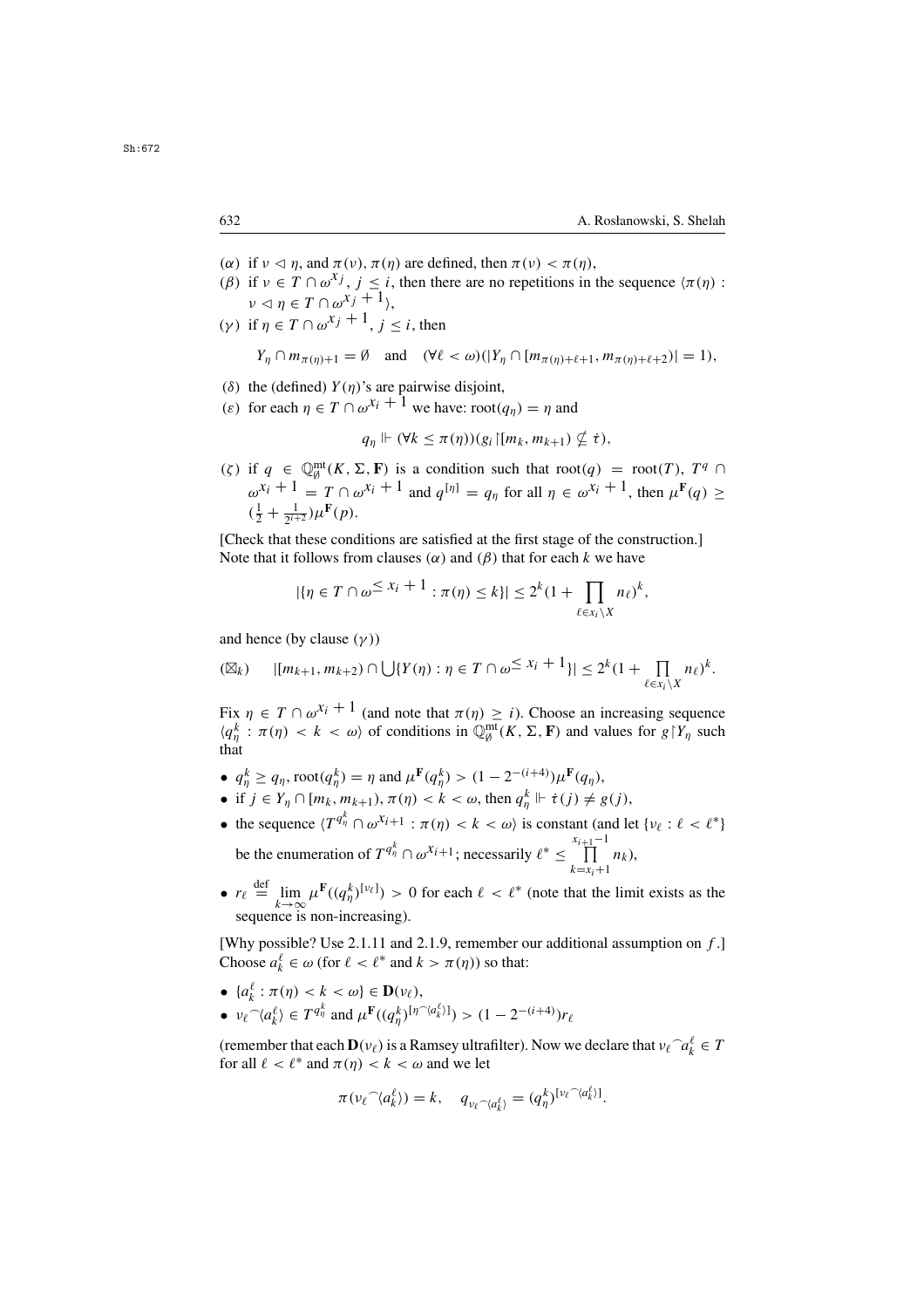This finishes the definitions of  $T \cap \omega \leq x_{i+1}+1$  and of  $\pi(\nu)$ ,  $q_{\nu}$  for  $\nu \in T \cap$  $\omega^{x_{i+1}+1}$ . It should be clear that (the respective variants of) clauses ( $\alpha$ ), ( $\beta$ ), ( $\varepsilon$ ) and (ζ) are satisfied. Using  $(\boxtimes_k)$  we may easily choose sets  $Y(v)$  (for  $v \in T \cap \omega^{x_i+1}$ ) so that the demands  $(\gamma)$ ,  $(\delta)$  hold. The construction is finished.

The tree T is perfect and it determines a condition  $q \in \mathbb{Q}_\emptyset^{\text{tree}}(K, \Sigma)$ .

**Claim 2.4.4.1.**  $\mu^{\mathbf{F}}(q) > 0$  *(so q*  $\in \mathbb{Q}_{\emptyset}^{\text{mt}}(K, \Sigma, \mathbf{F})$ *).* 

*Proof of the claim.* First note that the clause  $(\zeta)$  is not enough to show this, as there are fronts in  $T^q$  which are not included in any  $T^q \cap \omega \leq x_i + 1$ . However, we may use the specific way the construction was carried out to build a semi–**F**–measure  $\mu: T^q \longrightarrow [0, 1]$  such that  $\mu(\text{root}(q)) = \frac{3}{8} \mu^F(p) > 0$  (what is enough by 2.1.8). So, if  $\eta \in T \cap \omega^{X_i} + 1$ ,  $i < \omega$ , then we let  $\mu(\eta) = (1 - \frac{1}{2^{i+1}})\mu^F(q_\eta)$ ; if  $\eta \in T$ ,  $x_i + 1 < h(n) < x_{i+1}$  then  $\mu(n) = F_n(\mu(\nu) : \nu \in \text{succ}(T(n))$ . Now check  $x_i + 1 < \text{lh}(\eta) \le x_{i+1}$  then  $\mu(\eta) = F_{\eta}(\mu(\nu) : \nu \in \text{succ}_T(\eta))$ . Now check.

Thus q is a condition stronger than p and it forces that  $(\forall k \in \omega)(\tau \mid [m_k, m_{k+1}) \neq$ <br> $e \mid [m_k, m_{k+1})$ ). Since  $\mathbb{O}_{m}^{\text{mt}}(K, \Sigma, \mathbf{F})$  satisfies the ccc, we may easily finish.  $g \mid [m_k, m_{k+1})$ ). Since  $\mathbb{Q}_{\emptyset}^{\text{mt}}(K, \Sigma, \mathbf{F})$  satisfies the ccc, we may easily finish. □

Our next example is a small modification of 1.5.14. In a similar way we may modify other examples from the previous section to produce more strongly linked creating pairs.

*Example 2.4.5.* Let  $\mathbf{H} \in \omega^{\omega}$  be a strictly increasing function such that  $\mathbf{H}(0) > 2$ . We construct a really finitary, strongly<sup>+</sup> linked creating pair ( $K_{2,4,5}$ ,  $\Sigma_{2,4,5}$ ) for **H** which satisfies the demands of 2.2.6 (in particular (∗) there).

*Construction.* The family  $K_{2,4,5}$  consists of creatures  $t \in \text{CR}[\mathbf{H}]$  such that

• **dis**[t] =  $(m_t, E_t)$  such that  $m_t < \omega$  and  $\emptyset \neq E_t \subseteq \mathbf{H}(m_t) \setminus \{0\},\$ 

• 
$$
\text{val}[t] = \{ \langle u, v \rangle \in \prod_{i < m_t} \mathbf{H}(i) \times \prod_{i \le m_t} \mathbf{H}(i) : u \le v \& v(m_t) \notin E_t \},\
$$

• **nor**[t] =  $\log_4(\frac{\mathbf{H}(m_t)}{|E_t|})$ .

The operation  $\Sigma_{2,4,5}$  is natural:

$$
\Sigma_{2,4.5}(t) = \{s \in K_{2,4.5} : m_s = m_t \& E_t \subseteq E_s\}.
$$

Now check.

*Conclusion 2.4.6.* Suppose that  $H \in \omega^{\omega}$  is strictly increasing,  $H(0) > 2$  and  $(K_{2,4,5}, \Sigma_{2,4,5})$  is built as in 2.4.5 for **H**. Let D be a Ramsey ultrafilter on  $\omega$ . Then the forcing notion  $\mathbb{Q}_D^*(K_{2,4,5}, \Sigma_{2,4,5})$  is  $\sigma$ -centered, adds a Cohen real and adds a dominating real dominating real.

Now we turn to universality parameters. As said before, one of the prototypes here is the Universal Meager forcing notion UM. Let us represent it as  $\mathbb{Q}^{\text{tree}}(\mathfrak{p})$  (for a suitable p).

*Example 2.4.7.* We construct a universality parameter  $p$  such that  $\mathbb{Q}^{\text{tree}}(p)$  is equivalent to UM.

$$
\Box
$$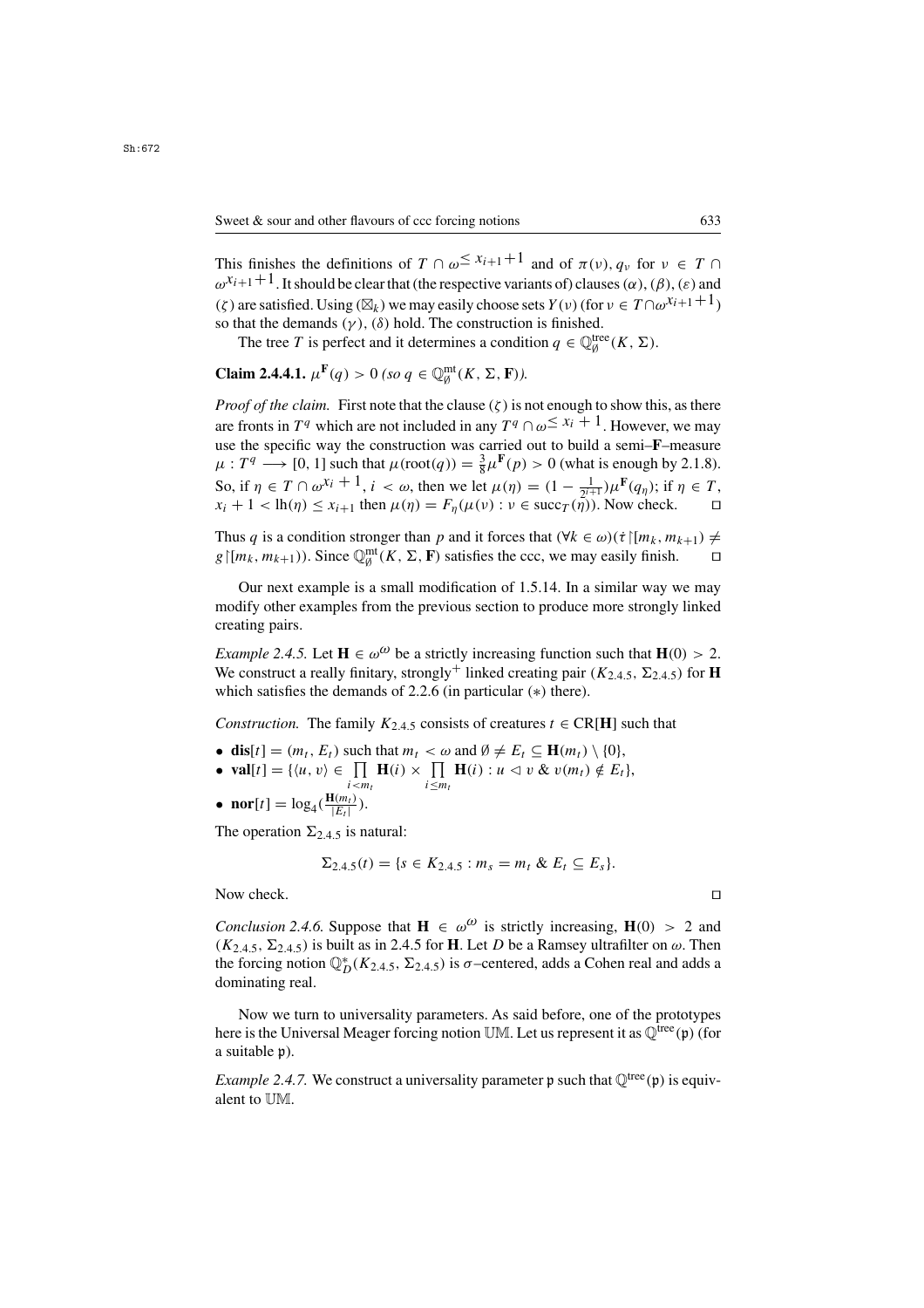*Construction.* Let  $\mathbf{H}$  :  $\omega \longrightarrow \omega \setminus 2$  and let K consists of tree creatures t for **H** such that

• **dis**[t] =  $(m_t, \eta_t, A_t)$  for some  $m_t < \omega, \eta_t \in \bigcup_{i \le m_t} \mathbf{H}(i)$  and  $\emptyset \neq A_t \subseteq \mathbf{H}(m_t)$ ,

 $\mathcal{L}$ 

- $\textbf{nor}[t] = |A_t|$ ,
- **val**[t] = { $\langle \eta_t, \eta_t \hat{\;} \langle a \rangle \rangle : a \in A_t$  }.

The operation  $\Sigma$  is natural, so  $s \in \Sigma(t)$  if and only if  $\eta_s = \eta_t$  and  $A_s \subseteq A_t$ . Let  $\mathcal{F} = \{f\}, f(i) = 2.$ G consists of quadruples  $(\langle t_n : \eta \in \hat{S} \rangle, n_{dn}, n_{up}, \bar{r})$  such that

- $\langle t_n : \eta \in \hat{S} \rangle \in FC(K, \Sigma),$
- $n_{\text{dn}} < n_{\text{un}} < \text{lev}(S)$ ,
- $\bar{r} = \langle r_i : i \in \text{dom}(\bar{r}) \rangle, r_i \langle \omega, \text{dom}(\bar{r}) \rangle \subseteq [n_{dn}, n_{un}],$
- if  $\eta \in S$ ,  $lh(\eta) = n_{dn}$  then for some  $\nu \in S$  we have  $\eta \leq \nu$ ,  $lh(\nu) < n_{up}$  and nor  $[t, \cdot] < H(lh(\nu))$  $\mathbf{nor}[t_{\nu}] < \mathbf{H}(\mathrm{lh}(\nu)).$

Easily  $\mathfrak{p} = (K, \Sigma, \mathcal{F}, \mathcal{G})$  is a universality parameter and  $\mathbb{Q}^{\text{tree}}(\mathfrak{p})$  is the Universal Meager forcing notion Meager forcing notion,

*Remark 2.4.8.* Our next example 2.4.9 captures a number of constructions related to the PP–property. Under the assumptions on  $(K, \Sigma)$  as there, we may think that we have a way to measure how large splittings are, and this fully determines what are the tree-creatures in  $K$  (and what are the norms). The function  $\bf{F}$  is used to define (possibly totally not related) norms of sets of nodes of the same length. Thus **F** may just count how many elements are in  $max(S)$  (in this case the universality parameter given by 2.4.9 is related to the PP–property). Other possibilities for **F** include taking the maximum value of  $\text{nor}[t_n]$ , or taking the product of all relevant **nor** $[t_n]$ 's.

*Example 2.4.9.* Assume that **H** :  $\omega \rightarrow \omega \setminus 2$  is strictly increasing and a family  $\mathcal{F} \subseteq (\omega \setminus 2)^{\omega}$  is either countable or  $\leq^*$ -directed [note the direction of the inequality]. Let  $(K, \Sigma)$  be a local, really finitary, tree–creating pair for **H** such that

• for each  $\eta \in \prod_{i \leq n} \mathbf{H}(i)$ ,  $n < \omega$  and a nonempty  $A \subseteq \mathbf{H}(n)$  there is a unique

 $t_{\eta,A} \in \text{LTCR}_{\eta}[\mathbf{H}] \cap K$  with  $\text{pos}(t_{\eta,A}) = {\eta^{\frown}(a) : a \in A}$ , and if  $|A| = 1$ , then **nor**[ $t_{\eta,A}$ ] < 1 and

• if  $|A| = 1$ , then **nor** $[t_{\eta,A}] \leq 1$ , and

• if  $\emptyset \neq B \subseteq A \subseteq \mathbf{H}(n)$ , then  $t_{\eta,B} \in \Sigma(t_{\eta,A})$  and  $\textbf{nor}[t_{\eta,B}] \leq \textbf{nor}[t_{\eta,A}]$ .

Furthermore, let **F** :  $FC(K, \Sigma) \longrightarrow \mathbb{R}^{\geq 0}$  be such that

if  $\langle t_n : \eta \in \hat{S} \rangle \in FC(K, \Sigma)$ , **nor** $[t_n] \leq 1$  (for  $\eta \in \hat{S}$ ), then  $\mathbf{F}(\langle t_n : \eta \in \hat{S} \rangle) \leq 1$ . We construct  $\mathcal{G} = \mathcal{G}_{\mathbf{F}}^{K,2}$  such that  $(K, \Sigma, \mathcal{F}, \mathcal{G})$  is a universality parameter.

*Construction.* For a nonempty set  $Y \subseteq \prod_{j < i} \mathbf{H}(j)$ ,  $i < \omega$ , we define NOR(Y) as

the value of **F**( $\langle t_{\eta} : \eta \in \hat{S} \rangle$ ) for S such that max(S) = Y and root(S) =  $\langle \rangle$ . (Note that under our assumptions on  $(K, \Sigma)$  there is exactly one such  $\langle t_n : \eta \in \hat{S} \rangle \in$  $FC(K, \Sigma).$ 

Sh:672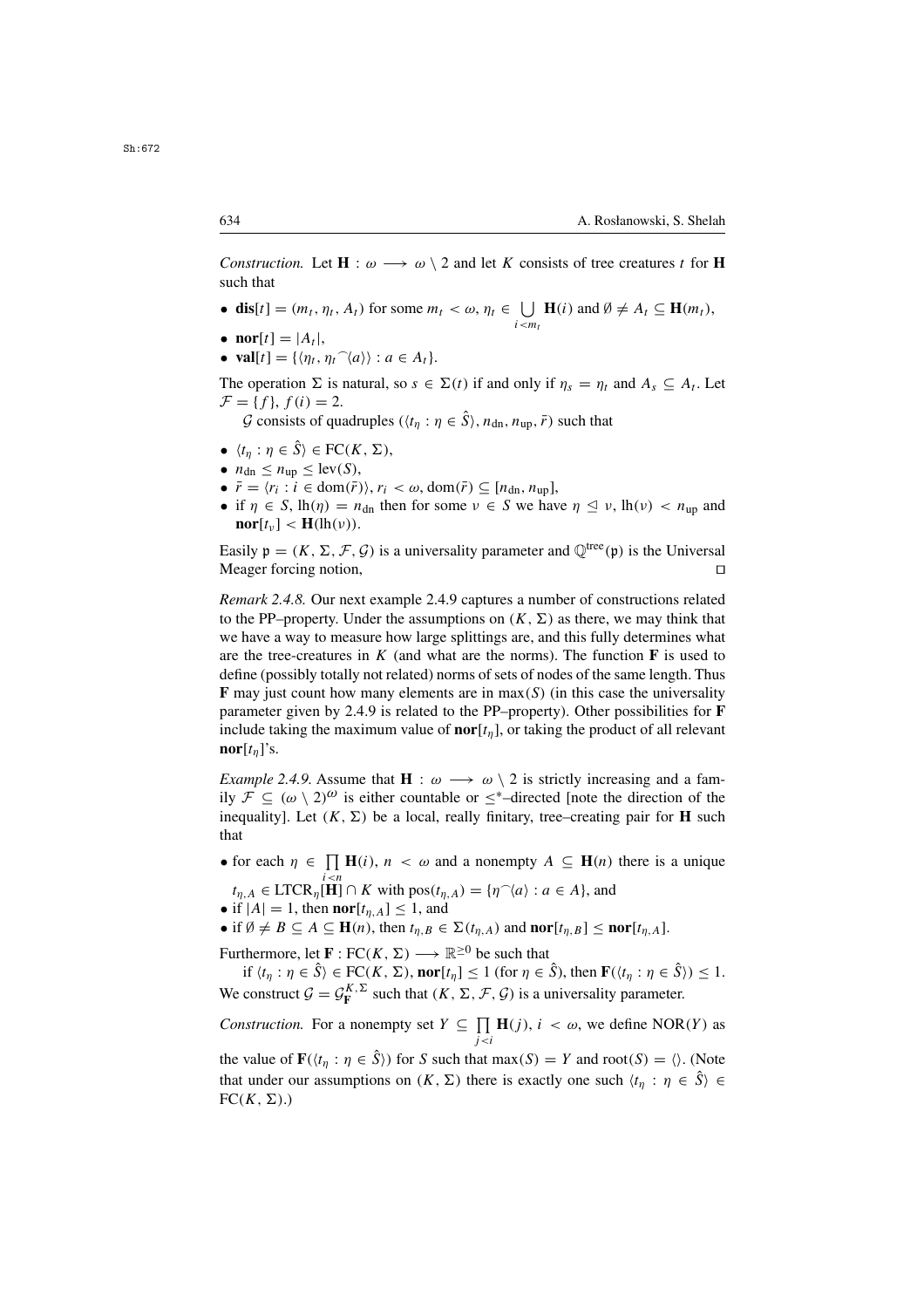Let G consists of all quadruples  $((t_n : \eta \in \hat{S}), n_{dn}, n_{up}, \bar{r})$  satisfying the demands of  $2.3.3(\nu)$  and such that

for some sequence  $\langle Y_i : i \in \text{dom}(\bar{r}) \rangle$  we have

•  $Y_i \subseteq \prod_{j, NOR $(Y_i) \leq r_i$ ,<br>
•  $\Theta \subseteq S \cap \prod_{j$$ •  $(\forall \eta \in S \cap \prod_{j \le n_{\text{up}}}$ **H** $(j)$ )(∃*i* ∈ dom $(\bar{r})$ )( $\eta$ | $i \in Y_i$ ).  $j$  <  $n_{\text{up}}$ 

Now check.

*Example 2.4.10.* A universality parameter  $p$  such that  $\mathbb{Q}^{tree}(p)$  is the "universal closed measure zero" forcing notion.

*Construction.* Let **H**,  $(K, \Sigma)$  and  $\mathcal F$  be as defined in the construction for 2.4.7.

Let G consists of all quadruples  $(\langle t_n : \eta \in \hat{S} \rangle, n_{dn}, n_{up}, \bar{r})$  satisfying the demands of  $2.3.3(\nu)$  and such that

$$
\frac{|S \cap \prod_{i < n_{\text{up}}} \mathbf{H}(i)|}{|\prod_{i < n_{\text{up}}} \mathbf{H}(i)|} \leq \sum_{i \in \text{dom}(\overline{r})} \frac{1}{(i+1)^2}.
$$

Let  $\mathfrak{p} = (K, \Sigma, \mathcal{F}, \mathcal{G})$ . Note that the forcing notion  $\mathbb{Q}^{\text{tree}}(\mathfrak{p})$  is equivalent to  $\mathbb{Q}$ defined as follows.

**A condition** in  $\mathbb{Q}$  is a pair  $(N, T)$  such that  $N < \omega$  and  $T \subseteq \bigcup_{n < \omega}$ <br>such that [T] is a measure zero subset of  $\Pi$  **H**(i).  $\prod_{i \leq n}$ **H**(*i*) is a tree

such that [T] is a measure zero subset of  $\prod_{i < \omega} \mathbf{H}(i)$ ; **the order** of  $\mathbb{Q}$  is the natural one:  $(N_0, T_0) \leq (N_1, T_1)$  if and only if  $N_0 \leq N_1$ ,  $T_0 \subset T_1$  and  $T_1 \cap \prod_{i=1}^n H(i) \subset T_0$  $T_0 \subseteq T_1$  and  $T_1 \cap \prod_{i \leq N_0} \mathbf{H}(i) \subseteq T_0$ .

#### **3. Interlude: ideals**

Here we introduce  $\sigma$ -ideals determined by forcing notions discussed in this paper. Most of the content of this part is well known and belongs to folklore (some of this material is presented in Judah and Rosłanowski [7], [6]).

## *3.1. Generic ideals*

We will show how a Souslin ccc forcing notion adding one real produces a ccc Borel  $\sigma$ –ideal on some Polish space. While we could do this in a larger generality (e.g., considering any name for a real, not only the ones of the form specified in 3.1.1(3) below, compare [22, §4] and [19, §6, §7]), we have decided to use the specific form of the forcing notions we want to deal with and simplify the notation and arguments (loosing slightly on generality, but it will be clear how possible generalizations go).

*Context 3.1.1.* (1) **H** :  $\omega \longrightarrow \mathcal{H}(\omega_1)$ ,  $|\mathbf{H}(n)| \geq 2$  for all  $n \in \omega$ ;  $\mathcal{T}_n = \prod_{i \leq n} \mathbf{H}(i)$ (for  $n \in \omega$ ) and  $\mathcal{T} = \bigcup_{n \leq \omega} \mathcal{T}_n$ . Let  $\mathcal{X} = \prod_{n \in \omega} \mathbf{H}(n) = [\mathcal{T}]$  be equipped with the natural product (Polish) topology natural product (Polish) topology.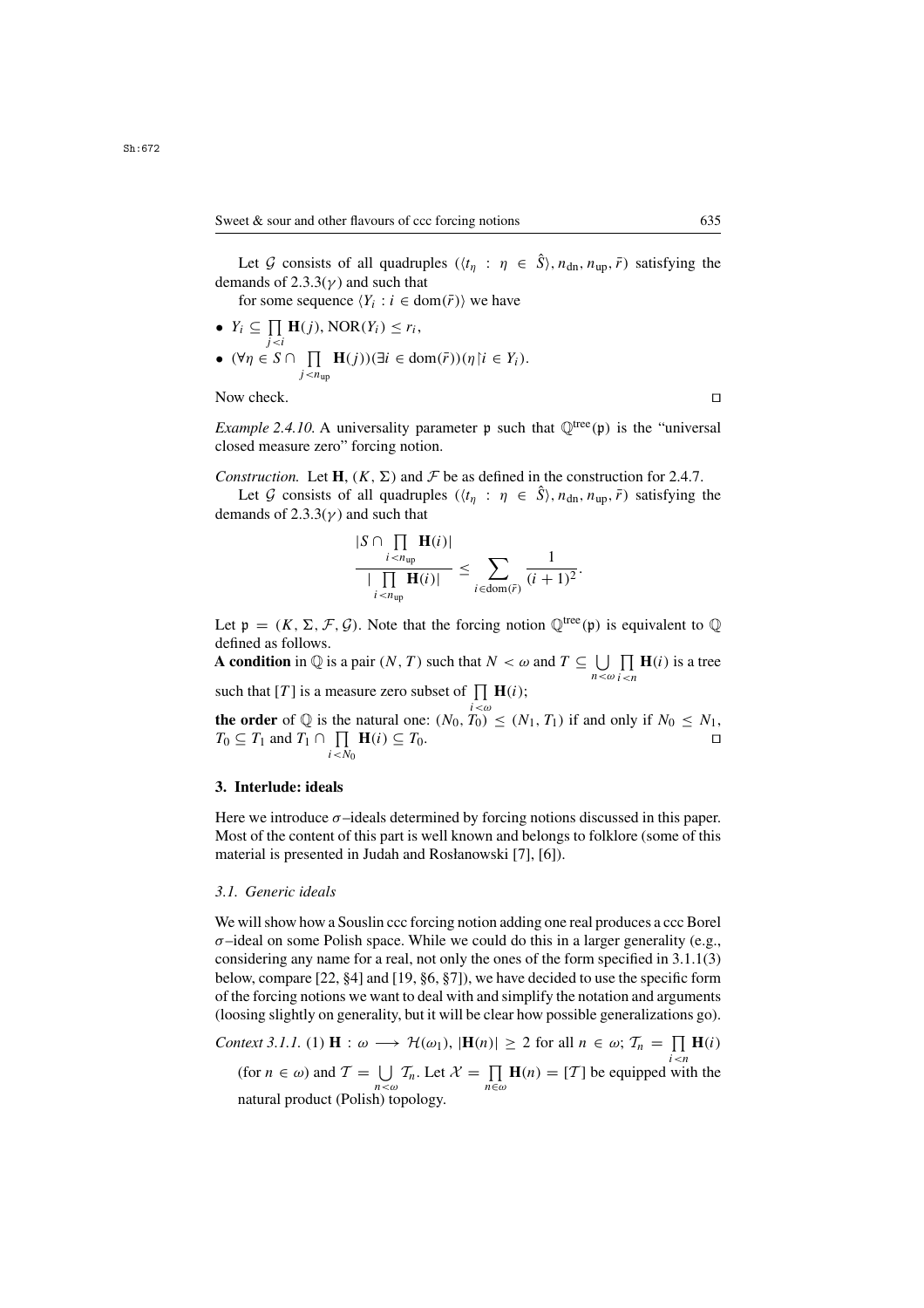- (2) P is a Souslin ccc forcing notion with a parameter  $r \in 2^{\omega}$  (which also encodes **H**), so we have  $\Sigma_1^1$ -formulas  $\varphi_0(\cdot, r)$ ,  $\varphi_1(\cdot, \cdot, r)$ ,  $\varphi_2(\cdot, \cdot, r)$  defining  $\mathbb{P}, \leq_{\mathbb{P}}$  and  $\perp_{\mathbb{P}}$ , respectively.
- (3)  $\dot{W} = \langle p_n : \eta \in \mathcal{T} \rangle \subseteq \mathbb{P}$  is such that ( $\alpha$ )  $p_{\langle} = \emptyset_{\mathbb{P}}$ , and if  $\eta \leq \nu \in \mathcal{T}$  then  $p_{\eta} \leq_{\mathbb{P}} p_{\nu}$ , (β)  $\langle p_{\eta \gamma(a)} : a \in \mathbf{H}(\text{lh}(\eta)) \rangle$  is a maximal antichain above  $p_{\eta}$ ,<br>(γ) for each  $n \in \mathbb{P}$  there is  $n < \omega$  such that
	- (γ) for each  $p \in \mathbb{P}$  there is  $n < \omega$  such that

 $|\{\eta \in \mathcal{T}_n : p, p_\eta \text{ are compatible }\}| \geq 2,$ 

(δ) if  $p, q \in \mathbb{P}$  are incompatible, then there is  $\eta \in \mathcal{T}$  such that p,  $p_n$  are compatible but  $q$ ,  $p_n$  are incompatible.

[We will treat W as a P–name for a real in X such that  $p_n \Vdash \eta \vartriangleleft W$ , and so  $\Vdash \dot{W} \notin \mathbf{V}$ .]

**Definition 3.1.2.** *For*  $\mathbb{P}$ *,*  $\dot{W}$ *,*  $H$ *,*  $\mathcal{X}$  *as in 3.1.1, let*  $\mathcal{I}_{\mathbb{P}}$  *iv be the collection of all Borel subsets* B *of* <sup>X</sup> *such that*

$$
\Vdash_{\mathbb{P}} \text{``}\dot{W} \notin B \text{''}.
$$

**Proposition 3.1.3.** *(1)*  $\mathcal{I}_{\mathbb{P}}$  *is a ccc*  $\sigma$ *-ideal of Borel subsets of*  $\mathcal{X}$ *.* 

- *(2)*  $\mathcal{I}_{\mathbb{P}}$  *iy contains all singletons.*
- $(3)$  *Let*  $\psi(p, c)$  *be the formula*

*"*  $p \in \mathbb{P}$  *and*  $c \in 2^{\omega}$  *is a Borel code (for a set*  $\sharp c \subseteq \mathcal{X}$ *) and*  $p \Vdash \dot{W} \in \sharp c$  ".

*(a)* If *M* is a transitive model of ZFC<sup>\*</sup>, p, r, c,  $\dot{W} \in M$ , then

 $\psi(p, c) \Leftrightarrow M \models \psi(p, c).$ 

*(b)* There are a  $\Sigma_2^1$ –formula  $\psi_0$  and a  $\Pi_2^1$ –formula  $\psi_1$  *(both with the parameter* r) such that r*) such that*

$$
\psi(p,c) \equiv \psi_0(p,c) \equiv \psi_1(p,c)
$$

*(i.e., the equivalences are provable in* ZFC*).*

*(4) The formula*  $^{\alpha}c \in 2^{\omega}$  *is a Borel code (for a set*  $\sharp c \subseteq \mathcal{X}$ *) and*  $\sharp c \in \mathcal{I}_{\mathbb{P}} w$  *" is absolute between transitive models of*  $ZFC^*$  *(containing r, W, c).* 

Proof. (1), (2) Straightforward.

(3) See (the proof of) [1, Lemma 3.6.12].

(4) Follows from (3) and the definition of  $\mathcal{I}_{\mathbb{P},\dot{W}}$  (remember that "being a maximal antichain of  $\mathbb{P}$ " is absolute; see [1, Lemma 3.6.4]). antichain of  $\mathbb{P}$ " is absolute; see [1, Lemma 3.6.4]).

**Definition 3.1.4.** *Let*  $\mathbb{P}$ ,  $\dot{W}$ ,  $H$ ,  $\mathcal{X}$  *be as in 3.1.1.* 

*(1)* Let  $x \in \mathcal{X}$  and M be a transitive model of ZFC<sup>\*</sup>, r,  $\dot{W} \in M$ . We say that x is  $\mathcal{I}_{\mathbb{P}\times\mathbb{W}}$  –generic over M, if  $x \notin B$  *for every Borel set* B *from*  $\mathcal{I}_{\mathbb{P}\times\mathbb{W}}$  *coded in* M. *(2) For a condition*  $p \in \mathbb{P}$  *let* 

$$
S(p) = S_{\dot{W}}(p) \stackrel{\text{def}}{=} \{ \eta \in \mathcal{T} : p_{\eta}, \, p \text{ are compatible } \}.
$$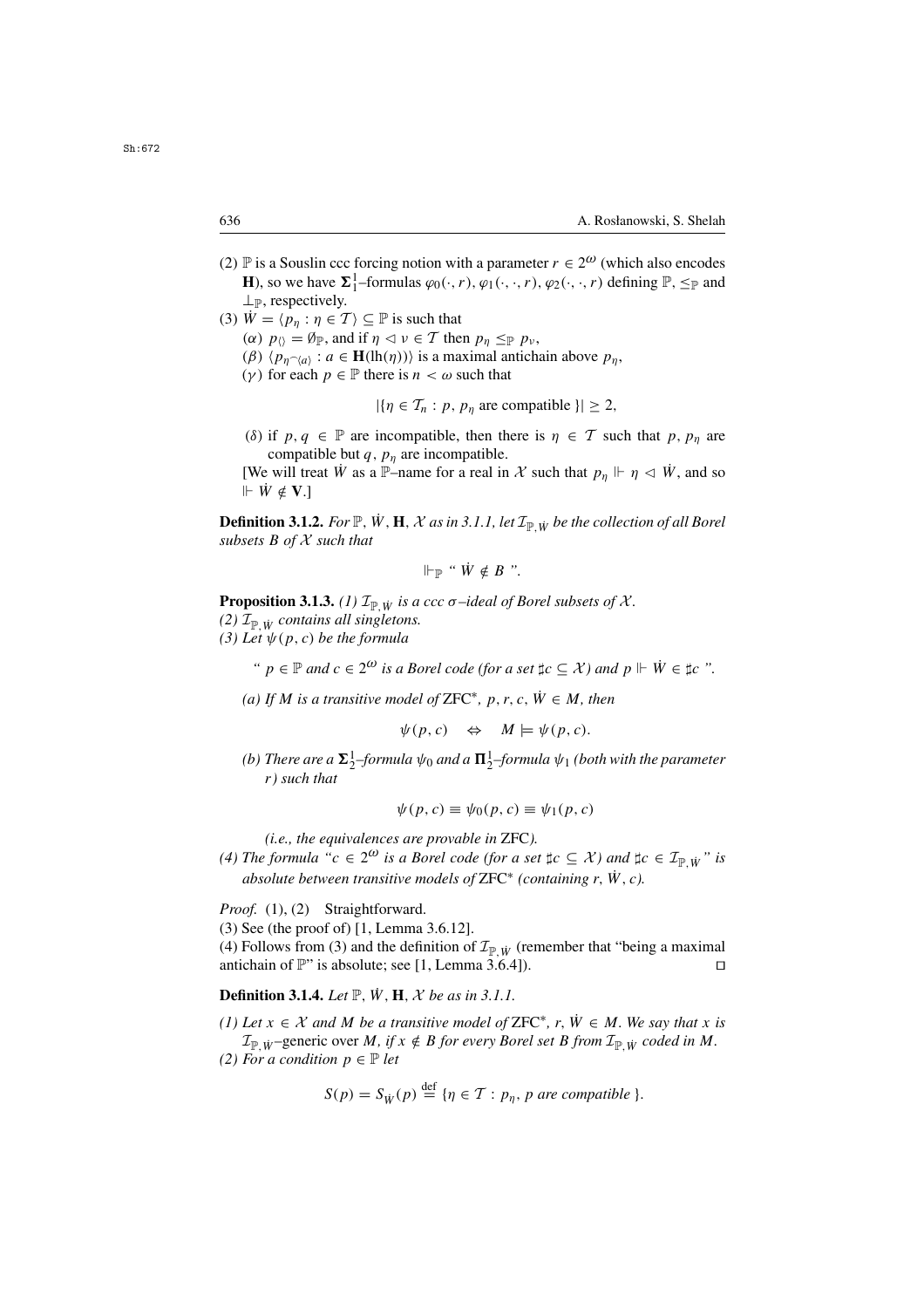*(3) For a maximal antichain*  $A \subseteq \mathbb{P}$  *let* 

$$
B_{\mathcal{A}} = B_{\dot{W}, \mathcal{A}} \stackrel{\text{def}}{=} \{ x \in \mathcal{X} : (\forall p \in \mathcal{A})(\exists n < \omega)(x \, \vert n \notin S(p)) \}.
$$

Let  $\mathcal{I}_{\mathbb{P}, \dot{W}}^0$  *be the family of all subsets of*  $\mathcal X$  *that can be covered by a set of the*<br>form  $B_A$  (for a maximal antichain  $A \subseteq \mathbb{P}$ ). *form*  $B_A$  *(for a maximal antichain*  $A \subseteq \mathbb{P}$ *).* 

- **Proposition 3.1.5.** *(a) For each*  $p \in \mathbb{P}$ *, S(p) is a perfect subtree of* T*. If*  $p \leq q$ *, then*  $S(q) \subseteq S(p)$ *. If*  $p, q \in \mathbb{P}$  *and*  $S(q) \subseteq S(p)$ *, then*  $q \Vdash p \in \Gamma_{\mathbb{P}}$ *.*
- *(b)* If  $G \subseteq \mathbb{P}$  *is a generic filter over* **V***, then*  $\mathbf{V}[G] = \mathbf{V}[\dot{W}^G]$ *.*
- *(c)*  $\mathcal{I}_{\mathbb{P},\dot{W}}^0$  *is an ideal of subsets of*  $X$ *; sets*  $B_A$  *(for a maximal antichain*  $A \subseteq \mathbb{P}$ *) are*<br> $\blacksquare^0$  $\Pi_2^0$ .
- *(d)* Let  $x \in \mathcal{X}$  and M be a transitive model of ZFC<sup>\*</sup>, r,  $\dot{W} \in M$ . Then x is  $\mathcal{I}_{\mathbb{P},\dot{W}}$ *generic over M if and only if there is a*  $\mathbb{P}^M$ –*generic filter*  $G \subseteq \mathbb{P}^M$  *over M such that*  $\dot{W}^G = x$ .
- *(e)*  $\mathcal{I}_{\mathbb{P},\dot{W}}$  *is the*  $\sigma$ *-ideal generated by*  $\mathcal{I}_{\mathbb{P},\dot{W}}^0$ *. Every set from*  $\mathcal{I}_{\mathbb{P},\dot{W}}$  *can be covered by*  $\sigma \sum_{i=1}^{n} \sigma_i$  *a*  $\sum_{i=1}^{n} \sigma_i$  $a \ \mathbf{\Sigma}_3^0$  set from  $\mathcal{I}_{\mathbb{P},\dot{W}}$ *.*

*Proof.* Straightforward (or see [7, §2]). □

*Conclusion 3.1.6.* The quotient algebra **Borel** $(\mathcal{X})/\mathcal{I}_{\mathbb{P} \times W}$  is a ccc complete Boolean algebra. The mapping

$$
\pi: \mathbb{P} \longrightarrow \text{Borel}(\mathcal{X})/\mathcal{I}_{\mathbb{P}, \dot{W}}: p \mapsto \big[[S(p)]\big]_{\mathcal{I}_{\mathbb{P}, \dot{W}}}
$$

satisfies:

(1)  $\text{rng}(\pi)$  is a dense subset of the algebra **Borel** $(\mathcal{X})/\mathcal{I}_{\text{p}}|_{\dot{W}},$ (2)  $(\forall p, q \in \mathbb{P})(p \perp q \Leftrightarrow \pi(p) \cap \pi(q) = 0),$ (3)  $(\forall p, q \in \mathbb{P})(q \Vdash p \in \Gamma_{\mathbb{P}} \Leftrightarrow \pi(q) \subseteq \pi(p)).$ 

Consequently, the complete Boolean algebra  $RO(\mathbb{P})$  (of regular open subsets of  $\mathbb{P}$ ) determined by  $\mathbb P$  is isomorphic to **Borel** $(\mathcal X)/\mathcal I_{\mathbb P \times W}$ . Moreover,  $\pi$  maps  $\dot{W}$  onto the canonical name for the generic real in **Borel** $(\mathcal{X})/\mathcal{I}_{\mathbb{P} W}$ , so for a Borel code c (for a Borel subset  $\sharp c$  of X) we have  $[\![\dot{W} \in \sharp c]\!]_{\text{RO}(\mathbb{P})} = [\sharp c]_{\mathcal{I}_{\mathbb{P} \cdot \dot{W}}}$ .

*Remark 3.1.7.* It follows from 3.1.6 that we have nice description of names for reals in the extensions via P.

- (1) If  $\tau$  is a P–name for an element of X, then there is a Borel function  $f: \mathcal{X} \longrightarrow \mathcal{X}$ such that  $\Vdash_{\mathbb{P}} f(\dot{W}) = \dot{\tau}$ .
- (2) If B is a P–name for a Borel subset of X, then there is a Borel set  $A \subseteq \mathcal{X} \times \mathcal{X}$ such that  $\Vdash_{\mathbb{P}} \dot{B} = (A)_{\dot{W}}$ , where  $(A)_{x} = \{y : (x, y) \in A\}.$

(See [1, Lemma 3.7.1].)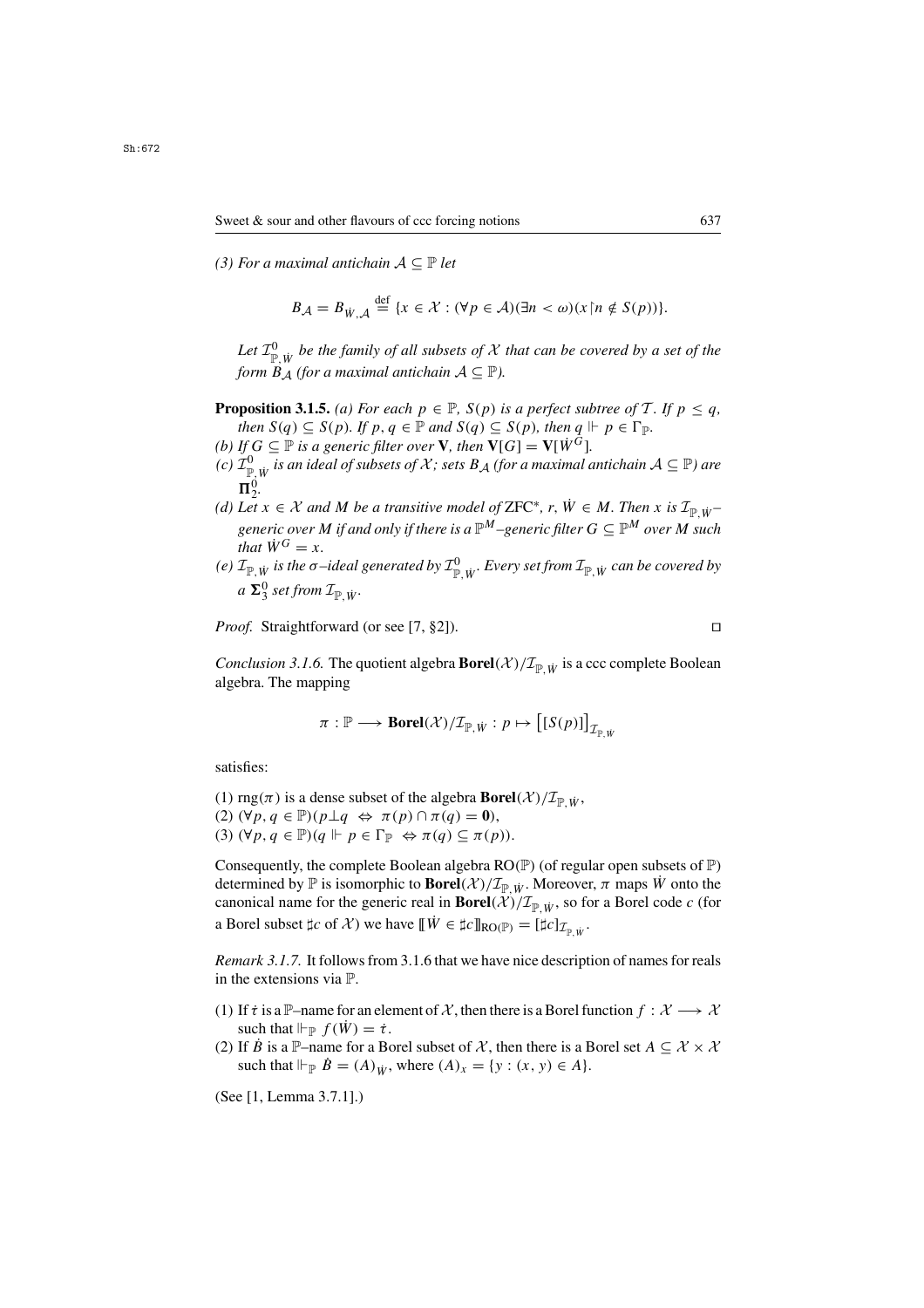## *3.2. Universality ideals*

For a forcing notion  $\mathbb{Q}^{\text{tree}}(\mathfrak{p})$  (where p is a universality parameter) we may consider the ccc ideal defined as in 3.1.2, however there is another Borel  $\sigma$ -ideal related to  $\mathbb{Q}^{\text{tree}}(\mathfrak{p})$  (justifying the term "universality forcing notion").

**Definition 3.2.1.** *Let*  $p = (K, \Sigma, \mathcal{F}, \mathcal{G})$  *be a universality parameter for* **H***.* 

*(1) We say that* **p** is suitable *whenever:*<br>*(a)* for every  $f \in \mathcal{F}$  and  $n < \omega$  there is  $N > n$  such that *(a) for every*  $f \in \mathcal{F}$  *and*  $n < \omega$  *there is*  $N > n$  *such that*<br> **if**  $((t \cdot n \in \hat{S})_{n \times n}$   $f([n \cdot n \cdot \hat{S})_{n \times n})$ **if**  $(\langle t_{\eta} : \eta \in \hat{S} \rangle, n_{\text{dn}}, n_{\text{up}}, f \mid [n_{\text{dn}}, n_{\text{up}}]) \in \mathcal{G}, N \leq n_{\text{dn}} \text{ and } \eta \in \prod_{i \leq n} \mathbf{H}(i),$ **then**  $(\exists v \in \prod_{i < \text{lev}(S)} \mathbf{H}(i)) (\eta \le v \& v \notin S)$ ,<br>
for every  $f \in \mathcal{F}$  and  $n < \omega$  there is  $N > v$ *(b) for every*  $f \in \mathcal{F}$  *and*  $n < \omega$  *there is*  $N > n$  *such that*<br>**if**  $\{t : n \in \hat{S} \} \in FC(K, \Sigma)$  root $(S) = \emptyset$  lev $(S) =$ **if**  $\langle t_\eta : \eta \in \hat{S} \rangle \in \text{FC}(K, \Sigma)$ ,  $\text{root}(S) = \langle \rangle$ ,  $\text{lev}(S) = n, \eta \in \prod_{i \leq N} \mathbf{H}(i)$  and  $\eta{\restriction} n \in S,$ <br>then the **then** *there is*  $(t^*_v : v \in \hat{S}^*), n_{dn}, n_{up}, f \mid [n_{dn}, n_{up}] \in \mathcal{G}$  *such that*  $n < n$  $n_{\text{dn}} \leq n_{\text{up}} < N$ ,  $S \subseteq S^*$  *and*  $t_v = t_v^*$  *for*  $v \in \hat{S}$  *and*  $\eta \in S^*$ .<br>
(2)  $\mathcal{I}_{\mathfrak{p}}^0$  *is the collection of subsets* A *of*  $\prod_{i < \omega} \mathbf{H}(i)$  *such that for some*  $f \in \mathcal{F}$  *and*  $a \left( G, f \right)$ –narrow system  $\langle t_{\eta} : \eta \in T \rangle \in \mathbb{Q}_{\emptyset}^{\text{tree}}(K, \Sigma)$  (see 2.3.5(c)) with root  $(T) - \langle \cdot \rangle$  we have  $A \subset [T]$ root(*T*) =  $\langle \rangle$  we have  $A \subseteq [T]$ .<br>*Trees T as above will be called* (*G*, *f*)-narrow. *Trees T as above will be called* (*G*, *f*)−narrow.<br>*T<sub>u</sub> is the*  $\sigma$ -ideal of subsets of □ H(i) general *(3)*  $\mathcal{I}_{\mathfrak{p}}$  *is the*  $\sigma$ *-ideal of subsets of*  $\prod_{i<\omega} \mathbf{H}(i)$  generated by  $\mathcal{I}_{\mathfrak{p}}^0$ . (4)  $\dot{T}_{\mathfrak{p}}$  *is a*  $\mathbb{Q}^{\text{tree}}(\mathfrak{p})$ *–name such that* 

$$
\Vdash_{\mathbb{Q}^{\text{tree}}(\mathfrak{p})} \dot{T}_{\mathfrak{p}} = \bigcup \{ T^p \cap \prod_{i < N^p} \mathbf{H}(i) : p \in \Gamma_{\mathbb{Q}^{\text{tree}}(\mathfrak{p})} \}.
$$

*Remark 3.2.2.* The universality parameters constructed in Examples 2.4.7, 2.4.10 are suitable. Also the parameters given by Example 2.4.9 can be easily made suitable: condition  $3.2.1(1)(b)$  easily follows. To ensure  $3.2.1(1)(a)$  we may require that  $\mathbf{F}, \mathcal{F}$  satisfy

(\*) if  $n < \omega$ ,  $f \in \mathcal{F}$ ,  $\eta \in \prod_{i \le n} \mathbf{H}(i)$  and  $Y \subseteq \prod_{i \le n} \mathbf{H}(i)$  satisfy  $NOR(Y) \le f(n)$ ,<br>then  $(\exists y \in \mathbf{H}(n))(p\gamma|y) \notin Y$ then  $(\exists y \in \mathbf{H}(n))(\eta^{\frown}\langle y \rangle \notin Y)$ .

(But clearly much less is enough.)

**Proposition 3.2.3.** *Let*  $\mathfrak{p} = (K, \Sigma, \mathcal{F}, \mathcal{G})$  *be a suitable universality parameter for* **H***.*

*(1) Every set in*  $\mathcal{I}_{\mathfrak{p}}^0$  *is nowhere dense (in the product topology of*  $\prod_{i<\omega} \mathbf{H}(i)$ *); all* 

*singletons belong to*  $\mathcal{I}_{\mathfrak{p}}^{0}$ .

- *(2)*  $\mathcal{I}_\mathfrak{p}$  *is a proper Borel*  $\sigma$ *–ideal of subsets of*  $\prod_{i < \omega} \mathbf{H}(i)$ *.*
- *(3)* If  $\mathcal{F}$  is  $\leq^*$ -directed then  $\mathcal{I}_{\mathfrak{p}}^0$  is an ideal.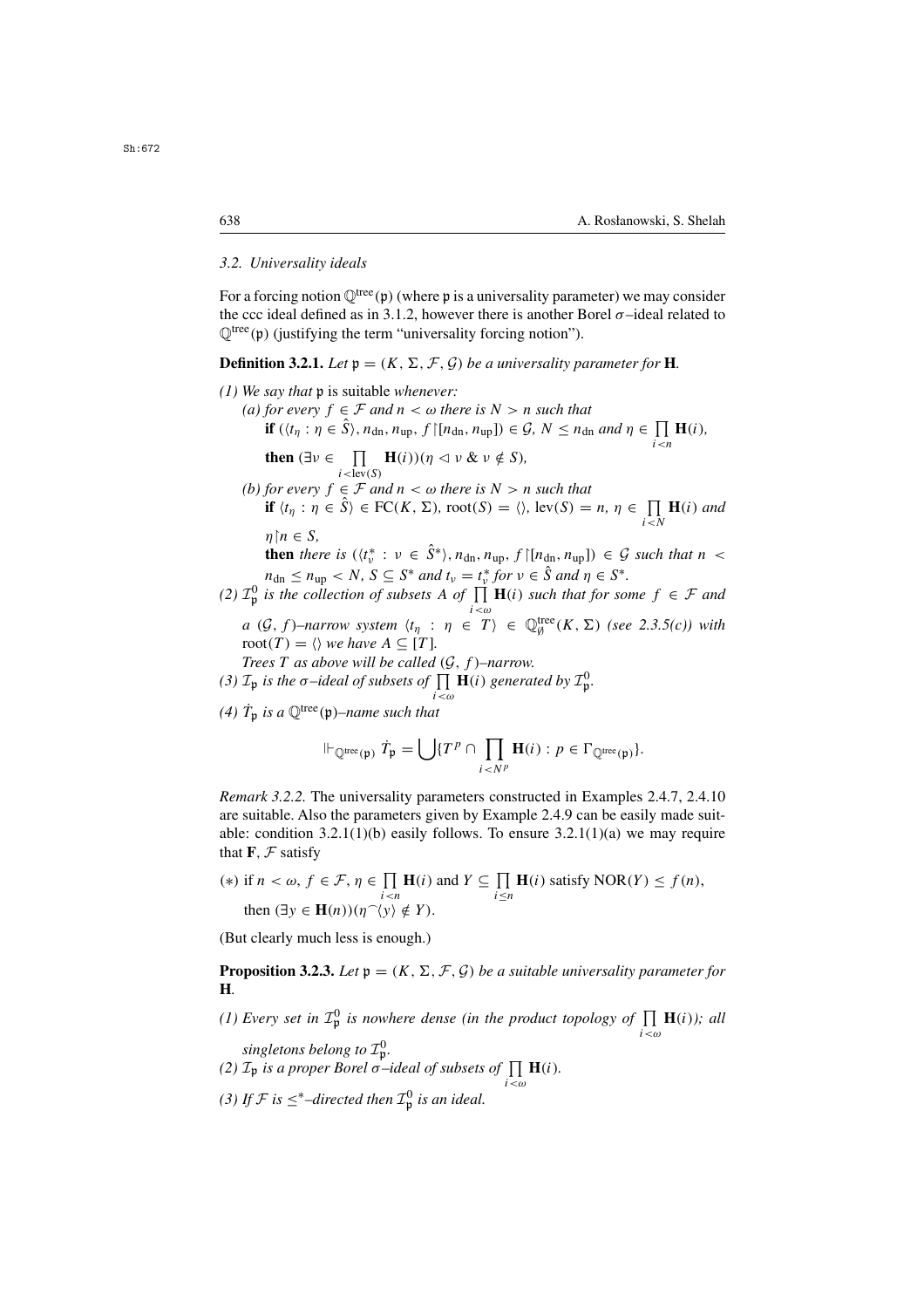- (4) In  $\mathbf{V}^{\mathbb{Q}^{\text{tree}}(\mathfrak{p})}$ ,  $\dot{T}_{\mathfrak{p}}$  *is a tree with no maximal branches which is*  $(\mathcal{G}, h)$ *–narrow for* some function h (possibly  $h \notin \mathcal{F}$ ) If  $\mathcal{F}$  is a singleton then  $h \in \mathcal{F}$ *some function* h *(possibly*  $h \notin \mathcal{F}$ ). If  $\mathcal{F}$  *is a singleton, then*  $h \in \mathcal{F}$ .
- *(5) Suppose that*  $\langle \mathbb{P}_{\alpha}, \dot{\mathbb{Q}}_{\alpha} : \alpha < \delta \rangle$  *is finite support iteration of ccc forcing notions such that for some increasing sequence*  $\alpha_0 < \alpha_1 < \alpha_2 < \cdots < \delta$ ,  $\dot{\mathbb{Q}}_{\alpha_n}$  *is* (forced to be)  $\mathbb{Q}^{\text{tree}}(\mathfrak{p})$ *. Let*  $\dot{T}_n$  be the name for the tree  $\dot{T}_p$  added at stage  $\alpha_n$ .<br>Then  $\text{in } \mathbb{R}^{\mathbb{P}_\delta}$  if  $T \subset \mathbb{V}$  is  $(C, f)$  parrow for some  $f \subset \mathcal{F}$  then  $T \subset \dot{T}$  for *Then, in*  $\mathbf{V}^{\mathbb{P}_{\delta}}$ *, if*  $T \in \mathbf{V}$  *is* ( $\mathcal{G}, f$ )–*narrow for some*  $f \in \mathcal{F}$  *then*  $T \subseteq \dot{T}_n$  *for some*  $n \leq \omega$ *some n < ω.*<br>If in 5 above
- *(6) If in 5 above we additionally assume that*  $\mathcal{F} = \{f\}$  *then, in*  $\mathbf{V}^{\mathbb{P}_{\delta}}$ *, there is a set* from  $\mathcal{T}_{\alpha}$  which contains all Borel sets from  $\mathcal{T}_{\alpha}$  coded in  $\mathbf{V}$ *from*  $\mathcal{I}_p$  *which contains all Borel sets from*  $\mathcal{I}_p$  *coded in* **V***.*

#### **4. Sweet and Sour**

## *4.1. On amalgamation*

One of the major problems in set theory of the 20th century was the following: suppose  $(\mathbb{P}_1, \leq_{\mathbb{P}_1})$ ,  $(\mathbb{P}_2, \leq_{\mathbb{P}_2})$  are ccc partial orders and  $\mathbb{P}_1 \times \mathbb{P}_2$  is equipped with the coordinate-wise order (so  $(p_1, p_2) \le (q_1, q_2)$  iff  $p_1 \le p_1 q_1 \& p_2 \le p_2 q_2$ ). Does  $(\mathbb{P}_1 \times \mathbb{P}_2, \leq)$  satisfy the ccc? The interest in this question came from topology as well as from its close relation to the Souslin Problem. The intensive investigations of the productivity of ccc for forcing notions (or Boolean algebras, or topologies) resulted in many interesting concepts and discoveries. Several *strong ccc* properties implying that the product of respective partial orders satisfies the ccc were introduced. Examples of those properties include

- **The Knaster Property:** A partial order  $(\mathbb{P}, \leq_{\mathbb{P}})$  has *the Knaster property* if for every uncountable family  $A \subseteq \mathbb{P}$  there is an uncountable  $\mathcal{B} \subseteq A$  such that members of  $\beta$  are pairwise compatible.
- **The pre-caliber**  $\omega_1$ : ( $\mathbb{P}, \leq_{\mathbb{P}}$ ) has *pre-caliber*  $\omega_1$  if for every uncountable  $\mathcal{A} \subseteq$ P there is an uncountable  $\beta$  ⊂ A such that every finite subfamily of  $\beta$  has a common upper bound in P.

(Note that pre-caliber  $\omega_1 \Rightarrow$  Knaster Property  $\Rightarrow$  productive ccc.) Lastly, the Souslin Problem was completed by Solovay and Tennenbaum [30] who proved that it is consistent that every ccc forcing notion has the Knaster Property (and thus, consistently, ccc is productive).

Since the productivity question occurred to be so productive, one can ask if we may generalize the problem by replacing *the product* by *the amalgamation* of forcing notions. Let us recall the definition of this operation.

**Definition 4.1.1.** *(1)* Suppose  $\mathbb{P}$ ,  $\mathbb{Q}$  are forcing notions such that  $\mathbb{P} \ll \text{RO}(\mathbb{Q})$ . Then ( $\mathbb{Q} : \mathbb{P}$ ) *is a*  $\mathbb{P}$ *–name for a forcing notion which is a suborder of*  $\mathbb{Q}$ ,<br>  $p \Vdash_{\mathbb{P}}$  "  $q \in (\mathbb{Q} : \mathbb{P})$  " *if and only if* 

 $p \Vdash_{\mathbb{P}} "q \in (\mathbb{Q} : \mathbb{P})"$  *if and only if*<br>every  $p' \in \mathbb{P}$  stronger than *n* is compatible *every*  $p' \in \mathbb{P}$  *stronger than* p *is compatible with* q *in* RO( $\mathbb{Q}$ ).

*(2) Suppose that*  $\mathbb{P}, \mathbb{Q}_0, \mathbb{Q}_1$  *are forcing notions and*  $f_\ell : \mathbb{P} \longrightarrow \text{RO}(\mathbb{Q}_\ell)$  *(for*  $\ell < 2$ *) are complete embeddings.* The amalgamation of  $\mathbb{Q}_0$ ,  $\mathbb{Q}_1$  over  $f_0$ ,  $f_1$  *is* 

$$
\mathbb{Q}_0 \times_{f_0, f_1} \mathbb{Q}_1 = \{ (q_1, q_2) \in \mathbb{Q}_0 \times \mathbb{Q}_1 : \\ (\exists p \in \mathbb{P}) \left( p \Vdash \text{`` } q_0 \in (\mathbb{Q}_0 : f_0[\mathbb{P}]) \& q_1 \in (\mathbb{Q}_1 : f_1[\mathbb{P}]) \text{''} \right) \}
$$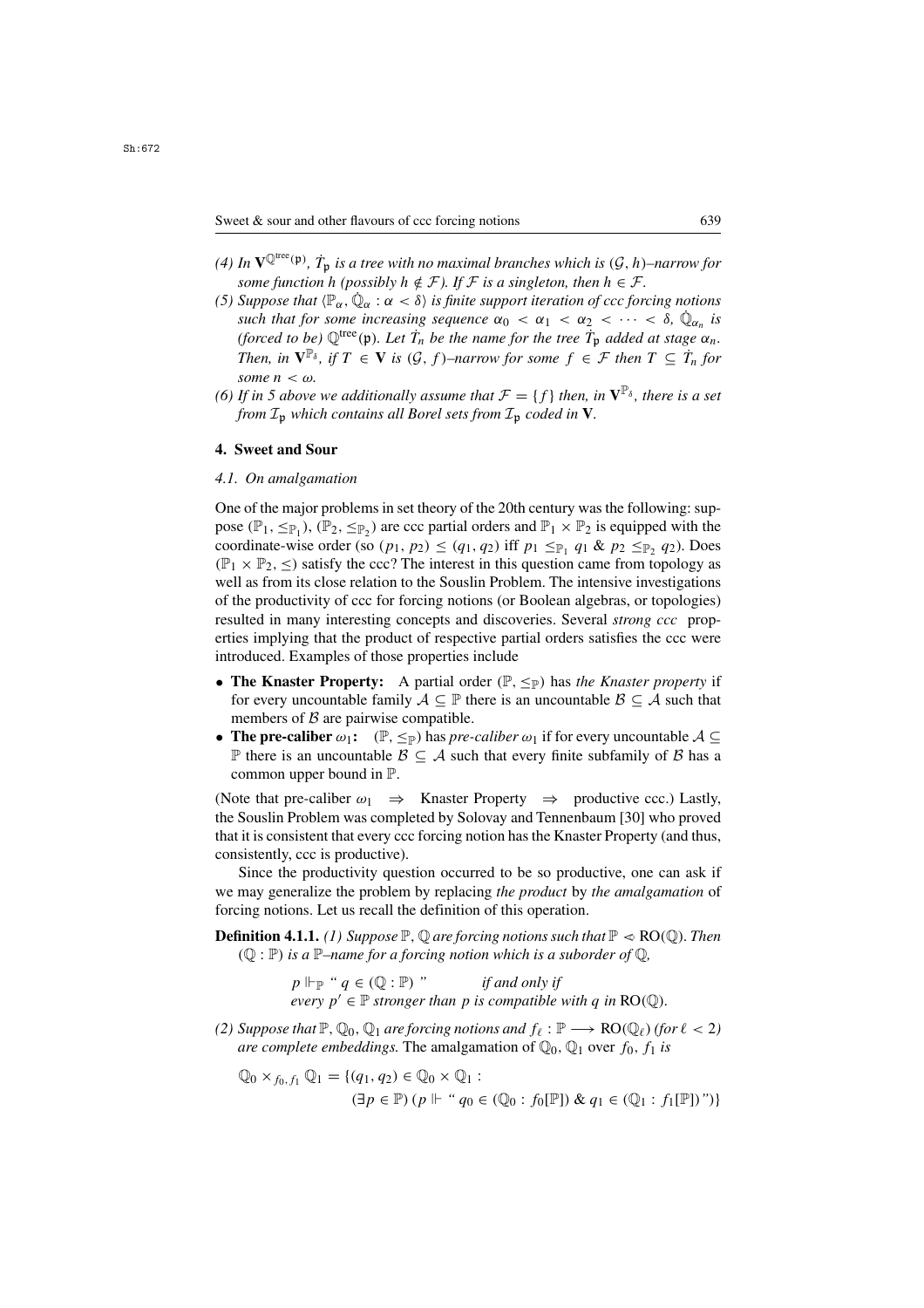*ordered in the natural way (so*  $(q_0, q_1) \leq (q'_0, q'_1)$  *if and only if*  $q_0 \leq q'_0$  *and*  $q_1 \leq q'_1$  *a*  $q_1 \leq q'_1$ ).

It can be easily seen from the definition of the amalgamation that  $\mathbb{Q}_0 \times_{f_0, f_1} \mathbb{Q}_1$ is equivalent to  $\mathbb{P} * ((\mathbb{Q}_0 : f_0[\mathbb{P}]) \times (\mathbb{Q}_1 : f_1[\mathbb{P}]))$ . So, if  $\mathbb{P} \ll \mathbb{Q}_0$ ,  $\mathbb{P} \ll \mathbb{Q}_1$  (and  $f_0$  f, are the identity mannings) then  $f_0$ ,  $f_1$  are the identity mappings) then

$$
\mathbb{Q}_0 \times_{\mathbb{P}} \mathbb{Q}_1 \stackrel{\text{def}}{=} \mathbb{Q}_0 \times_{f_0, f_1} \mathbb{Q}_1 = \mathbb{P} * ((\mathbb{Q}_0 : \mathbb{P}) \times (\mathbb{Q}_1 : \mathbb{P}))
$$

and the amalgamation can be thought of as a generalization of the product. Thus the question when amalgamation of ccc forcing notions satisfies the ccc can be thought of as a generalization of the productivity problem. However, there is no nice answer here. By Shelah [24, §1], a Cohen real adds a Souslin tree, so let S be a  $\mathbb{C}$ -name for a Souslin tree (ordered naturally). The forcing notion  $\mathbb{Q} = \mathbb{C} * \dot{S}$  satisfies the ccc, but the amalgamation  $\mathbb{Q} \times_{\mathbb{C}} \mathbb{Q} = \mathbb{C} \times (\dot{S} \times \dot{S})$  does not satisfy the ccc (this example exists in any universe of ZFC, of course). Even demanding stronger variants of ccc (which clearly worked for products) may not help for amalgamations: Roitman [13] gave an example of  $\mathbb{P}, \dot{\mathbb{Q}}_1, \dot{\mathbb{Q}}_2$  such that

(a)  $\mathbb{P} * \dot{\mathbb{Q}}_1$ ,  $\mathbb{P} * \dot{\mathbb{Q}}_2$  have pre-caliber  $\omega_1$ , but

- (b)  $\mathbb{P}(\mathfrak{p}^{\prime\prime}) \to \mathbb{Q}_1 \times \mathbb{Q}_2$  does not satisfy the ccc ", so
- (c)  $(\mathbb{P} * \dot{\mathbb{Q}}_1) \times_{\mathbb{P}} (\mathbb{P} * \dot{\mathbb{Q}}_2)$  does not satisfy the ccc.

However, there are *sweet* (=strong ccc) properties of forcing notions which are preserved by amalgamations.

### **Definition 4.1.2 (Shelah [24, Def. 7.2]).**

*A triple*  $(\mathbb{P}, \mathcal{D}, E)$  *is* model of sweetness *(on*  $\mathbb{P}$ *) whenever:* 

- *(i)*  $\mathbb P$  *is a forcing notion,*  $\mathcal D$  *is a dense subset of*  $\mathbb P$ *,*
- *(ii)*  $E = \langle E_n : n \langle \omega \rangle$ , each  $E_n$  *is an equivalence relation on* D *such that*  $D/E_n$ *is countable,*
- *(iii) equivalence classes of each*  $E_n$  *are*  $\leq_P$ –*directed,*  $E_{n+1} \subseteq E_n$ *,*
- $(iv)$  if  $\{p_i : i \leq \omega\} \subseteq \mathcal{D}$ ,  $p_i$   $E_i$   $p_\omega$  *(for*  $i \in \omega$ *)*, then

$$
(\forall n \in \omega)(\exists q \ge p_{\omega})(q \ E_n \ p_{\omega} \ \& \ (\forall i \ge n)(p_i \le q)),
$$

*(v) if* p, q <sup>∈</sup> <sup>D</sup>*,* p <sup>≤</sup> q *and* n <sup>∈</sup> ω *then there is* k <sup>∈</sup> ω *such that*

$$
(\forall p' \in [p]_{E_k})(\exists q' \in [q]_{E_n})(p' \leq q').
$$

*If there is a model of sweetness on*  $\mathbb{P}$ *, then we say that*  $\mathbb{P}$  *is sweet.* 

**Definition 4.1.3 (Stern [31, Def. 1.2]).** *Let*  $\mathbb{P}$  *be a forcing notion and*  $\tau$  *be a topology on*  $\mathbb P$ *. We say that*  $(\mathbb P, \tau)$  *is* a model of topological sweetness *whenever the following conditions are satisfied:*

- *(i) the topology* τ *has a countable basis,*
- *(ii)*  $\emptyset_{\mathbb{P}}$  *is an isolated point in*  $\tau$ *,*
- *(iii) if a sequence*  $\langle p_n : n < \omega \rangle \subseteq \mathbb{P}$  *is*  $\tau$ *–converging to*  $p \in \mathbb{P}, q \geq p$  *and* W *is a*  $\tau$ *–neighbourhood of q, then there is a condition*  $r \in \mathbb{P}$  *such that*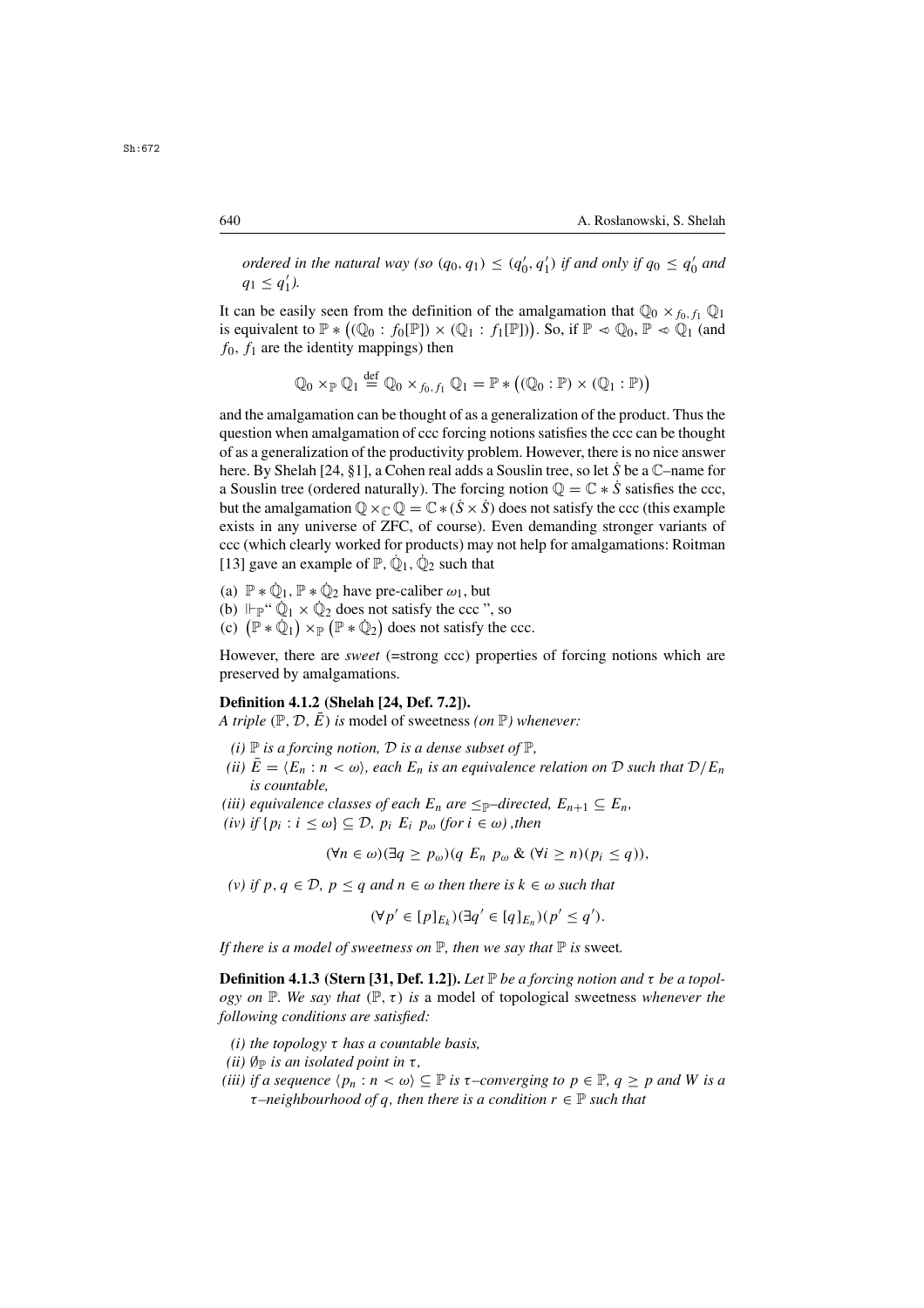$(a)$   $r \in W, r > a$ *(b) the set*  $\{n \in \omega : p_n \leq r\}$  *is infinite.* 

*A forcing notion* <sup>P</sup> *is* topologically sweet*, if there is a topology* τ *on* <sup>P</sup> *such that* (P,τ) *is a model of topological sweetness.*

# **Definition 4.1.4.** *(1)* Let  $(\mathbb{P}_{\ell}, \mathcal{D}_{\ell}, \bar{E}_{\ell})$  *(for*  $\ell < 2$ *)* be models of sweetness. We say *that*  $(\mathbb{P}_1, \mathcal{D}_1, \overline{E}_1)$  extends the model  $(\mathbb{P}_0, \mathcal{D}_0, \overline{E}_0)$  *if*

- $\mathbb{P}_0 \ll \mathbb{P}_1$ ,  $\mathcal{D}_0 \subseteq \mathcal{D}_1$  and  $E_n^0 = E_n^1 | \mathcal{D}_0$  for each  $n \in \omega$ ,<br>• if  $n \in \mathcal{D}_0$ ,  $n \in \omega$ , then  $[n]_{n \in \omega} \subseteq \mathcal{D}_0$
- *if*  $p \in \mathcal{D}_0$ ,  $n \in \omega$ , then  $[p]_{E_n^1} \subseteq \mathcal{D}_0$ ,<br>• *if*  $n \le a, n \in \mathcal{D}_1$ ,  $a \in \mathcal{D}_0$ , then  $n \in \mathcal{D}_0$
- *if*  $p \le q$ ,  $p \in \mathcal{D}_1$ ,  $q \in \mathcal{D}_0$ , then  $p \in \mathcal{D}_0$ .
- *(2) Let*  $(\mathbb{P}_{\ell}, \tau_{\ell})$  *(for*  $\ell < 2$ *) be models of topological sweetness. We say that*  $(\mathbb{P}_{1}, \tau_{1})$ extends the model  $(\mathbb{P}_0, \tau_0)$  *if*  $\mathbb{P}_0 \ll \mathbb{P}_1$ ,  $\mathbb{P}_0$  *is a*  $\tau_1$ *-open subset of*  $\mathbb{P}_1$  *and*  $\tau_1$ |  $\mathbb{P}_0 = \tau_0$ .
- **Theorem 4.1.5.** *(1)* (Shelah [24, 7.5]) *Suppose that*  $(\mathbb{P}_{\ell}, \mathcal{D}_{\ell}, E_{\ell})$  *(for*  $\ell < 2$ *) are models of sweetness, and*  $f_{\ell} : \mathbb{P} \longrightarrow \text{RO}(\mathbb{P}_{\ell})$  *(for*  $\ell < 2$ *) are complete embeddings. Then there is a model of sweetness* ( $\mathbb{P}_0 \times_{f_0, f_1} \mathbb{P}_1$ ,  $\mathcal{D}^*, \overline{E}^*$ ) *based on the amalgamation*  $\mathbb{P}_0 \times_{f_0, f_1} \mathbb{P}_1$  *and extending each*  $(\mathbb{P}_\ell, \mathcal{D}_\ell, \overline{E}_\ell)$  *for*  $\ell < 2$ *.*
- *(2)* (Stern [31, §2.2]) *Suppose that*  $(\mathbb{P}_{\ell}, \tau_{\ell})$  *(for*  $\ell < 2$ *) are models of topological sweetness, and*  $f_{\ell} : \mathbb{P} \longrightarrow \text{RO}(\mathbb{P}_{\ell})$  *(for*  $\ell < 2$ *) are complete embeddings. Then there is a model of topological sweetness* ( $\mathbb{P}_0 \times_{f_0, f_1} \mathbb{P}_1$ ,  $\tau^*$ ) *based on the amalgamation*  $\mathbb{P}_0 \times_{f_0, f_1} \mathbb{P}_1$  *and extending each*  $(\mathbb{P}_\ell, \tau_\ell)$  *for*  $\ell < 2$ *.*

The real interest in preserving ccc in amalgamations comes from the independence results related to regularity properties of definable sets. Assuming the existence of an inaccessible cardinal, Solovay [29] showed the consistency of the following two statements

- (M) every projective set of reals is Lebesgue measurable,
- (B) every projective set of reals has the Baire property.

The key ingredient of Solovay's proof was the observation that the CollapseAlgebra is very homogeneous. Shelah [24] proved that

- (M) implies  $\omega_1$  is inaccessible in **L**, but
- the consistency of (B) can be established without inaccessible cardinals.

For the latter result one builds a homogeneous ccc forcing notion adding a lot of Cohen reals. Homogeneity is obtained by multiple use of amalgamation (see [6] for a full explanation of how this works), the Cohen reals come from compositions with the Universal Meager forcing notion UM or with the Hechler forcing notion D. An important feature of sweetness is that it is preserved in compositions with UM, D.

**Proposition 4.1.6.** *(1)* (Shelah [24, §7]) *If*  $\mathbb P$  *is sweet then both*  $\mathbb P * \mathbb U \mathbb M$  *and*  $\mathbb P * \mathbb D$ *are sweet.*

*(2)* (Stern [31, 3.3]) *If*  $\mathbb P$  *is topologically sweet then both*  $\mathbb P * \mathbb U \mathbb M$  *and*  $\mathbb P * \mathbb D$  *are topologically sweet.*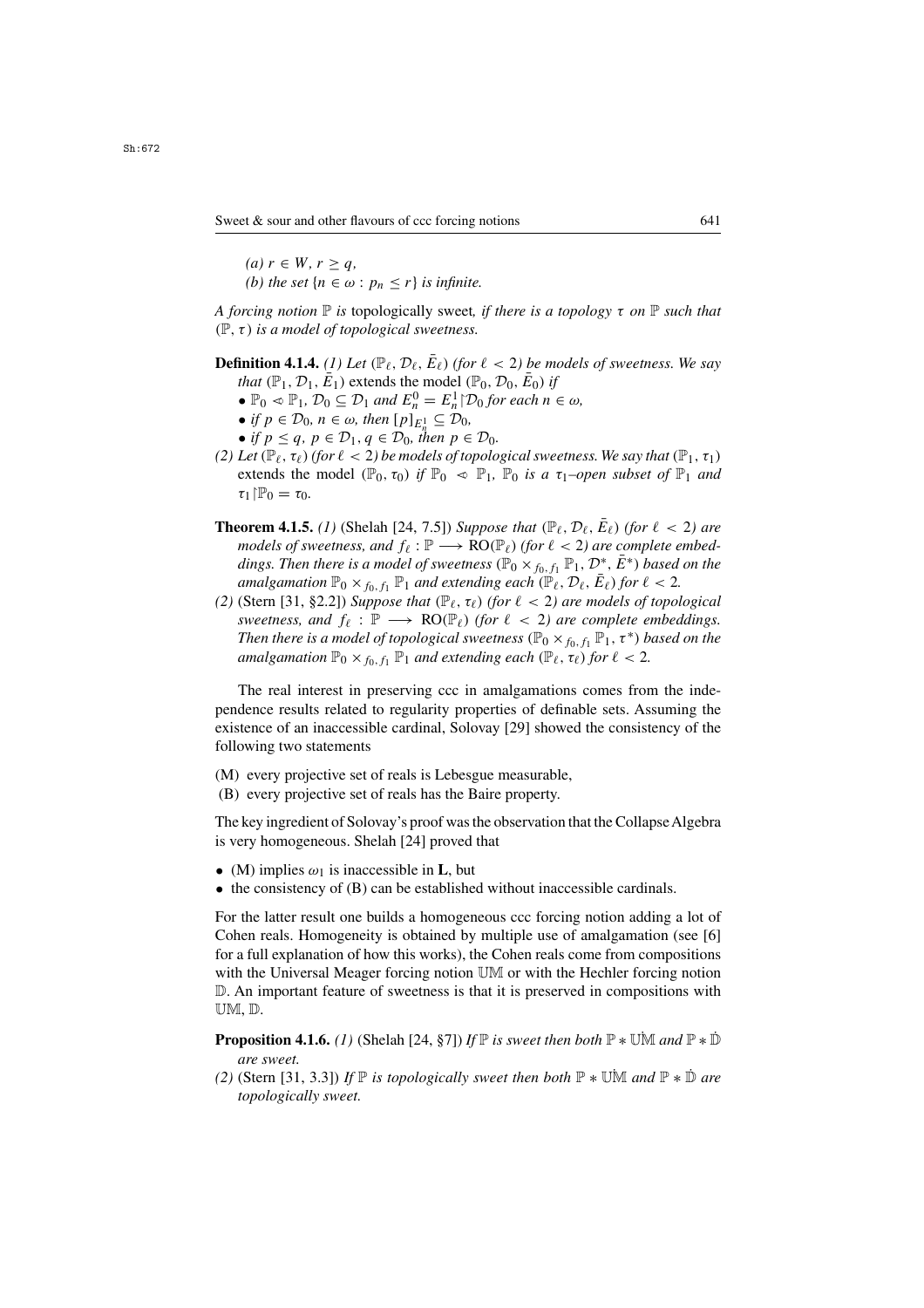#### *4.2. More on sweetness*

The original model of Shelah [24] for (B) (i.e., "all projective sets of reals have the Baire property") satisfies also CH. Can we have  $(B)$ + $\neg$ CH? Judah and Shelah [9] aimed at exactly this, but the proof there has an irreparable gap. However, a recent work in progress [18] gives a totally different way of building models for  $(B)$ + $\neg$ CH. Then we may ask for models of ZFC in which  $(B)$  holds and some cardinal characteristics of the continuum are large. Thus we would like to use (in addition to  $\mathbb{UM}$  or  $\mathbb{D}$ ) other forcings in the constructions as in [24], [18]. However, the proofs for 4.1.6 were very specific and it has not been clear if there are more forcing notions which could be composed with sweet ones. In this subsection we show that sweetness of 4.1.2 is essentially everything we need. We also show that our methods may lead to sweet and/or topologically sweet forcing notions.

**Definition 4.2.1.** *Let* <sup>B</sup> *be a countable basis of a topology on a forcing notion* <sup>P</sup>*. We say that*  $(\mathbb{P}, \mathcal{B})$  *is* a model of iterable sweetness *if* 

- *(i)* B *is closed under finite intersections,*
- *(ii) each*  $U \in \mathcal{B}$  *is*  $\leq_{\mathbb{P}}$ *–directed and*  $p \leq q \in U \Rightarrow p \in U$ *,*
- *(iii) if*  $\langle p_n : n \leq \omega \rangle \subseteq U \in \mathcal{B}$  *and the sequence*  $\langle p_n : n \leq \omega \rangle$  *converges to*  $p_\omega$ *(in the topology generated by B), then there is a condition*  $p \in U$  *such that*  $(\forall n \leq \omega)(p_n \leq p).$

**Proposition 4.2.2.** Assume that  $(\mathbb{P}, \mathcal{D}, \overline{E})$  is a sweetness model on  $\mathbb{P}, \overline{E} = \langle E_n :$  $n < \omega$ ,  $D = \mathbb{P}$ . Furthermore, suppose that any two compatible elements of  $\mathbb{P}$  have *a least upper bound, i.e., if*  $p_0, p_1 \in \mathbb{P}$  *are compatible, then there is*  $q \geq p_0, p_1$ *such that*  $(\forall r \in \mathbb{P})(r \geq p_0 \& r \geq p_1 \Rightarrow r \geq q)$ *. For*  $\overline{p} = \langle p_\ell : \ell \leq k \rangle \subseteq \mathbb{P}$  *and*  $\bar{n} = \langle n_\ell : \ell \leq k \rangle \subseteq \omega$  *let* 

$$
U(\bar{p}, \bar{n}) \stackrel{\text{def}}{=} \{q \in \mathbb{P} : (\forall \ell \leq k)(\exists q' \in [p_{\ell}]_{E_{n_{\ell}}})(q \leq q')\},\
$$

*and let* B *be the collection of all sets*  $U(\bar{p}, \bar{n})$  *(for*  $\bar{p} \subseteq \mathbb{P}$ ,  $\bar{n} \subseteq \omega$ , lh $(\bar{p}) =$ lh $(\bar{n})$ ). *Then*  $(\mathbb{P}, \mathcal{B})$  *is a model of iterable sweetness.* 

*Proof.* Plainly, B is closed under finite intersections. Since the equivalence classes of each  $E_n$  are directed and any two compatible members of  $\mathbb P$  have a least upper bound, we may conclude that the elements of  $\beta$  are directed and downward closed.

Before we verify the demand 4.2.1(iii), let us first note that if  $p \in U(\bar{p}, \bar{n})$ ,  $\bar{p} = \langle p_{\ell} : \ell \leq k \rangle$ ,  $\bar{n} = \langle n_{\ell} : \ell \leq k \rangle$ , then for some N we have  $U(\langle p \rangle, \langle N \rangle) \subseteq$  $U(\bar{p}, \bar{n})$ . [Why? Use 4.1.2(v) to choose N such that

$$
(\forall \ell \leq k)(\forall q \in [p]_{E_N})(\exists q' \in [p_\ell]_{E_{n_\ell}})(q \leq q').
$$

Clearly this  $N$  is as required.

Now suppose that a sequence  $\langle p_n : n \langle \omega \rangle$  converges to  $p_\omega$  in the topology generated by B, and  $p_{\omega}, p_n \in U(\bar{q}, \bar{n}) \in \mathcal{B}$  for all  $n < \omega$ . Take N such that  $U(\langle p_{\omega} \rangle, \langle N \rangle) \subseteq U(\bar{q}, \bar{n})$ . Choose an increasing sequence  $\langle m_i : i \langle \omega \rangle$  such that

$$
(\forall i < \omega)(\forall n \ge m_i)(p_n \in U(\langle p_\omega \rangle, \langle N+1+i \rangle)).
$$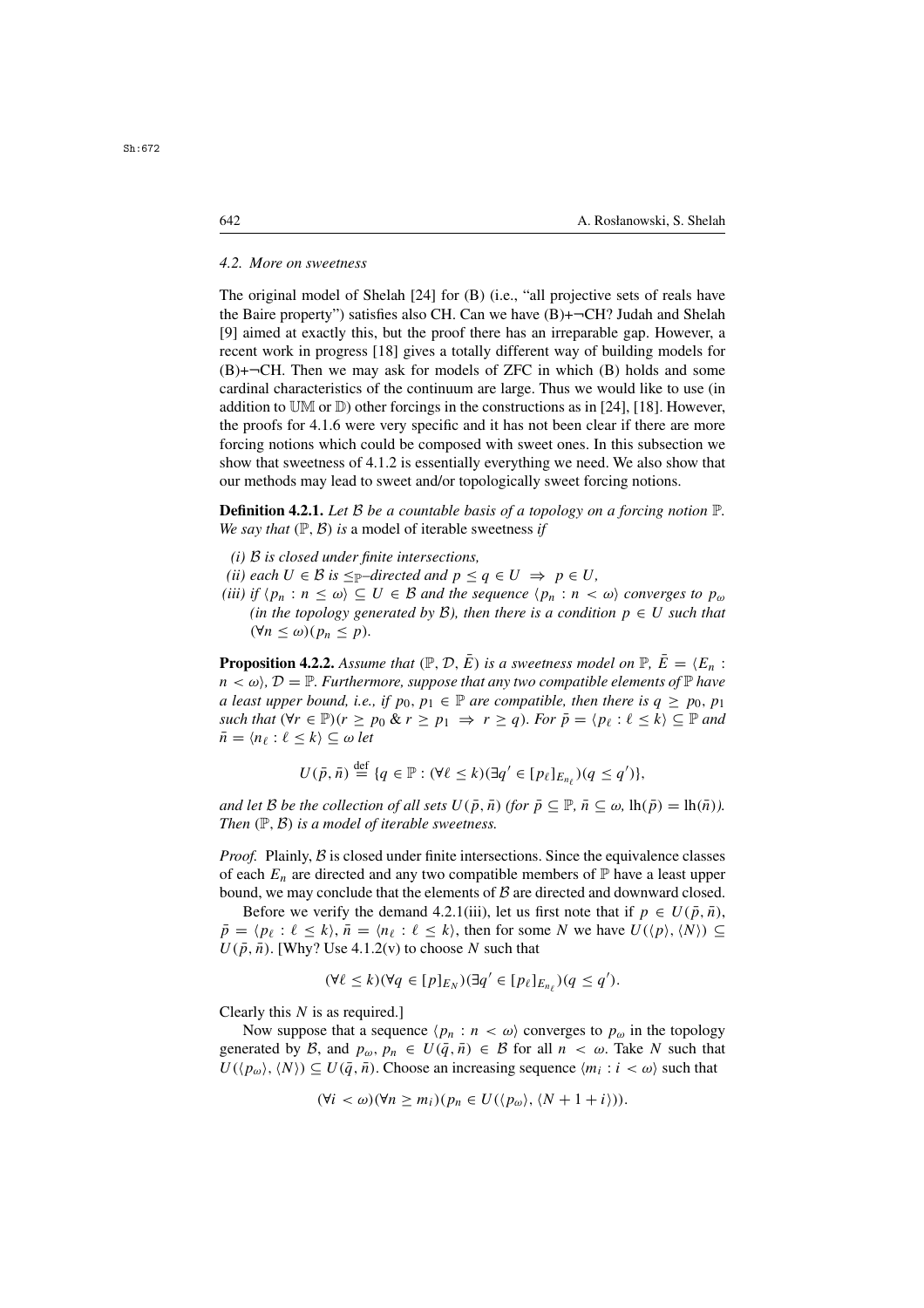Sweet & sour and other flavours of ccc forcing notions 643

Next pick conditions  $p_i^* \in [p_\omega]_{E_{N+1+i}}$  such that

 $(\forall i < \omega)(\forall n \in [m_i, m_{i+1}))(p_n \leq p_i^*)$  $\mathbf{a}$ 

(remember that each  $[p_{\omega}]_{E_{N+1+i}}$  is directed). It follows from 4.1.2(iv) that we may<br>find a condition  $a' > n$ , such that  $a' \in [n]$  leg and  $(\forall i < \omega)(n^* < a')$ . Then find a condition  $q' \ge p_\omega$  such that  $q' \in [p_\omega]_{E_N}$  and  $(\forall i < \omega)(p_i^* \le q')$ . Then

 $(\forall n \ge m_0)(p_n \le q')$  and  $q' \in U(\bar{q}, \bar{n}).$ 

Since  $U(\bar{q}, \bar{n})$  is directed and  $q'$ ,  $p_0, \ldots, p_{m_0} \in U(\bar{q}, \bar{n})$ , the conditions  $q'$ <br> $p$  have an upper bound in  $U(\bar{q}, \bar{n})$  – let  $q$  be such an upper bound. The ,  $p_0$ , . . .,<br>en *a* is as  $p_{m_0}$  have an upper bound in  $U(\bar{q}, \bar{n})$  – let q be such an upper bound. Then q is as needed to justify 4.2.1(jii) needed to justify 4.2.1(iii).  $\Box$ 

**Lemma 4.2.3.** Assume that  $(\mathbb{P}, \tau)$  is a model of topological sweetness.

*(1)* If  $p, q \in \mathbb{P}$ ,  $p \leq q$  and  $q \in U \in \tau$ , then there is an open neighbourhood V of p *such that*

$$
(\forall r \in V)(\exists r' \in U)(r \leq r').
$$

*(2) If m* ∈  $ω$ ,  $p$  ∈ *U* ∈  $τ$ , *then there is an open neighbourhood V of p such that any*  $p_0, \ldots, p_m \in V$  *have a common upper bound in U.* 

*Proof.* Straightforward. □

**Theorem 4.2.4.** *Suppose that*  $(\mathbb{P}, \tau)$  *is a model of topological sweetness and*  $\dot{\mathcal{B}}$ *,*  $\dot{\mathbb{Q}}$ *are* P*–names such that*

 $\Vdash_{\mathbb{P}}$  " $(\dot{\mathbb{O}}, \dot{\mathcal{B}})$  *is a model of iterable sweetness* ".

*Then there is dense subset*  $\mathbb R$  *of the iteration*  $\mathbb P * \mathbb Q$  *and a topology*  $\tau^*$  *on*  $\mathbb R$  *such that*  $\mathbb{P} \subseteq \mathbb{R}$  *and*  $(\mathbb{R}, \tau^*)$  *is a model of topological sweetness extending the model* (P,τ)*.*

*Proof.* Let  $\dot{V}_n$  be  $\mathbb{P}-$ names such that

 $\Vdash_{\mathbb{P}}$  "  $\dot{V}_0 = {\emptyset_{\dot{\mathbb{Q}}}}$  and  ${\{\dot{V}_n : 0 < n < \omega\}}$  enumerates  $\dot{\mathcal{B}} \setminus {\{\emptyset\}}$ "

(note that  $\Vdash$  " $(\mathbb{Q}, {\{\dot{V}_n : n < \omega\}})$  is a model of iterable sweetness " and also<br> $\Vdash$  " $\mathcal{U}_k \in \mathcal{V}$  for all n" remember 4.2.1(ii)) Let  $\mathcal{U}_k$  be a countable basis of the  $\mathbb{H}$  "  $\emptyset_{\mathbb{Q}} \in V_n$  for all *n* ", remember 4.2.1(ii)). Let *U* be a countable basis of the topology *r* and let topology  $\tau$  and let

$$
\mathbb{R} \stackrel{\text{def}}{=} \{ (p, \dot{q}) \in \mathbb{P} * \dot{\mathbb{Q}} : p \neq \emptyset \mathbb{P} \text{ and } (\exists n < \omega) (p \Vdash \dot{q} \in \dot{V}_n) \} \cup \{ (\emptyset \mathbb{P}, \dot{\emptyset} \dot{\mathbb{Q}}) \}.
$$

For  $U \in \mathcal{U}, \overline{U} = \langle U_0, \ldots, U_{m-1} \rangle \subseteq \mathcal{U}$  and  $\overline{n} = \langle n_0, \ldots, n_{m-1} \rangle \subseteq \omega$  and  $\bar{k} = \langle k_0, \dots, k_M \rangle \subseteq \omega$   $(m, M < \omega)$  we put

$$
U^*(U, \bar{U}, \bar{n}, \bar{k}) \stackrel{\text{def}}{=} \{ (p, \dot{q}) \in \mathbb{R} : p \in U \text{ and } (\forall \ell \leq M) (p \Vdash \dot{q} \in \dot{V}_{k_\ell}) \text{ and } (\forall \ell < m) (\exists p' \in U_\ell) (p \leq p' \& p' \Vdash \dot{q} \in \dot{V}_{n_\ell}) \}.
$$

Let C be the collection of all sets of the form  $U^*(U, \bar{U}, \bar{n}, \bar{k})$  (for suitable parameters  $U, \overline{U}, \overline{n}, \overline{k}$ ).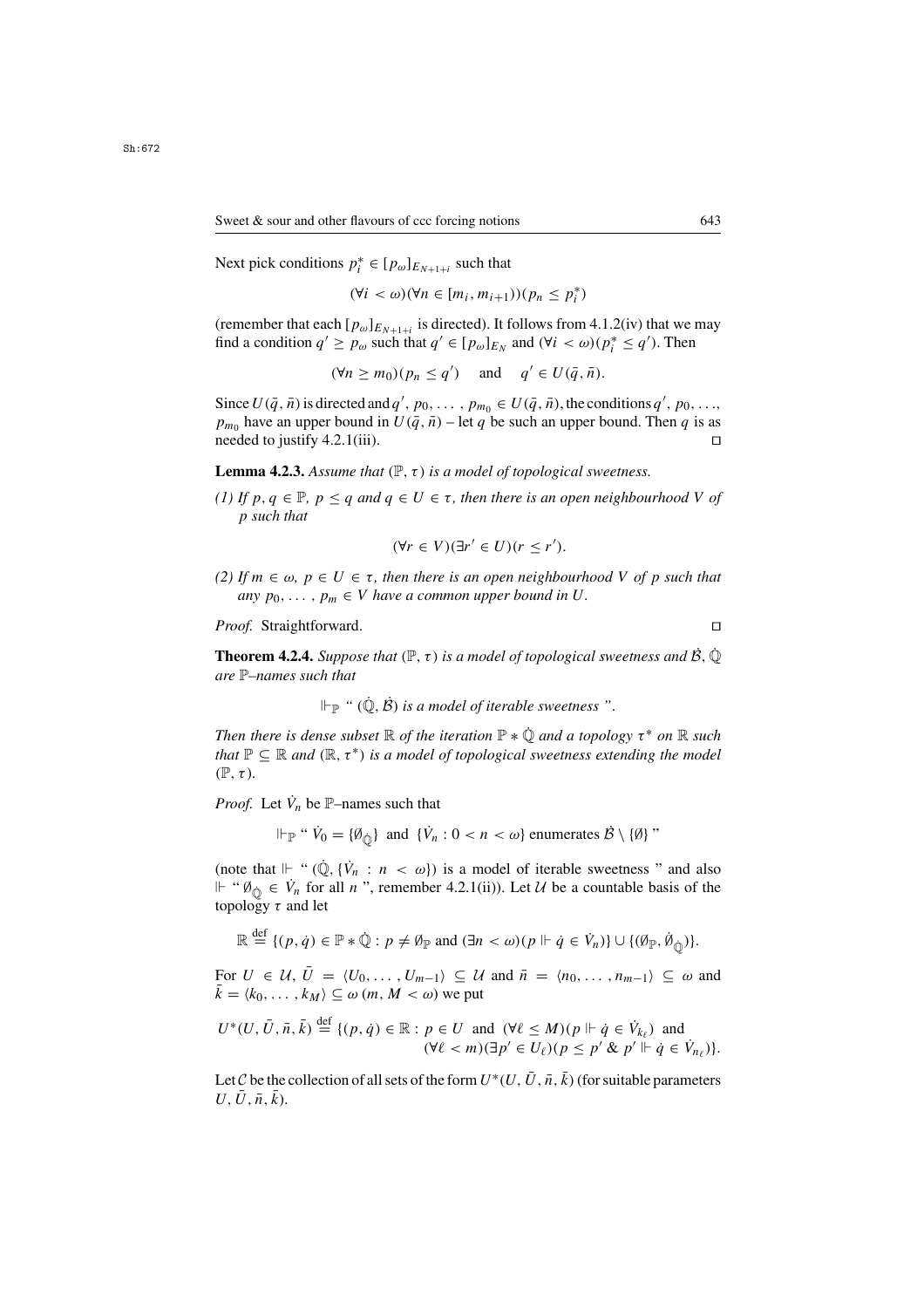- **Claim 4.2.4.1.** *(1) The family* <sup>C</sup> *forms a countable basis of a topology on* <sup>R</sup>*; we will denote this topology by*  $\tau^*$ *.*  $\emptyset_{\mathbb{R}}$  *is an isolated point in*  $\tau^*$ *.*
- (2) If  $(p, \dot{q})$ ,  $(p', \dot{q}') \in \mathbb{R}$ ,  $(p, \dot{q}) \leq (p', \dot{q}')$  and  $(p', \dot{q}') \in U^* \in C$ , then there is  $V^* \in C$  such that  $(p, \dot{q}) \in V^*$  and  $(\forall r \in V^*)(\exists r' \in U^*)(r \leq r')$  $V^* \in \mathcal{C}$  *such that*  $(p, \dot{q}) \in V^*$  *and*  $(\forall r \in V^*)(\exists r' \in U^*)(r \leq r').$

*Proof of the claim.* 1) Should be clear.

2) Let  $U^* = U^*(U, \langle U_0, \ldots, U_{m-1} \rangle, \langle n_0, \ldots, n_{m-1} \rangle, \langle k_0, \ldots, k_M \rangle)$  and let  $p'_\ell \in U_\ell$  (for  $\ell < m$ ) be such that  $p' \le p'_\ell$  and  $p'_\ell \Vdash \dot{q}' \in V_{n_\ell}$ . Choose  $U'_\ell \in \mathcal{U}$  such that  $p'_\ell \in U'_\ell \subset U_\ell$  and every two members of  $U'_\ell$  have a common upper bound in that  $p'_\ell \in U'_\ell \subseteq U_\ell$  and every two members of  $U'_\ell$  have a common upper bound in  $U_\ell$  (possible by 4.2.3(2)). Next pick  $U'_\ell, U'' \in U$  such that  $p' \in U'' \subseteq U' \subseteq U$  $U_{\ell}$  (possible by 4.2.3(2)). Next pick  $U', U'' \in \check{\mathcal{U}}$  such that  $p' \in U'' \subseteq U' \subseteq U$ <br>and and

- every member of U' has an upper bound in each of the sets  $U'_0, \ldots, U'_{m-1}$ ,<br>• every  $M + 1$  elements of  $U''$  have a common upper bound in  $U'$
- every  $M + 1$  elements of U'' have a common upper bound in U'.

Let  $U^+ \in \mathcal{U}$  be such that  $p \in U^+$  and each element of  $U^+$  has an upper bound in U'', and let k be such that  $p \Vdash \dot{q} \in V_k$ . Put

$$
V^* = U^*(U^+, \langle U'_0, \ldots, U'_{m-1}, U'', \ldots, U'' \rangle, \langle n_0, \ldots, n_{m-1}, k_0, \ldots, k_M \rangle, \langle k \rangle) \in \mathcal{C}.
$$

First we show that  $(p, \dot{q}) \in V^*$ . By our choices,  $p \in U^+$  and  $p \Vdash \dot{q} \in V_k$ . For  $\chi' \in W' \in U'$  is a condition stronger than  $p' > p$  and  $p' \Vdash \dot{q} < \dot{q}' \in V$  $\ell < m$ ,  $p'_\ell \in U'_\ell$  is a condition stronger than  $p' \geq p$  and  $p'_\ell \Vdash \dot{q} \leq \dot{q}' \in \dot{V}_{n_\ell}$ ,<br>so  $p' \Vdash \dot{q} \in \dot{V}$  (remember 4.2.1(ii)) Next, for  $i < M$ , we have  $p' \in U''$  and so  $p'_\ell \Vdash \dot{q} \in V_{n_\ell}$  (remember 4.2.1(ii)). Next, for  $i \leq M$ , we have  $p' \in U''$  and  $p' \Vdash \dot{q} \leq \dot{p}' \leq V_1$ , so  $p' \Vdash \dot{q} \in V_1$ .  $p' \Vdash \dot{q} \leq \dot{q}' \in \dot{V}_{k_i}$ , so  $p' \Vdash \dot{q} \in \dot{V}_{k_i}$ .<br>Now suppose that  $(n^* \dot{q}^*) \in \dot{Q}$ .

Now, suppose that  $(p^*, \dot{q}^*) \in V^*$ . Then  $p^* \in U^+$  and we have conditions  $p_\ell^* \in U'_\ell$  (for  $\ell < m$ ) and conditions  $p_i^{**} \in U''$  (for  $i \leq M$ ) such that

- $p_{\ell}^* \geq p^*$  and  $p_i^{**} \geq p^*$ ,<br>•  $p^* \vDash \dot{a}^* \in V$  and  $p^{**}$
- $p_{\ell}^* \Vdash \dot{q}^* \in \dot{V}_{n_{\ell}}$  and  $p_i^{**} \Vdash \dot{q}^* \in \dot{V}_{k_i}$ .

Pick a condition  $p^+ \in U'$  stronger than all  $p_i^{**}$  (for  $i \leq M$ ). We claim that  $(n^+ \dot{a}^*) \in U^*$  Clearly  $n^+ \in U$  and  $n^+ \vdash \dot{a}^* \in V$ , (for  $i \leq M$ ) Fix  $\ell \leq m$  By  $(p^+, \dot{q}^*) \in U^*$ . Clearly  $p^+ \in U$  and  $p^+ \Vdash \dot{q}^* \in V_{k_i}$  (for  $i \leq M$ ). Fix  $\ell < m$ . By the choice of  $U'$  we find  $p^+ \in U'$  stronger than  $p^+$ . By the choice of  $U'$  we find the choice of U', we find  $p_t^+ \in U'_\ell$  stronger than  $p^+$ . By the choice of  $U'_\ell$ , we find<br>a condition  $p_i \in U_\ell$  stronger than both  $p^+$  and  $p^*$ . Then  $p_\ell \Vdash \phi^* \in V$  and we a condition  $p_{\ell} \in U_{\ell}$  stronger than both  $p_{\ell}^{+}$  and  $p_{\ell}^{*}$ . Then  $p_{\ell} \Vdash \dot{q}^{*} \in V_{n_{\ell}}$  and we are done. are done.  $\Box$ 

**Claim 4.2.4.2.** *Suppose that a sequence*  $\langle (p_k, \dot{q}_k) : k < \omega \rangle \subseteq \mathbb{R}$  *is*  $\tau^*$ –*converging to*  $(p_\omega, \dot{q}_\omega)$ *, and*  $(p_\omega, \dot{q}_\omega) \in U^*(U, \langle U_0, \ldots, U_{m-1} \rangle, \langle n_0, \ldots, n_{m-1} \rangle, k) \in \mathcal{C}$ *. Then there are an infinite set*  $X \subseteq \omega$  *and conditions*  $p_{\ell}^* \geq p_{\omega}$  *(for*  $\ell < m$ *) such that for each*  $\ell < m$  *and*  $k \in X$ · *that for each*  $\ell < m$  *and*  $k \in X$ *:* 

*(i)*  $p_{\ell}^{*} \in U_{\ell}, p_{\ell}^{*} \geq p_{k}$ ,<br>*ii*)  $p_{\ell}^{*} \vdash \dot{p}_{\ell} \in V$  $(ii)$   $p_{\ell}^* \Vdash \dot{q}_k \in \dot{V}_{n_{\ell}}.$ 

*Proof of the claim.* Pick  $p_{\omega}^{\ell} \in U_{\ell}, p_{\omega}^{\ell} \ge p_{\omega}$  such that  $p_{\omega}^{\ell} \Vdash \dot{q}_{\omega} \in V_{n_{\ell}}$  (for  $\ell < m$ ).<br>Fix sequences  $\langle W^{\ell} : j < \omega \rangle \subseteq \mathcal{U}$  (for  $\ell < m$ ) such that Fix sequences  $\langle W_j^{\ell} : j < \omega \rangle \subseteq \mathcal{U}$  (for  $\ell < m$ ) such that

- $p_{\omega}^{\ell} \in W_{j+1}^{\ell} \subseteq W_j^{\ell}$ ,<br>c  $W_{\ell}^{\ell}$ , i.e. of form
- $\{W_j^{\ell} : j < \omega\}$  forms a basis of neighbourhoods of  $p_{\omega}^{\ell}$ .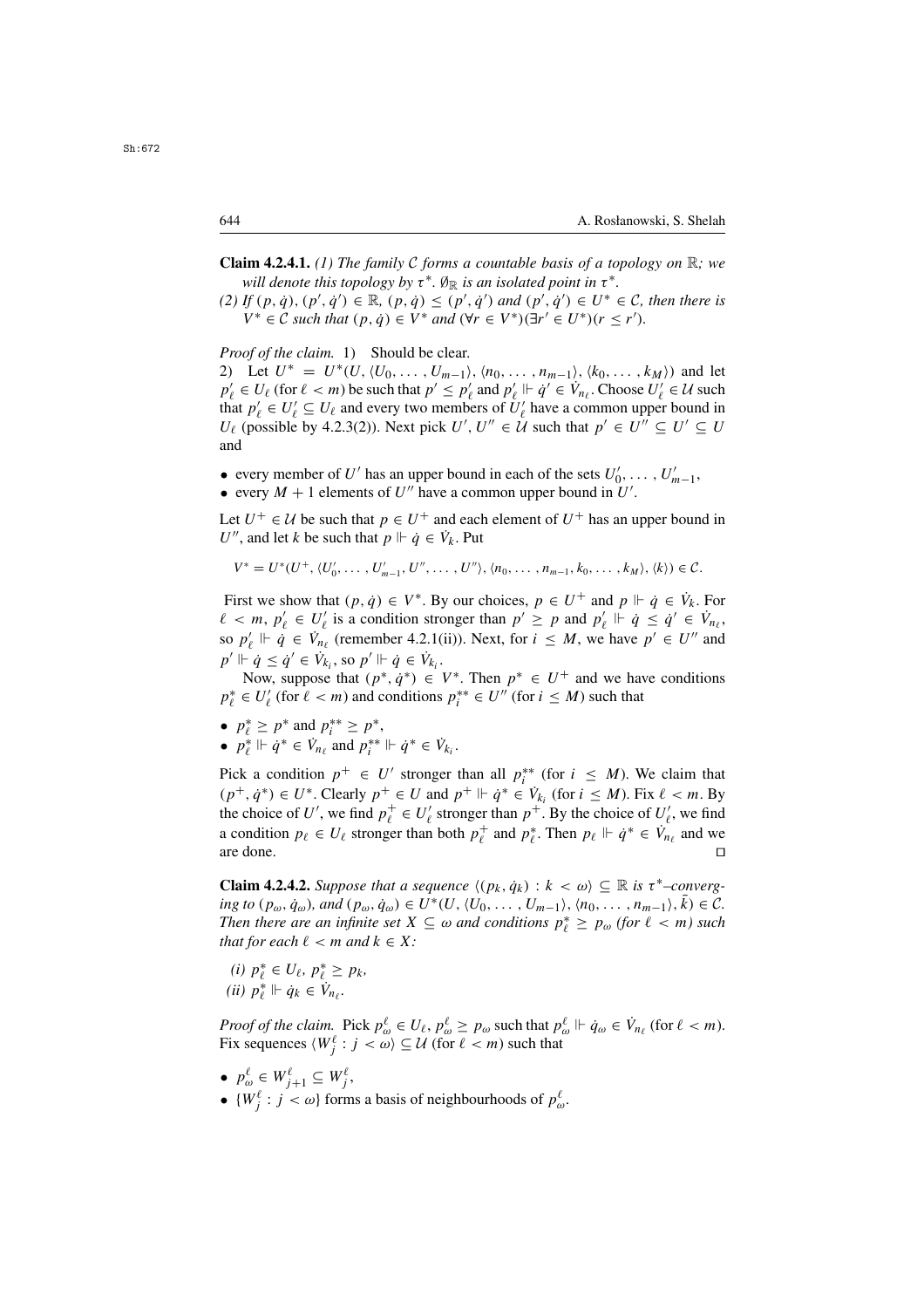Clearly  $(p_{\omega}, \dot{q}_{\omega}) \in U^*(U, \langle W_j^0, \dots, W_j^{m-1} \rangle, \langle n_0, \dots, n_{m-1} \rangle, \overline{k})$  for every  $j < \omega$ , so we may pick an increasing sequence  $\langle k_i : j < \omega \rangle \subseteq \omega$  such that ω, so we may pick an increasing sequence  $\langle k_i : j < \omega \rangle \subseteq \omega$  such that

$$
(\forall j < \omega)((p_{k_j}, \dot{q}_{k_j}) \in U^*(U, \langle W_j^0, \ldots, W_j^{m-1} \rangle, \langle n_0, \ldots, n_{m-1} \rangle, \overline{k})).
$$

Let  $p_{k_j}^{\ell} \in W_j^{\ell}$  be such that  $p_{k_j} \leq p_{k_j}^{\ell}, p_{k_j}^{\ell} \Vdash \dot{q}_{k_j} \in V_{n_{\ell}}$  (for  $\ell < m, j < \omega$ ). Each sequence  $\langle p_{k_j}^{\ell} : j < \omega \rangle$   $\tau$ -converges to  $p_{\omega}^{\ell}$  so we may find an infinite set  $A \subseteq \omega$ and conditions  $p_{\ell}^* \in U_{\ell}$  (for  $\ell < m$ ) such that

$$
p_{\ell}^* \ge p_{\omega}^{\ell} \ge p_{\omega} \quad \text{and} \quad (\forall j \in A)(\forall \ell < m)(p_{\ell}^* \ge p_{k_j}^{\ell}).
$$

Let  $X = \{k_j : j \in A\}.$ 

**Claim 4.2.4.3.** *Suppose*  $\langle (p_n, \dot{q}_n) : n \langle \omega \rangle \subseteq \mathbb{R}$  *is*  $\tau^*$ –*converging to*  $(p_\omega, \dot{q}_\omega)$ *. Then there is*  $X \in [\omega]^{(\omega)}$  *such that:* 

(⊠) if  $(p_\omega, \dot{q}_\omega) \in U^*(U, \langle U_0, \ldots, U_{m-1} \rangle, \langle n_0, \ldots, n_{m-1} \rangle, k) \in \mathcal{C}$ then *for some*  $N \in \omega$  *and*  $p_\ell^* \in U_\ell$  (for  $\ell < m$ ) we have:<br>(i)  $p^* > p_\infty$  ( $\forall n \in X \setminus N$ )( $p^* > p_n$ ). *(i)*  $p^*_{\ell} \geq p_{\omega}$ ,  $(\forall n \in X \setminus N)(p^*_{\ell} \geq p_n)$ ,<br>*ii)*  $(\forall n \in X \setminus N)(\forall \ell < m)(n^* \Vdash \dot{\alpha} \in$  $(iii)$  (∀n ∈ X \ N)(∀ $\ell < m$ )( $p_{\ell}^*$   $\Vdash \dot{q}_n \in \dot{V}_{n_{\ell}}$ ).

*Proof of the claim.* Let  $\langle U_i^* : i \rangle \langle \omega \rangle$  enumerate all sets  $U^* \in \mathcal{C}$  to which  $(p_\omega, \dot{q}_\omega)$ <br>belongs. Apply 4.2.4.2 to choose inductively a decreasing sequence  $\langle X_i : i \rangle \langle \omega \rangle$ belongs. Apply 4.2.4.2 to choose inductively a decreasing sequence  $\langle X_i : i \langle \omega \rangle \subseteq$  $[\omega]^\omega$  such that for each  $i < \omega$ :

if  $U_i^* = U^*(U, \langle U_0, \ldots, U_{m-1} \rangle, \langle n_0, \ldots, n_{m-1} \rangle, \overline{k})$ , then there are ditions  $n^i > n$  (for  $\ell > m$ ) satisfying conditions  $p_{\ell}^l \ge p_{\omega}$  (for  $\ell < m$ ) satisfying

$$
(\forall \ell < m)(\forall n \in X_i)(p_{\ell}^i \in U_{\ell} \& p_{\ell}^i \geq p_n \& p_{\ell}^i \Vdash \dot{q}_n \in \dot{V}_{n_{\ell}}).
$$

Next pick an infinite set  $X \subseteq \omega$  almost included in all  $X_n$ 's.

**Claim 4.2.4.4.** *Suppose that*  $\langle (p_n, \dot{q}_n) : n < \omega \rangle \subseteq \mathbb{R} \tau^*$ –converges to  $(p_\omega, \dot{q}_\omega) \in$  $U^*$  ∈ C. Then there is a condition  $(p^*, \dot{q}^*)$  ∈  $U^*$  *stronger than*  $(p_\omega, \dot{q}_\omega)$  and such *that*

$$
(\exists^{\infty} n \in \omega)((p_n, \dot{q}_n) \leq (p^*, \dot{q}^*)\mathbf{)}.
$$

*Proof of the claim.* Let  $U^* = U^*(U, \langle U_0, \ldots, U_{m-1} \rangle, \langle n_0, \ldots, n_{m-1} \rangle, \langle k_0, \ldots, k_M \rangle)$ , and let  $p^{\ell}_{\omega} \in U_{\ell}$  (for  $\ell < m$ ) be such that  $p^{\ell}_{\omega} \geq p_{\omega}$  and  $p^{\ell}_{\omega} \Vdash \dot{q}_{\omega} \in V_{n_{\ell}}$ . Pick  $U' \cup U' = U'$ ,  $\in \mathcal{U}$  such that  $U', U'_0, \ldots, U'_{m-1} \in \mathcal{U}$  such that

- $p_{\omega} \in U' \subseteq U$ ,  $p_{\omega}^{\ell} \in U'_{\ell} \subseteq U_{\ell}$ ,<br>• any 3 elements of  $U'_{\ell}$  have a co-
- any 3 elements of  $U'_\ell$  have a common upper bound in  $U_\ell$ ,<br>• every element of  $U'_\ell$  has an upper bound in each of  $U'_\ell$ .
- every element of U' has an upper bound in each of  $U'_0, \ldots, U'_{m-1}$ .

$$
\Box
$$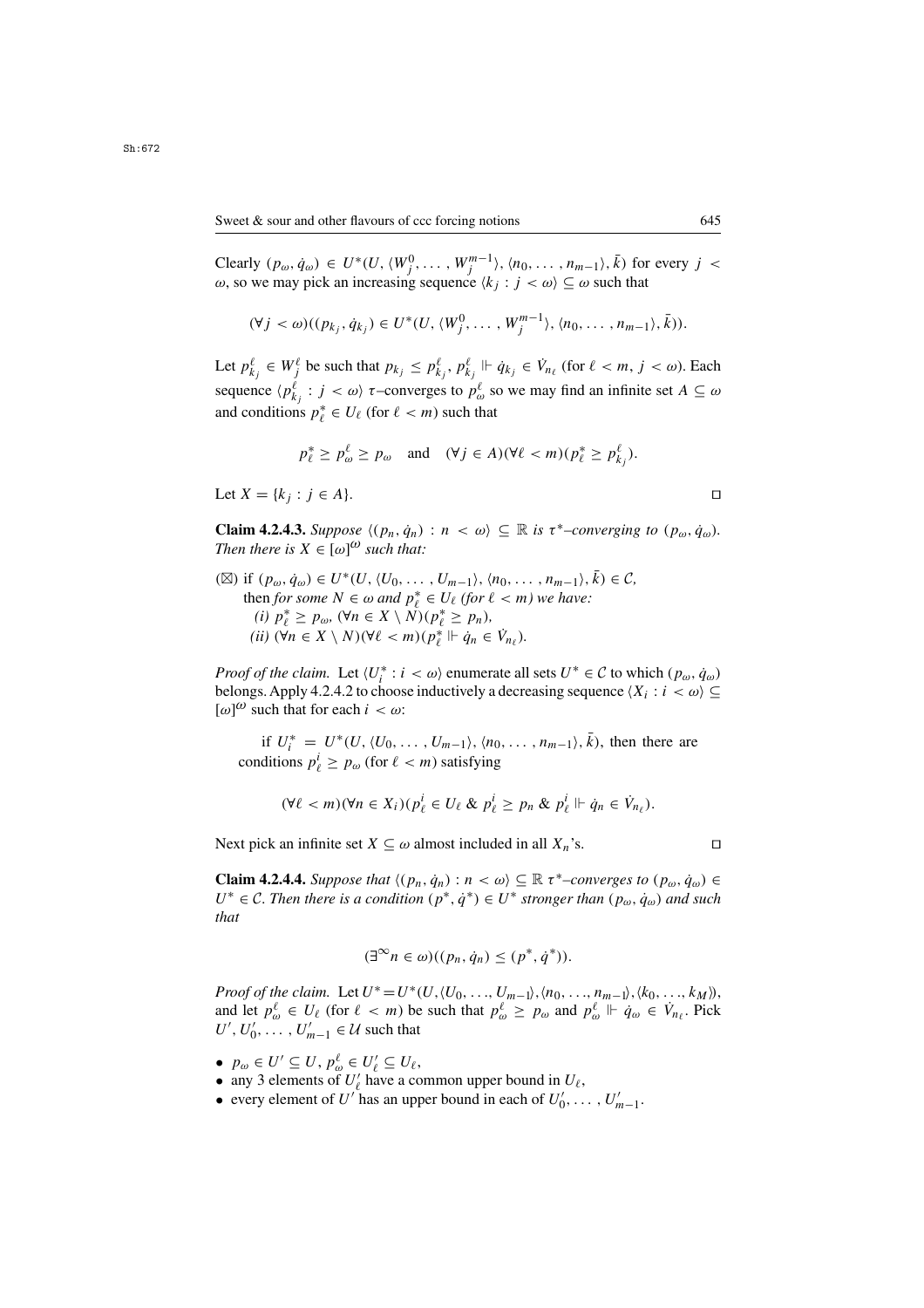Apply 4.2.4.3 to choose  $X \in [\omega]^{\omega}$  such that the condition ( $\boxtimes$ ) of 4.2.4.3 holds.<br>Note that then Note that then

 $p_{\omega}$   $\Vdash$  " the sequence  $\langle \dot{q}_n : n \in X \rangle$  is  $\dot{\mathcal{B}}$ -convergent to  $\dot{q}_{\omega}$ ".

[Why? If not, then we may pick a condition  $r > p_\omega$  and an integer N such that

$$
r \Vdash " \dot{q}_{\omega} \in \dot{V}_N \& (\exists^{\infty} n \in X) (\dot{q}_n \notin \dot{V}_N)".
$$

Pick  $W \in \mathcal{U}$  such that  $r \in W$  and any 2 members of W are compatible, and apply ( $\boxtimes$ ) of 4.2.4.3 to  $U^*(U,\langle W\rangle,\langle N\rangle,\langle k_0,\ldots,k_M\rangle)$ . We get a condition  $r^* \in W$  such that

$$
(\forall^\infty n \in X)(r^* \geq p_n \& r^* \Vdash \dot{q}_n \in \dot{V}_N).
$$

Since  $r^*$ , r are compatible, we get a contradiction.]

Since  $\langle p_n : n \in X \rangle$   $\tau$ –converges to  $p_\omega$ , we may find an infinite  $X' \subseteq X$  and a condition  $p^* \in U'$  such that

$$
p^* \geq p_\omega \& (\forall n \in X')(p^* \geq p_n).
$$

Next use ( $\boxtimes$ ) of 4.2.4.3 to pick conditions  $p'_\ell \in U'_\ell$  and  $N \in \omega$  such that

$$
(\forall n \in X' \setminus N) \big( p'_\ell \geq p_n \text{ and } p'_\ell \Vdash \dot{q}_n \in \dot{V}_{n_\ell} \text{ and } (\forall i \leq M) (p_n \Vdash \dot{q}_n \in \dot{V}_{k_i}) \big).
$$

By the choice of  $U', U'_0, \ldots, U'_{m-1}$  we get conditions  $p_\ell^* \in U_\ell$  such that  $p_\ell^* \geq p^*$ ,<br> $p^* \geq p' \cdot p^* \geq p^\ell$  (for  $\ell \leq m$ )  $p_{\ell}^* \geq p_{\ell}^{\prime}, p_{\ell}^* \geq p_{\omega}^{\ell}$  (for  $\ell < m$ ).<br>Now we are going to define

Now we are going to define a P–name  $\dot{q}^*$  for a condition in  $\dot{\mathbb{Q}}$ . Let A be a maximal antichain of P such that for each  $\ell < m$  and  $r \in \mathcal{A}$ :

- either  $r \ge p_\ell^*$  or r,  $p_\ell^*$  are incompatible, and<br>• either  $r > n^*$  or r,  $n^*$  are incompatible.
- either  $r > p^*$  or r,  $p^*$  are incompatible.

Fix  $r \in A$ . If  $r, p^*$  are incompatible, then let  $\dot{q}_r$  be  $\dot{\emptyset}_{\dot{\mathbb{Q}}}$ . Assume  $r \geq p^*$  and let

$$
I = \{n_\ell : \ell < m \& r \geq p_\ell^* \} \cup \{k_i : i \leq M\} \quad (\neq \emptyset).
$$

The condition r forces that the sequence  $\langle \dot{q}_n : n \in X' \setminus N \rangle$  converges to  $\dot{q}_\omega$ , and  $\dot{q}_{\omega} \in \bigcap_{j \in I} \dot{V}_j$ , and  $\dot{q}_n \in \bigcap_{j \in I} \dot{V}_j$  (for all  $n \in \dot{X}' \setminus N$ ). Applying 4.2.1(i+iii) we find a j∈I j∈I

P–name  $\dot{q}_r$  for an element of  $\dot{\mathbb{Q}}$  such that

$$
r \Vdash `` (\forall n \in X' \setminus N)(\dot{q}_n \leq \dot{q}_r \& \dot{q}_\omega \leq \dot{q}_r \& \dot{q}_r \in \bigcap_{j \in I} \dot{V}_j)''.
$$

Now, let  $\dot{q}^*$  be a P–name such that  $r \Vdash \dot{q}^* = \dot{q}_r$  (for  $r \in \mathcal{A}$ ).

Look at the condition  $(p^*, \dot{q}^*) \in \mathbb{R}$ . Clearly  $p^* \Vdash \dot{q}^* \in V_{k_i}$  (for all  $i \leq M$ )<br>  $p^* > p^* \Vdash \dot{q}^* \in V$  (for  $\ell > m$ ) so  $(p^*, \dot{q}^*) \in U^*$ . Moreover, if and  $p_\ell^* \geq p^*$ ,  $p_\ell^* \Vdash \dot{q}^* \in V_{n_\ell}$  (for  $\ell < m$ ), so  $(p^*, \dot{q}^*) \in U^*$ . Moreover, if  $n \in (X' \setminus N) \cup \{\omega\}$  then  $n^* > n$ , and  $n^* \Vdash \dot{q}_* < \dot{q}$  so  $(n^*, \dot{q}^*) > (n, \dot{q}_*)$  and  $n \in (\tilde{X}' \setminus N) \cup \{\omega\}$ , then  $p^* \geq p_n$  and  $p^* \Vdash \dot{q}_n \leq \dot{q}$ , so  $(p^*, \dot{q}^*) \geq (p_n, \dot{q}_n)$  and we are done. we are done.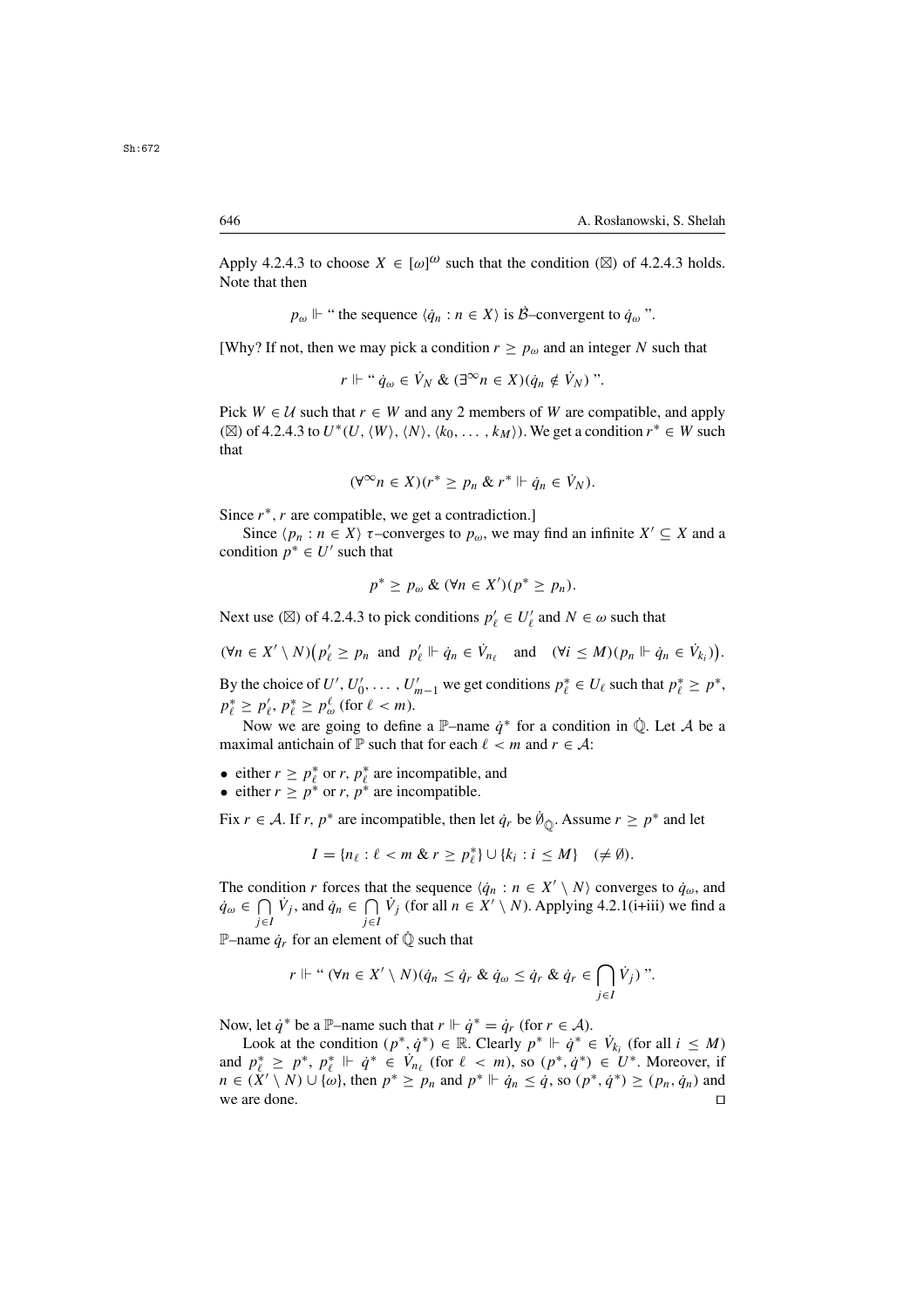**Claim 4.2.4.5.** *If*  $(p, \dot{q}) \in U^* \in \mathcal{C}$ , then there is  $V^* \in \mathcal{C}$  such that  $(p, \dot{q}) \in V^*$  and *any two conditions*  $(p_0, \dot{q}_0), (p_1, \dot{q}_1) \in V^*$  *have a common upper bound in*  $U^*$ .

*Proof of the claim.* Let  $U^* = U^*(U, \langle U_0, \ldots, U_{m-1} \rangle, \langle n_0, \ldots, n_{m-1} \rangle, \langle k_0, \ldots, k_M \rangle)$ and let  $p_{\ell} \in U_{\ell}$  (for  $\ell < m$ ) be such that  $p \leq p_{\ell}$  and  $p_{\ell} \Vdash \dot{q} \in V_{n_{\ell}}$ . Pick  $U'_{\ell} \in U_{\ell}$ <br>such that  $p_{\ell} \in U'_{\ell} \subset U_{\ell}$  and every three members of  $U'_{\ell}$  have a common upper such that  $p_{\ell} \in U'_{\ell} \subseteq U_{\ell}$  and every three members of  $U'_{\ell}$  have a common upper<br>bound in  $U_{\ell}$ . Also choose  $U'$ ,  $U'' \in U$  such that  $p \in U'' \subseteq U' \subseteq U$ , and each bound in  $U_{\ell}$ . Also choose  $U', U'' \in \mathcal{U}$  such that  $p \in U'' \subseteq U' \subseteq U$ , and each member of  $U'$  has an upper bound in every  $U'$  (for  $\ell < m$ ) and every two members member of U' has an upper bound in every  $U'_{\ell}$  (for  $\ell < m$ ) and every two members of U'' have a common upper bound in U'. Put of  $U''$  have a common upper bound in  $U'$ . Put

$$
V^* = U^*(U'', \langle U'_0, \ldots, U'_{m-1} \rangle, \langle n_0, \ldots, n_{m-1} \rangle, \langle k_0, \ldots, k_M \rangle) \in \mathcal{C}.
$$

Clearly  $(p, \dot{q}) \in V^*$ . Suppose now that  $(p_0, \dot{q}_0), (p_1, \dot{q}_1) \in V^*$  and let  $p_\ell^i \in U_\ell^i$  be such that  $n^i \Vdash \dot{q} \in V$  and  $p \le n^i$  (for  $i = 0, 1$  and  $\ell \le m$ ). Also let  $n^* \in U_\ell^i$ such that  $p_{\ell}^{i} \Vdash \dot{q}_{i} \in \dot{V}_{n_{\ell}}$  and  $p_{i} \leq p_{\ell}^{i}$  (for  $i = 0, 1$  and  $\ell < m$ ). Also let  $p^* \in U'$ <br>be stronger than both  $p_0$  and  $p_1$ , and for each  $\ell < m$  let  $p^* \in U_{\ell}$  be stronger than be stronger than both  $p_0$  and  $p_1$ , and for each  $\ell < m$  let  $p_\ell^* \in U_\ell$  be stronger than both  $p^*$  and  $p^0$  and  $p^1$ . Now like in the proof of 4.2.4.4, choose a  $\mathbb{P}_{\ell}$ -name  $\phi^*$  for both  $p^*$  and  $p_\ell^0$  and  $p_\ell^1$ . Now, like in the proof of 4.2.4.4, choose a  $\mathbb{P}$ –name  $\dot{q}^*$  for a condition in  $\dot{\mathbb{O}}$  such that

$$
p^* \Vdash ``\dot{q}^* \ge \dot{q}_0 \& \dot{q}^* \ge \dot{q}_1",
$$
 and  

$$
p_\ell^* \Vdash ``\dot{q}^* \in \dot{V}_{n_\ell}"
$$
 for  $\ell < m$ , and  

$$
p^* \Vdash ``\dot{q}^* \in \dot{V}_{k_\ell}"
$$
 for  $\ell \le M$ .

(Remember that the sets  $\bigcap_{j \in I} V_j$  are forced to be directed by 4.2.1(i+ii).) Then  $(p^*, \dot{q}^*) \in U^*$  is a condition stronger than both  $(p_0, \dot{q}_0)$  and  $(p_1, \dot{q}_1)$ .  $\Box$ 

Now we may put together 4.2.4.4, 4.2.4.1(2) and 4.2.4.5 to conclude that the topology  $\tau^*$  satisfies the demand 4.1.3(iii), finishing the proof of the theorem.

Note that  $(p, \dot{N}_{\dot{Q}}) \in \mathbb{R}$  for each  $p \in \mathbb{P}$  and the mapping  $p \mapsto (p, \dot{N}_{\dot{Q}})$  is a neomorphic embedding of  $(\mathbb{P}, \tau)$  into  $(\mathbb{R}, \tau^*)$  so we may think that  $\tau$  is the homeomorphic embedding of  $(\mathbb{P}, \tau)$  into  $(\mathbb{R}, \tau^*)$ , so we may think that  $\tau$  is the restriction of  $\tau^*$  to  $\mathbb{P} \subseteq \mathbb{R}$ . Moreover, under this interpretation,  $\mathbb{P}$  is an open subset of  $\mathbb{R}$ . of R.

**Proposition 4.2.5.** *(1) In the cases discussed in 1.1.14(1,2), the forcing notion under considerations is topologically sweet, provided* K *is countable.*

- (2) If  $(K, \Sigma)$  *is a really finitary (see 1.3.3) linked tree–creating pair, and f is a fast function, then the forcing notion*  $\mathbb{Q}_f^{\text{tree}}(K, \Sigma)$  *is topologically sweet.*<br>Let  $\mathbf{n} = (K \Sigma \mathcal{F} \mathcal{G})$  *be a universality narameter for* **H** Assume the
- *(3) Let*  $\mathfrak{p} = (K, \Sigma, \mathcal{F}, \mathcal{G})$  *be a universality parameter for* **H***. Assume that (a)*  $\mathcal{F}$  *is either countable or*  $\langle \omega_1 \leq^* \rangle$ *-directed, and (a) F* is either countable or  $\langle \omega_1 - \leq^*$ –directed, and *(b)* for each  $n \in 1$  **I**  $\prod$  **H**(*i)* there is t<sup>max</sup> ∈ **I** TCR
	- *(b) for each*  $η ∈ ∪<sub>n < ω</sub>$ П  $\prod_{i \leq n} \mathbf{H}(i)$  *there is*  $t_{\eta}^{\max} \in \text{LTCR}_{\eta}[\mathbf{H}] \cap K$  *such that*

$$
(\forall t \in \text{LTCR}_{\eta}[\mathbf{H}] \cap K)(t \in \Sigma(t_{\eta}^{\max})).
$$

*Then the forcing notion*  $\mathbb{Q}^{\text{tree}}(\mathfrak{p})$  *is sweet (and thus iterably sweet, provided elements compatible in*  $\mathbb{Q}^{\text{tree}}(\mathfrak{p})$  *have the least upper bound*).

*Proof.* 1) Let  $(K, \Sigma, \Sigma^{\perp})$  be a ⊗–creating triple for **H** :  $\omega \longrightarrow \mathcal{H}(\omega_1)$ . Suppose that  $(K, \Sigma, \Sigma^{\perp})$  is linked, gluing and has the cutting property.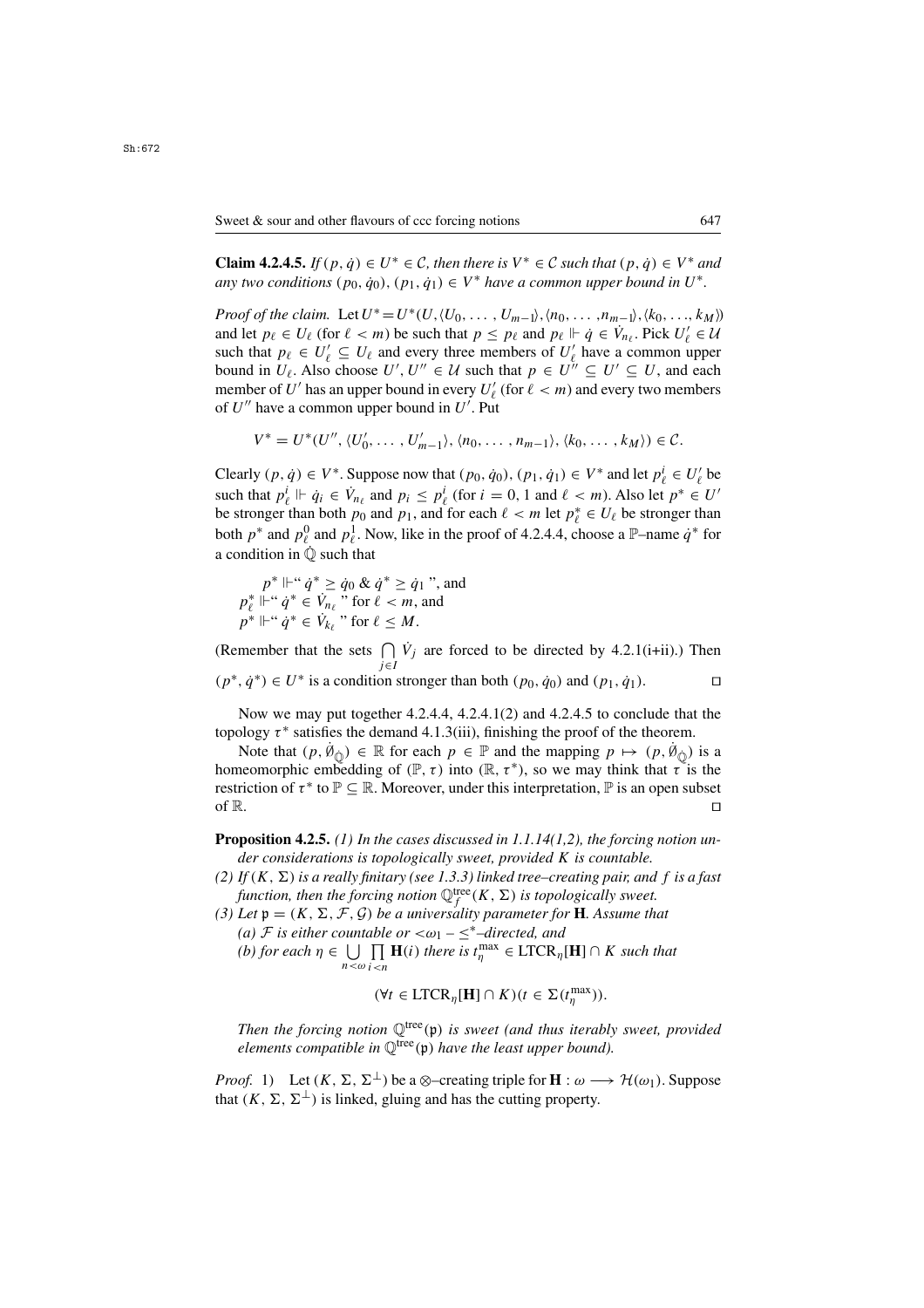For 
$$
\mathbf{c} = (w, t_0, \dots, t_n) \in \mathrm{FC}(K, \Sigma, \Sigma^{\perp})
$$
 and  $N < \omega$  let  
\n
$$
U(\mathbf{c}, N) = \{p \in \mathbb{Q}_{\infty}^*(K, \Sigma, \Sigma^{\perp}) : w^p = w \quad \& \quad (\forall k \le n)(t_k^p = t_k) \quad \& \quad (\forall k > n)(\mathrm{nor}[t_k^p] \ge N)\}.
$$

Let  $\tau$  be the topology generated by the sets  $U(\mathbf{c},N)$  (for  $\mathbf{c} \in FC(K, \Sigma, \Sigma^{\perp})$  and  $N < \omega$ ) and  $\{\emptyset_{\mathbb{Q}^*_{\infty}(K,\Sigma,\Sigma^{\perp})}\}\.$  It is straightforward to check that  $(\mathbb{Q}^*_{\infty}(K,\Sigma,\Sigma^{\perp}), \tau)$ <br>is a model of topological sweetness is a model of topological sweetness.

Other instances of 1) and 2) can be handled similarly.

3) We consider the case when F is countable only (if F is  $\langle \omega_1 - \leq^*$ -directed the proof is similar). We put  $\mathcal{D} = \mathbb{Q}^{\text{tree}}(\mathfrak{p})$  and we define relations  $E_n$  (for  $n < \omega$ ) on  $D$  as follows:

$$
p_0 E_n p_1 \text{ if and only if}
$$
  
\n
$$
N^{p_0} = N^{p_1}, f^{p_0} = f^{p_1} \text{ and}
$$
  
\n
$$
(\forall \eta \in T^{p_0})(\text{lh}(\eta) < N^{p_0} + n \implies \eta \in T^{p_1} \& t^{p_0} = t^{p_1}).
$$

We claim that ( $\mathbb{Q}^{tree}(\mathfrak{p}), \mathcal{D}, \langle E_n : n \langle \omega \rangle$ ) is a model of sweetness. Plainly, each  $E_n$ is an equivalence relation with countably many equivalence classes,  $E_{n+1} \subseteq E_n$ . Similarly as in 2.3.6.1 one can show that the equivalence classes of each  $E_n$  are directed and that the clause  $4.1.2(v)$  is satisfied. Let us show that the demand 4.1.2(iv) holds.

So suppose  $p_i$   $E_i$   $p_\omega$  (for  $i \ge n, n < \omega$ ). Thus  $f^{p_i} = f^{p_\omega} = f, N^{p_i} =$  $N^{p_{\omega}} = N$  (for  $i \ge n$ ). We build inductively a system  $\langle t_{\eta} : \eta \in T \rangle \in \mathbb{Q}_{\emptyset}^{\text{tree}}(K, \Sigma)$ as follows.

First we let  $M_0 = N + n$  and we declare

$$
\eta \in T^{p_{\omega}} \& \mathrm{lh}(\eta) < M_0 \quad \Rightarrow \quad \eta \in T \& t_{\eta} = t_{\eta}^{p_{\omega}}.
$$

Suppose that we have defined  $\langle t_n : \eta \in T \& \text{lh}(\eta) < M_k \rangle \in FC(K, \Sigma)$  already. Pick Suppose that we have defined  $\langle t_\eta : \eta \in T \& \text{lh}(\eta) < M_k \rangle \in \text{FC}(K, \Sigma)$  already. Pick  $M' \geq M$ , such that for some  $n^k \leq n^k$ ,  $\leq n^k \leq n^k \leq n^k \leq \mathbb{F}^{\mathcal{G}}(n^k) < M'$  $M'_k > M_k$  such that for some  $n_{dn}^k$ ,  $n_{up}^k$  we have  $M_k < n_{dn}^k \le n_{up}^k \le F^{\mathcal{G}}(n_{up}^k) < M'_k$ <br>and and

$$
(\langle t_n^{p_\omega} : \eta \in T^{p_\omega} \& \operatorname{lh}(\eta) < M'_k \rangle, n_{\text{dn}}^k, n_{\text{up}}^k, f \upharpoonright [n_{\text{dn}}^k, n_{\text{up}}^k] \in \mathcal{G}.
$$

Next, choose  $M_{k+1}$  and  $n_{di}^{k,i}$ ,  $n_{di}^{k,i}$  (for  $i \in [n, M'_k]$ ) such that  $M'_k < n_{di}^{k,n}$ ,  $n_{di}^{k,i} \leq$  $n_{\text{up}}^{k,i} \le F^{\mathcal{G}}(n_{\text{up}}^{k,i}) < n_{\text{dn}}^{k,i+1}$ -2,  $F^{\mathcal{G}}(n_{\text{up}}^{k,M'_k}) < M_{k+1}$  and

$$
(\langle t^{p_i}_{\eta} : \eta \in T^{p_i} \& \operatorname{lh}(\eta) < M_{k+1} \rangle, n^{k,i}_{\text{dn}}, n^{k,i}_{\text{up}}, f \upharpoonright [n^{k,i}_{\text{dn}}, n^{k,i}_{\text{up}}] \leq \mathcal{G}.
$$

Let  $\langle t_0^k : \eta \in \hat{S}_k \rangle \in \text{FC}(K, \Sigma)$  be such that  $\text{root}(S_k) = \langle \rangle$ ,  $\text{lev}(S_k) = M_{k+1}$ , and  $\mathcal{W}_{k+1}$ ,  $\mathcal{W}_{k+1}$ ,  $\mathcal{W}_{k+1}$ ,  $\mathcal{W}_{k+1}$ ,  $\mathcal{W}_{k+1}$ ,  $\mathcal{W}_{k+1}$ ,  $\mathcal{W}_{k+1}$ ,  $\mathcal{W}_{k+1}$ ,  $\mathcal{W}_{k+1}$ ,  $\math$  $t_{\eta} = t_{\eta}$  when  $m(\eta) < m_k$  and  $t_{\eta} = t_{\eta}$  when  $m_k \le m(\eta) < m(v)$ , Afree repeatedly 2.3.3( $\varepsilon$ ) to get  $\langle t_{\eta} : \eta \in T \& \ln(\eta) < M_{k+1} \rangle \in FC(K, \Sigma)$  such that  $\frac{k}{\eta} = t_0^{p_{\omega}}$  when  $\ln(\eta) < M'_k$  and  $t_0^k = t_0^{\max}$  when  $M'_k \le \ln(\eta) < \ln(k)$ . Apply<br>repeatedly 2.3.3(s) to get  $(t_0 : n \in T, \Re(\ln(n)) < M_{k+1}) \in \text{FC}(K, \Sigma)$  such that

$$
(\langle t_\eta:\eta\in T\ \&\ \mathrm{lh}(\eta)\langle M_{k+1}\rangle,\,n_{\mathrm{dn}}^k,\,n_{\mathrm{up}}^{k,M'_k},\,f\,\big|\big[n_{\mathrm{dn}}^k,\,n_{\mathrm{up}}^{k,M'_k}\big]\big)\in\mathcal{G},
$$

and  $\langle t_\eta : \eta \in T \& \ln(\eta) < M_{k+1} \rangle \leq \langle t_\eta^k : \eta \in \hat{S}_k \rangle$ , and

$$
\langle t_\eta : \eta \in T \& \operatorname{lh}(\eta) < M_{k+1} \rangle \leq \langle t_\eta^{p_i} : \eta \in T^{p_i} \rangle \qquad \text{for all } i \in [n, M'_k].
$$

Note that then  $\langle t_{\eta} : \eta \in T \& \ln(\eta) < M_{k+1} \rangle \leq \langle t_{\eta}^{p_i} : \eta \in T^{p_i} \rangle$  for all  $i \in [n, \omega]$ .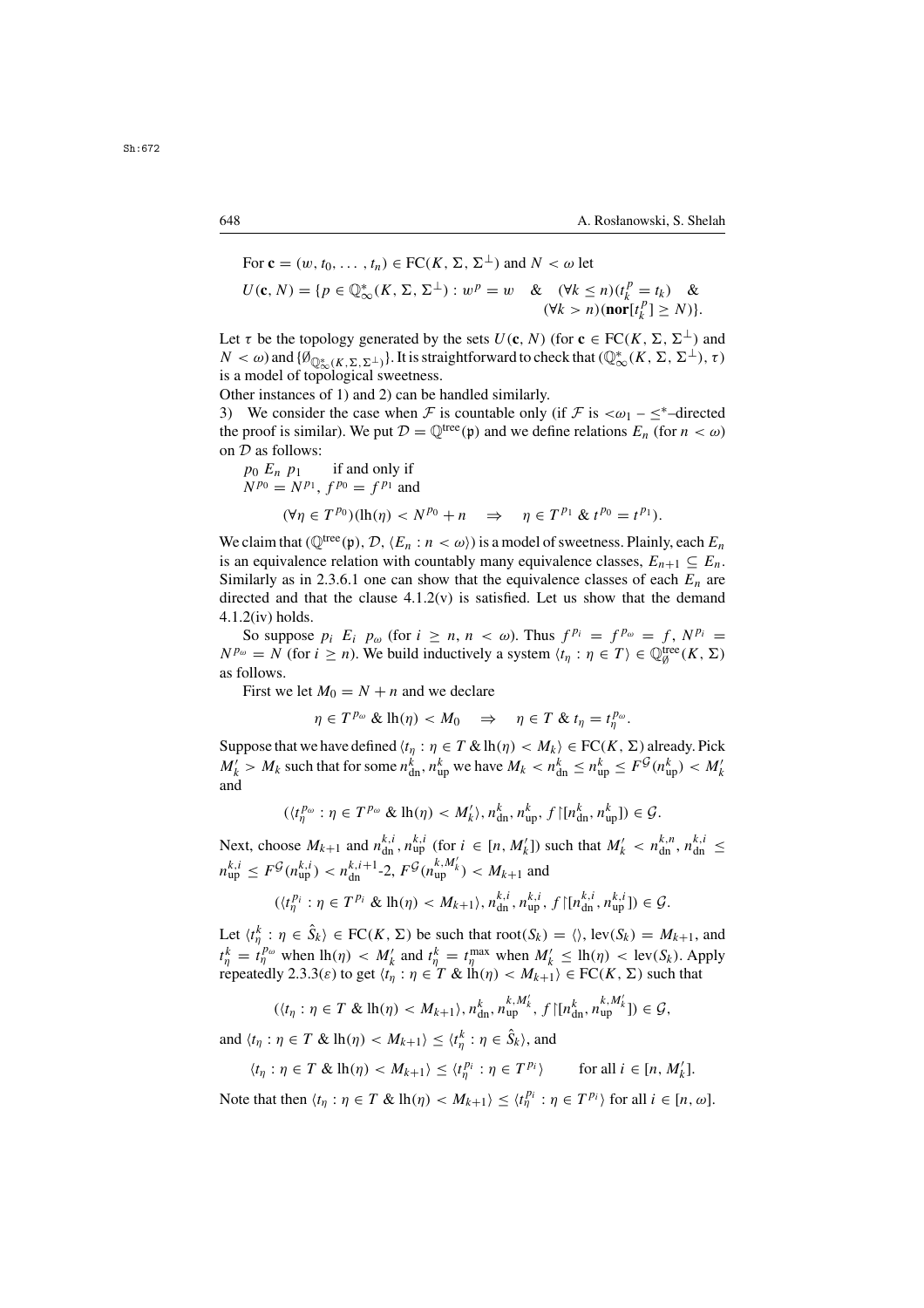After the construction is carried out one easily checks that  $q = (N, \langle t_n : \eta \in \mathbb{R}^N)$ T), f)  $\in \mathbb{Q}^{\text{tree}}(\mathfrak{p})$  is a condition stronger than all  $p_i$ 's (for  $i \in [n, \omega]$ ) and  $q E_n p_\omega$ .  $\Box$ 

**Definition 4.2.6.** *Suppose that a function*  $h : \omega \times \omega \longrightarrow \omega$  *is regressive,*  $\mathcal{F} \subseteq$  $(\omega \setminus 2)^{\omega}$ , and  $(K, \Sigma)$  is a local creating pair for **H**. We define  $\mathbb{Q}_{\mathcal{F}}^{h}(K, \Sigma)$  as the suborder of  $\mathbb{O}^{\ast}(K, \Sigma)$  consisting of conditions  $n \in \mathbb{O}^{\ast}(K, \Sigma)$  such that suborder of  $\mathbb{Q}_{\mathcal{F}}^{*}(K, \Sigma)$  consisting of conditions  $p \in \mathbb{Q}_{\mathcal{F}}^{*}(K, \Sigma)$  such that

$$
(\exists f \in \mathcal{F})(\forall k < \omega)(\forall^{\infty} n < \omega)(h^{(k)}(m^{t_n^{\mu}}, \lfloor \mathbf{nor}[t_n^{\rho}] \rfloor) \ge f(m^{t_n^{\mu}})),
$$

*where*  $h^{(k+1)}(i, j) = h^{(k)}(i, h(i, j))$ ,  $h^{(0)}(i, j) = j$ .

*Remark 4.2.7.* Note that the norm condition introduced in 4.2.6 is in many cases nothing new. If for each  $f \in \mathcal{F}$  there is  $f^+ \in \mathcal{F}$  such that

$$
(\forall k < \omega)(\forall^{\infty} n < \omega)(h^{(k)}(n, f(n)) \ge f^+(n)),
$$

then clearly  $\mathbb{Q}_{\mathcal{F}}^*(K, \Sigma) = \mathbb{Q}_{\mathcal{F}}^h(K, \Sigma)$ .

**Proposition 4.2.8.** *Let*  $h : \omega \times \omega \longrightarrow \omega$  *be regressive and*  $\mathcal{F} \subseteq (\omega \setminus 2)^{\omega}$  *be a countable family. Assume that*  $(K, \Sigma)$  *is a local h–linked creating pair for* **H** *such that* K *is countable and*

 $(*)$  *if*  $s, t \in K$  *and*  $s \in \Sigma(t)$ *, then* **nor**[s]  $\leq$  **nor**[t]*.* 

Then the forcing notion  $\mathbb{Q}_{\mathcal{F}}^{h}(K,\Sigma)$  is topologically sweet.

*Proof.* For a finite candidate  $\mathbf{c} = (w, t_0, \dots, t_m) \in \text{FC}(K, \Sigma)$  and sequences  $\bar{f} = \langle f_\ell : \ell \leq \ell^* \rangle \subseteq \mathcal{F}$  and  $\bar{k} = \langle k_\ell : \ell \leq \ell^* \rangle \subseteq \omega$  we let

$$
U(\mathbf{c}, \bar{f}, \bar{k}) = \{ p \in \mathbb{Q}_{\mathcal{F}}^h(K, \Sigma) : w^p = w \& (\forall n \le m)(t_n^p = t_n) \& (\forall \ell \le \ell^*)(\forall n > m)(h^{(k_{\ell})}(m_{\mathrm{dn}}^{t_n}, \lfloor \mathbf{nor}[t_n^p \rfloor]) \ge f_{\ell}(m^{t_n^p})) \& (\forall \ell \le \ell^*)(\forall k < \omega)(\forall^{\infty} n < \omega)(h^{(k)}(m_{\mathrm{dn}}^{t_n}, \lfloor \mathbf{nor}[t_n^p \rfloor]) \ge f_{\ell}(m^{t_n^p})) \}.
$$

Plainly the sets  $U(\mathbf{c}, \bar{f}, \bar{k})$  (for suitable  $\mathbf{c}, \bar{f}, \bar{k}$ ) and  $\{\emptyset_{\mathbb{Q}_{\mathcal{F}}^h(K,\Sigma)}\}$  constitute a basis of a topology  $\tau$  on  $\mathbb{Q}_{\mathcal{F}}^h(K,\Sigma)$ . It is not difficult to check that  $(\mathbb{Q}_{\mathcal{F}}^h(K,\Sigma),\tau)$  is a model of topological sweetness model of topological sweetness.

#### *4.3. The sour part of the spectrum*

The main point of the sweet properties is that amalgamations of sweet forcing notions are ccc, see 4.1.5. A kind of opposite behaviour is when amalgamating results in a forcing notion that collapses  $\omega_1$ . This effect will be called sourness, and we have a number of variants of it (see 4.3.2 below).

In this part, whenever we use Q-names for elements of a space  $\mathcal{X} = \prod_{i < \omega} \mathbf{H}(i)$ , we assume that they are in *a standard form*. Thus, a Q–name  $\dot{\tau}$  for a real in  $\dot{\chi}$  is a system system

$$
\langle q_{\eta,k}^n : n < \omega \& \eta \in \prod_{i < n} \mathbf{H}(i) \& k < N_\eta \rangle,
$$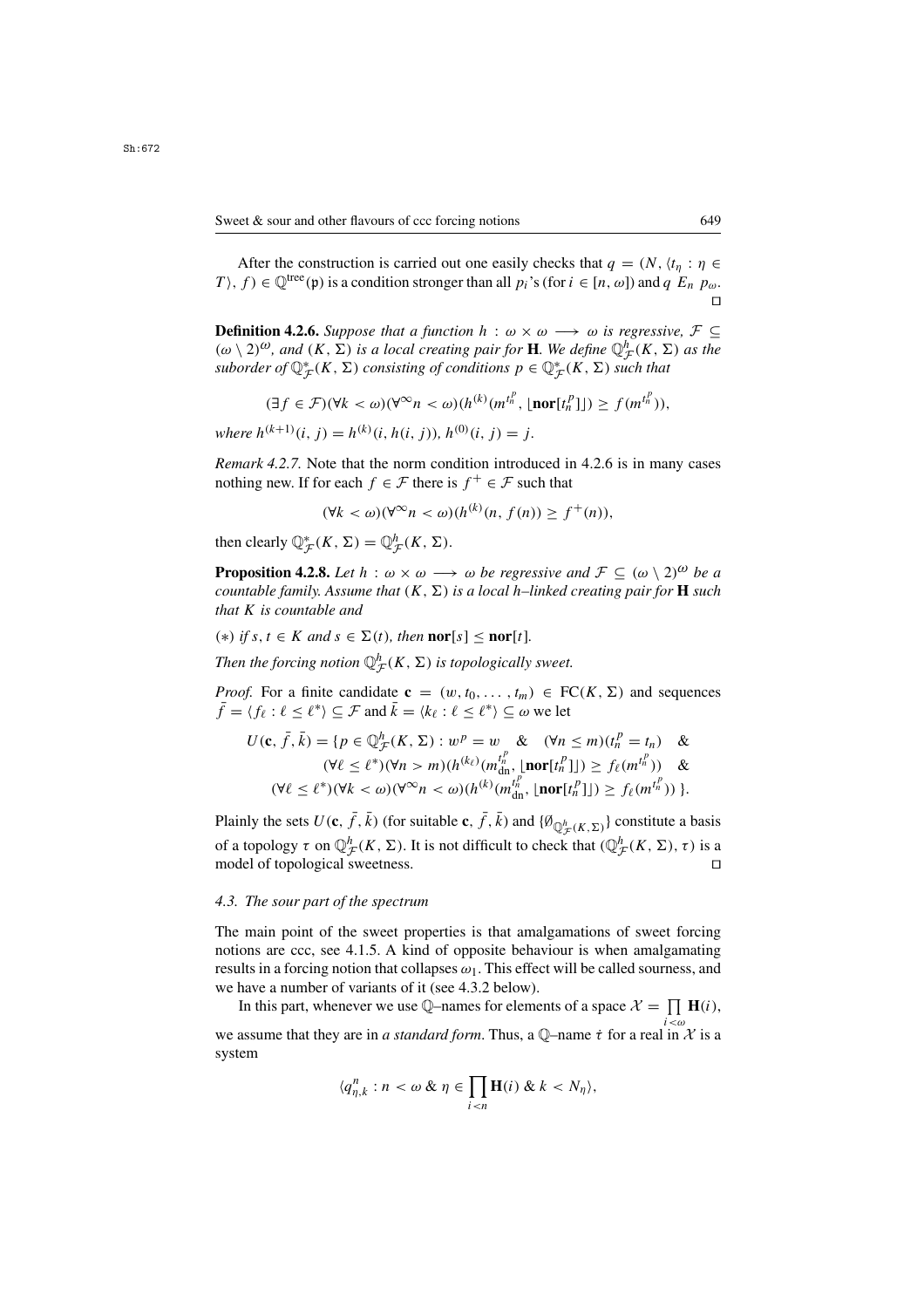where  $q_{\eta,k}^n \in \mathbb{Q}$ ,  $N_\eta \leq \omega$  and for each  $n < \omega$ 

$$
\langle q_{\eta,k}^n : \eta \in \prod_{i < n} \mathbf{H}(i) \& k < N_\eta \rangle
$$

is a maximal antichain of Q, and

$$
\nu \lhd \eta \quad \Rightarrow \quad (\forall k < N_\eta) (\exists m < N_\nu) (q_{\nu,m}^{\text{lh}(\nu)} \leq q_{\eta,k}^{\text{lh}(\eta)}).
$$

(The intension is that  $q_{\eta,k}^n \Vdash \eta \vartriangleleft \dot{\tau}$ .) If ( $\mathbb{Q}$  is ccc and)  $\dot{\tau}_0$  is a  $\mathbb{Q}$ -name for an element of  $\mathcal{X}$  then there is a standard name  $\dot{\tau}$  such that  $\mathbb{H} \dot{\tau}_0 = \dot{\tau}$ . The point of element of X then there is a standard name  $\dot{\tau}$  such that  $\|\dot{\tau}_0 = \dot{\tau}$ . The point of using standard names is that their specific forms allows us to bound the complexity of some formulas; see, e.g., [1, 3.6.12].

*Context 4.3.1.* Let  $\mathbb{P}$ ,  $\dot{W}$ ,  $\mathcal{X}$  be as in 3.1.1, and let  $\mathbb{O}_0$ ,  $\mathbb{O}_1$  be Souslin ccc forcing notions. Suppose that, for  $\ell < 2$ ,  $\dot{\tau}_{\ell}$  is a standard  $\mathbb{Q}_{\ell}$ -name for an element of X. Furthermore, suppose that there are isomorphisms  $f_{\ell} : RO(\mathbb{P}) \xrightarrow{\text{onto}} (RO(\mathbb{Q}_{\ell}))_{t_{\ell}}$ <br>manning  $\dot{W}$  onto  $\dot{\tau}_{\ell}$  (i.e.  $f_{\ell}(\mathbb{I}_R \triangleleft \dot{W}\mathbb{I}_{\text{DO}(\mathbb{D}_{\ell})}) - \mathbb{I}_R \triangleleft \dot{\tau}_{\ell}\mathbb{I}_{\text{DO}(\mathbb{Q}_{\ell})})$ ) mapping W onto  $\dot{\tau}_{\ell}$  (i.e.,  $f_{\ell}(\lbrack\!\lbrack\eta \lbrack\otimes \dot{W}\rbrack\!\rbrack_{\text{RO}(\mathbb{P})}) = \lbrack\!\lbrack\eta \lbrack\otimes \dot{\tau}_{\ell}\rbrack\!\rbrack_{\text{RO}(\mathbb{Q}_{\ell})}).$ 

Let  $r$  be a real encoding all parameters required for the definitions of the above objects (including partial orders and the respective incompatibility relations).

**Definition 4.3.2.** *Let*  $\mathbb{P}$ ,  $\dot{W}$ ,  $\mathcal{X}$ ,  $\mathbb{Q}_i$ ,  $\dot{\tau}_{\ell}$ ,  $f_{\ell}$ ,  $r$  *be as in 4.3.1.* 

*(a)* The amalgamation  $\mathbb{Q}_0 \times_{f_0, f_1} \mathbb{Q}_1$  *will be also denoted*  $\mathbb{Q}_0 \times_{f_0 = f_1} \mathbb{Q}_1$ *.* 

*We say that*

- *(b)* ( $\mathbb{Q}_0$ ,  $\dot{\tau}_0$ ) is weakly sour to ( $\mathbb{Q}_1$ ,  $\dot{\tau}_1$ ) *if the amalgamation*  $\mathbb{Q}_0 \times_{\dot{\tau}_0 = \dot{\tau}_1} \mathbb{Q}_1$  *fails the ccc;*
- *(c)*  $(\mathbb{Q}_0, \dot{\tau}_0)$  is sour to  $(\mathbb{Q}_1, \dot{\tau}_1)$  *whenever the following condition holds:*

( $\boxplus$ ) *if* **V** ⊆ **V**' are universes of ZFC,  $r \in \mathbf{V}$ ,  $G_0$ ,  $G_1 \in \mathbf{V}'$ ,  $G_\ell \subseteq \mathbb{Q}_\ell^{\mathbf{V}}$  is generic and  $\mathbf{v}^{G_0} = \hat{\mathbf{v}}^{G_1}$  than  $\mathbf{V}' =$  "  $\infty$ " is generately ". *over* **V** *and*  $\dot{\tau}_0^{G_0} = \dot{\tau}_1^{G_1}$ , *then* **V**'  $\models$  "  $\omega_1^{\mathbf{V}}$  *is countable ";*<br>*to)* is explicitly sour to ( $\mathbb{O}_1$ , *to) if there are sequences* (*F* 

- *(d)*  $(\mathbb{Q}_0, \dot{\tau}_0)$  is explicitly sour to  $(\mathbb{Q}_1, \dot{\tau}_1)$  *if there are sequences*  $\langle E_m : m \langle \omega \rangle$  *and*  $\langle q_{\alpha,n}^{\ell} : \alpha < \omega_1 \& n < \omega \rangle$  (for  $\ell < 2$ ) such that<br>(i) each  $F_m$  is an equivalence relation on  $\omega$ 
	- *(i) each*  $E_m$  *is an equivalence relation on*  $\omega_1$  *with at most countably many equivalence classes,*
	- (*ii*)  $\{q_{\ell,n}^{\ell}: n < \omega\} \subseteq \mathbb{Q}_{\ell}$  *is predense in*  $\mathbb{Q}_{\ell}$  (*for each*  $\alpha < \omega_1, \ell < 2$ ),<br>*iii*) *if*  $\alpha < \beta < \omega$ ,  $m < \omega$  and  $F = \beta$  and  $n, n, \epsilon, m$  and hath (a)
	- (*iii*) if  $\alpha < \beta < \omega_1$ ,  $m < \omega$ ,  $\alpha$  E<sub>m</sub>  $\beta$  and  $n_0$ ,  $n_1 < m$  and both ( $q_{\alpha,n_0}^0$ ,  $q_{\alpha}^1$ )<br>and  $(\alpha^0, \alpha^1)$ , are in the amalgomation  $\mathbb{Q}_N$ ,  $\mathbb{Q}_N$ , then the a and  $(q_{\beta,n_0}^0, q_{\beta,n_1}^1)$  are in the amalgamation  $\mathbb{Q}_0 \times_{\tau_0 = \tau_1} \mathbb{Q}_1$ , then the con-<br>  $\mathbb{Q}_0$   $\mathbb{Q}_1$ ,  $\mathbb{Q}_2$  are  $\mathbb{Q}_2$  are in the amalgamation  $\mathbb{Q}_0 \times_{\tau_0 = \tau_1} \mathbb{Q}_1$ , then the conditions  $(q_{\alpha,n_0}^0, q_{\alpha,n_1}^1)$ ,  $(q_{\beta,n_0}^0, q_{\beta,n_1}^1)$  are incompatible (in  $\mathbb{Q}_0 \times_{\tau_0 = \tau_1} \mathbb{Q}_1$ );<br>  $\dot{\tau}_0$  is very explicitly sour to  $(\mathbb{Q}_1, \dot{\tau}_1)$  if there are a closed perfect subset
- (e)  $(\mathbb{Q}_0, \dot{\tau}_0)$  is very explicitly sour to  $(\mathbb{Q}_1, \dot{\tau}_1)$  *if there are a closed perfect subset*<br> $C$  of  $\omega^{\omega}$  and Borel functions  $g_{\psi}: C \times \omega \longrightarrow \mathbb{Q}_v$  such that C of  $\omega^{\omega}$  and Borel functions  $g_{\ell}: C \times \omega \longrightarrow \mathbb{Q}_{\ell}$  such that
	- *(i)*  $\{g_\ell(x, n) : n < \omega\}$  *is predense in*  $\mathbb{Q}_\ell$  *(for each*  $x \in C$ *,*  $\ell < 2$ *),*
	- *(ii)* if  $x_0, x_1 \in C$  *are distinct,*  $x_0 \in [m = x_1 \in (m, k_0, k_1 < m,$  then there are  $n < \omega$ *and disjoint sets*  $A_0, A_1 \subseteq \prod_{i \leq n} \mathbf{H}(i)$  *such that for*  $\ell < 2$ *:*

$$
(\forall q \in \mathbb{Q}_{\ell})([q \geq g_{\ell}(x_0, k_{\ell}) \& q \geq g_{\ell}(x_1, k_{\ell})] \Rightarrow q \Vdash \dot{\tau}_{\ell} \upharpoonright n \in A_{\ell}).
$$

Sh:672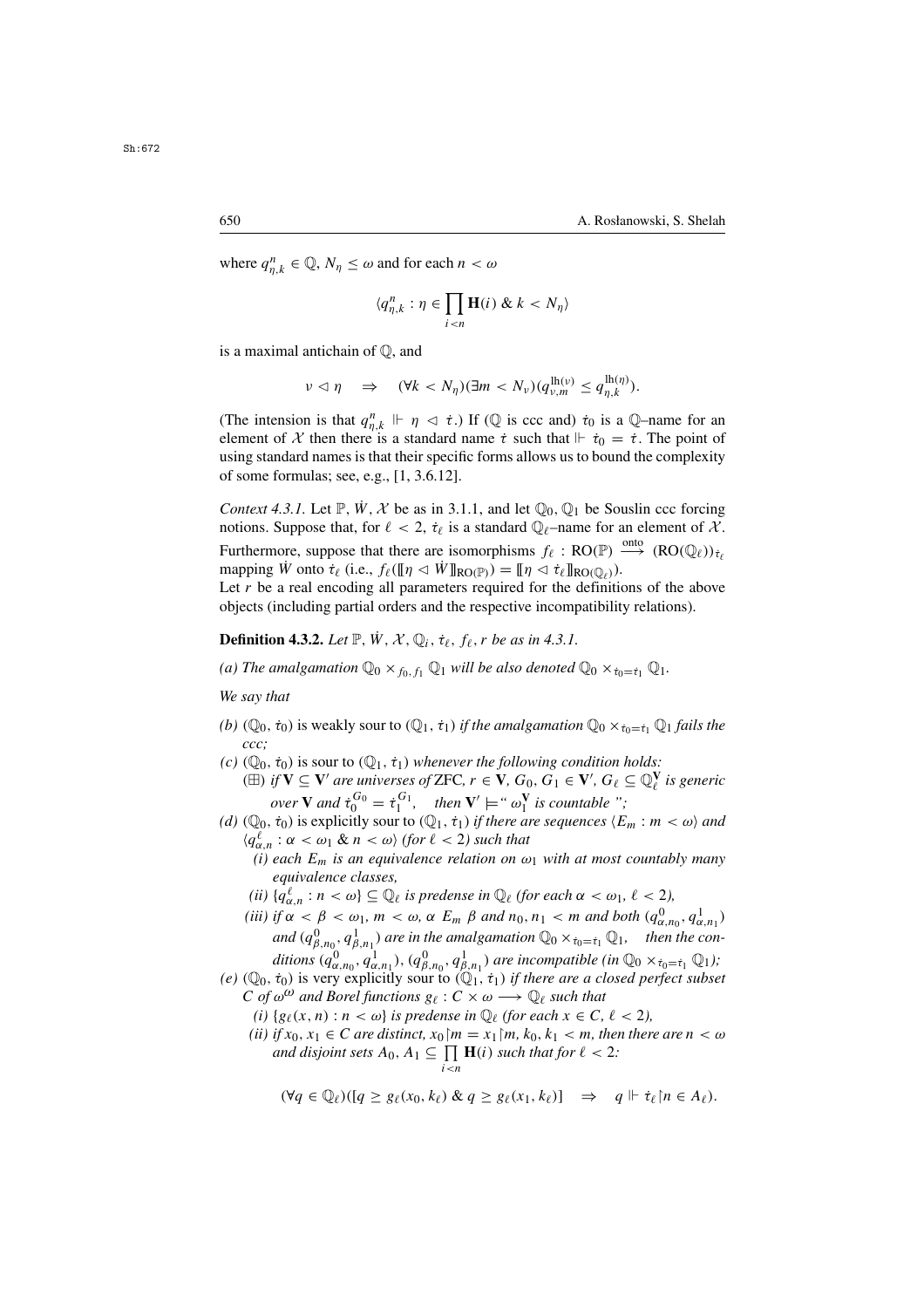*We say that*  $\mathbb{Q}_0$  is sour to  $\mathbb{Q}_1$  over  $(\mathbb{P}, \dot{W})$  *if there are names*  $\dot{\tau}_0$ ,  $\dot{\tau}_1$  *(as above) such that*  $(\mathbb{Q}_0, \dot{\tau}_0)$  *is sour to*  $(\mathbb{Q}_1, \dot{\tau}_1)$  *(and similarly for the variants).* 

*A forcing notion*  $\mathbb Q$  *is sour over*  $(\mathbb P, \dot{W})$  *if it is sour to itself over*  $(\mathbb P, \dot{W})$  *(and similarly for the other notions).*

*We may skip W and say "over*  $\mathbb{P}$ " *if it is clear what W we consider.* 

*Remark 4.3.3.* Sourness (4.3.2(c)) is a strong way to say that the amalgamation  $\mathbb{Q}_0 \times_{\dot{\tau}_0 = \dot{\tau}_1} \mathbb{Q}_1$  collapses  $\omega_1$ . Explicit sourness (4.3.2(d)) guarantees that we have a nice witness for the collapse, see 4.3.4 below. What is the point of "very explicitly sour"? On one hand that condition implies that the amalgamation collapses the continuum, and on the other hand the name for the collapsing function is encoded in a nice way by a real. Note that the properties of the functions  $g_0, g_1$  required in 4.3.2(e)(i,ii) are  $\mathbf{\Pi}^1$  (remember that  $\dot{\tau}_\ell$  are standard names), and thus we have suitable absoluteness suitable absoluteness.

**Proposition 4.3.4.** *Let*  $(\mathbb{Q}_0, \dot{\tau}_0), (\mathbb{Q}_1, \dot{\tau}_1), (\mathbb{P}, \dot{W})$  *and* r *be as in 4.3.1.* 

- $(1)$  *If*  $(\mathbb{Q}_0, \dot{\tau}_0)$  *is explicitly sour to*  $(\mathbb{Q}_1, \dot{\tau}_1)$  *in every universe* **V** *of* ZFC *containing r*, then  $(\mathbb{O}_0, \dot{\tau}_0)$  *is sour to*  $(\mathbb{O}_1, \dot{\tau}_1)$ *.*
- *(2) If*  $(\mathbb{Q}_0, \dot{\tau}_0)$  *is very explicitly sour to*  $(\mathbb{Q}_1, \dot{\tau}_1)$  *with functions*  $g_0, g_1$  *witnessing this, then*  $(\mathbb{Q}_0, \dot{\tau}_0)$  *is explicitly sour to*  $(\mathbb{Q}_1, \dot{\tau}_1)$  *in every universe of* ZFC *containing*  $r$  *and* (the Borel codes for)  $g_0$ ,  $g_1$ .
- *Proof.* 1) Suppose that  $V \subseteq V'$  are universes of ZFC,  $r \in V$ ,  $G_0, G_1 \in V'$ ,  $G_2 \subset \mathbb{N}^V$  is generic over **V** and  $\tau^{G_0} = \tau^{G_1}$  $G_{\ell} \subseteq \mathbb{Q}_{\ell}^{\mathbf{V}}$  is generic over **V** and  $\dot{\tau}_0^{G_0} = \dot{\tau}_1^{G_1}$ .<br>Assume  $\mathbf{V}' \models \omega^{\mathbf{V}} = \omega$ . Assume  $V' \models \omega_1^V = \omega_1$ .
- **Claim 4.3.4.1.** *(1)* If  $q_\ell \in \mathbb{Q}_\ell$  and  $(q_0, q_1) \notin \mathbb{Q}_0 \times_{\tau_0 = \tau_1} \mathbb{Q}_1$ , then for some disjoint *Borel sets*  $B_0$ ,  $B_1 \subseteq \mathcal{X}$  *we have*  $q_0 \Vdash \dot{\tau}_0 \in B_0$  *and*  $q_1 \Vdash \dot{\tau}_1 \in B_1$ *. Consequently,*  $if q_0 \in G_0$  *and*  $q_1 \in G_1$ *, then*  $(q_0, q_1) \in \mathbb{Q}_0 \times_{\tau_0 = \tau_1} \mathbb{Q}_1$ *.*
- (2) If  $(q_0, q_1)$ ,  $(q'_0, q'_1) \in \mathbb{Q}_0 \times_{\tau_0 = \tau_1} \mathbb{Q}_1$  *are incompatible in*  $\mathbb{Q}_0 \times_{\tau_0 = \tau_1} \mathbb{Q}_1$ *, then* for some disjoint Rorel sets  $B_0, B_1 \subset X$  we have (for  $\ell = 0, 1$ ). *for some disjoint Borel sets*  $B_0$ ,  $B_1 \subseteq \mathcal{X}$  *we have (for*  $\ell = 0, 1$ *):*

$$
(\forall p \in \mathbb{Q}_{\ell})(p \geq q_{\ell} \& p \geq q_{\ell}' \Rightarrow p \Vdash \dot{\tau}_{\ell} \in B_{\ell}).
$$

*Proof of the claim.* Straightforward if you remember 3.1.6. □

Now, let  $\langle E_m : m \langle \omega \rangle, \langle q_{\alpha,k}^{\ell} : \alpha \langle \omega \rangle, k \langle \omega \rangle \in \mathbf{V}$  witness that  $(\mathbb{Q}_0, \dot{\tau}_0)$  is licitly sour to  $(\mathbb{Q}_1, \dot{\tau}_1)$  (in  $\mathbf{V}$ ) By A 3.2(d)(ii) we know that in  $\mathbf{V}'$ explicitly sour to  $(\mathbb{Q}_1, \dot{\tau}_1)$  (in **V**). By 4.3.2(d)(ii) we know that, in **V**',

$$
(\forall \alpha < \omega_1)(\exists k_{\alpha}^0, k_{\alpha}^1 < \omega)(q_{\alpha,k_{\alpha}^0}^0 \in G_0 \& q_{\alpha,k_{\alpha}^1}^1 \in G_1).
$$

For some  $k^0, k^1 < \omega$  the set

$$
Y = \{ \alpha < \omega_1 : k_\alpha^0 = k^0 \& k_\alpha^1 = k^1 \}
$$

is uncountable. Let  $m = k^0 + k^1 + 1$ . It follows from 4.3.2(d)(i) that there are distinct  $\alpha, \beta \in Y$  such that  $\alpha E_m$   $\beta$ . By 4.3.4.1(1) we know  $(q_{\alpha,k^0}^0, q_{\alpha,k^1}^1), (q_{\beta,k^0}^0, q_{\beta,k^1}^1) \in$ <br>  $\mathbb{Q}_0 \times \cdots \mathbb{Q}_1$  so by 4.3.2(d)(iii) these two conditions are incompatible in  $\mathbb{Q}_0 \times \cdots$  $\mathbb{Q}_0 \times_{\tau_0=\tau_1} \mathbb{Q}_1$ , so by 4.3.2(d)(iii) these two conditions are incompatible in  $\mathbb{Q}_0 \times_{\tau_0=\tau_1}$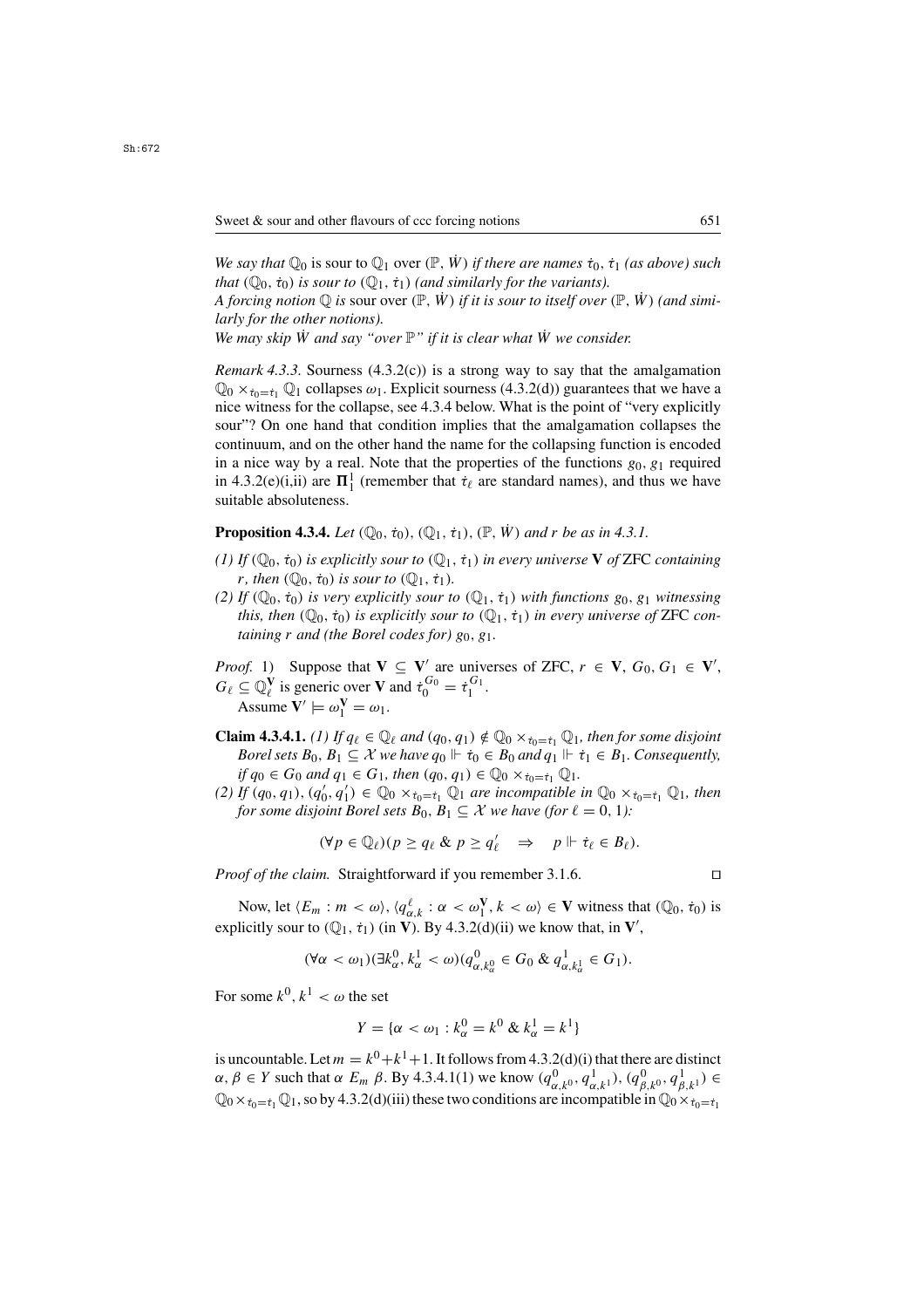$\mathbb{Q}_1$ . But then, using 4.3.4.1(2), we find disjoint Borel sets  $B_0, B_1 \subset \mathcal{X}$  such that  $\dot{\tau}_0^{U_0} \in B_0$  and  $\dot{\tau}_1^{U_1} \in B_1$ , a contradiction to  $\dot{\tau}_0^{U_0} = \dot{\tau}_1^{U_1}$ .<br>  $\dot{\tau}_1^{U_1} \in \mathbf{V}$  contain r and  $g_0, g_1$ . Working in V nick a s 2) Let **V** contain r and  $g_0, g_1$ . Working in **V**, pick a sequence  $\langle x_\alpha : \alpha < \omega_1 \rangle$  of

pairwise distinct members of C. Put:

- $q_{\alpha,n}^0 = g_0(x_\alpha, n), q_{\alpha,n}^1 = g_1(x_\alpha, n),$ <br>•  $\alpha \in \mathbb{R}$  if and only if  $x_n$ ,  $m = x_\alpha$  is
- $\alpha$   $E_m$   $\beta$  if and only if  $x_\alpha$   $\upharpoonright m = x_\beta$   $\upharpoonright m$ .

Now check.

**Proposition 4.3.5.** *Let*  $r, \mathbb{P}, \dot{W}, \mathbb{Q}_{\ell}, \dot{\tau}_{\ell}$  (for  $\ell < 2$ ) be as in 4.3.1. Moreover, let  $\mathbb{Q}_\ell$ ,  $\dot{W}_\ell$ ,  $X_\ell$ ,  $\mathbf{H}_\ell$  (for  $\ell < 2$ ) be as in 3.1.1 (with the real r encoding all the needed narameters) Assume that *parameters). Assume that*

- $(a)$   $\omega_1$  *is not an inaccessible cardinal in* **L***,*
- *(b)*  $(\mathbb{Q}_0, \dot{\tau}_0)$  *is sour to*  $(\mathbb{Q}_1, \dot{\tau}_1)$ *,*
- *(c) for every real s and a Borel set*  $B \subseteq \mathcal{X}_{\ell}$  *coded in*  $\mathbf{L}[r, s]$ *, if*  $B \notin \mathcal{I}_{\mathbb{Q}_{\ell}, \dot{W}_{\ell}}$  *then* there is an  $\mathcal{I}_{\mathbb{Q}_\ell, \dot{W}_\ell}$ -generic real over  $\mathbf{L}[r, s]$  belonging to the set B.

Then there is a  $\Sigma_3^1$  set which does not have  $\mathcal{I}_{\mathbb{P},\dot{W}}$ *–Baire property.* 

*Proof.* Since  $\mathbb{Q}_{\ell}$ ,  $\dot{W}_{\ell}$  are as in 3.1.1, we have a nice description of  $\mathbb{Q}_{\ell}$ –names for reals, see 3.1.7. So we have Borel functions  $h_{\ell} : \mathcal{X}_{\ell} \longrightarrow \mathcal{X}$  such that  $\Vdash_{\mathbb{Q}_{\ell}} \dot{\tau}_{\ell} =$  $h_{\ell}(\dot{W}_{\ell})$ . It follows from the assumed properties of  $\dot{\tau}_{\ell}$  that

(\*)<sub>1</sub> for every Borel set *A* ⊆ *X*, if *A* ∉  $\mathcal{I}_{\mathbb{P}, \dot{W}}$  then  $h_{\ell}^{-1}[A] \notin \mathcal{I}_{\mathbb{Q}_{\ell}, \dot{W}_{\ell}}$ .

(Note that  $h_{\ell}$  is coded by the real r as well.) Since  $\omega_1$  is not inaccessible in **L**, for some real *a* we have  $\omega_1^{\text{L}[a]} = \omega_1$ . Let

 $X_{\ell} = \{x \in \mathcal{X} : \text{for some } \mathcal{I}_{\mathbb{Q}_{\ell}, W_{\ell}} \text{-generic real } y \in \mathcal{X}_{\ell} \text{ over } \mathbf{L}[a, r] \text{ we have } h_{\ell}(y) = x\}.$ 

(Note that if y is  $\mathcal{I}_{\mathbb{Q}_\ell, W_\ell}$  –generic over  $\mathbf{L}[a, r]$ , then it determines a  $\mathbb{Q}_\ell^{\mathbf{L}[a, r]}$ –generic filter  $G \subseteq \mathbb{Q}_{\ell}^{\mathbf{L}[a,r]}$  over  $\mathbf{L}[a,r]$  and  $h_{\ell}(y) = \dot{\tau}_{\ell}^G$ ; remember 3.1.5 and the choice of  $h_{\ell}$ )  $h_{\ell}$ .)

(\*2)  $X_{\ell}$  is a  $\Sigma_3^1$  subset of  $\mathcal{X}_{\ell}$ .

[Why? Note that, by 3.1.3(4), the formula "c is a Borel code for a set  $\sharp c \subseteq \mathcal{X}_{\ell}$  and  $\sharp c \in \mathcal{I}_{\mathbb{Q}_\ell, W_\ell}$ " is (equivalent in ZFC to) a  $\mathbf{\Pi}^1_2$  formula. Hence easily the formula "y is  $\mathcal{I}_{\mathbb{Q}_{\ell}, \dot{W}_{\ell}}$ -generic over **L**[a, r]" is  $\mathbf{\Pi}_2^1$ .]

(\*3) For every Borel set *B* ⊆ X, if *B*  $\notin \mathcal{I}_{\mathbb{P}}$  *i*<sub>V</sub> then  $X_{\ell} \cap B \neq \emptyset$ .

[Immediate by  $(*_1)$  and the assumption  $(c)$ .]

$$
(*_4) X_0 \cap X_1 = \emptyset.
$$

[It follows from the sourness and the assumption that  $\omega_1^{\text{L}[a]} = \omega_1$ .]<br>Finally note that  $(*)$   $+$   $(*)$  implies that both sets  $X_2, X_3$ 

Finally note that (\*<sub>3</sub>) + (\*<sub>4</sub>) implies that both sets  $X_0$ ,  $X_1$  do not have the  $\Box$  $\mathcal{I}_{\mathbb{P}}$  <sub>W</sub>–Baire property.

Sh:672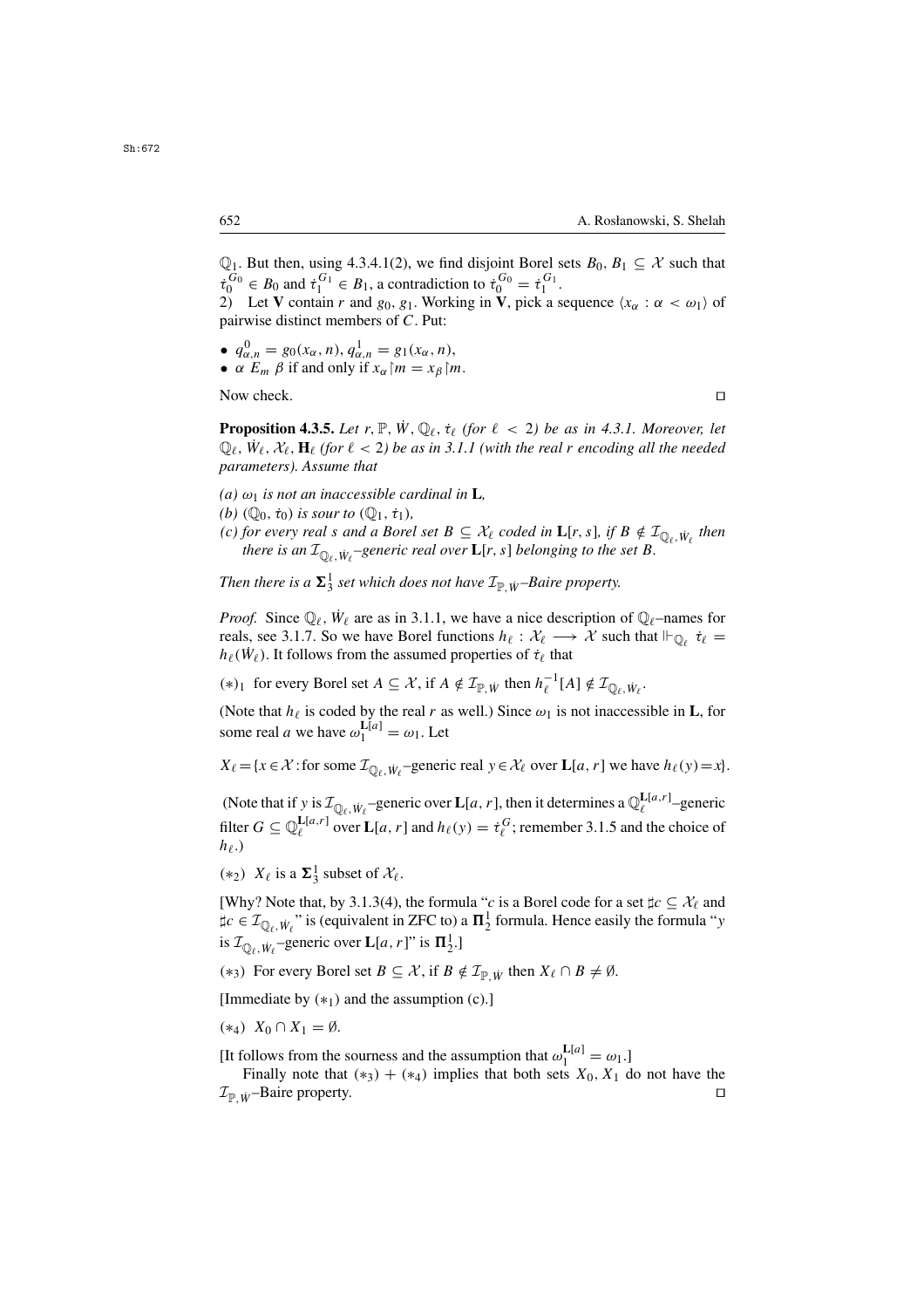**Corollary 4.3.6.** *Suppose that*  $r, \mathbb{P}, W, \mathbb{Q}_\ell, \dot{\tau}_\ell, W_\ell$  are as in 4.3.5, and clauses (a)– *(c) there hold, and*  $\widehat{\mathbb{Q}_0} = \mathbb{Q}_1$ ,  $\dot{W}_0 = \dot{W}_1$ . Assume additionally that, for some  $k < \omega$ , *there are*  $\mathbb{Q}_b^{(k)}$  –names  $\dot{\rho}_\ell^0$ ,  $\dot{\rho}_\ell^1$  (for  $\ell < 2$ ) and a  $\mathbb{Q}_0$ –name  $\dot{\tau}$  such that

- $(d)$   $\Vdash_{\mathbb{O}_0}$  "  $\dot{\tau} \in \mathcal{X}$  *is*  $\mathcal{I}_{\mathbb{P}}$  *i<sub>v</sub>*-generic over **V** ",
- $(e) \Vdash_{\mathbb{Q}_0^{(k)}} " \dot{\rho}_\ell^0, \dot{\rho}_\ell^1 \in \mathcal{X}_0$  are  $\mathcal{I}_{\mathbb{Q}_0, W_0}$ -generic over **V** ", and for  $\ell < 2$  and every 0

 $\mathcal{I}_{\mathbb{Q}_0, W_0}$ *-positive Borel set*  $B \subseteq \mathcal{X}_0$  *there is*  $q \in \mathbb{Q}_0^{(k)}$  *such that*  $q \Vdash ``\dot{p}_\ell^0 \in B"$ ,<br> $\Vdash ``\dot{p}_\ell^0 \in B"$  $(f) \Vdash_{\mathbb{Q}_0^{(k)}} " \; \dot{\tau}[\dot{\rho}_\ell^0] = \dot{\tau}_\ell[\dot{\rho}_\ell^1]$  ". 0

(Above,  $\mathbb{Q}_0^{(k)}$  stands for the iteration of length  $k$  of the forcing notion  $\mathbb{Q}_0$ .)<br>Then there is a projective subset of  $\mathcal X_0$  that does not have the  $\mathcal T_0$  ,  $\ldots$  –Baire r Then there is a projective subset of  $\mathcal{X}_0$  that does not have the  $\mathcal{I}_{\mathbb{Q}_0,\dot{W}_0}$ –Baire property.

Let us turn to getting sourness for some of the forcing notions discussed in this paper. Of course, because of 4.1.5 the forcing notions covered by 4.2.5 are not sour (they are in the sweet kingdom, after all). However, there are sour examples around. Let us introduce them starting with exotic norm conditions which were chosen specially with the sourness in mind.

**Proposition 4.3.7.** *Let*  $(K, \Sigma)$  *be a local forgetful and complete (see 2.2.7) creating pair for* **H***.*

- $(1)$  Assume  $(K, \Sigma)$  *is linked and* 
	- ( $\alpha$ ) ( $\forall n < \omega$ )( $|\mathbf{H}(n)| > 2^n$ ),
	- ( $\beta$ )  $(\bar{K}, \bar{g})$  *is a 1–norming system for* **H** (see 2.2.8),  $\bar{K} = \langle K_\ell : \ell < \omega \rangle$ ,  $\bar{g}=\langle g_\rho:\rho\in 2^{<\omega}\rangle,$
	- (*γ*) *if*  $A \subseteq \mathbf{H}(n)$ *,*  $a \in A$  *and*  $\mathbf{nor}[t_A^n] > 1$  *then*  $\mathbf{nor}[t_A^n] \geq \mathbf{nor}[t_A^n] 1$ ,<br>(8)  $A \cup \{A\}$   $\cup \{A\}$   $\cup \{A\}$   $\cup \{A\}$   $\cup \{A\}$
	- (δ) *letting*  $A_n = \mathbf{H}(n) \setminus \{g_\rho(n) : \rho \in 2^{\ell}\}$  *for*  $n \in K_\ell$ , and  $A_n = \mathbf{H}(n)$  *for*  $n \notin \Box K_\ell$ , we have  $\lim_{n \to \infty} \text{nor} [t^n] = \infty$  $n \notin \bigcup_{\ell < \omega} K_{\ell}$ , we have  $\lim_{n \to \infty} \textbf{nor}[t^n_{A_n}]$  $]=\infty$ .

(*Above, for*  $n \in \omega$  *and*  $A \subseteq$  **H**(*n*)*,*  $t_A^n$  *is the unique creature*  $t \in K$  *with*  $m_{dn}^t = n$  *and*  $pos(t) = A \cdot see$  2.2.7. *and*  $pos(t) = A$ *; see 2.2.7.*)

*Then the forcing notion*  $\mathbb{Q}_{\infty}^{\bar{K},\bar{g}}(K,\Sigma)$  *(see 2.2.8) is very explicitly sour over Cohen.*

*(2) If*  $(K, \Sigma)$ ,  $(\overline{K}, \overline{g})$  *and* **H** *are as in (1), and*  $f : \omega \times \omega \longrightarrow \omega$  *is fast and* 

$$
(\forall n < \omega)(\forall i \ge n)(f(n, i) \le \text{nor}[t^l_{\mathbf{H}(i)}]),
$$

*then*  $\mathbb{Q}_f^{\bar{K},\bar{g}}(K,\Sigma)$  *is very explicitly sour over Cohen.*<br>Assume that  $h: \omega \times \omega \longrightarrow \omega$  is regressive.  $\mathcal{F} \subseteq (\omega)$ 

*(3) Assume that*  $h : \omega \times \omega \longrightarrow \omega$  *is regressive,*  $\mathcal{F} \subseteq (\omega \setminus 2)^{\omega}$  *is h–closed, countable and*  $\geq^*$ –*directed. Suppose that*  $(K, \Sigma)$  *is h–linked and clauses*  $(\alpha) - (\gamma)$ *hold true, and*

 $(\delta^+)$  *for*  $A_n$  *as in* ( $\delta$ *), for each*  $f \in \mathcal{F}$  *we have*  $(\forall^\infty n \in \omega)(f(n) \leq \textbf{nor}[t^n_{A_n}]).$ 

Then the forcing notion  $\mathbb{Q}_{\mathcal{F}}^{\bar{K},\bar{g}}(K,\Sigma)$  is very explicitly sour over Cohen.<br>Assume that  $(K,\Sigma)$  is linked, satisfies the demand  $l(\nu)$  and  $\lim_{\varepsilon \to 0} \mathbf{nor}[t^n-1]$ 

(4) Assume that  $(K, \Sigma)$  *is linked, satisfies the demand*  $1(\gamma)$ *, and*  $\lim_{n\to\infty} \textbf{nor}[t^n_{\mathbf{H}(n)}] =$ <br>**Algebrary**  $\lim_{n\to\infty} \mathbf{I}(\mathbf{H}(\mathbf{H}(n)))$   $\mathbf{H}(\mathbf{H}(n))$   $\mathbf{H}(\mathbf{H}(n))$   $\mathbf{H}(\mathbf{H}(n))$   $\mathbf{H}(\mathbf{H}(n))$   $\mathbf$  $\infty$ *. Let*  $\bar{U} = \langle U_{\rho,k} : \rho \in 2^{<\omega} \& k < \omega \rangle$  be a 2–norming system (see 2.2.10). Then the forcing notion  $\mathbb{Q}_{\infty}^{\overline{U}}(K,\Sigma)$  *(see 2.2.10)* is very explicitly sour over<br>Cohen *Cohen.*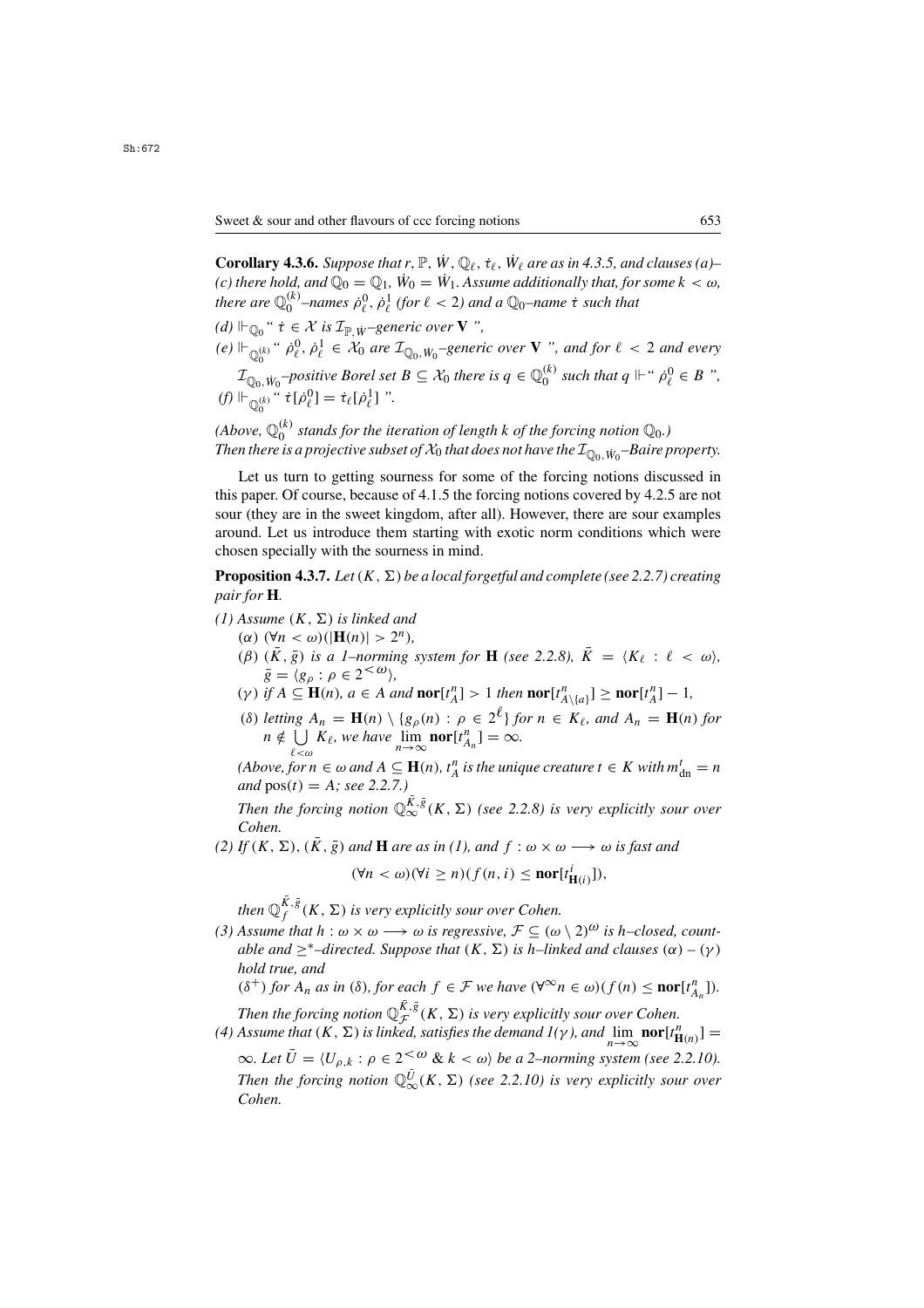(5) Similarly for forcing notions  $\mathbb{Q}_f^{\bar{U}}(K, \Sigma)$ ,  $\mathbb{Q}_\mathcal{F}^{\bar{U}}(K, \Sigma)$  (under assumptions par-<br>*allel* to that in 2.3 above, with clause  $(\delta^+)$  replaced by just  $f(n) < \text{perf}^n$ . *allel to that in 2,3 above, with clause* ( $\delta^+$ ) *replaced by just*  $f(n) \leq \textbf{nor}[t^n_{\mathbf{H}(n)}]$  for  $n < \omega$ ,  $f \in \mathcal{F}$ ). *for*  $n < \omega$ ,  $f \in \mathcal{F}$ ).

*Proof.* 1) Let us think about the Cohen forcing C as the set of partial functions from  $2^{<\omega}$  to 2 with the relation of extension;  $H_C(\rho) = 2$  for  $\rho \in 2^{<\omega}$  (so we from  $2^{<\omega}$  to 2 with the relation of extension;  $H_{\mathbb{C}}(\rho) = 2$  for  $\rho \in 2^{<\omega}$  (so we interpret  $\omega$  as  $2^{<\omega}$ ) and  $\dot{W}_{\mathbb{C}}$  is the natural name for the  $\mathbb{C}$ -generic real in  $2^{<\omega}$ interpret  $\omega$  as  $2^{<\omega}$ ), and  $W_{\mathbb{C}}$  is the natural name for the  $\mathbb{C}$ –generic real in  $2^{2^{<\omega}}$ .

Let W<sup>i</sup> be the name for  $\mathbb{Q}_{\infty}^{\bar{K},\bar{g}}(K,\Sigma)$ –generic real, i.e.,  $\Vdash \dot{W} = \bigcup \{w^q : q \in$  $\Gamma_{\mathbb{Q}^{\bar{K},\bar{g}}_{\infty}(K,\Sigma)}$ . Let  $\dot{\tau}_0, \dot{\tau}_1$  be standard  $\mathbb{Q}^{\bar{K},\bar{g}}_{\infty}(K,\Sigma)$ –names for functions from  $2<\omega$ to  $2 \text{ such that}$ 

- $\dot{\tau}_0(\rho) = 1$  if and only if  $(\exists m \in K_{lh(\rho)+1})(\dot{W}(m) \in \{g_{\rho} \sim (0)(m), g_{\rho} \sim (1)(m)\}),$ <br>•  $\dot{\tau}_1(\rho) = 1 \dot{\tau}_0(\rho)$
- $\dot{\tau}_1(\rho) = 1 \dot{\tau}_0(\rho)$ .

**Claim 4.3.7.1.**

$$
\Vdash_{\mathbb{Q}_{\infty}^{\bar{K},\bar{g}}(K,\Sigma)} \text{``}\dot{\tau}_0,\dot{\tau}_1 \text{ are } \mathbb{C}\text{-generic over } \mathbf{V} \text{''};
$$

*moreover*  $[\![\dot{\tau}_\ell \in B]\!]_{\mathbb{Q}^{\bar{K},\bar{g}}_{\infty}(K,\Sigma)} \neq \mathbf{0}$  *for any non-meager Borel set*  $B \subseteq 2^{2^{<\omega}}$ *. Hence*  $(\mathbb{C}, \dot{W}_{\mathbb{C}}), (\mathbb{Q}_{\infty}^{\bar{K}, \bar{g}}(K, \Sigma), \dot{\tau}_0), (\mathbb{Q}_{\infty}^{\bar{K}, \bar{g}}(K, \Sigma), \dot{\tau}_1)$  are as in 4.3.1.

*Proof of the claim.* Let  $q \in \mathbb{Q}_{\infty}^{\bar{K},\bar{g}}(K,\Sigma)$  and let  $\rho_0,\ldots,\rho_k \in 2^{\omega}$  be such that

$$
\rho\in 2^{\ell}\ \&\ m_{\rm dn}^{t_i^q}\in K_{\ell}\ \&\ g_{\rho}(m_{\rm dn}^{t_i^q})\notin{\rm pos}(t_i^q)\quad\Rightarrow\quad \rho\vartriangleleft \rho_0\ \vee\ldots\vee\ \rho\vartriangleleft \rho_k.
$$

Pick  $N \geq \ln(w^q)$  such that  $\rho_0 \upharpoonright N, \ldots, \rho_k \upharpoonright N$  are pairwise distinct and

(a)  $m_{\text{dn}}^{t_i^1} \ge N \implies \text{nor}[t_i^q] \ge 2$ , and<br>(b)  $n > N \implies \text{nor}[t_i^n] > 2$ , where (b)  $n \ge N \implies \text{nor}[t_{A_n}^n] \ge 2$ , where  $A_n$  is as in the assumption ( $\delta$ ). An

Suppose  $M > N$  and  $h : \{\rho \in 2^{<\omega} : N < \mathrm{lh}(\rho) \leq M\} \longrightarrow 2$ . Build a condition  $p - (\mu^p \ t^p \ t^p)$  such that  $p = (w^p, t_0^p, t_1^p, \dots)$  such that

- (c)  $w^q \lhd w^p, w^p(m) \in \text{pos}(t_j^q) \text{ if } m = m_{dn}^{t_j^r} < \text{lh}(w^p) \text{, and } t_i^p \in \Sigma(t_j^q) \text{ whenever }$  $m_{\text{dn}}^{t_j^*} = m_{\text{dn}}^{t_i^*},$ <br>if  $N < \text{lh}(c)$
- (d) if  $N < lh(\rho) \leq M$ ,  $h(\rho) = 1$ , then for some  $m = m(\rho) \in K_{lh(\rho)+1}$  we have  $m < \ln(w^p)$  and  $w^p(m) \in \{g_{\rho^{\frown}(0)}(m), g_{\rho^{\frown}(1)}(m)\} \cap \text{pos}(t_i^q)$ , where  $m_{dn}^{t_i^q} = m$ ,
- (e) if  $m_{\text{dn}}^{t_i^2} \geq \ln(w^p)$  then **nor**[ $t_i^q$ ]  $\geq 2^{M+3}$ ,<br>(f) if  $m < \ln(w^p)$  is not any of the  $m(o)$ 's
- (f) if  $m < \ln(w^p)$  is not any of the  $m(\rho)$ 's from clause (d) above (for  $h(\rho) = 1$ ),<br> $m \in K$ ,  $\ell > N$  (so  $m > N$ ), then  $w^p(m) \in \text{res}(4)$ ),  $\{g(m) \mid g \in 2^{\ell_1}$ ,  $m \in K_{\ell}, \ell > N$  (so  $m > N$ ), then  $w^p(m) \in \text{pos}(t_i^q) \setminus \{g_\rho(m) : \rho \in 2^{\ell}\},$ where  $m_{dn}^{t_i'} = m$  (remember:  $(K, \Sigma)$  is linked and (a)+(b)),
- (g) if  $m = \ln(w^p) + i \in K_\ell$ ,  $N < \ell \le M + 1$  and  $m_{\text{dn}}^{t_j^+} = m$ , then  $t_i^p \in \Sigma(t_j^q)$  is such that such that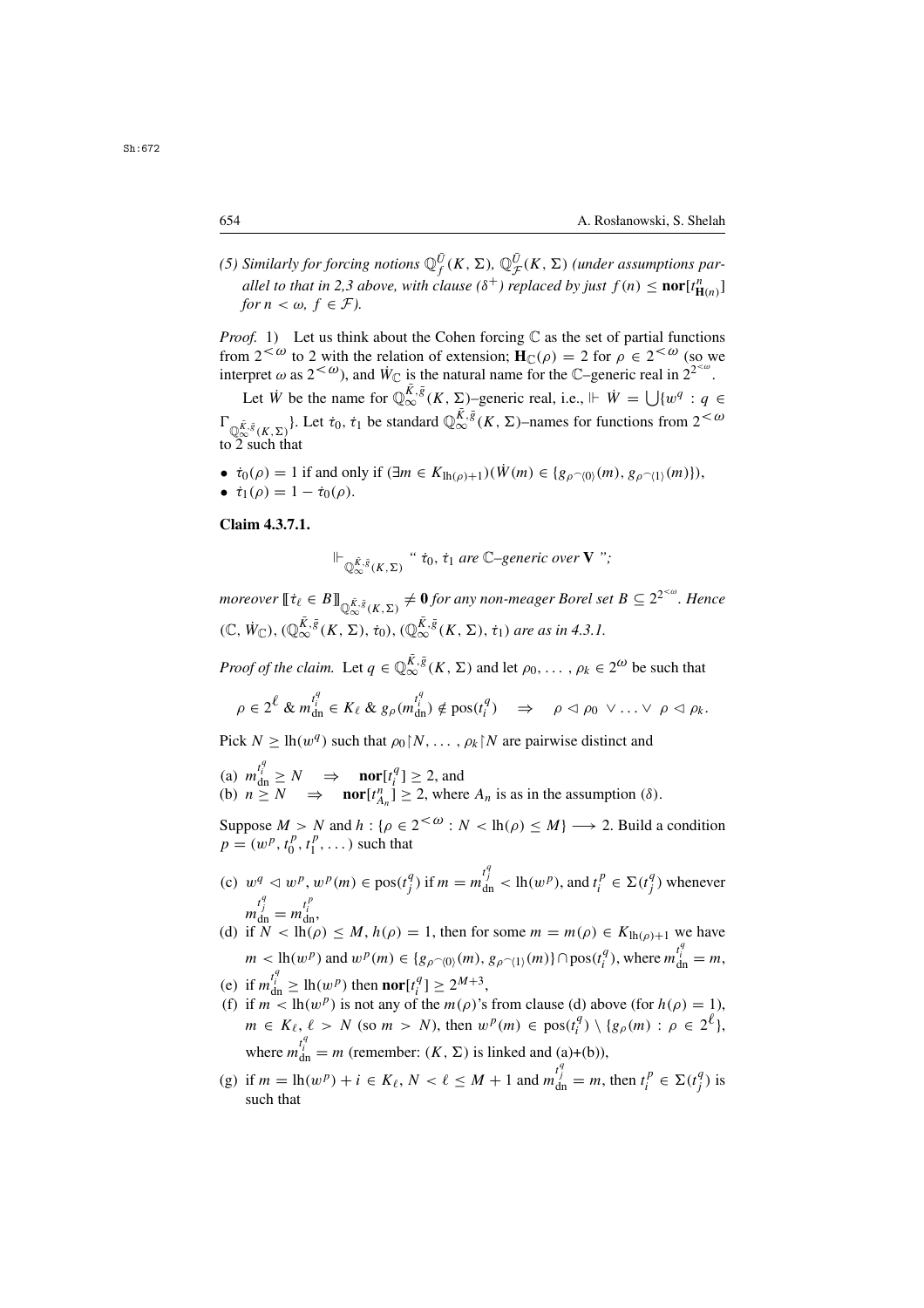$$
\mathbf{nor}[t_i^p] \ge \mathbf{nor}[t_j^q] - 2^{M+1} \quad \text{and} \quad \text{pos}(t_i^p) \cap \{g_\rho(m) : \rho \in 2^\ell\} = \emptyset
$$

(remember assumption  $(\gamma)$  and clause (e)),

(h) if 
$$
m = \ln(w^p) + i \notin \bigcup_{\ell=N+1}^M K_\ell, m = m_{\text{dn}}^{t_j^q}
$$
, then  $t_i^p = t_j^q$ .

It should be clear that we can build  $p \in \mathbb{Q}_{\infty}^{\overline{K},\overline{g}}(K,\Sigma)$  satisfying the demands (c)–(h) and that then  $q \leq p$  and  $p \Vdash h \subseteq \dot{\tau}_0$ .

Now we easily conclude that  $\dot{\tau}_0$  is Cohen over **V**; the rest should be clear too.  $\Box$ 

For  $\rho \in 2^{\omega}$  and  $k < \omega$  let  $p_{\rho,k} \in \mathbb{Q}_{\infty}^{\overline{K},\overline{g}}(K,\Sigma)$  be such that  $w^{p_{\rho,k}} = \langle \rangle$ , if  $i \in K_{\ell}, i > k$ , then  $pos(t_i^{P_{\rho,k}}) = \mathbf{H}(i) \setminus \{g_{\rho} | \ell(i)\}\text{, and if either } i \leq k \text{ or } i \notin \bigcup_{\ell \in \omega} K_{\ell}$ ∈ω

then  $pos(t_i^{p_{\rho,k}}) = \mathbf{H}(i)$ . Note that the function  $g^* : 2^{\omega} \times \omega \longrightarrow \mathbb{Q}_{\infty}^{\overline{K},\overline{g}}(K,\Sigma)$ :<br>(*o, k*)  $\mapsto p_{\rho,k}$  is Borel  $(\rho, k) \mapsto p_{\rho, k}$  is Borel.

## **Claim 4.3.7.2.** (1) For each  $\rho \in 2^{\omega}$  the set  $\{p_{\rho,k} : k < \omega\}$  is predense in  $\mathbb{Q}_{\infty}^{\bar{K},\bar{g}}(K,\Sigma).$

*(2) If*  $\rho_0$ ,  $\rho_1 \in 2^{\omega}$ ,  $\rho_0 \upharpoonright m = \rho_1 \upharpoonright m = \sigma$ ,  $\rho_0(m) = 0$ ,  $\rho_1(m) = 1$  *and*  $k < m$ , *then* 

$$
(\forall q \in \mathbb{Q}_{\infty}^{\bar{K},\bar{g}}(K,\Sigma))(q \geq p_{\rho_0,k} \& q \geq p_{\rho_1,k} \Rightarrow q \Vdash \dot{\tau}_0(\sigma) = 0).
$$

*Proof of the claim.* (1) Straightforward.

(2) Note that if  $q \ge p_{\rho_0,k}, q \ge p_{\rho_1,k}$  then for each  $i, n = m_{\text{dip}}^{l_i} \in K_{m+1}$  implies  $(n \ge m+1 \le k \text{ and } n \le k \le n)$  (n)  $q \ge k \le n(n)$ ,  $d \cdot \text{post}^{(n)}$  (and of course  $(n \ge m + 1 > k \text{ and}) g_{\rho_0(m+1)}(n), g_{\rho_1(m+1)}(n) \notin \text{pos}(t_1^q) \text{ (and, of course,})$ <br>  $\sigma^{\sim}(0) = \rho_0(m+1) \sigma^{\sim}(1) = \rho_1(m+1)$  Also if  $n < h(m^q)$ ,  $n \in K_{m+1}$  then  $\sigma$  (v) =  $\rho_0 | (m+1), \sigma$  (1) =  $\rho_1 | (m+1)$ . Also, if  $n < \ln(w^1), n \in \mathbb{N}_{m+1}$ , then<br>  $(n > k \text{ and } w^q(n) \notin \{g_{\rho_0} | (m+1)(n), g_{\rho_1} | (m+1) \}.$  $\langle 0 \rangle = \rho_0 \, [(m+1), \sigma^{\prime}(1) = \rho_1 \, [(m+1)).$  Also, if  $n < h$  (w<sup>q</sup>),  $n \in K_{m+1}$ , then  $\langle k \rangle$  and  $w^q(n) \notin \{g \in \mathbb{N} \setminus \{0\} \mid g \in \mathbb{N} \setminus \{0\} \}$ 

Now one easily shows that  $(\mathbb{Q}_{\infty}^{\bar{K},\bar{g}}(K,\Sigma),\dot{\tau}_0)$  is very explicitly sour to  $(\mathbb{Q}_{\infty}^{\bar{K},\bar{g}})$  $(K, \Sigma), \dot{\tau}_1).$ 

2), 3) Similarly.

4) Here we think about the Cohen forcing  $\mathbb C$  as the set of finite partial functions from  $2<sup>{\omega}</sup> \times \omega$  to 2 ordered by the extension; **H**<sub>C</sub>,  $\dot{W}_C$  are interpreted suitably.

For each  $n < \omega$  pick  $a_n \in \mathbf{H}(n)$ . Let  $\dot{W}$  be the name for  $\mathbb{Q}_{\infty}^{\bar{U}}(K, \Sigma)$ –generic<br>condition at and  $\mathbb{Q}_{\nu}^{\bar{U}}(K, \Sigma)$  parties  $\dot{\tau}$  for functional from  $2 \leq \omega_{\mathcal{M}}$  of the real, and take standard  $\mathbb{Q}_{\infty}^{\bar{U}}(K, \Sigma)$ –names  $\dot{\tau}_0$ ,  $\dot{\tau}_1$  for functions from  $2^{<\omega} \times \omega$  from 2 2 such that

- $\dot{\tau}_0(\sigma, k) = 0$  if and only if  $(\forall n \in U_{\sigma \cap (0), k} \cup U_{\sigma \cap (1), k})(\dot{W}(n) \neq a_n)$ ,
- $\dot{\tau}_1(\sigma, k) = 1 \dot{\tau}_0(\sigma, k).$

**Claim 4.3.7.3.**

$$
\Vdash_{\mathbb{Q}_{\infty}^{\bar{U}}(K,\Sigma)} "t0, t1 are C–generic over V";
$$

 $m$ oreover  $[\![\dot{\tau}_\ell \in B]\!]_{\mathbb{Q}^{\bar{U}}_{\infty}(K,\Sigma)} \neq \mathbf{0}$  *for any non-meager Borel set*  $B \subseteq 2^{2^{<\omega}}$ *. Hence*  $(\mathbb{C}, \dot{W}_{\mathbb{C}}), (\mathbb{Q}_{\infty}^{\bar{U}}(K, \Sigma), \dot{\tau}_0), (\mathbb{Q}_{\infty}^{\bar{U}}(K, \Sigma), \dot{\tau}_1)$  are as in 4.3.1.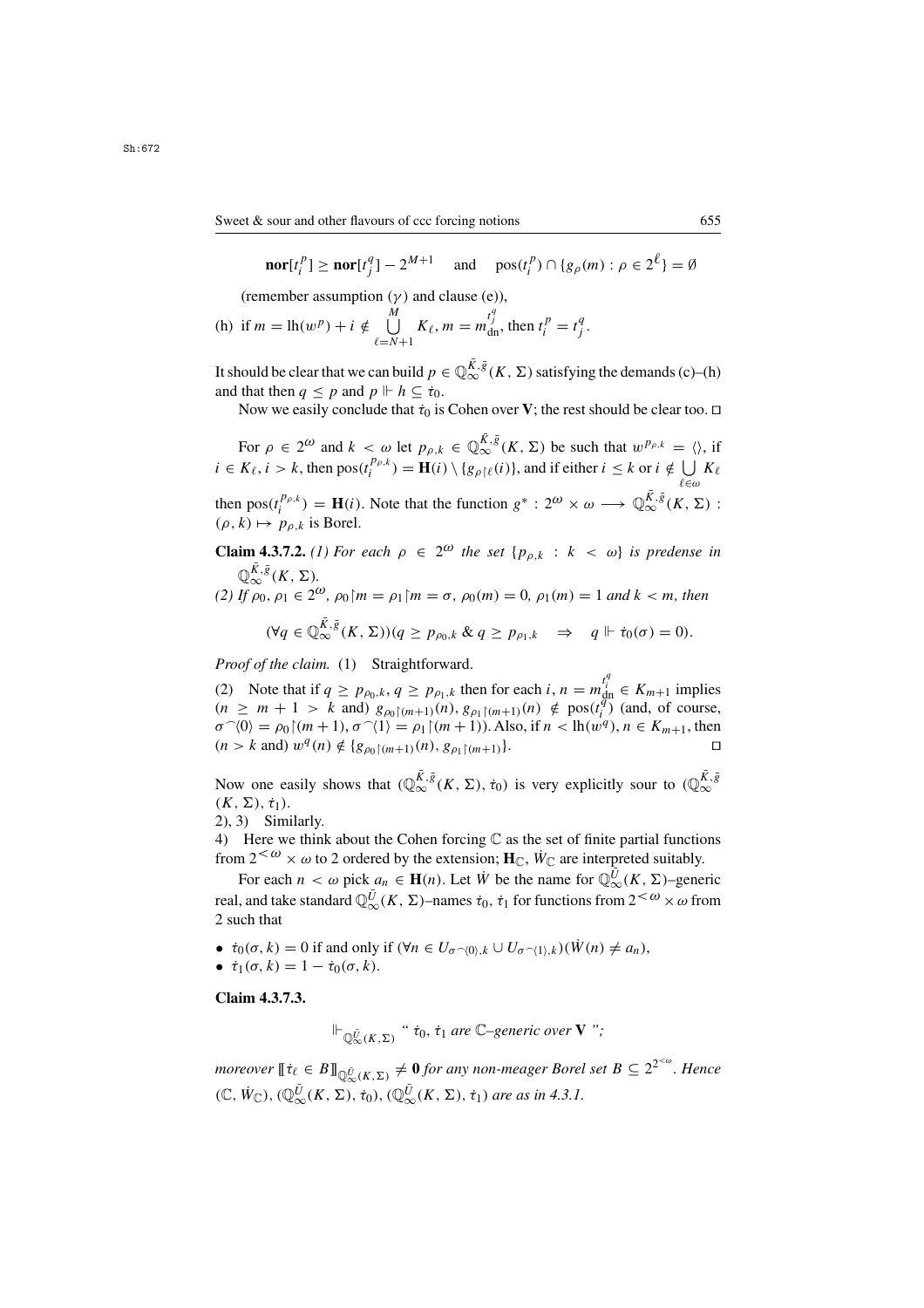*Proof of the claim.* Quite similar to 4.3.7.1. □

Now, for  $\rho \in 2^{\omega}$  and  $n, k < \omega$  let  $p_{\rho,k}^n \in \mathbb{Q}_{\infty}^{\overline{U}}(K, \Sigma)$  be such that  $w_{\rho,k}^{p_{\rho,k}^n} = \langle \rangle$ , and if  $i \in U_{\rho[m,k]}, m < \omega, n \le i$ , then  $pos(t_i^{\rho_{\rho,k}}) = \mathbf{H}(i) \setminus \{a_i\}$ , and  $pos(t_i^{\rho_{\rho,k}}) = \mathbf{H}(i)$  is all other cases.  $H(i)$  is all other cases.

**Claim 4.3.7.4.** *(1) For each*  $\rho \in 2^{\omega}$  *and*  $k \in \omega$ *, the set*  $\{p_{\rho,k}^n : n < \omega\}$  *is predense*  $in \mathbb{Q}_{\infty}^{\bar{U}}(K, \Sigma)$ .<br>If  $k < \omega$ ,  $\omega_0$ *(2) If*  $k < \omega$ ,  $\rho_0$ ,  $\rho_1 \in 2^{\omega}$ ,  $\rho_0$   $m = \rho_1$   $m = \sigma$ ,  $\rho_0(m) \neq \rho_1(m)$  and  $n < m$ , then

$$
(\forall q \in \mathbb{Q}_{\infty}^{\bar{U}}(K,\Sigma))(q \geq p_{\rho_0,k}^n \& q \geq p_{\rho_1,k}^n \Rightarrow q \Vdash \dot{\tau}_0(\sigma,k) = 0).
$$

*Proof of the claim.* Straightforward. □

Now we easily finish.

5) Similarly.

**Definition 4.3.8.** *Let*  $(K, \Sigma)$  *be a local creating pair for* **H** *and let*  $\mathcal{F} \subseteq (\omega \setminus 2)^{\omega}$ *.* A sourness system for  $(K, \Sigma, \mathcal{F})$  *is a pair*  $(\bar{g}, \bar{\ell})$  *such that*<br>  $(\alpha) \bar{\ell} = \langle \ell_k : k \langle \omega \rangle \subseteq \omega$  *is increasing*,

( $\alpha$ )  $\bar{\ell} = \langle \ell_k : k \langle \omega \rangle \subseteq \omega$  is increasing,<br>( $\beta$ )  $\bar{\alpha} = \langle \alpha : \alpha \in \mathbb{R}^{\infty} \rangle$  if  $\alpha \in \mathbb{R}^k$  then (*β*)  $\bar{g} = \langle g_\rho : \rho \in 2^{<\omega} \rangle$ , if  $\rho \in 2^k$  then  $g_\rho \in \prod_{i < \ell_k} \mathcal{P}(\mathbf{H}(i))$ , and  $\ddot{\phantom{1}}$  $\rho \triangleleft \rho' \Rightarrow g_{\rho} \triangleleft g_{\rho'},$ 

(γ) *for each*  $n \in [\ell_k, \ell_{k+1}), k < \omega$ *, the sets*  $\{g_\rho(n) : \rho \in 2^{k+1}\}\$  *are pairwise disjoint and non-empty, and*  $\mathbf{H}(n) \setminus \bigcup \{g_{\rho}(n) : \rho \in 2^k + 1\} \neq \emptyset$ ,<br>if  $f \in \mathcal{F}$ ,  $f_1$ ,  $f_2$ ,  $f_3$ ,  $f_4$ ,  $f_5$ ,  $f_6$ ,  $f_7$ ,  $f_8$ ,  $f_9$ ,  $f_9$ ,  $f_1$ ,  $f_2$ ,  $f_3$ ,  $f_4$ ,  $f_5$ ,  $f_6$ ,  $f_7$ ,  $f_8$ ,  $f$ 

- (δ) if  $f \in \mathcal{F}$ ,  $\langle t_0, t_1, \ldots \rangle \in \text{PC}(K, \Sigma)$  (see 1.1.9),  $m_{\text{dn}}^{t_0} = \ell_{k_0}$ , **nor**[ $t_n$ ]  $\geq f(n+\ell_{k_0})$ <br>for  $n < \omega$  then: *for*  $n < \omega$  *then:* 
	- *(i) for some*  $N < \omega$ , *for each*  $k \geq k_0$ *, we have*

$$
|\{\rho \in 2^{k+1} : |\{n \in [\ell_k, \ell_{k+1}) : g_{\rho}(n) \cap \text{pos}(t_{n-\ell_{k_0}}) \neq \emptyset\}| < 2^{k+1}\}| \leq N,
$$

*(ii) for some*  $k_1 \geq k_0$  *we have* 

$$
(\forall k \ge k_1)(\forall n \in [\ell_k, \ell_{k+1}))(\text{pos}(t_{n-\ell_{k_0}}) \setminus \bigcup \{g_{\rho}(n) : \rho \in 2^{k+1}\} \neq \emptyset)
$$

**Theorem 4.3.9.** *Suppose that*  $h : \omega \times \omega \longrightarrow \omega$  *is regressive, and*  $\mathcal{F} \subseteq (\omega \setminus 2)^{\omega}$  *is a countable* h–closed and  $\geq^*$ –directed family. Let  $(K, \Sigma)$  be a local, h–linked and *complete creating pair for* **H** *such that*

(a) for some  $f^* \in \mathcal{F}$  we have that  $(\forall n < \omega)$  (**nor**[ $t_{\text{H}(n)}^n$ ] ≥  $f^*(n)$ ) (see 2.2.7),<br>(b) there is a sexumese quatern ( $\frac{1}{2}$ ,  $\frac{1}{2}$ , for  $(K, \sum_{n} T)$ ), let  $\frac{1}{2}$ ,  $\frac{1}{2}$ ,  $\frac{1}{2}$ ,  $\frac{1}{2}$ ,  $\frac$ 

*(b) there is a sourness system*  $(\bar{g}, \bar{\ell})$  *for*  $(K, \Sigma, \mathcal{F})$ *; let*  $\bar{g} = \langle g_{\rho} : \rho \in 2^{<\omega} \rangle$ *,*  $\bar{\ell} = \langle \ell_k : k < \omega \rangle$ 

(c) if 
$$
A \subseteq \mathbf{H}(n)
$$
,  $\ell_k \le n < \ell_{k+1}$ ,  $\rho \in 2^{k+1}$  and  $A \setminus g_{\rho}(n) \ne \emptyset$ , then

$$
\mathbf{nor}[t_{A\setminus g_{\rho}(n)}^n] \geq h(n, \mathbf{nor}[t_A^n]).
$$

Sh:672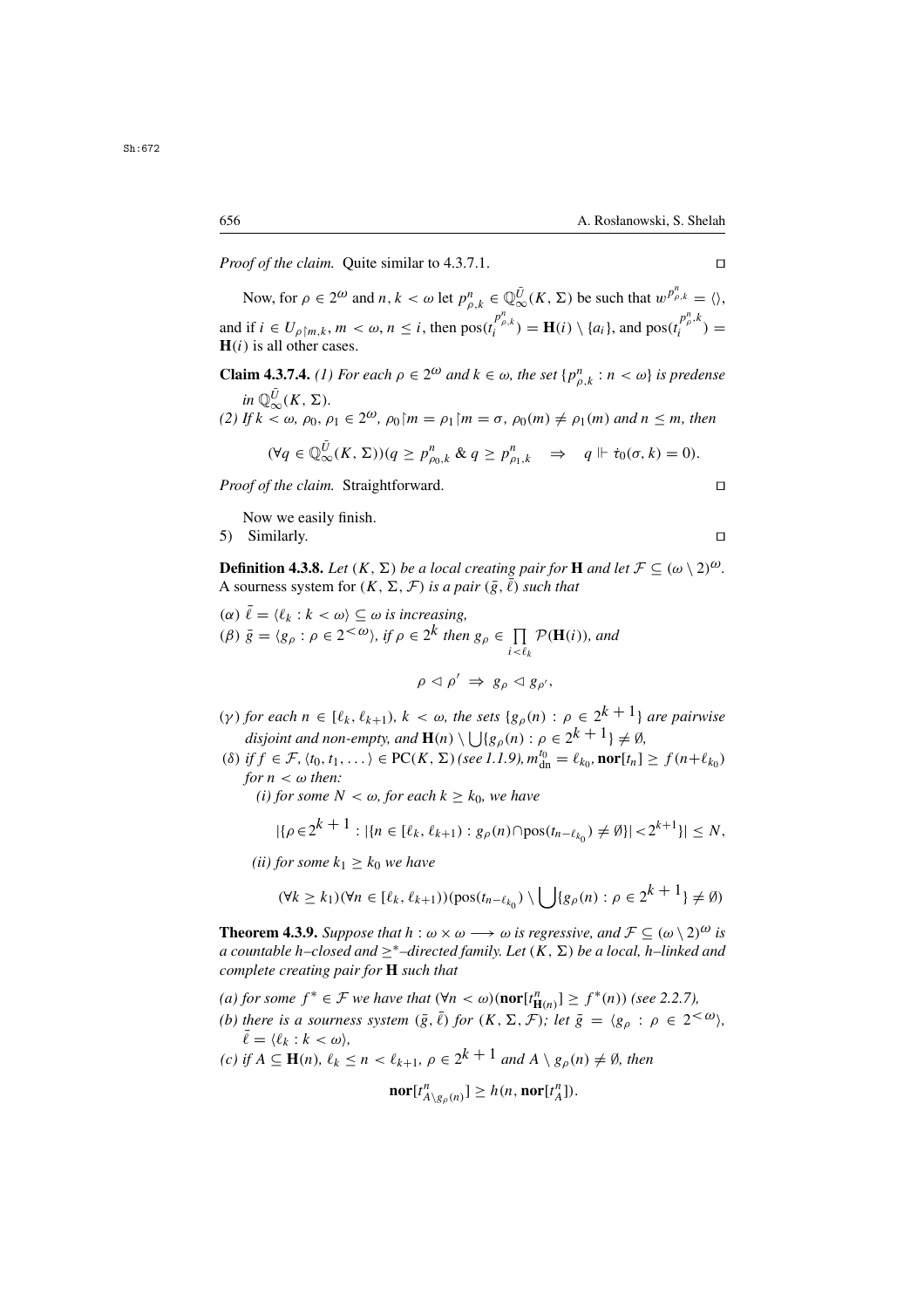Then the forcing notion  $\mathbb{Q}^*_{\mathcal{F}}(K,\Sigma)$  is very explicitly sour over Cohen.

*Proof.* Here we interpret the Cohen forcing notion  $\mathbb C$  in the standard way, i.e., it is  $(2 <sup>$\omega$</sup> ,  $\triangleleft)$  (and **H** <sub>$\mathbb{C}$</sub> ,  $\dot{W}_{\mathbb{C}}$  are natural).$ 

For  $\rho \in 2^{\omega}$  let  $g_{\rho} = \bigcup_{i \in \omega} g_{\rho \upharpoonright i} \in \prod_{i \in \omega} \mathcal{P}(\mathbf{H}(i))$  (remember 4.3.8( $\beta$ )). Let  $\dot{W}$ be the canonical name for the  $\mathbb{Q}_{\mathcal{F}}^*(K, \Sigma)$ –generic real and let  $\tau_0$ ,  $\tau_1$  be standard  $\mathbb{O}^*(K, \Sigma)$ –names for reals in  $2^{\omega}$  such that  $\mathbb{Q}_{\mathcal{F}}^*(K, \Sigma)$ –names for reals in  $2^{\omega}$  such that

•  $\dot{\tau}_0(k) = 0$  if and only if there are  $\rho_0, \rho_1 \in 2^{\omega}$  such that  $\rho_0 |k| = \rho_1 |k|$ ,  $\rho_0(k) \neq \rho_1(k)$  and  $(\forall n \geq \ell_k)(\dot{W}(n) \notin g_{\rho_0}(n) \cup g_{\rho_1}(n));$ 

$$
\bullet \ \ \dot{\tau}_1(n) = 1 - \dot{\tau}_0(n).
$$

**Claim 4.3.9.1.** ( $\mathbb{C}$ ,  $\dot{W}_{\mathbb{C}}$ ), ( $\mathbb{Q}_{\mathcal{F}}^{*}(K, \Sigma)$ ,  $\dot{\tau}_0$ ), ( $\mathbb{Q}_{\mathcal{F}}^{*}(K, \Sigma)$ ,  $\dot{\tau}_1$ ) *are as in 4.3.1.* 

*Proof of the claim.* We will show that  $\dot{\tau}_0$  is (a name for) a Cohen real over **V**; then the rest should be clear.

So suppose  $p = (w^p, t_0^p, t_1^p, \dots) \in \mathbb{Q}_{\mathcal{F}}^*(K, \Sigma)$  and we may assume that  $p^p = \ell_k$ ,  $k_0 \leq \omega$ . For  $k > k_0$  let  $lh(w^p) = \ell_{k_0}, k_0 < \omega$ . For  $k \geq k_0$  let

$$
\Upsilon_k^p = \Upsilon_k \stackrel{\text{def}}{=} {\rho \in 2^{k+1} : |\{n \in [\ell_k, \ell_{k+1}) : g_{\rho}(n) \cap \text{pos}(t_{n-\ell_{k_0}}^p) \neq \emptyset\}| < 2^{k+1}},
$$

and let N be such that  $(\forall k \ge k_0)(|\Upsilon_k| < N)$  (remember 4.3.8( $\delta(i)$ ). Let

$$
u_k = \{i \leq k : (\exists \rho_0, \rho_1 \in \Upsilon_k)(\rho_0 | i = \rho_1 | i \& \rho_0(i) \neq \rho_1(i))\}.
$$

Clearly, for all  $k \geq k_0$ ,  $|u_k| \leq N$ , and thus we may choose an infinite set  $A \subseteq \omega$ such that  $\{u_k : k \in A\}$  forms a  $\Delta$ -system with the heart, say,  $u^*$ . Take  $k_1 >$  $max(u^*) + k_0 + N$  such that

$$
(*) \quad (\forall k \ge k_1)(\forall n \in [\ell_k, \ell_{k+1})) (\text{pos}(t_{n-\ell_{k_0}}^p) \setminus \bigcup \{g_\rho(n) : \rho \in 2^{k+1}\} \neq \emptyset)
$$

(remember 4.3.8( $\delta$ (ii)) and suppose that  $v \subseteq [k_1, k_2), k_2 > k_1$ . We are going to build a condition  $q \geq p$  such that

$$
q \Vdash (\forall j \in [k_1, k_2)) (\dot{\tau}_0(j) = 0 \Leftrightarrow j \in \nu).
$$

To this end, pick  $i > k_2$  such that

 $(*_2)$   $u_i$  ∩  $[k_1, k_2) = \emptyset$ , and (\*3) for some  $f \in \mathcal{F}$  we have

$$
(\forall n \ge \ell_{i+1})(f(n) < h^{(k_2)}(n, \textbf{nor}[t_{n-\ell_{k_0}}^p]),
$$

where  $h^{(k+1)}(n, m) = h(n, h^{(k)}(n, m)).$ 

(Possible by the choice of  $k_1$  and the assumption that F is h–closed.) Since  $|\Upsilon_i|$  <  $N < 2^{k_1}$ , we may find  $\rho^* \in 2^{\omega}$  such that  $\rho^* \upharpoonright k_1 \notin {\sigma \upharpoonright k_1 : \sigma \in \Upsilon_i}$ . For  $k \in \nu$  fix  $\rho_k \in 2^{\omega}$  such that  $\rho_k | k = \rho^* | k, \rho_k(k) = 1 - \rho^*(k)$ .

Let  $\langle \sigma_i : j < 2^{i+1} - |v| - 1 \rangle$  enumerate  $2^{i+1} \setminus {\{\rho^* \mid (i+1), \rho_k \mid (i+1) : k \in v\}}$ . By induction on  $j < 2^{i+1} - |v| - 1$  define  $n_j^* \in [\ell_i, \ell_{i+1}) \cup \{*\}$  as follows: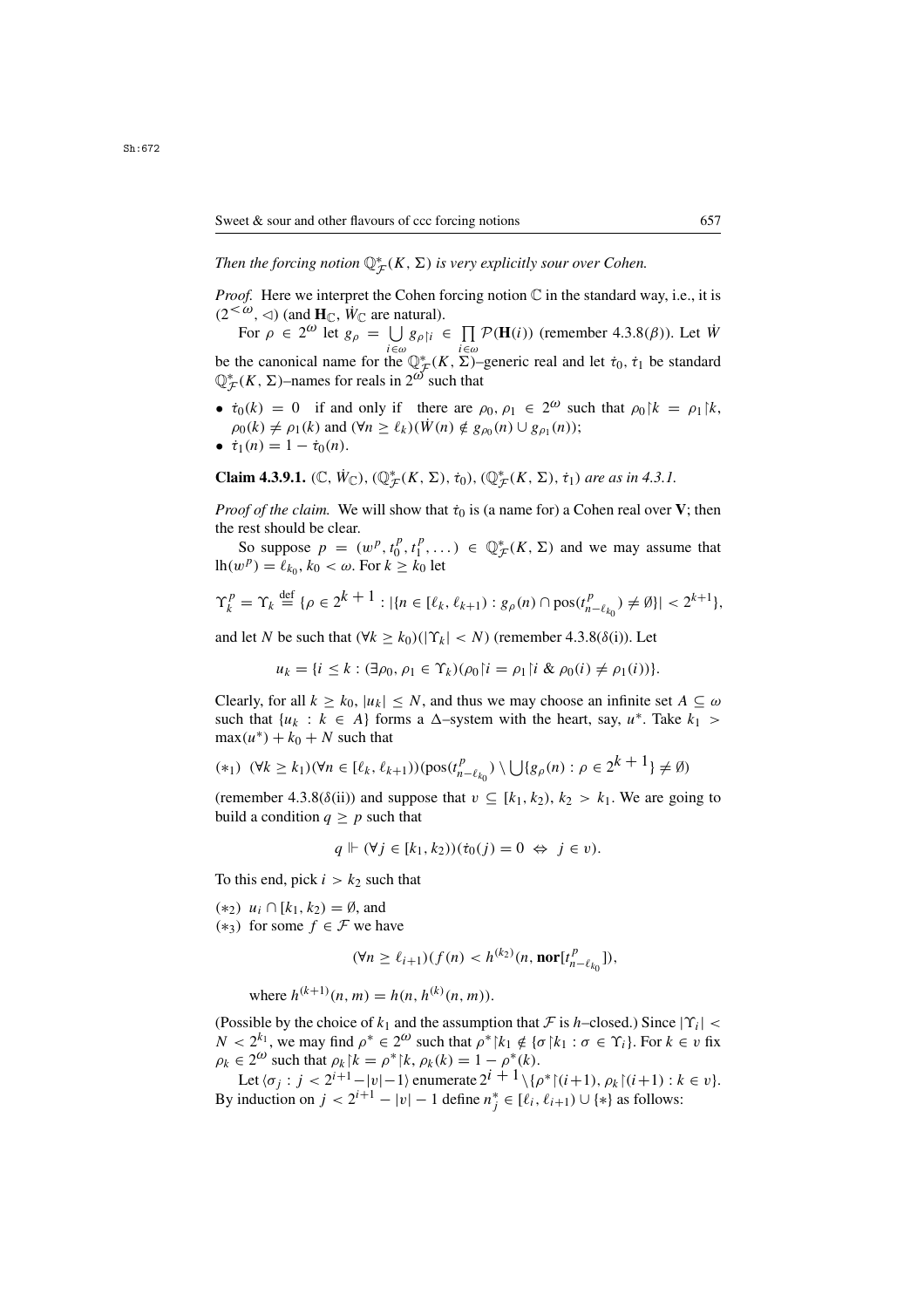if there is  $n \in [\ell_i, \ell_{i+1}) \setminus \{n_{j'}^* : j' < j\}$  such that  $g_{\sigma_j}(n) \cap \text{pos}(t_{n-\ell_{k_0}}^p) \neq \emptyset$ ,<br>then  $n^*$  is the first such number then  $n_j^*$  is the first such number,<br>otherwise  $n^*$  is  $\ast$ otherwise  $n_j^*$  is  $*$ .

Now we choose  $w^q, t_0^q, t_1^q, \ldots$  so that:

- (i)  $\text{lh}(w^q) = \ell_{i+1}, w^p \triangleleft w^q;$ <br>(ii) if  $n \in [\ell, \ell_{i+1}), n = n$
- (ii) if  $n \in [\ell_i, \ell_{i+1}), n = n_j^*, j < 2^{i+1} |v| 1$ , then  $w^q(n) \in g_{\sigma_j}(n) \cap \text{res}(t^p)$  $pos(t_{n-\ell_{k_0}}^P);$
- (iii) if  $\ell_{k_0} \le n < \ell_{k_1}$ , then  $w^q(n) \in \text{pos}(t_{n-\ell_{k_0}}^p);$

(iv) if  $n \in [\ell_{k_1}, \ell_i) \cup ([\ell_i, \ell_{i+1}) \setminus \{n_j^* : j < 2^{i+1} - |v| - 1\})$ , then

$$
w^{q}(n) \in \text{pos}(t^{p}_{n-\ell_{k_0}}) \setminus \bigcup \{g_{\rho}(n) : \rho \in 2^{i+1}\};
$$

(v)  $t_n^q \in \Sigma(t_{n+\ell_{i+1}-\ell_{k_0}}^p)$  is such that **nor**[ $t_n^q$ ]  $\geq f(n+\ell_{i+1})$  and

$$
(g_{\rho^*}(n+\ell_{i+1}) \cup \bigcup_{k \in v} g_{\rho_k}(n+\ell_{i+1}) ) \cap \text{pos}(t_n^q) = \emptyset
$$

(where f is given by  $(*_3)$ ).

[Why is the choice possible? Demands (i)–(iii) are easy; (iv) can be satisfied by  $(*<sub>1</sub>)$ , remember 4.3.8( $\beta$ ); (v) is possible by the assumption (c) of the theorem and (\*3).] One easily checks that the demands (i)–(v) imply  $q = (w^q, t_0^q, t_1^q, \dots)$  is a condition in  $\mathbb{O}^*_{\leq}(K, \Sigma)$  stronger than *n*. Also, by (ii)+(iy)+(y) condition in  $\mathbb{Q}_{\mathcal{F}}^*(K, \Sigma)$  stronger than p. Also, by (ii)+(iv)+(v),

$$
q \Vdash (\forall k \in v)(\forall n \geq \ell_k)(\dot{W}(n) \notin g_{\rho^*}(n) \cup g_{\rho_k}(n))
$$

(remember 4.3.8( $\gamma$ ); thus  $g_{\sigma_i}(n) \cap g_{\rho^*}(n) = g_{\sigma_i}(n) \cap g_{\rho_k}(n) = \emptyset$  in clause (ii)). Hence  $q \Vdash (\forall k \in v)(\dot{\tau}_0(k) = 0)$ . Now we argue that  $q \Vdash (\forall k \in [k_1, k_2) \setminus \mathcal{F}_1$  $v)(\dot{\tau}_0(k) = 1)$ . If not, then for some  $k \in [k_1, k_2) \setminus v$  we find  $\rho_0^+, \rho_1^+ \in 2^{i+1}$  such that that

$$
\rho_0^+ | k = \rho_1^+ | k, \quad \rho_0^+ (k) \neq \rho_1^+ (k) \quad \text{and}
$$
  

$$
(\forall n \in [\ell_k, \ell_{i+1}))(w^q(n) \notin g_{\rho_0^+}(n) \cup g_{\rho_1^+}(n)).
$$

Necessarily,  $\{\rho_0^+, \rho_1^+\} \nsubseteq \{\rho^* | (i+1), \rho_k | (i+1) : k \in v\}$ . Moreover, if  $\rho_\ell^+ \in \{\sigma_j : j \ge 2^{i+1} - |v| - 1\}$ , then  $\rho^+ \in \mathcal{L}$ . (as if  $\rho^+ = \sigma \cdot 4 \mathcal{L}$ , then  $p^* \in [\ell, \ell, \infty)$  $j < 2^{i+1} - |v| - 1$ , then  $\rho_{\ell}^+ \in \Upsilon_i$  (as if  $\rho_{\ell}^+ = \sigma_j \notin \Upsilon_i$  then  $n_j^* \in [\ell_i, \ell_{i+1})$ <br>and  $w_{\ell}^q(n^*) \in g_{\ell}(n^*)$ ). Since  $g^* \upharpoonright k_1 \notin [\sigma]k_1 : \sigma \in \Upsilon$ . We may conclude that and  $w^q(n_j^*) \in g_{\rho_i^+}(n_j^*)$ ). Since  $\rho^* |k_1 \notin {\sigma | k_1 : \sigma \in \Upsilon_i}$ , we may conclude that  $\rho_0^+$ ,  $\rho_1^+ \in {\sigma_j : j < 2^{i+1} - |v| - 1}$  (and thus both are in  $\Upsilon_i$ ). However, then we get  $k \in u$ , what contradicts  $(*)$ get  $k \in u_i$ , what contradicts  $(*_2)$ .

For  $\rho \in 2^{\omega}$  and  $n \in \omega$  let  $p_{\rho,n} \in \mathbb{Q}_{\mathcal{F}}^*(K, \Sigma)$  be such that  $w^{p_{\rho,n}} = \langle \rangle, t_k^{p_{\rho,n}} = t_{\mathbf{H}(k)}^k$ for  $k < n$ , and  $t_k^{P\rho,n} = t_{\mathbf{H}(k)\setminus g_\rho(k)}^k$  for  $k \ge n$ . Let

$$
g_0, g_1: 2^{\omega} \times \omega \longrightarrow \mathbb{Q}_{\mathcal{F}}^*(K, \Sigma) : (\rho, n) \mapsto p_{\rho, n}.
$$

Sh:672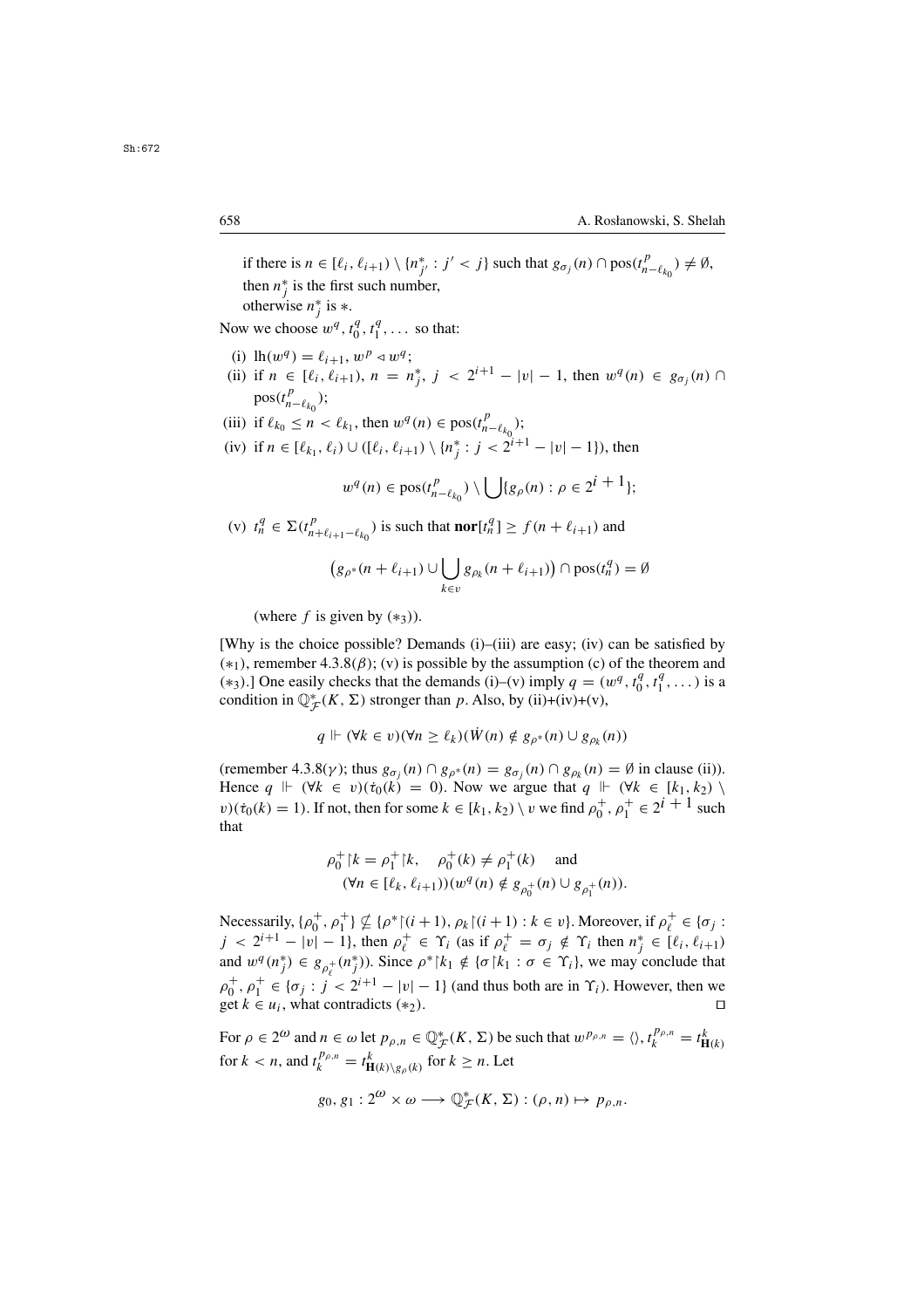It is straightforward to check that  $g_0, g_1$  witness  $(\mathbb{Q}_{\mathcal{F}}^*(K, \Sigma), \dot{\tau}_0)$  is very explicitly sour to  $(\mathbb{Q}^*_{\mathcal{F}}(K, \Sigma), \dot{\tau}_1)$  (note that if  $k, k' < m$ ,  $\omega_0, \omega_1 \in \mathcal{D}^{\omega}$ ,  $\omega_0 | m = \omega_1 | m$ itly sour to  $(\mathbb{Q}_{\mathcal{F}}^*(K, \Sigma), \dot{\tau}_1)$  (note that if  $k, k' < m, \rho_0, \rho_1 \in 2^{\omega}, \rho_0 \mid m = \rho_1 \mid m$ ,<br> $\rho_0(m) \neq \rho_1(m)$  and  $q > g_0(\rho_0, k)$ ,  $g_1(\rho_1, k')$  then  $q \mid^{\omega} \dot{\tau}_0(m) = 0$ ,  $k \dot{\tau}_1(m) =$  $\rho_0(m) \neq \rho_1(m)$  and  $q \geq g_0(\rho_0, k), g_1(\rho_1, k')$ , then  $q \Vdash`` \dot{\tau}_0(m) = 0$  &  $\dot{\tau}_1(m) = 1$ ")  $1$ ").

*Remark 4.3.10.* In 4.3.9, in the assumptions on the family  $F$ , instead of demanding that " $\mathcal F$  is countable h–closed and  $\geq^*$ –directed", we may require that " $\mathcal F$  is h–closed and either countable or  $\geq^*$ –directed", and then conclude that  $\mathbb{Q}_{\mathcal{F}}^*(K,\Sigma)$ is explicitly sour. The "countable and  $\geq^*$ –directed" assumption is needed only to be in the context of 4.3.1 (i.e., to make sure that  $\mathbb{Q}_{\mathcal{F}}^*(K, \Sigma)$  is Souslin).

## *4.4. Conclusions*

- *Conclusion 4.4.1.* (1) Let  $\mathbf{H}: \omega \longrightarrow \mathcal{H}(\omega_1)$ . The following forcing notions are topologically sweet:
	- (a)  $\mathbb{Q}_{\infty}^{*}(K_{\mathbf{H}}, \Sigma_{\mathbf{H}}, \Sigma_{\mathbf{H}}^{\perp})$  of 1.5.3 and  $\mathbb{Q}_{\infty}^{*}(K_{1.5.5}, \Sigma_{1.5.5}, \Sigma_{1.5.5}^{\perp},)$ ,<br>(b)  $\mathbb{Q}_{\infty}^{*}(K_{1.5.7}, \Sigma_{1.5.7})$  for f as in 1.5.8(1), and  $\mathbb{Q}_{\infty}^{*}(K_{1.5.7}, \Sigma_{1.5.7})$
	- (b)  $\mathbb{Q}_f^*(K_{1.5.7}, \Sigma_{1.5.7})$  for f as in 1.5.8(1), and  $\mathbb{Q}_F^*(K_{1.5.7}, \Sigma_{1.5.7})$  for F as defined in 1.5.8(2) (the "e.g." part) defined in  $1.5.8(2)$  (the "e.g." part).

*Conclusion 4.4.2.* The forcing notions  $\mathbb{Q}^{\text{tree}}(\mathfrak{p})$  for the universality parameters p defined in 2.4.7, 2.4.9 and 2.4.10 are iterably sweet.

*Conclusion 4.4.3.* Let  $\mathbf{H}: \omega \longrightarrow \omega, \mathbf{H}(i) \ge 2^{2^{i+1}}$ , and let *h* be as in 1.5.9.

- (1) Let  $f_k^0(n) = \max\{2, \mathbf{H}(n) 2^{kn}\}\$  and  $\mathcal{F}_0 = \{f_k^0 : k < \omega\}$ . Then the forc-<br>ing notion  $\mathbb{O}_{\infty}^*$  ( $K_{1,5,0}$ ,  $\Sigma_{1,5,0}$ ) (constructed for **H** as in 1.5.9) is topologically ing notion  $\mathbb{Q}_{\mathcal{F}_0}^*(K_{1,5,9}, \Sigma_{1,5,9})$  (constructed for **H** as in 1.5.9) is topologically sweet sweet.
- (2) Let  $f_k^1(n) = \max\{2, \mathbf{H}(n) 2^k\}, \mathcal{F}_1 = \{f_k^1 : k < \omega\}.$  Then the forcing notion  $\mathbb{O}_{\infty}^*$  ( $K_1$  s  $\Omega$ ) is very explicitly sour over Cohen  $\mathbb{Q}_{\mathcal{F}_1}^*(K_{1,5,9}, \Sigma_{1,5,9})$  is very explicitly sour over Cohen. Similarly if  $f_k^2(n) = \max\{2, \mathbf{H}(n) - (k2^n)\}, \mathcal{F}_2 = \{f_k^2 : k < \omega\}.$

*Proof.* (2) We are going to apply 4.3.9. First note that even though  $(K_{1,5,9}, \Sigma_{1,5,9})$ as defined in 1.5.9 is not complete we can easily make it so, or restrict our attention to the forcing notion below some condition (the problems with completeness come from the technical requirement in the definition of  $t \in K_{1,5,9}$  that  $E_t \neq \emptyset$ ).

We are going to build a sourness system  $(\bar{g}, \ell)$  for  $(K_{1,5,9}, \Sigma_{1,5,9}, \mathcal{F}_1)$  such that the demand 4.3.9(c) holds.

Let  $\ell_0 = 0$ ,  $\ell_{k+1} = \ell_k + 2^{2^k}$ . For  $\rho \in 2^{<\omega}$  pick  $g_\rho$  such that

- $(\bigoplus_1)$  if  $\rho \in 2^k$ , then  $g_\rho \in \prod_{i \leq \ell_k} \mathbf{H}(i)$ , and  $\rho \lhd \rho' \Rightarrow g_\rho \lhd g_{\rho'}$ ,
- $(\oplus_2)$  if  $n \in [\ell_k, \ell_{k+1}), k < \omega$ , then there are no repetitions in the sequence  $(g_{\rho}(n) : \rho \in 2^{k+1}).$

We claim that, letting  $\bar{\ell} = \langle \ell_k : k \langle \omega \rangle$  and  $\bar{g} = \langle g_\rho : \rho \in 2^{\langle \omega \rangle}, (\bar{g}, \bar{\ell})$  is as required (we identify **H**(i) with  $[\mathbf{H}(i)]^1$ , of course). Clauses 4.3.8( $\alpha$ )–( $\gamma$ ) are clear.<br>Suppose that  $\langle t_0, t_1 \rangle \in PC(K, \epsilon_0, \sum_{i} \epsilon_i)$ ,  $m^{t_n} = n$ , dist  $1 - (n, E)$ .

Suppose that  $\langle t_0, t_1, \ldots \rangle \in \text{PC}(K_{1,5,9}, \Sigma_{1,5,9}), m^{t_n} = n$ ,  $\text{dis}[t_n] = (n, E_n)$ , **nor**[ $t_n$ ]  $\ge f_N^1(n)$ . Then, for large enough n,  $|E_n| \le 2^N$ , so let  $M = \max\{|E_n| :$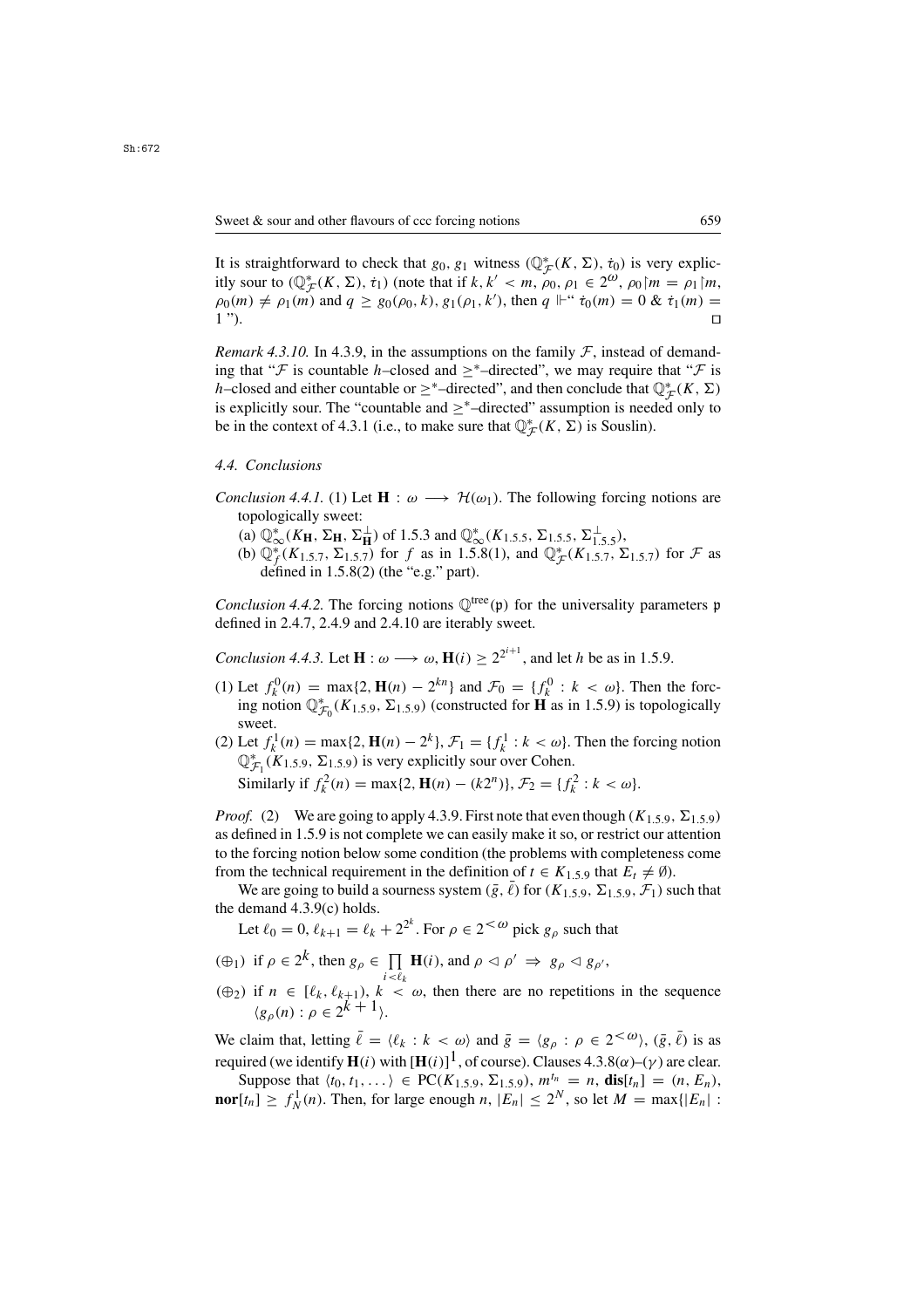$n < \omega$ . Assume that  $\rho_i \in 2^{k+1}$  (for  $i < M$ ) are pairwise distinct. By ( $\bigoplus$ ), for each  $n \in [\ell_k, \ell_{k+1})$  there is  $i \leq M$  such that  $g_{\rho_i}(n) \notin E_n$ . Hence for some  $i \leq M$ 

$$
|\{n \in [\ell_k, \ell_{k+1}) : g_{\rho_i}(n) \notin E_n\}| \geq \frac{\ell_{k+1} - \ell_k}{M+1} = \frac{2^{2^k}}{M+1}.
$$

Hence we easily conclude that  $4.3.8(\delta(i))$  holds. The demands  $4.3.8(\delta(ii))$  and 4.3.9(c) are even easier.

For  $\mathcal{F}_2$  we proceed similarly, but we choose  $g_\rho$  so that  $g_\rho(n) \in [\mathbf{H}(n)]^{2^n}$ .  $\Box$ 

## **5. Epilogue**

A general problem that we have in mind in this paper is classifying "nice" ccc forcing notions, in particular finding dividing lines in this family, or at least natural properties. We should explain what we mean. A forcing notion is "nice" if it has a quite absolute definition, so Borel is natural, but Souslin is more central (see 1.3.1 and also [19]), but we may be happy with just "one of the form presented in this paper". A dividing line is a property of such definitions, so that both it and its negation is meaningful (that is we can prove theorems from both). Thus a dividing line may serve as a division to cases in solving problems. (On parallel in Model Theory see [26] and [23].)

The first (possible) dividing line we considered here is determined by "being  $\omega$ –nw–nep" (or just "being very Souslin ccc"). In some sense, one can consider very Souslin forcing notion as those which are really close to random and Cohen. We have examples of very Borel ccc forcing notions (see 1.5.8(2), 1.5.11, 1.5.15(3)), and forcing notions which are not  $\omega$ –nw–nep (see 1.5.4, 1.5.6, 1.5.8(1), 1.5.15(1,2)). The argument for "not being  $\omega$ -nw-nep" was in all cases the same: adding a dominating real. So we arrive to the following question.

*Problem 5.1.* Suppose  $\mathbb P$  is a Borel ccc forcing notion which is not equivalent to a  $\omega$ –nw–nep forcing. Does  $\mathbb P$  add a dominating real?

If one looks at 1.3.4(3) and 1.5.11, then the following (perhaps less central but still intriguing) question related to  $\omega$ –nw–nep forcing notions arises.

*Problem 5.2.* Assume **H**,  $K$ ,  $\Sigma$ ,  $\mathcal{F}$  and  $h$  are as in 1.3.4(1c) or as in 1.3.4(2b). Is the forcing notion  $\mathbb{Q}_{\mathcal{F}}^{*}(K, \Sigma)$  (or  $\mathbb{Q}_{\mathcal{F}}^{\text{tree}}(K, \Sigma)$ , respectively) very Borel ccc? (Of course, we are interested in non-finitary  $(K, \Sigma)$ ) course, we are interested in non-finitary  $(K, \Sigma)$ .)

The second dividing line originates in [24] and studies of the Baire property (and measurability) of projective sets. To get a model in which all projective sets have the Baire property, [24] uses sweetness while [31] applies topological sweetness. However, the use of the two variants of sweetness might be slightly confusing. What we really need for this type of construction are two properties, say, (a)–sweetness and (b)–sweetness such that

(i) if  $\mathbb P$  is (a)–sweet and  $\dot{\mathbb Q}$  is a  $\mathbb P$ –name for a (b)–sweet forcing notion, then  $\mathbb P * \dot{\mathbb Q}$ is (a)–sweet,

 $Sh.672$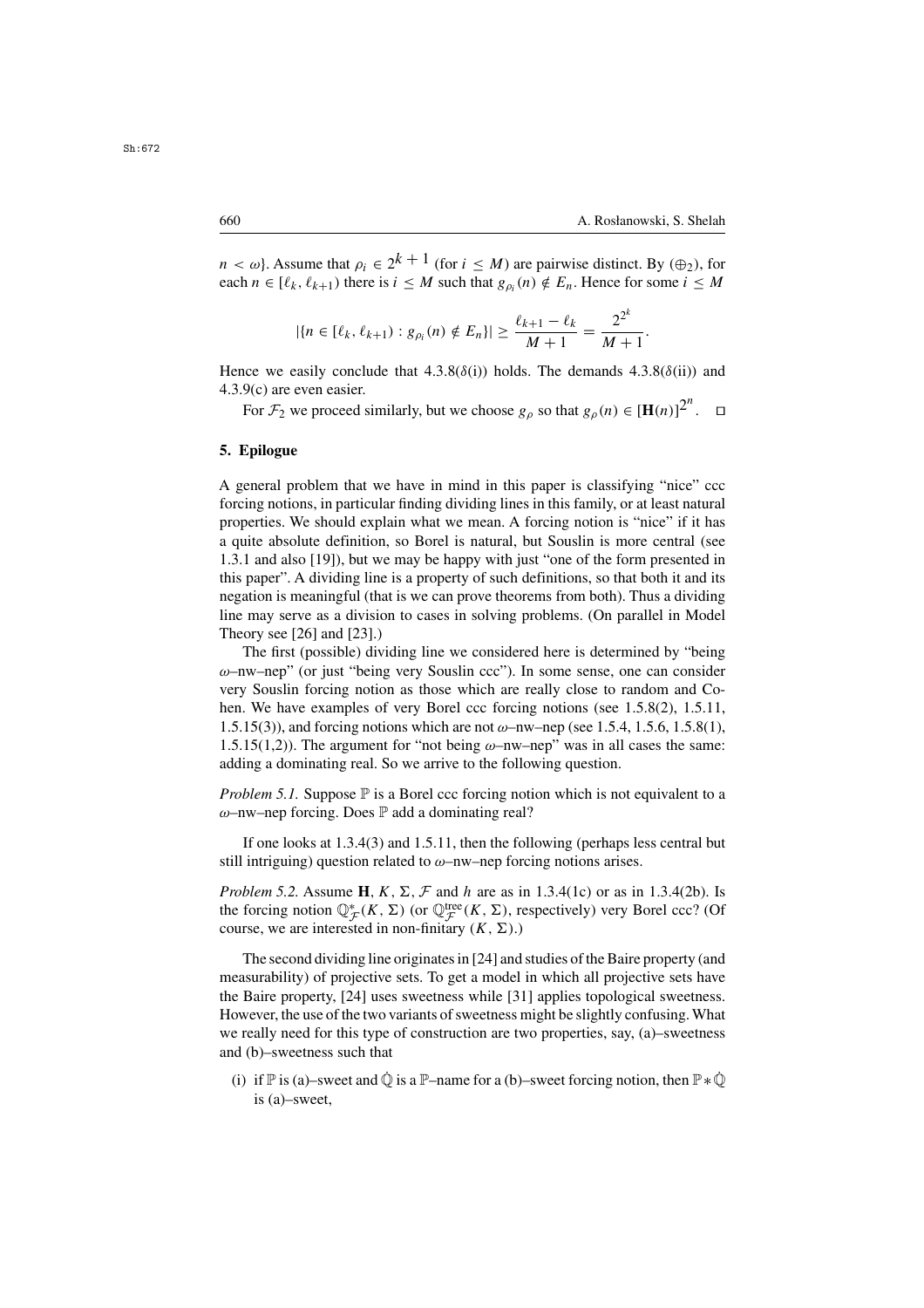- (ii) if  $\mathbb{P}_0$ ,  $\mathbb{P}_1$  are (a)–sweet then for sufficiently many forcing notions  $\mathbb{O}$  and their two complete embeddings  $f_\ell : \mathbb{Q} \longrightarrow \text{RO}(\mathbb{P}_\ell)$ , the amalgamation  $\mathbb{P}_0 \times_{f_0, f_1}$  $\mathbb{P}_1$  is (a)–sweet,
- (iii) the Universal Meager forcing notion UM is (b)–sweet,
- (iv) (a)–sweetness implies the ccc.

(Note that in (ii) we do not require that all amalgamations are (a)–sweet, we just need to cover the amalgamations needed to ensure suitable homogeneity of the Boolean algebra we construct; see [6]) To some extend this approach was materialized in 4.2.4: the topological sweetness may serve as (a)–sweetness and iterable sweetness is a good candidate for (b)–sweetness. It should be remarked here, that it is quite surprising that compositions of (topologically) sweet forcing notions with the Universal Meager  $\mathbb{UM}$  (or the Hechler forcing notion  $\mathbb D$ ) are topologically sweet because *the second iterand is sweet*. (The respective proofs in [24], [31] were somewhat less general.) Still, it is very reasonable to ask

*Problem 5.3.* Can 4.2.4 be improved by weakening the demands on  $\mathbb{Q}$ ? Can you find (a)–sweetness and (b)–sweetness satisfying  $(i)$ –(iv) and weaker than topological sweetness and iterable sweetness, respectively?

The sweet/sour division is sometimes very surprising – compare  $4.4.3(1)$  and 4.4.3(2). The forcing notions  $\mathbb{Q}_{\mathcal{F}_0}^*(K_{1,5,9}, \Sigma_{1,5,9})$  and  $\mathbb{Q}_{\mathcal{F}_2}^*(K_{1,5,9}, \Sigma_{1,5,9})$  (of 4.4.3)<br>look very similar and one could expect that both are like the Cohen forcing. Howlook very similar and one could expect that both are like the Cohen forcing. However, the first is topologically sweet (so not so far from Cohen) while the other is very explicitly sour (so one could even say that worse than random).

Topological sweetness occurs to be not so seldom (see 4.4.1), however it does not imply that we could make real use of these forcing notions in constructions like [18]. These forcings seem to be quite far from the iterable sweetness, so we conjecture that the following has an affirmative answer.

*Problem 5.4.* Let  $\mathbb{O}$  be one of the forcing notion covered by 4.2.5(1,2) and 4.2.8. Is there  $k < \omega$  such that the (k–step) iteration  $\mathbb{O}^{(k)}$  is sour over Cohen? Over  $\mathbb{O}$ ?

Proposition 4.2.5(3) gives sweet forcing notions, so they could be of some use in constructions like that in [18]. However, do we really need to force additionally with these forcings? In particular:

*Problem 5.5.* Is there a universality parameter p satisfying the requirements of 4.2.5(3) such that no finite iteration of the Universal Meager forcing notion adds a  $\mathbb{Q}^{\text{tree}}(\mathfrak{p})$ –generic real? Does the Universal Meager forcing add generic reals for the forcing of 2.4.10? Of 2.4.9?

An intriguing thing is that in the cases we proved sourness over the Cohen, we actually got that the considered forcing notion is very explicitly sour over Cohen (so in particular the amalgamation collapses c).

*Problem 5.6.* Let  $\mathbb Q$  be a Souslin ccc (or just nep ccc) forcing notion, and  $(\mathbb P, \dot{W})$ is as in 3.1.1.

(1) Assume that  $\mathbb Q$  is sour over  $(\mathbb P, \dot{W})$ . Is it explicitly sour over  $(\mathbb P, \dot{W})$ ? Very explicitly?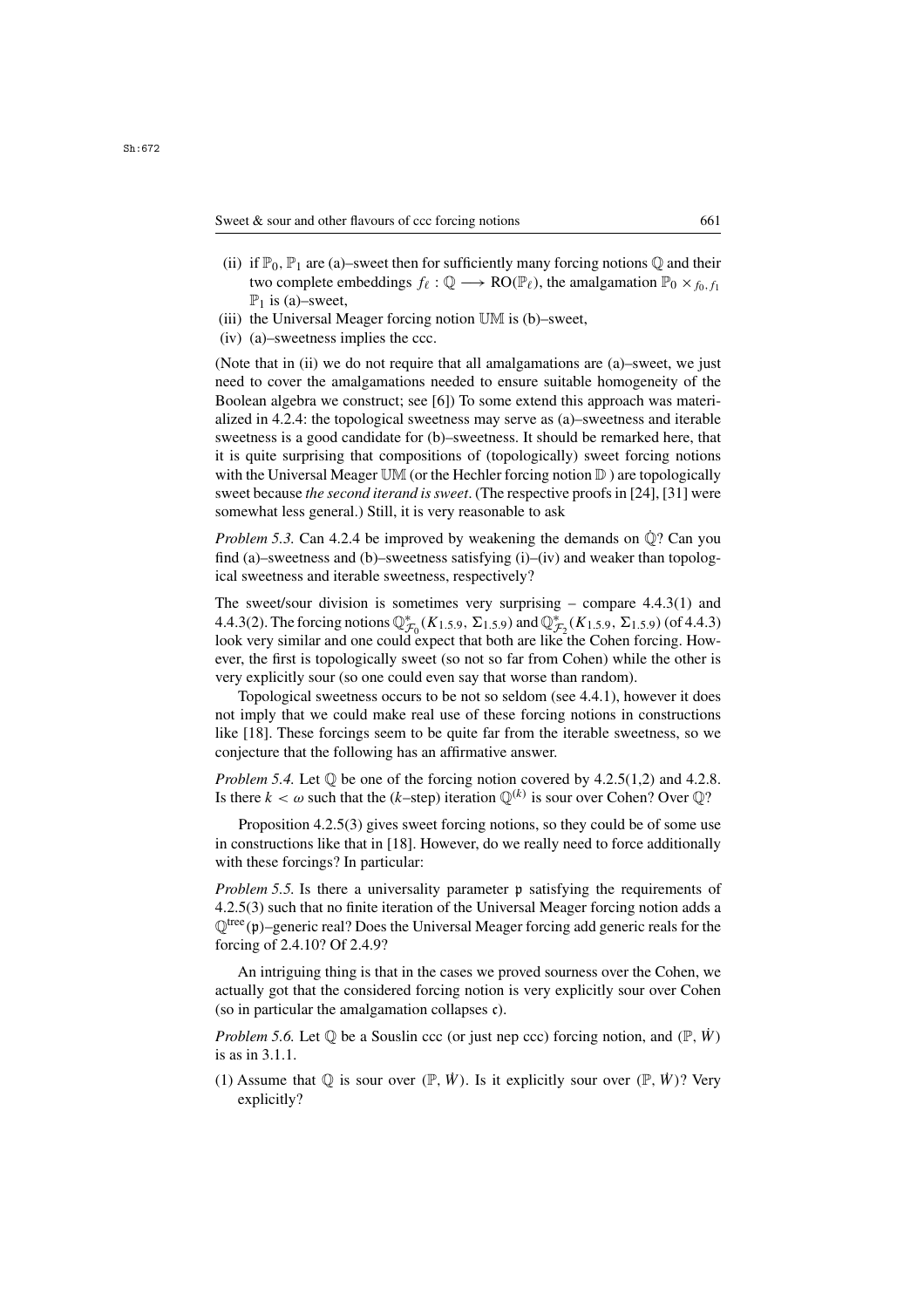(2) Suppose that  $\mathbb{Q}$  is not topologically sweet and adds a Cohen real. Is it (weakly) sour over Cohen?

Since sweet/sour division is related to the Baire property of projective sets, let us finish with the following general problem.

*Problem 5.7.* (1) Let  $(\mathbb{P}, \dot{W})$  be as in 3.1.1,  $\mathbb{P}$  be of the type studied in this paper. For a cardinal  $\kappa$ , let  $\mathcal{I}_{\mathbb{P},\dot{W}}^{\kappa}$  be a <  $\kappa$ –complete ideal generated by  $\mathcal{I}_{\mathbb{P},\dot{W}}$ .<br>What is the consistency strength of the statement "every projective sub

What is the consistency strength of the statement "every projective subset of  $\mathcal{X}$ has the  $\mathcal{I}^{\kappa}_{\mathbb{P},\dot{W}}$ -Baire property" ?<br>(We conjecture that it is always

(We conjecture that it is always either ZFC or "ZFC + there exists an inaccessible cardinal ", and we would like to characterize and/or describe this dividing line.)

(2) Similarly for (typically non-ccc) ideals  $\mathcal{I}_p$  determined by suitable universality parameters  $\mathfrak p$  (see 3.2.1).

## **References**

- [1] Bartoszyński, T., Judah, H.: Set Theory: On the Structure of the Real Line. A K Peters, Wellesley, Massachusetts, 1995
- [2] Brendle, J., Judah, H.: Perfect sets of random reals. Israel J. Math. **83**, 153–176 (1993)
- [3] Goldstern, M., Judah, H.: Iteration of Souslin Forcing, Projective Measurability and the Borel Conjecture. Israel J. Math. **78**, 335–362 (1992)
- [4] Hall, P.: On representatives of subsets. J. London Math. Soc. **10**, 26–30 (1935)
- [5] Ihoda, J., (Haim Judah) Shelah, S.: Souslin forcing. J. Symbolic Logic **53**, 1188–1207 (1988)
- [6] Judah, H., Rosłanowski, A.: On Shelah's Amalgamation. In: Set Theory of the Reals. volume 6 of Israel Math. Conference Proceedings, 1992, pp. 385–414
- [7] Judah, H., Rosłanowski, A.: The ideals determined by Souslin forcing notions. Unpublished notes, 1992, math.LO/9905144
- [8] Judah, H., Roslanowski, A., Shelah, S.: Examples for Souslin Forcing. Fundamenta Math. **144**, 23–42 (1994) math.LO/9310224
- [9] Judah, H., Shelah, S.: Baire Property and Axiom of Choice. Israel J. Math. **84**, 435–450 (1993) math.LO/9211213
- [10] Kechris,A.S., Solecki, S.:Approximation of analytic by Borel sets and definable countable chain conditions. Israel J. Math. **89**, 343–356 (1995)
- [11] Kunen, K.: Random and Cohen Reals. In: Kunen, K., Vaughan, J.E., (eds.), Handbook of Set–Theoretic Topology. Elsevier Science Publishers BV, 1984, pp. 887–911
- [12] Miller, A.W.: Some properties of measure and category. Trans. Am. Math. Soc. **266**, 93–114 (1981)
- [13] Roitman, J.: More homogeneous almost disjoint families.Algebra Universalis **47**, 267– 282 (2002)
- [14] Roslanowski, A., Shelah, S.: Measured creatures. Israel J. Math. submitted. math.LO/0010070
- [15] Roslanowski, A., Shelah, S.: Norms on possibilities I: forcing with trees and creatures. Mem. Am. Math. Soc. **141** (671), (1999) math.LO/9807172
- [16] Roslanowski, A., Shelah, S.: Norms on possibilities II: More ccc ideals on  $2^{\omega}$ . J. Appl. Anal. **3**, 103–127 (1997) math.LO/9703222